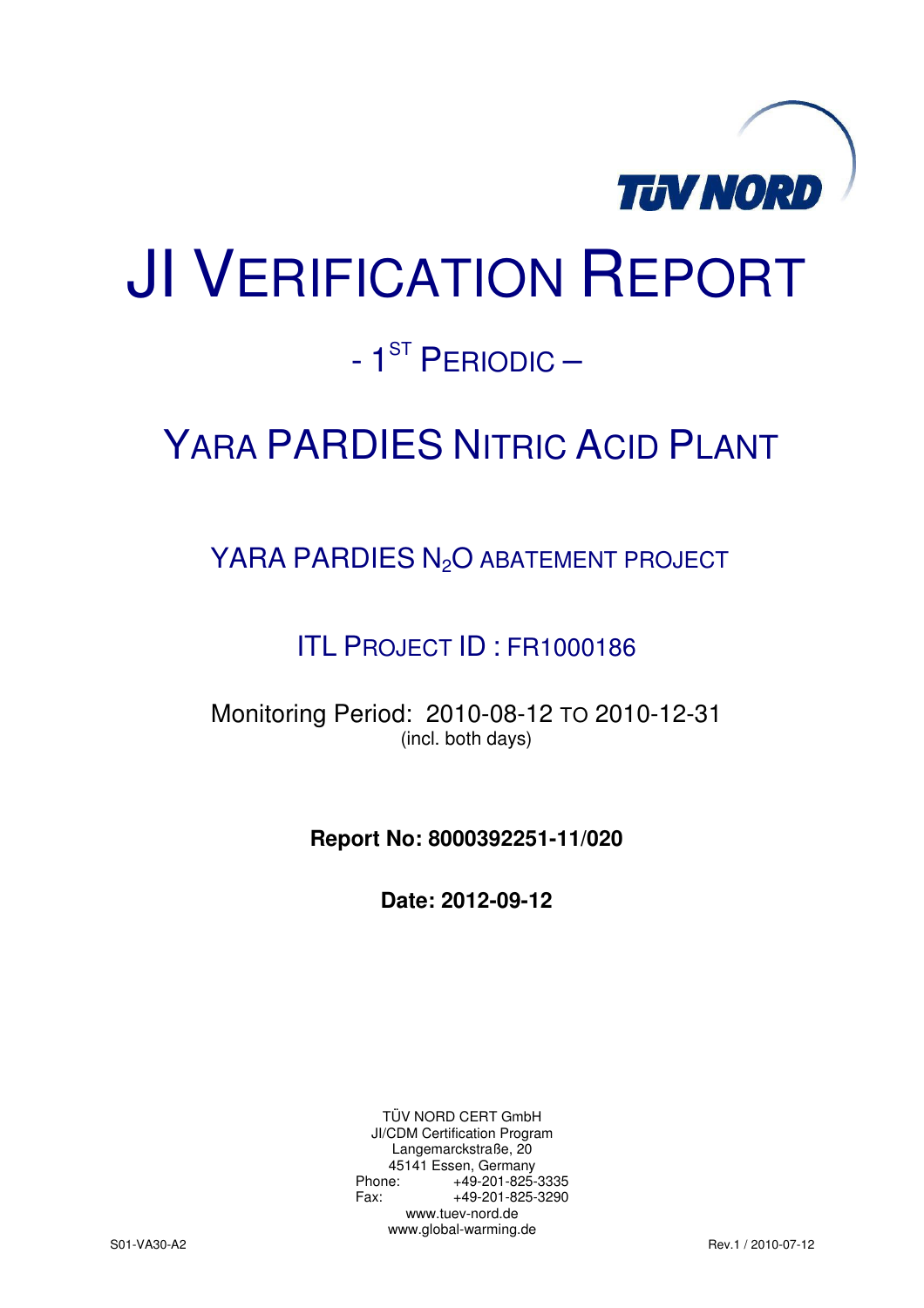

| <b>Verification Report:</b>                          | <b>Report No.</b>                                                                                                                                                                                                                                                                                                                                                                                                                                                                                                                                                                                                                                                                                                                                                                                                                                                                                                                                                                                                                                                                                                                                                                                                                                                                                                                                                                                                                                                                                                                                                                                                                                                                                                                                                                                                                                                                                                                                                                                                                                                                                              | Rev. No. | Date of 1 <sup>st</sup> issue:               | Date of this rev.           |
|------------------------------------------------------|----------------------------------------------------------------------------------------------------------------------------------------------------------------------------------------------------------------------------------------------------------------------------------------------------------------------------------------------------------------------------------------------------------------------------------------------------------------------------------------------------------------------------------------------------------------------------------------------------------------------------------------------------------------------------------------------------------------------------------------------------------------------------------------------------------------------------------------------------------------------------------------------------------------------------------------------------------------------------------------------------------------------------------------------------------------------------------------------------------------------------------------------------------------------------------------------------------------------------------------------------------------------------------------------------------------------------------------------------------------------------------------------------------------------------------------------------------------------------------------------------------------------------------------------------------------------------------------------------------------------------------------------------------------------------------------------------------------------------------------------------------------------------------------------------------------------------------------------------------------------------------------------------------------------------------------------------------------------------------------------------------------------------------------------------------------------------------------------------------------|----------|----------------------------------------------|-----------------------------|
|                                                      | 8000392251-11/020                                                                                                                                                                                                                                                                                                                                                                                                                                                                                                                                                                                                                                                                                                                                                                                                                                                                                                                                                                                                                                                                                                                                                                                                                                                                                                                                                                                                                                                                                                                                                                                                                                                                                                                                                                                                                                                                                                                                                                                                                                                                                              | 1        | 2012-03-02                                   | 2012-09-12                  |
| Project:                                             | Title:                                                                                                                                                                                                                                                                                                                                                                                                                                                                                                                                                                                                                                                                                                                                                                                                                                                                                                                                                                                                                                                                                                                                                                                                                                                                                                                                                                                                                                                                                                                                                                                                                                                                                                                                                                                                                                                                                                                                                                                                                                                                                                         |          | <b>Registration date:</b>                    | <b>UNFCCC-No.:</b>          |
|                                                      | "Yara Pardies N <sub>2</sub> O Abatement Project"                                                                                                                                                                                                                                                                                                                                                                                                                                                                                                                                                                                                                                                                                                                                                                                                                                                                                                                                                                                                                                                                                                                                                                                                                                                                                                                                                                                                                                                                                                                                                                                                                                                                                                                                                                                                                                                                                                                                                                                                                                                              |          | 2010-08-12                                   | FR1000186                   |
| <b>Project Participant(s):</b>                       | Host party:                                                                                                                                                                                                                                                                                                                                                                                                                                                                                                                                                                                                                                                                                                                                                                                                                                                                                                                                                                                                                                                                                                                                                                                                                                                                                                                                                                                                                                                                                                                                                                                                                                                                                                                                                                                                                                                                                                                                                                                                                                                                                                    |          | Other involved parties:                      |                             |
|                                                      | France                                                                                                                                                                                                                                                                                                                                                                                                                                                                                                                                                                                                                                                                                                                                                                                                                                                                                                                                                                                                                                                                                                                                                                                                                                                                                                                                                                                                                                                                                                                                                                                                                                                                                                                                                                                                                                                                                                                                                                                                                                                                                                         |          | Belgium                                      |                             |
| <b>Applied</b>                                       | Title:                                                                                                                                                                                                                                                                                                                                                                                                                                                                                                                                                                                                                                                                                                                                                                                                                                                                                                                                                                                                                                                                                                                                                                                                                                                                                                                                                                                                                                                                                                                                                                                                                                                                                                                                                                                                                                                                                                                                                                                                                                                                                                         |          | No.:                                         | Scope:                      |
| methodology/ies:                                     | Project specific methodology: 'Catalytic reduction of<br>N2O at nitric acid plants'                                                                                                                                                                                                                                                                                                                                                                                                                                                                                                                                                                                                                                                                                                                                                                                                                                                                                                                                                                                                                                                                                                                                                                                                                                                                                                                                                                                                                                                                                                                                                                                                                                                                                                                                                                                                                                                                                                                                                                                                                            |          | N/A                                          | 5                           |
| <b>Monitoring:</b>                                   | <b>Monitoring period (MP):</b>                                                                                                                                                                                                                                                                                                                                                                                                                                                                                                                                                                                                                                                                                                                                                                                                                                                                                                                                                                                                                                                                                                                                                                                                                                                                                                                                                                                                                                                                                                                                                                                                                                                                                                                                                                                                                                                                                                                                                                                                                                                                                 |          | No. of days:                                 | MP No.                      |
|                                                      | 2010-08-12 to 2010-12-31 - both days included                                                                                                                                                                                                                                                                                                                                                                                                                                                                                                                                                                                                                                                                                                                                                                                                                                                                                                                                                                                                                                                                                                                                                                                                                                                                                                                                                                                                                                                                                                                                                                                                                                                                                                                                                                                                                                                                                                                                                                                                                                                                  |          | 142                                          | $\mathbf{1}$                |
| <b>Monitoring report:</b>                            | Title:                                                                                                                                                                                                                                                                                                                                                                                                                                                                                                                                                                                                                                                                                                                                                                                                                                                                                                                                                                                                                                                                                                                                                                                                                                                                                                                                                                                                                                                                                                                                                                                                                                                                                                                                                                                                                                                                                                                                                                                                                                                                                                         |          | <b>Draft version:</b>                        | Final version:              |
|                                                      | "Yara Pardies N <sub>2</sub> O Abatement Project"                                                                                                                                                                                                                                                                                                                                                                                                                                                                                                                                                                                                                                                                                                                                                                                                                                                                                                                                                                                                                                                                                                                                                                                                                                                                                                                                                                                                                                                                                                                                                                                                                                                                                                                                                                                                                                                                                                                                                                                                                                                              |          | Version01<br>2011-01-20                      | Version 5<br>2012-08-01     |
| Verification team /                                  | <b>Verification Team:</b>                                                                                                                                                                                                                                                                                                                                                                                                                                                                                                                                                                                                                                                                                                                                                                                                                                                                                                                                                                                                                                                                                                                                                                                                                                                                                                                                                                                                                                                                                                                                                                                                                                                                                                                                                                                                                                                                                                                                                                                                                                                                                      |          | <b>Technical review:</b>                     | Final approval:             |
| <b>Technical Review and</b><br><b>Final Approval</b> | <b>Rainer Winter</b><br><b>Stefan Winter</b><br>Dirk Speyer<br>Sabine Meyer                                                                                                                                                                                                                                                                                                                                                                                                                                                                                                                                                                                                                                                                                                                                                                                                                                                                                                                                                                                                                                                                                                                                                                                                                                                                                                                                                                                                                                                                                                                                                                                                                                                                                                                                                                                                                                                                                                                                                                                                                                    |          | <b>Emilio Martin</b><br><b>Ulrich Walter</b> | Eric Krupp                  |
| <b>Emission reductions: [t</b>                       | <b>Verified amount</b>                                                                                                                                                                                                                                                                                                                                                                                                                                                                                                                                                                                                                                                                                                                                                                                                                                                                                                                                                                                                                                                                                                                                                                                                                                                                                                                                                                                                                                                                                                                                                                                                                                                                                                                                                                                                                                                                                                                                                                                                                                                                                         |          | As per Draft MR:                             | As per PDD:                 |
| $CO_{2e}$ ]                                          | 25,834                                                                                                                                                                                                                                                                                                                                                                                                                                                                                                                                                                                                                                                                                                                                                                                                                                                                                                                                                                                                                                                                                                                                                                                                                                                                                                                                                                                                                                                                                                                                                                                                                                                                                                                                                                                                                                                                                                                                                                                                                                                                                                         |          | 28,686                                       | 24,876<br>(63,943 per year) |
|                                                      | Certification Program to carry out the 1 <sup>st</sup> periodic verification of the project: "Yara<br>Pardies N <sub>2</sub> O Abatement Project", with regard to the relevant requirements for JI<br>(Track 1) project activities. The project reduces GHG emissions due to reduction of<br>N <sub>2</sub> O emissions. This verification covers the period from 2010-08-12 to 2010-12-31<br>(including both days).<br>The revision (1) of this Verification Report was necessary as the original emission<br>reductions are calculated incorrect; during the on-site visit for the second verification<br>it has been identified that the processing of the monitoring data during first monitoring<br>period was erroneous. The N <sub>2</sub> O concentrations in the stack gas measured in ppm<br>were not converted in mg/Nm $3$ as indicated in the raw data sheet neither in the DCS<br>or Excel program. Therefore the project emissions were about 1.96 times higher than<br>reported.<br>In the course of the verification 13 Corrective Action Requests (CAR) and 0<br>Clarification Requests (CL) were raised and successfully closed. Furthermore 0 FARs<br>are raised to improve the monitoring system in the future. The verification is based on<br>the draft monitoring report, revised monitoring report, and the monitoring plan as set<br>out in the registered PDD, the determination report, emission reduction calculation<br>spreadsheet and supporting documents made available to the TÜV NORD JI/CDM<br>CP by the project participant.<br>As a result of this verification, the verifier confirms that:<br>all operations of the project are implemented and installed as planned and<br>described in the project design document.<br>the monitoring plan is in accordance with the applied country specific<br>methodology: Méthode pour les Projets Domestiques: "Réduction catalytique<br>du N2O dans des usines d'acide nitrique".<br>the installed equipment essential for measuring parameters required for<br>calculating emission reductions are calibrated appropriately. |          |                                              |                             |
|                                                      | the monitoring system is in place and functional. The project has generated<br>GHG emission reductions.<br>As the result of the 1 <sup>st</sup> periodic verification, the verifier confirms that the GHG<br>emission reductions are calculated without material misstatements in a conservative                                                                                                                                                                                                                                                                                                                                                                                                                                                                                                                                                                                                                                                                                                                                                                                                                                                                                                                                                                                                                                                                                                                                                                                                                                                                                                                                                                                                                                                                                                                                                                                                                                                                                                                                                                                                               |          |                                              |                             |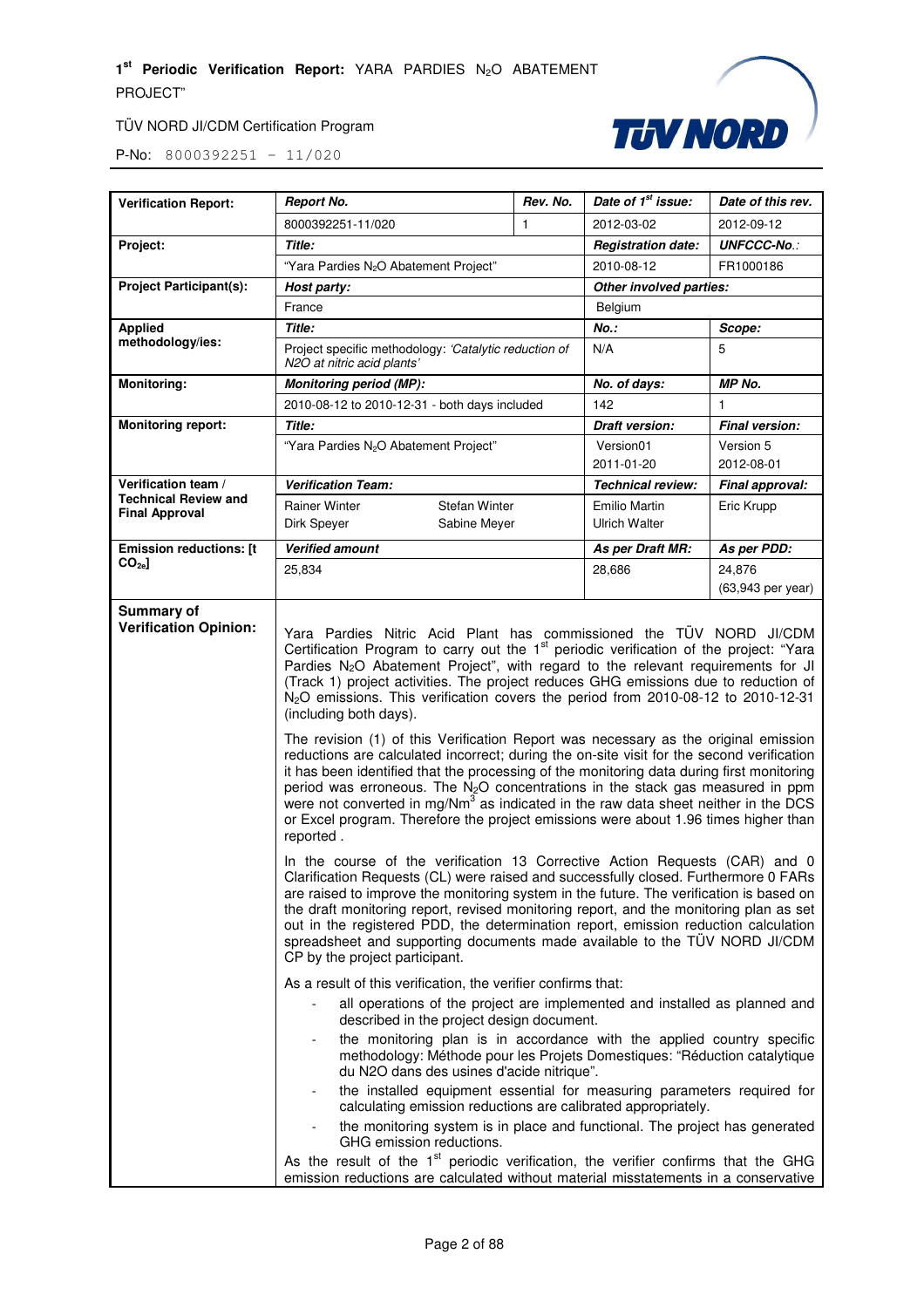

|                 | and appropriate manner. TÜV NORD JI/CDM CP herewith confirms that the project<br>has achieved emission reductions in the above mentioned reporting period as follows: |        |                    |               |
|-----------------|-----------------------------------------------------------------------------------------------------------------------------------------------------------------------|--------|--------------------|---------------|
|                 | Emission reductions:                                                                                                                                                  | 25,834 | t CO <sub>2e</sub> |               |
|                 | Including a deduction of 10% according to the Arrêté du 2 mars 2007.                                                                                                  |        |                    |               |
|                 |                                                                                                                                                                       |        |                    |               |
|                 |                                                                                                                                                                       |        |                    |               |
|                 |                                                                                                                                                                       |        |                    |               |
|                 |                                                                                                                                                                       |        |                    |               |
|                 |                                                                                                                                                                       |        |                    |               |
|                 |                                                                                                                                                                       |        |                    |               |
|                 |                                                                                                                                                                       |        |                    |               |
|                 |                                                                                                                                                                       |        |                    |               |
|                 |                                                                                                                                                                       |        |                    |               |
|                 |                                                                                                                                                                       |        |                    |               |
|                 |                                                                                                                                                                       |        |                    |               |
|                 |                                                                                                                                                                       |        |                    |               |
|                 |                                                                                                                                                                       |        |                    |               |
|                 |                                                                                                                                                                       |        |                    |               |
|                 |                                                                                                                                                                       |        |                    |               |
|                 |                                                                                                                                                                       |        |                    |               |
|                 |                                                                                                                                                                       |        |                    |               |
|                 |                                                                                                                                                                       |        |                    |               |
| <b>Document</b> | Filename:                                                                                                                                                             |        |                    | No. of pages: |
| information:    | 2012_09_12 FVR YaraPARDIES_1VER_(REV1)_fin.docx                                                                                                                       |        |                    | 88            |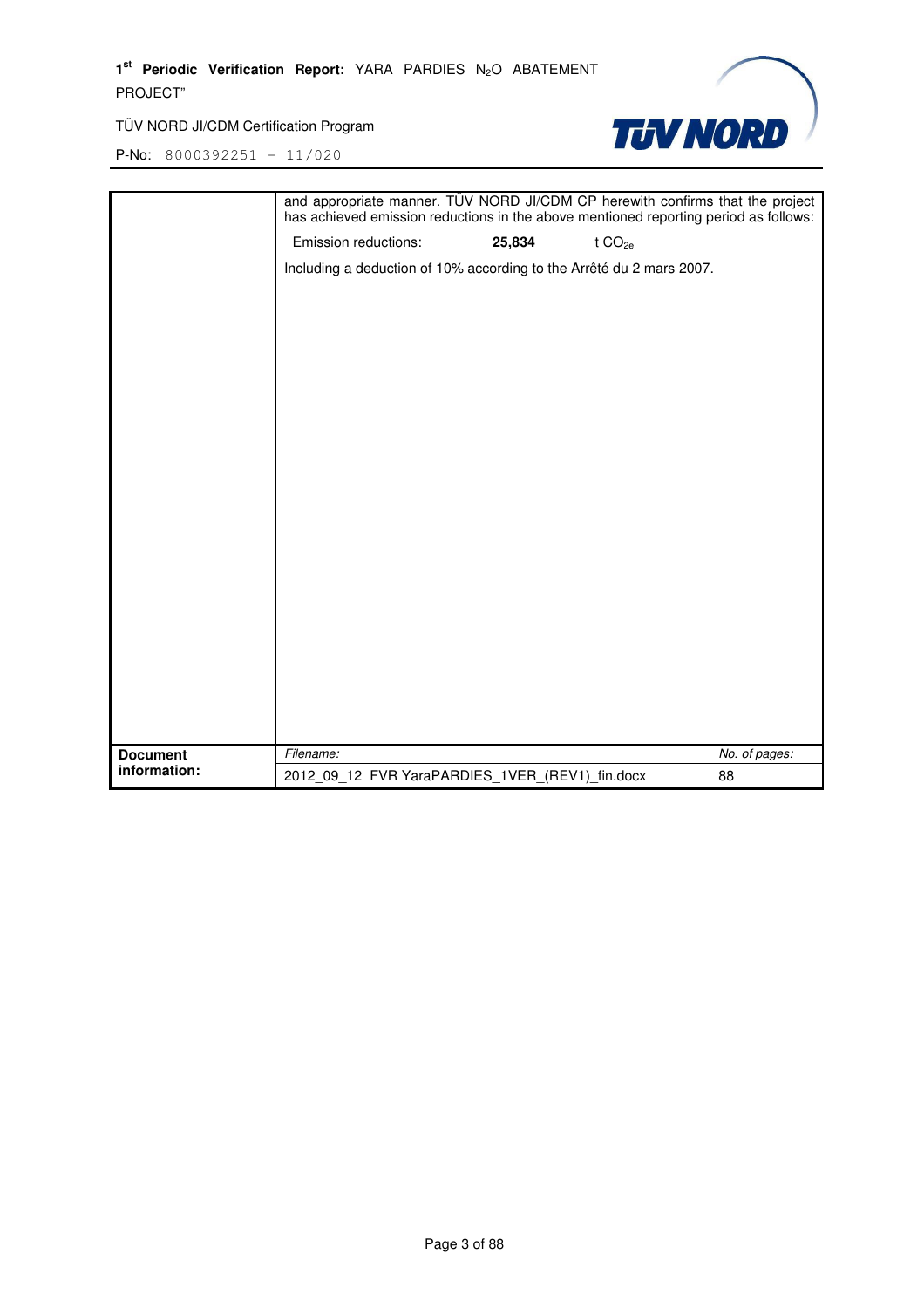**P-No:** 8000392251 - 11/020



#### **Abbreviations:**

| <b>Accredited Independent Entity</b>                         |
|--------------------------------------------------------------|
| <b>Automated Measuring System</b>                            |
| <b>Corrective Action / Clarification Action</b>              |
| <b>Corrective Action Request</b>                             |
| <b>Clean Development Mechanism</b>                           |
| <b>Clarification Request</b>                                 |
| <b>Carbon dioxide</b>                                        |
| Carbon dioxide equivalent                                    |
| <b>Determination and Verification Manual</b>                 |
| <b>Emission Reduction</b>                                    |
| <b>Emission Reduction Units</b>                              |
| <b>Forward Action Request</b>                                |
| Greenhouse gas(es)                                           |
| <b>Nitric Acid</b>                                           |
| <b>Joint Implementation</b>                                  |
| <b>Monitoring Plan</b>                                       |
| <b>Monitoring Report</b>                                     |
| <b>Nitrous Oxide</b>                                         |
| <b>Process Control System</b>                                |
| <b>Project Design Document</b>                               |
| <b>Project Participant</b>                                   |
| <b>Quality Assurance / Quality Control</b>                   |
| <b>United Nations Framework Convention on Climate Change</b> |
| <b>Emission Reduction Calculation Spread Sheet</b>           |
|                                                              |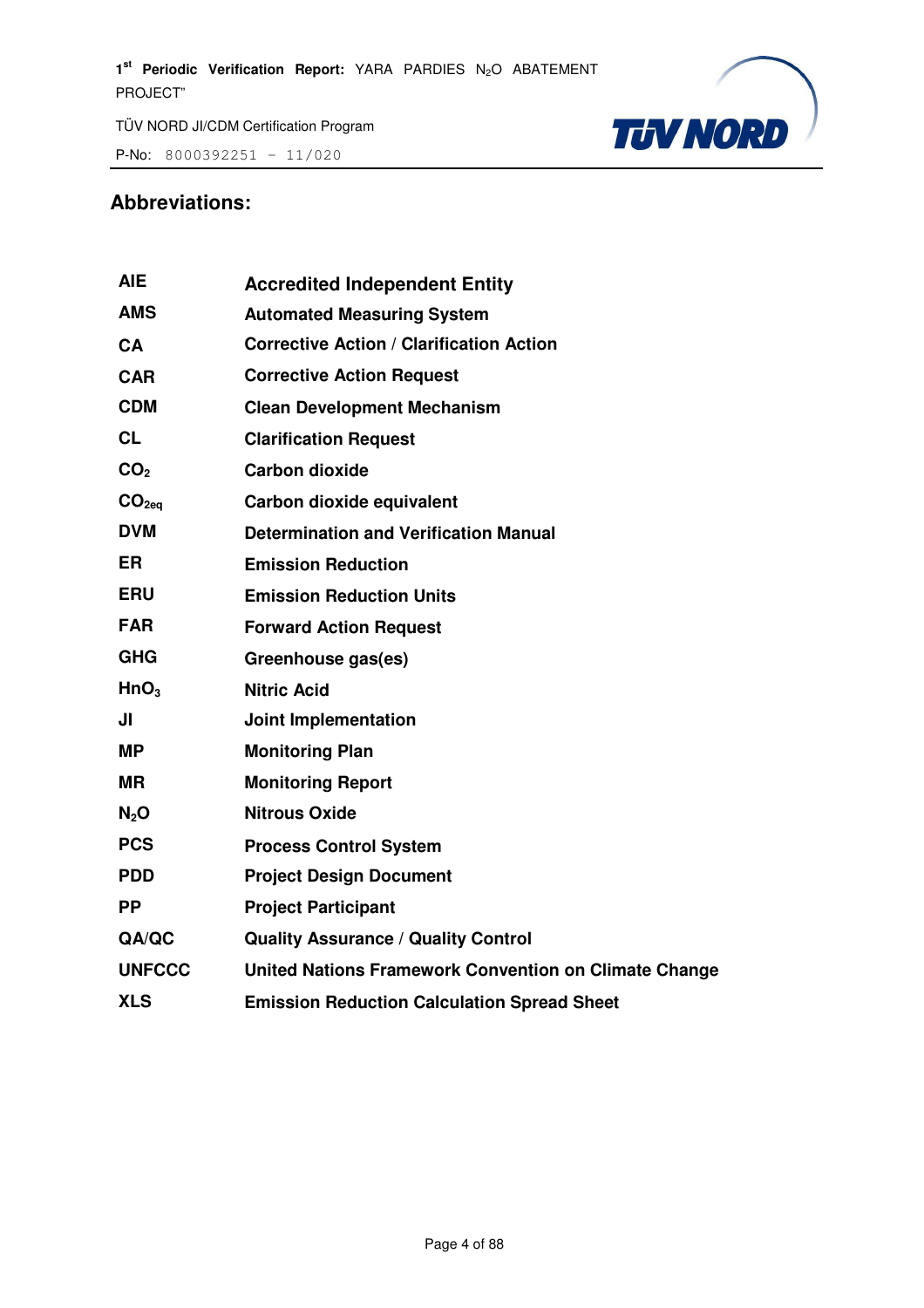P-No: 8000392251 – 11/020



#### **Table of Contents** *Page Page Page Page Page Page Page Page Page Page Page Page Page Page Page Page Page Page Page Page Page Page Page Page Page Page Page Page Page*

| $\mathbf{1}$ .                                                                                        |                                                                                                                                                                                                                                                                                                                                                      | .7                                                                   |
|-------------------------------------------------------------------------------------------------------|------------------------------------------------------------------------------------------------------------------------------------------------------------------------------------------------------------------------------------------------------------------------------------------------------------------------------------------------------|----------------------------------------------------------------------|
| 1.1.                                                                                                  | Objective                                                                                                                                                                                                                                                                                                                                            | 7                                                                    |
| 1.2.                                                                                                  | Scope                                                                                                                                                                                                                                                                                                                                                | $\overline{7}$                                                       |
| 2.                                                                                                    |                                                                                                                                                                                                                                                                                                                                                      | .9                                                                   |
| 2.1.                                                                                                  | <b>Project Characteristics</b>                                                                                                                                                                                                                                                                                                                       | 9                                                                    |
| 2.2.                                                                                                  | <b>Project Verification History</b>                                                                                                                                                                                                                                                                                                                  | 9                                                                    |
| 2.3.                                                                                                  | <b>Involved Parties and Project Participants</b>                                                                                                                                                                                                                                                                                                     | 10                                                                   |
| 2.4.                                                                                                  | <b>Project Location</b>                                                                                                                                                                                                                                                                                                                              | 10                                                                   |
| 2.5.                                                                                                  | <b>Technical Project Description</b>                                                                                                                                                                                                                                                                                                                 | 10                                                                   |
| 3.<br>3.1.<br>3.2.<br>3.3.<br>3.4.<br>3.5.<br>3.6.<br>3.7.<br>3.8.<br>3.9.<br>3.10.<br>3.11.<br>3.12. | <b>Verification Steps</b><br>Contract review<br>Appointment of team members and technical reviewers<br>Publication of the Monitoring Report<br><b>Verification Planning</b><br>Desk review<br>On-site assessment<br>Draft verification reporting<br>Resolution of CARs, CLs and FARs<br>Final reporting<br><b>Technical review</b><br>Final approval | 12<br>13<br>13<br>14<br>14<br>17<br>17<br>18<br>18<br>19<br>19<br>19 |
| 4.                                                                                                    |                                                                                                                                                                                                                                                                                                                                                      |                                                                      |
| 5.<br>5.1.<br>5.2.<br>5.3.<br>5.4.<br>5.5.<br>5.6.<br>5.7.<br>5.8.                                    | Implementation of the project<br>Project history<br>Special events<br>Compliance with the monitoring plan<br>Monitoring parameters<br>Monitoring report<br><b>ER Calculation</b><br><b>Quality Management</b>                                                                                                                                        | 37<br>37<br>38<br>39<br>39<br>40<br>40<br>42                         |
| 5.9.                                                                                                  | Overall Aspects of the Verification                                                                                                                                                                                                                                                                                                                  | 42                                                                   |
| 5.10.                                                                                                 | Hints for next periodic Verification                                                                                                                                                                                                                                                                                                                 | 42                                                                   |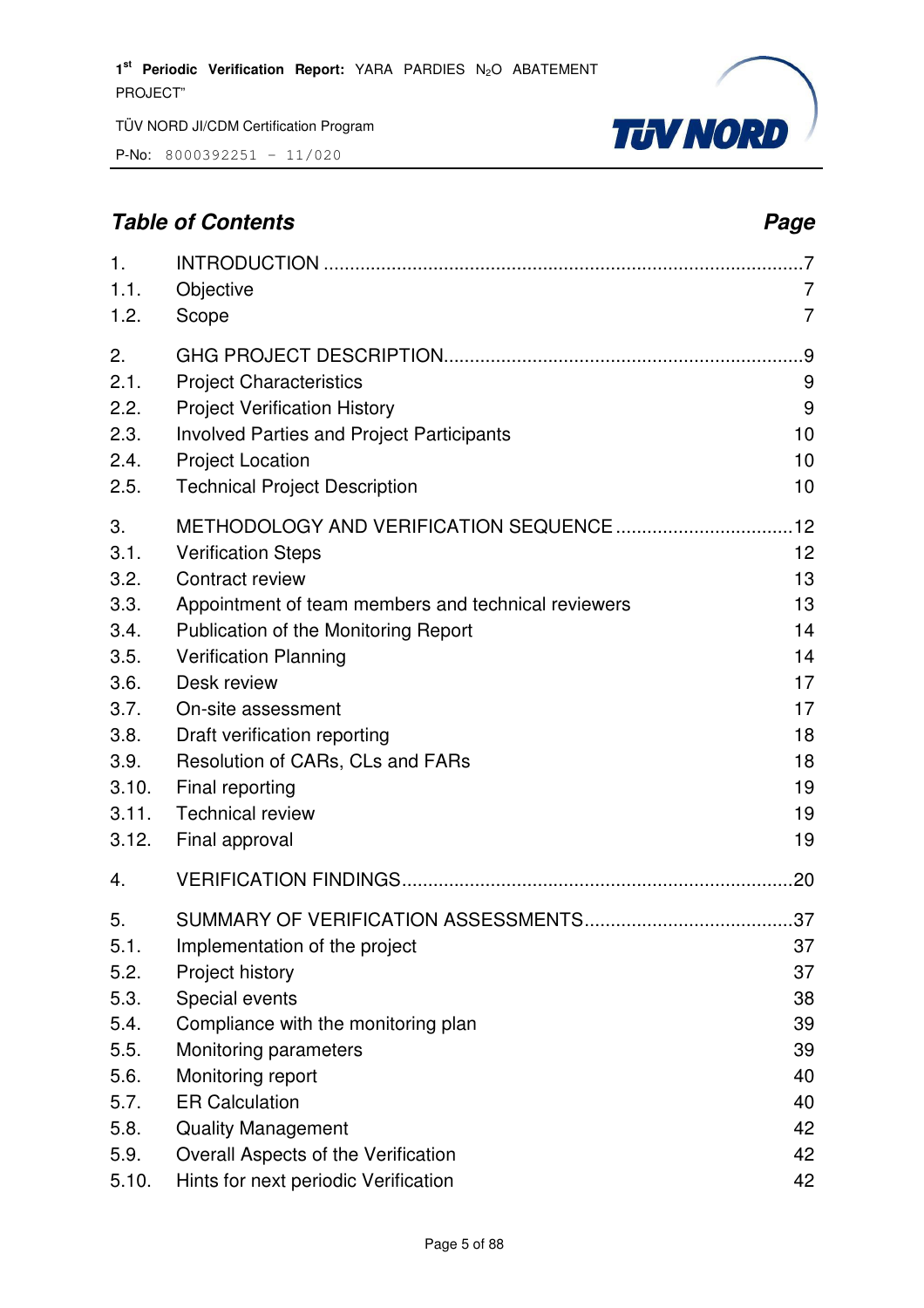

| ANNEX 2: STATEMENTS OF COMPETENCE OF TEAM MEMBERS86 |  |
|-----------------------------------------------------|--|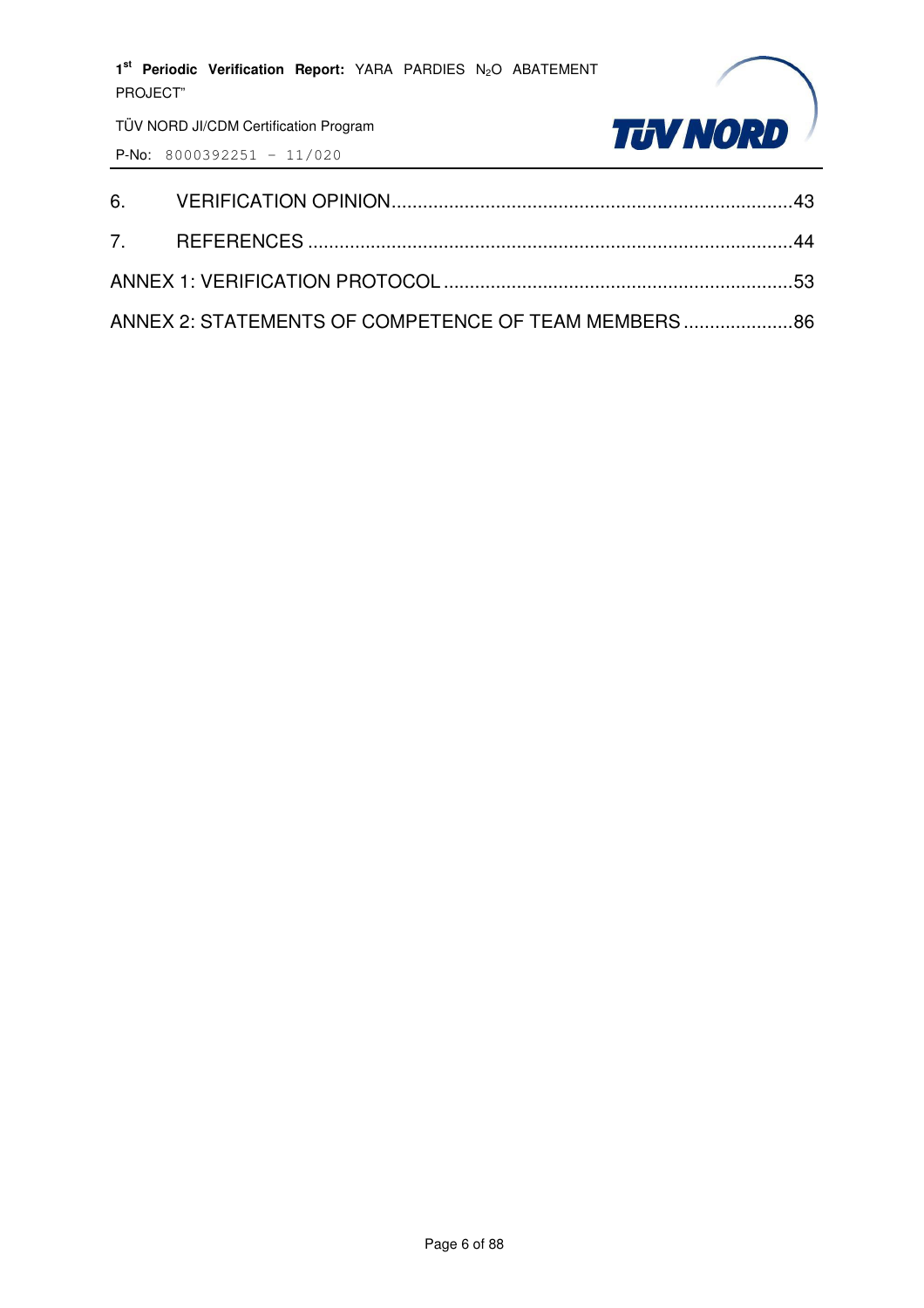1<sup>st</sup> Periodic Verification Report: YARA PARDIES N<sub>2</sub>O ABATEMENT PROJECT"

TÜV NORD JI/CDM Certification Program



P-No: 8000392251 – 11/020

#### **1. INTRODUCTION**

YARA PARDIES NITRIC ACID PLANT (Yara France) has commissioned the TÜV NORD JI/CDM Certification Program  $(CP)$  to carry out the 1<sup>st</sup> periodic verification of the project

"YARA PARDIES N<sub>2</sub>O ABATEMENT PROJECT"

with regard to the relevant requirements for JI (Track 1) project activities. The verifiers have reviewed the implementation of the monitoring plan (MP) in the registered JI project number FR1000186<sup>1</sup>.

GHG data for the monitoring period covering 2010-08-12 to 2010-12-31 was verified in detailed manner applying the set of requirements, audit practices and principles as required under the Determination and Verification Manual <sup>/DVM/</sup> of the UNFCCC.

This report summarizes the findings and conclusions of this 1<sup>st</sup> periodic verification of the above mentioned UNFCCC registered project activity.

#### *1.1. Objective*

The objective of the verification is the review and ex-post determination by an independent entity of the GHG emission reductions. It includes the verification of the:

- implementation and operation of the project activity as given in the PDD,
- compliance with applied approved monitoring plan,
- data given in the monitoring report by checking the monitoring records, the emissions reduction calculation and supporting evidence,
- accuracy of the monitoring equipment,
- quality of evidence,
- significance of reporting risks and risks of material misstatements.

#### *1.2. Scope*

The verification of this registered project is based on the project design document  $\alpha$ <sup>PDD/</sup>, the monitoring reports  $\alpha$ <sup>MR/</sup>, emission reduction calculation spreadsheet  $\alpha$ <sup>XLS/</sup>, supporting documents made available to the verifier and information collected through performing interviews and during the on-site assessment. Furthermore publicly available information was considered as far as available and required.

The verification is carried out on the basis of the following requirements, applicable for this project activity:

- Article 6 of the Kyoto Protocol <sup>/KP/</sup>,

l 1 http://ji.unfccc.int/JIITLProject/DB/TZLM2JQ5F6I5W6QA5KCX7QQH8ZYX66/details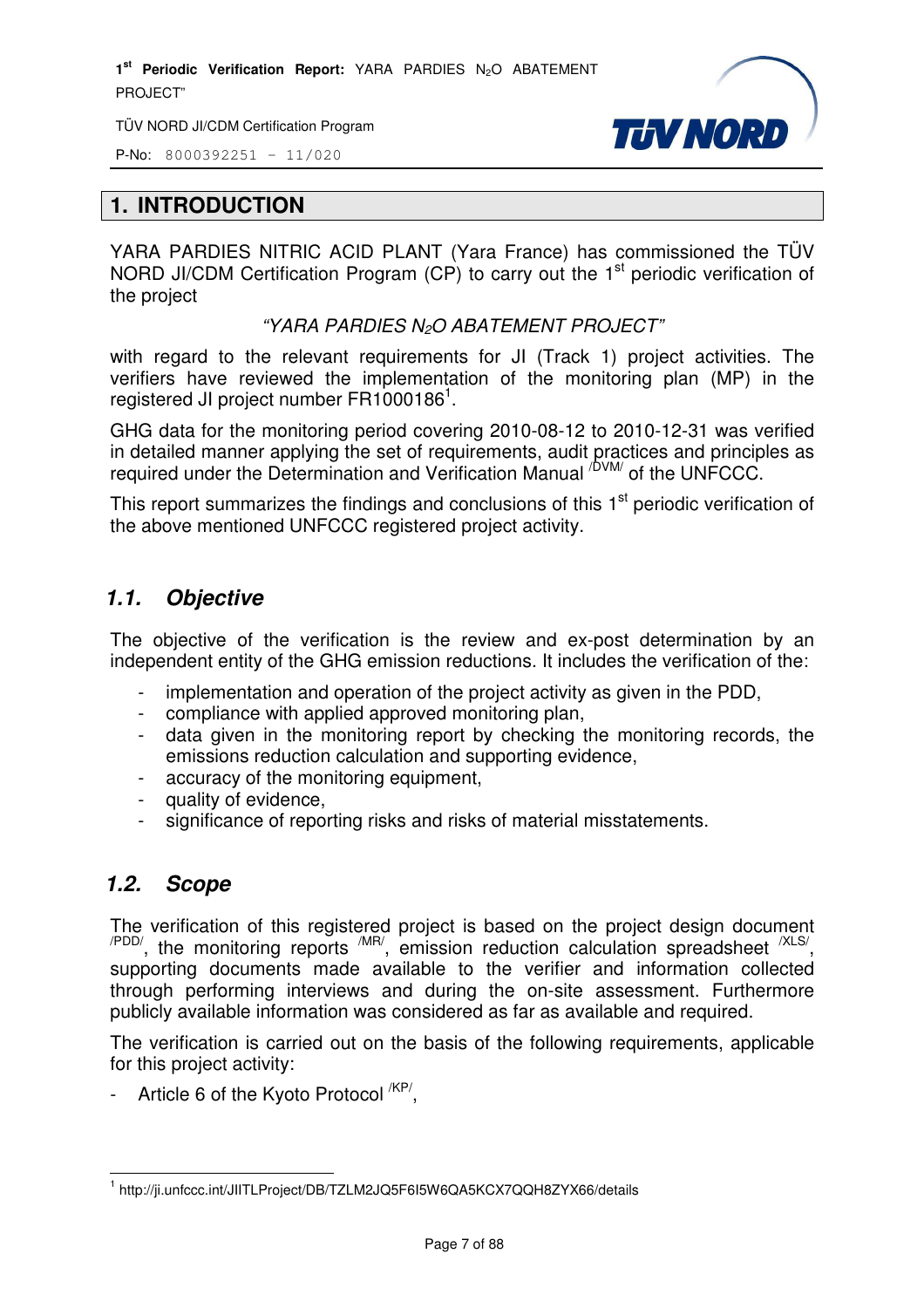1<sup>st</sup> Periodic Verification Report: YARA PARDIES N<sub>2</sub>O ABATEMENT PROJECT"

TÜV NORD JI/CDM Certification Program



- guidelines for the implementation of Article 6 of the Kyoto Protocol as presented in the Marrakech Accords under decision  $9/CMP.1 \frac{MAV}{M}$ , and subsequent decisions made by the JISC and COP/MOP,
- other relevant rules, including the host country legislation,
- JI Validation and Verification Manual <sup>/DVM/</sup>,
- monitoring plan as given in the registered PDD<sup>/PDD/</sup>,
- Projet Domestique Methodology: "Catalytic reduction of  $N_2O$  at nitric acid plants " Méthode pour les Projets Domestiques: "Réduction catalytique du N2O dans des usines d'acide nitrique"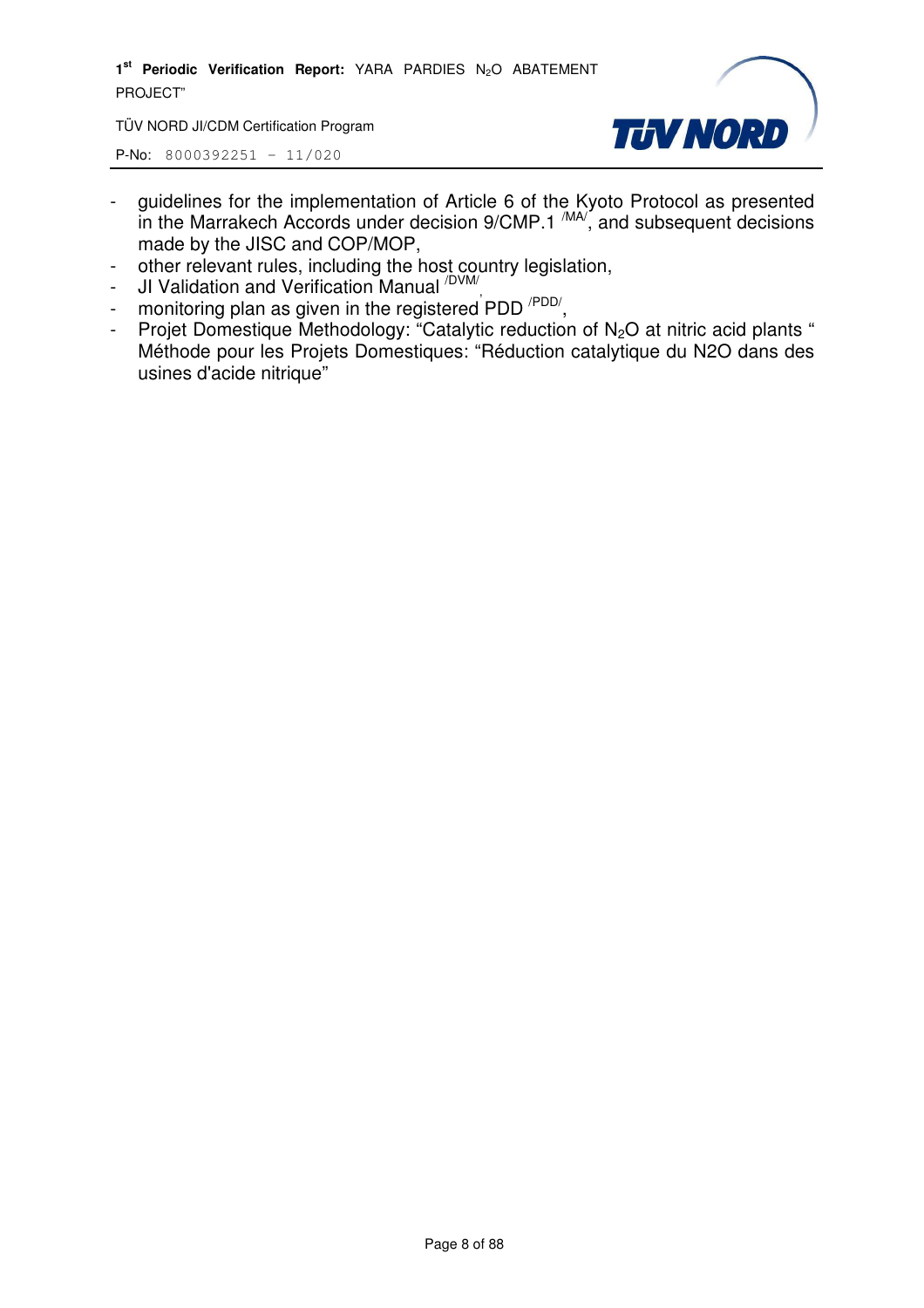P-No: 8000392251 – 11/020



#### **2. GHG PROJECT DESCRIPTION**

#### *2.1. Project Characteristics*

Essential data of the project is presented in the following Table 2-1.

|  |  | Table 2-1: Project Characteristics |
|--|--|------------------------------------|
|--|--|------------------------------------|

| Item                       | Data                                                                                              |  |  |
|----------------------------|---------------------------------------------------------------------------------------------------|--|--|
| Project title              | Yara Pardies N <sub>2</sub> O Abatement Project                                                   |  |  |
| JI Track                   | <b>JPA</b><br>Track 1<br>Track 2                                                                  |  |  |
| Project size               | <b>Small Scale</b><br>Large Scale                                                                 |  |  |
| JI Approach                | JI Specific Approach<br>Approved CDM Methodology                                                  |  |  |
|                            | Energy Industries (renewable-/non-renewable sources)<br>1                                         |  |  |
|                            | $\overline{c}$<br>Energy distribution                                                             |  |  |
|                            | 3<br>Energy demand                                                                                |  |  |
|                            | Manufacturing industries<br>4                                                                     |  |  |
|                            | $\boxtimes$<br>Chemical industry<br>5                                                             |  |  |
|                            | 6<br>Construction                                                                                 |  |  |
| <b>Project Scope</b>       | $\overline{7}$<br>Transport                                                                       |  |  |
| (according to UNFCCC       | Mining/Mineral production<br>8                                                                    |  |  |
| sectoral scope numbers for | 9<br>Metal production                                                                             |  |  |
| CDM)                       | Fugitive emissions from fuels (solid, oil and gas)<br>10                                          |  |  |
|                            | Fugitive emissions from production and<br>consumption<br>of<br>11<br>halocarbons and hexafluoride |  |  |
|                            | 12<br>Solvents use                                                                                |  |  |
|                            | Waste handling and disposal<br>13                                                                 |  |  |
|                            | Land-use, land-use change and forestry<br>14                                                      |  |  |
|                            | 15<br>Agriculture                                                                                 |  |  |
| Methodology:               | Projet Domestique Methodology: "Catalytic reduction of $N_2O$ at                                  |  |  |
|                            | nitric acid plants"                                                                               |  |  |
| Technical Area(s):         | Q:<br>$N_2O$                                                                                      |  |  |
| ITL Project ID No.:        | FR1000186                                                                                         |  |  |
| Crediting period           | Renewable Crediting Period (7 y)                                                                  |  |  |
|                            | $\boxtimes$<br>Fixed Crediting Period (2.39y) <sup>*)</sup>                                       |  |  |

 $\alpha$ <sup>\*)</sup> Until the end of the 1<sup>st</sup> Kyoto Commitment period on 31/12/2012, in accordance with the host country LoA.

#### *2.2. Project Verification History*

Essential events since the registration of the project are presented in the following Table 2-2.

| Item                              | Time                  | <b>Status</b> |
|-----------------------------------|-----------------------|---------------|
| Date of registration              | $12010 - 08 - 12^{a}$ |               |
| Start of crediting period         | 2010-08-12            |               |
| 1 <sup>st</sup> Monitoring period | 2010-08-12 to         | open          |
|                                   | 2010-12-31            |               |

a) Date of registration is the date of issuing of the LoA by the French DFP (MEEDDM); a revised version was issued on 14/01/2011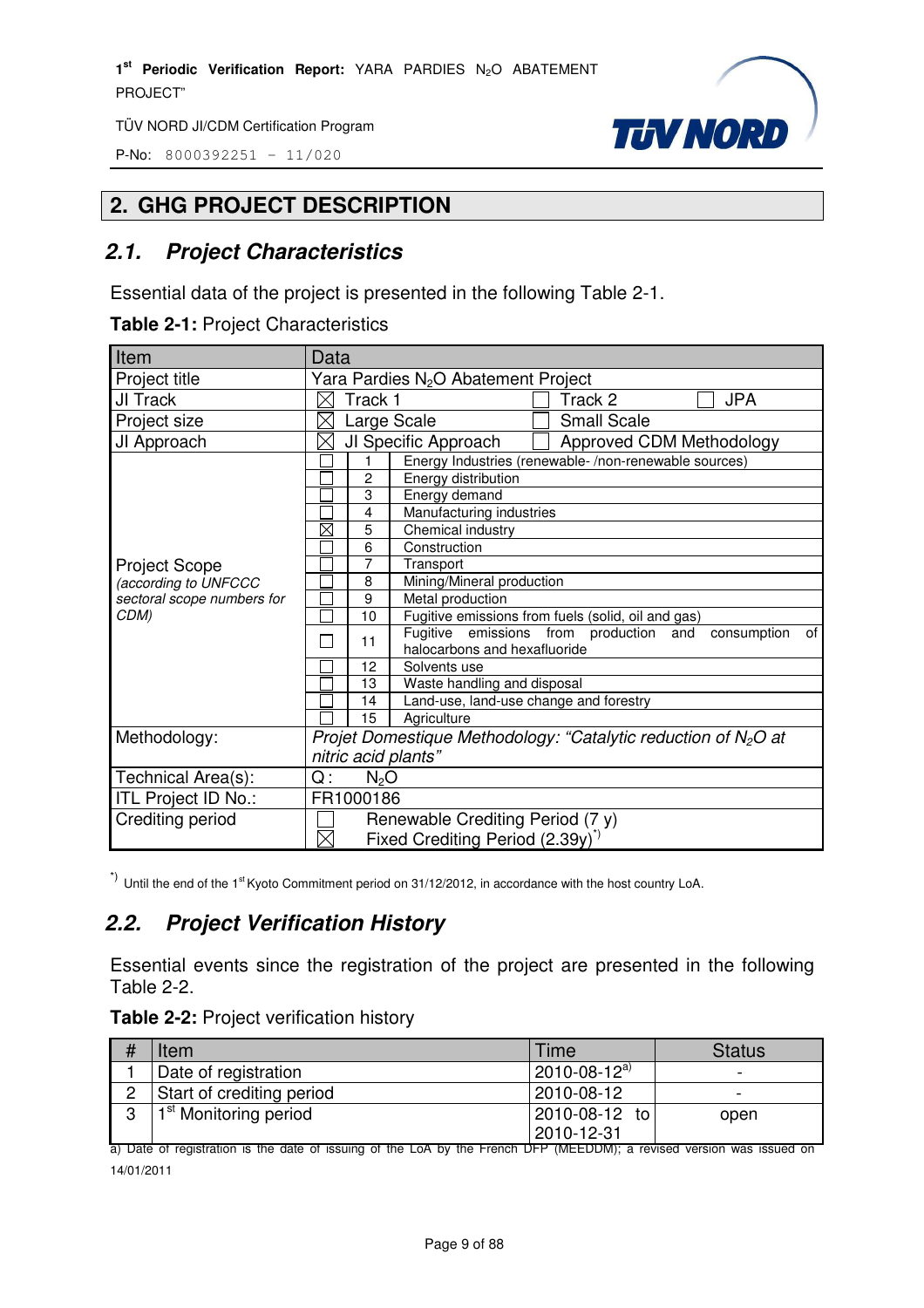P-No: 8000392251 – 11/020



#### *2.3. Involved Parties and Project Participants*

The following parties to the Kyoto Protocol and project participants are involved in this project activity (Table 2-3).

**Table 2-3:** Project Parties and project participants

| Characteristic              | Party   | <b>Project Participant</b>                       |
|-----------------------------|---------|--------------------------------------------------|
| Host party                  | France  | YARA France SAS (Nanterre)                       |
|                             |         | YARA International ASA, Oslo (Norway)            |
|                             |         | N.serve Environmental Services GmbH<br>(Germany) |
| <b>Other Involved Party</b> | Belgium | <b>YARA France SAS</b>                           |

#### *2.4. Project Location*

The details of the project location are given in table 2-4:

**Table 2-4:** Project Location

| No.               | <b>Project Location</b>                      |
|-------------------|----------------------------------------------|
| Host Country:     | France                                       |
| Region:           | Region: South West;                          |
|                   | Department: Pyrénées-Atlantiques;            |
|                   | Commune: Pardies;                            |
| Project location: | Plant absorption towers and tail gas stacks: |
|                   | 43°22'20.90"N & 0°35'10.08"W;                |
|                   | Ammonia burners:                             |
|                   | 43°22'21.32"N & 0°35'10.20"W;                |

#### *2.5. Technical Project Description*

The project activity aims to reduce levels of  $N<sub>2</sub>O$  emissions from the production of nitric acid with a secondary  $N_2O$  abatement technology: the project involves the installation of a secondary  $N_2O$  reduction catalyst at the nitric acid production plant. The emission reductions are a result of the catalytic decomposition of nitrous oxide. Nitrous oxide which is formed as by-product of the nitric acid production will be removed by the catalyst installed below the standard precious metal gauze pack in the ammonia burner. The nitrous oxide would otherwise be emitted as part of the tail gas of the nitric acid plant to the atmosphere.

The key parameters for the project are given in table 2-5: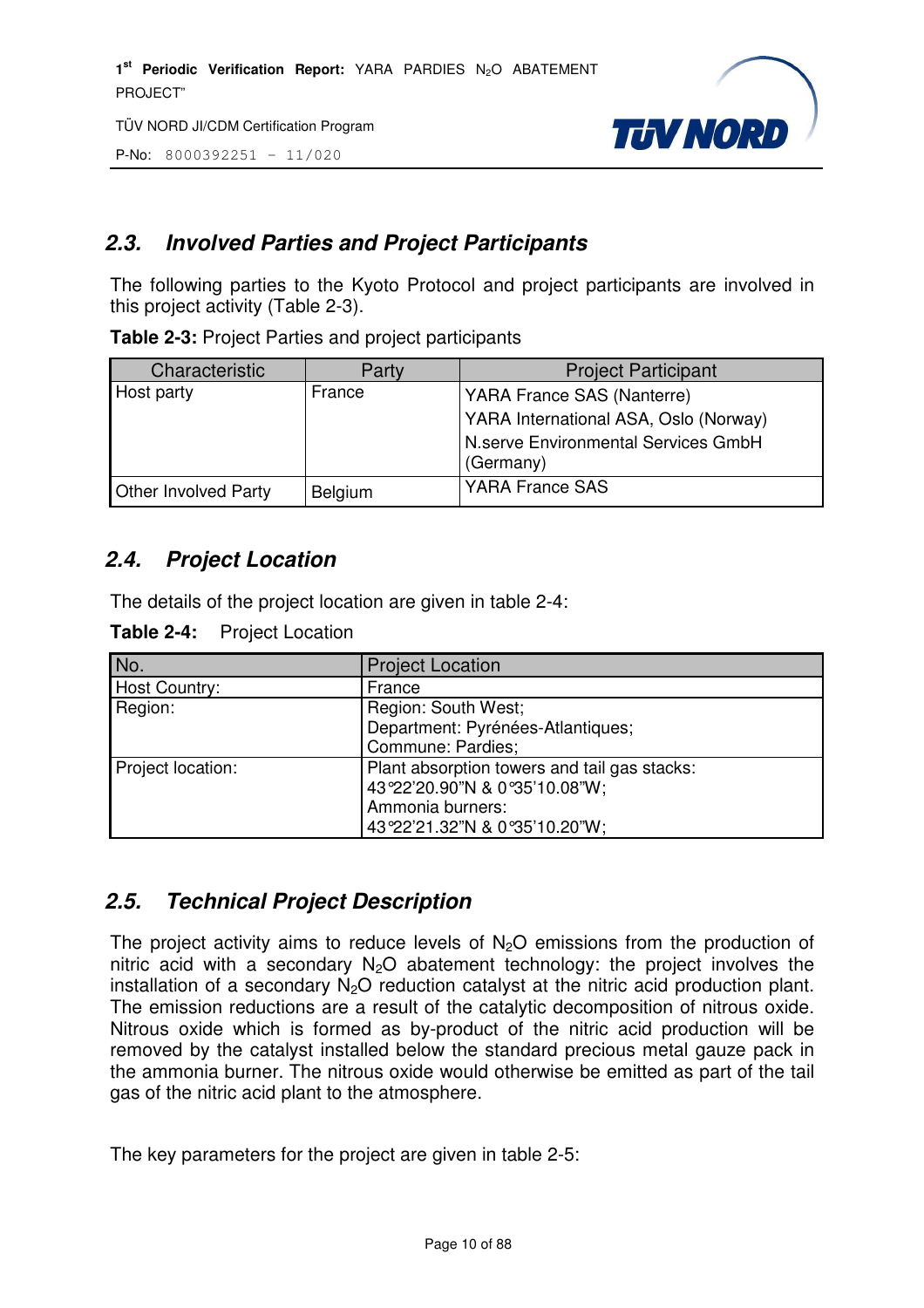P-No: 8000392251 – 11/020



#### **Table 2-5:** Technical data of the plant

| Parameter                                                                  | Unit                     | Value                                                                                                 |
|----------------------------------------------------------------------------|--------------------------|-------------------------------------------------------------------------------------------------------|
| 2 Ammonia Oxidation Reactors                                               |                          |                                                                                                       |
| Plant type                                                                 |                          | 3.6 medium pressure plant                                                                             |
| Start of commercial production                                             | $\overline{\phantom{0}}$ | November 1960                                                                                         |
| Numbers adsorption towers                                                  |                          | 11                                                                                                    |
| Products                                                                   |                          | 53% and 63% concentrated nitric acid, high<br>Concentrated Nitric Acid (CAN) and<br>Nitrogen Peroxide |
| conditions<br>Operating<br>as<br>per<br>specifications (trip point values) |                          |                                                                                                       |
| - Temperature (min/max):                                                   | °C                       | 750 - 890                                                                                             |
| - Pressure (max):                                                          | Bar abs                  | No trip point                                                                                         |
| - Ammonia to Air ratio (max)                                               | Vol.-%                   | 8 to 12                                                                                               |
| <b>Ammonia Oxidation Catalyst</b>                                          |                          |                                                                                                       |
| Manufacturer                                                               |                          | K.A. Rassmussen AS                                                                                    |
| Type                                                                       |                          | n.a.                                                                                                  |
| Composition:                                                               | $\blacksquare$           | Pt-Rh-Pd                                                                                              |
| Design campaign legth                                                      | days                     | 300                                                                                                   |
| Absorber                                                                   |                          |                                                                                                       |
| Design capacity per day (100 %)                                            | tHNO <sub>3</sub> /d     | 430                                                                                                   |
| Design capacity per day (legal)                                            | tHNO <sub>3</sub> /d     | 460 incl. 30t $N_2O_4$                                                                                |
| Annual production (design)                                                 | days/year                | 340                                                                                                   |
| Annual production                                                          | tHNO <sub>3</sub>        | 160,140                                                                                               |
| <b>Secondary Catalyst</b>                                                  |                          |                                                                                                       |
| Start of operation                                                         | -                        | August 2009                                                                                           |
| Manufacturer                                                               | $\overline{a}$           | <b>YARA</b>                                                                                           |
| Type                                                                       | $\overline{\phantom{0}}$ | 58-Y1                                                                                                 |
| Composition:                                                               |                          | cobalt (ii, iii) oxide<br>dialuminium cobalt tetraoxide<br>Cu, Fe, Mn, Ni, Ce                         |
| Design efficiency N <sub>2</sub> O reduction<br>(guaranteed by supplier)   | $\%$                     | About 88-95 %                                                                                         |
| 2 X N <sub>2</sub> O Analyzers (2 stacks)                                  |                          |                                                                                                       |
| Manufacturer                                                               |                          | Dr. Födisch Umweltmesstechnik GmbH                                                                    |
| <b>Type</b>                                                                |                          | MCA 04                                                                                                |
| <b>Measurement Principle</b>                                               |                          | IR absorption                                                                                         |
| 2 X Stack volume flow rate<br>measurement                                  |                          |                                                                                                       |
| Manufacturer                                                               | $\overline{a}$           | Dr. Födisch Umweltmesstechnik GmbH                                                                    |
| Type                                                                       | -                        | <b>FMD 99</b>                                                                                         |
| <b>Measurement Principle</b>                                               | -                        | Differential pressure                                                                                 |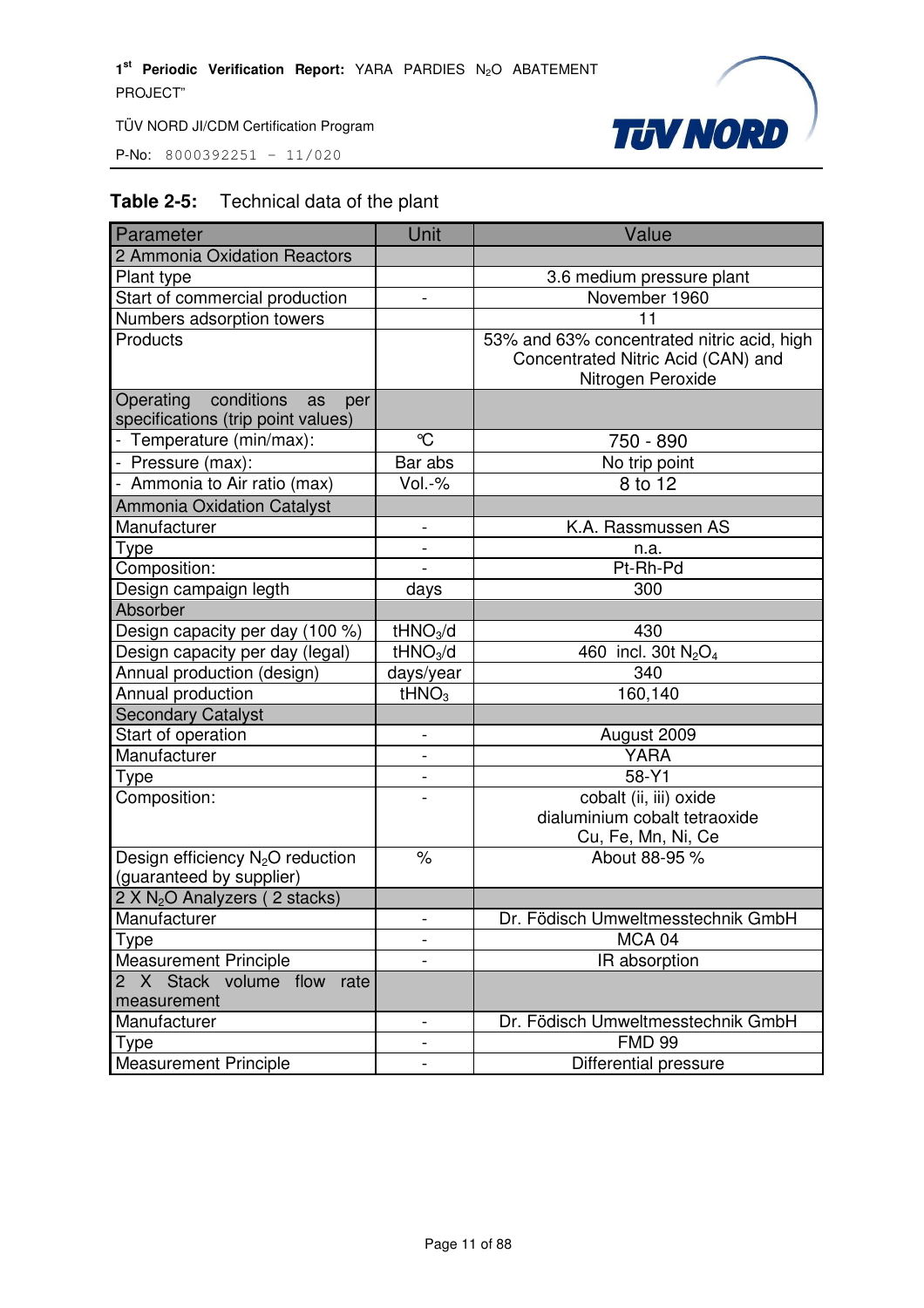P-No: 8000392251 – 11/020



#### **3. METHODOLOGY AND VERIFICATION SEQUENCE**

#### *3.1. Verification Steps*

The verification consisted of the following steps:

- Contract review
- Appointment of team members and technical reviewers
- Publication of the monitoring report
- A desk review of the Monitoring Report<sup>MR/</sup> submitted by the client and additional supporting documents with the use of customised verification protocol <sup>/CPM/</sup> according to the Determination and Verification Manual <sup>/DVM/</sup>,
- Verification planning,
- On-Site assessment,
- Background investigation and follow-up interviews with personnel of the project developer and its contractors,
- Draft verification reporting
- Resolution of corrective actions (if any)
- Final verification reporting
- Technical review
- Final approval of the verification.

The sequence of the verification is given in the table 3.1 below:

#### **Table 3.1:** Verification sequence

| <b>Topic</b>                                                       | <b>Time</b>     |
|--------------------------------------------------------------------|-----------------|
| Assignment of verification                                         | 2011-01-05      |
| On-site-visit                                                      | From 2011-02-02 |
|                                                                    | till 2011-02-03 |
| Draft reporting finalised                                          | 2011-07-14      |
| Final reporting finalised                                          | 2012-03-02      |
| Technical review finalised                                         | 2012-03-02      |
| Revision 1 finalised taking the corrections into account regarding | 2012-09-12      |
| erroneous processing of the monitoring data.                       |                 |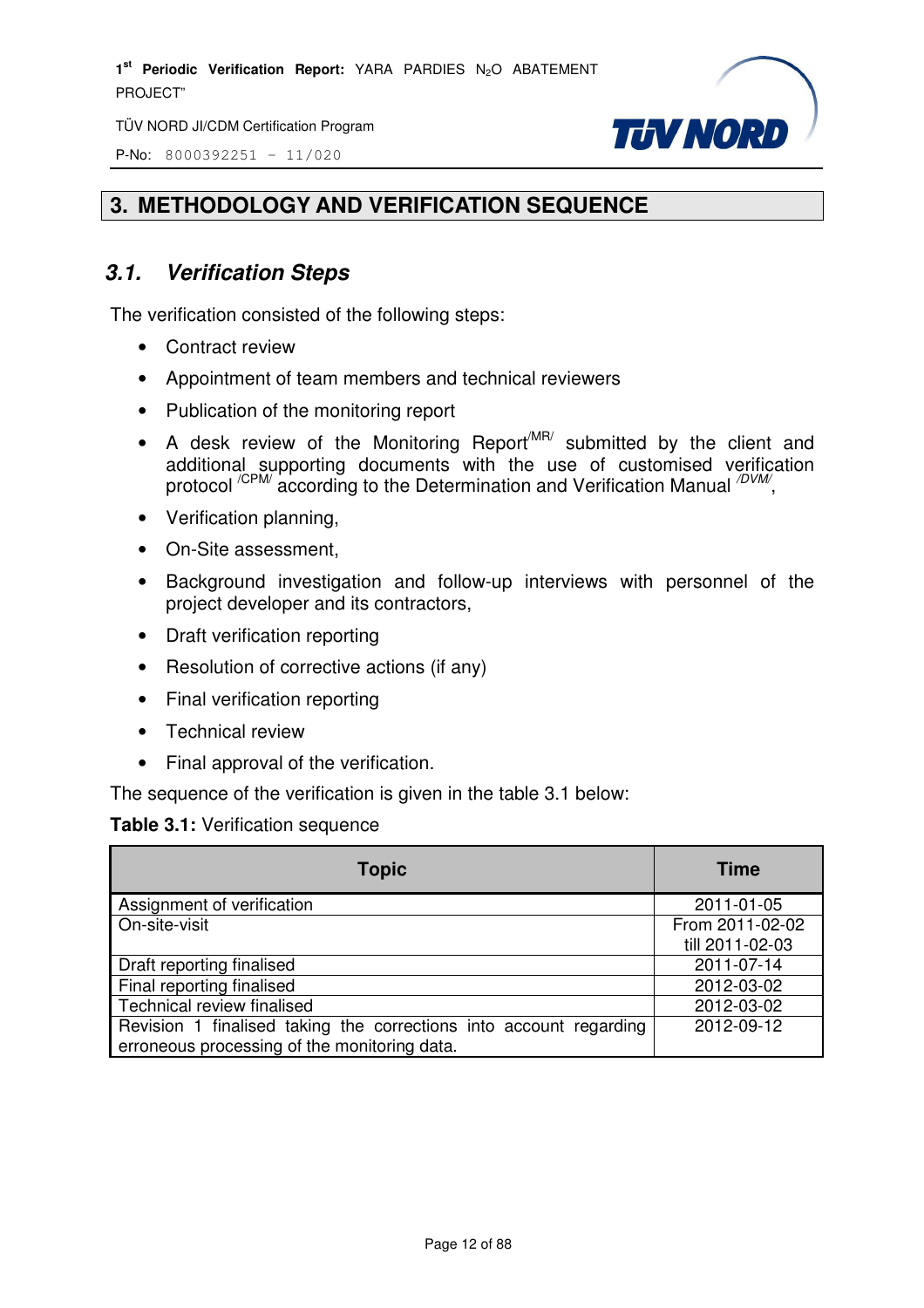



#### *3.2. Contract review*

To assure that

- the project falls within the scopes for which accreditation is held,
- the necessary competences to carry out the verification can be provided,
- Impartiality issues are clear and in line with the CDM accreditation requirements

a contract review was carried out before the contract was signed.

### *3.3. Appointment of team members and technical reviewers*

On the basis of a competence analysis and individual availabilities a verification team, consistent of one team leader and 3 additional team members, was appointed. Furthermore also the personnel for the technical review and the final approval were determined.

The list of involved personnel, the tasks assigned and the qualification status are summarized in the table 3-1 below.

|                                                        | <b>Name</b>          | Company                      | Function <sup>1)</sup> | Qualification<br>Status <sup>2)</sup><br><b>Status</b> | competence<br><b>Scheme</b> | $\hat{a}$<br>competence<br>Technical | Competence<br>Host country | Team Leading<br>competence |
|--------------------------------------------------------|----------------------|------------------------------|------------------------|--------------------------------------------------------|-----------------------------|--------------------------------------|----------------------------|----------------------------|
| $\boxtimes$ Mr.<br>$\square$ Ms.                       | Winter, Rainer       | TÜV Nord<br>Cert GmbH        | TL,                    | <b>SA</b>                                              | $\boxtimes$                 | 5.1<br>Q                             |                            | $\boxtimes$                |
| $\overline{\text{M}}$ Mr.<br>$\overline{\text{M}}$ Ms. | Winter, Stefan       | TÜV Nord<br>Cert GmbH        | TM                     | <b>SA</b>                                              | $\boxtimes$                 |                                      |                            | $\boxtimes$                |
| $\Box$<br>Mr.<br>$\boxtimes$ Ms.                       | Meyer, Sabine        | <b>TÜV NORD</b><br>Cert GmbH | <b>TM</b>              | LA                                                     | $\boxtimes$                 |                                      | $\boxtimes$                | $\boxtimes$                |
| $\boxtimes$<br>Mr.<br>$\overline{\square}$<br>Ms.      | Speyer, Dirk         | <b>TÜV NORD</b><br>Cert GmbH | TM                     | A                                                      | $\boxtimes$                 | 5.1                                  |                            | $\mathsf{I}$               |
| $\boxtimes$ Mr.<br>Ms.<br>$\Box$                       | <b>Emilio Martin</b> | <b>TÜV Nord</b><br>Cert GmbH | $TR^{3)}$              | LA                                                     | $\boxtimes$                 |                                      |                            | $\boxtimes$                |

#### **Table 3-1:** Involved Personnel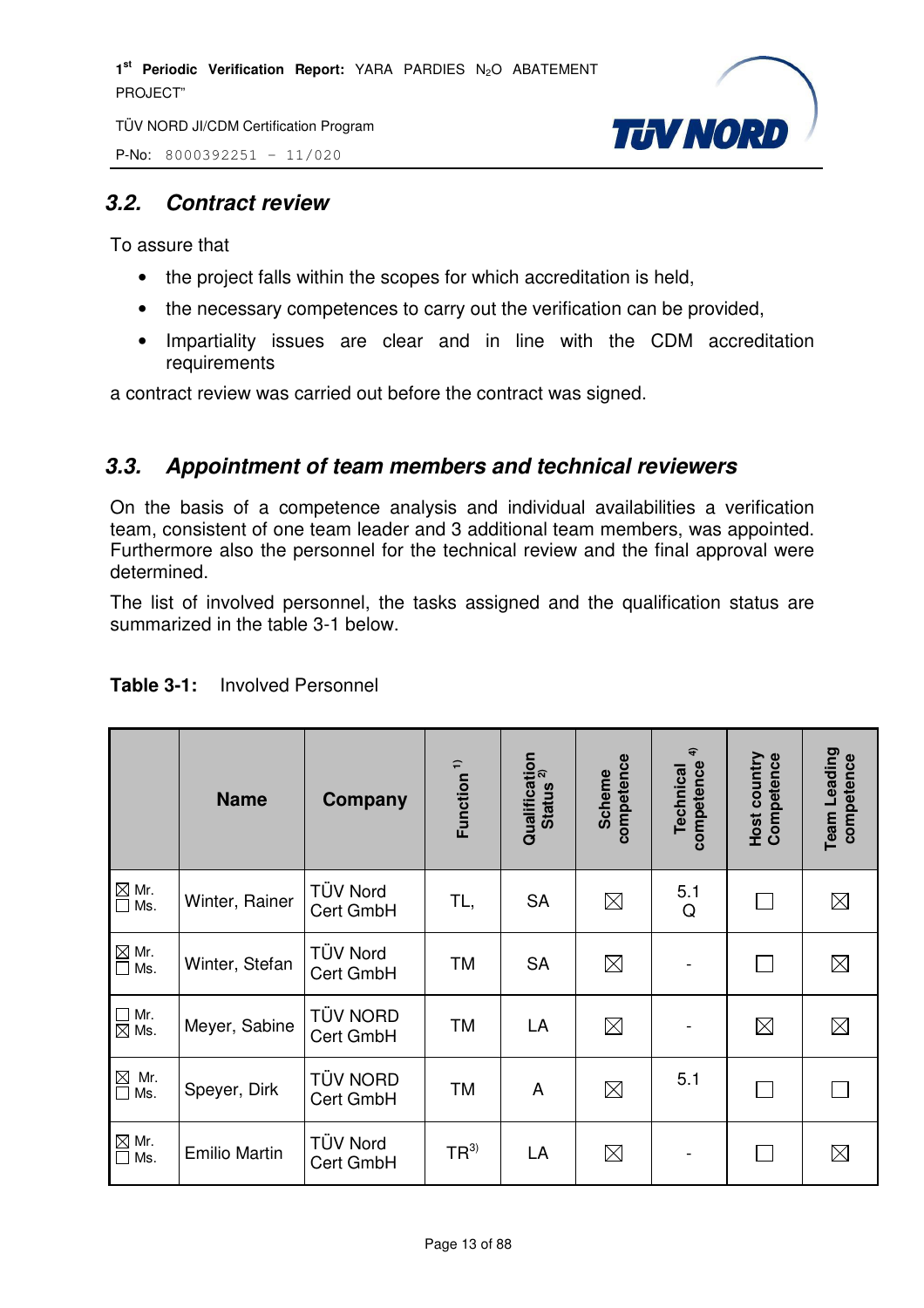1<sup>st</sup> Periodic Verification Report: YARA PARDIES N<sub>2</sub>O ABATEMENT PROJECT"



TÜV NORD JI/CDM Certification Program

P-No: 8000392251 – 11/020

|                                                      | <b>Name</b>    | Company                      | Function <sup>1)</sup> | Qualification<br>Status 2)<br><b>Status</b> | competence<br><b>Scheme</b> | $\widehat{4}$<br>competence<br>Technical | <b>Host country</b><br>Competence | Leading<br>competence<br>Team |
|------------------------------------------------------|----------------|------------------------------|------------------------|---------------------------------------------|-----------------------------|------------------------------------------|-----------------------------------|-------------------------------|
| $\Xi$ Mr.<br>$\Box$ Ms.                              | Walter, Ulrich | TÜV Nord<br>Cert GmbH        | $TR^{3)}$              | LA                                          | $\boxtimes$                 | 5.1<br>Q                                 |                                   | $\boxtimes$                   |
| $\overline{\square}$ Mr.<br>$\overline{\square}$ Ms. | Eric Krupp     | <b>TÜV Nord</b><br>Cert GmbH | $FA^{3}$               | <b>SA</b>                                   | $\boxtimes$                 |                                          |                                   | $\boxtimes$                   |

<sup>1)</sup> TL: Team Leader; TM: Team Member, TR: Technical review; FA: Final approval

 $2)$  GHG Auditor Status: LA: Lead Assessor: A: Assessor: SA: Senior Assessor: T: Trainee: TE: Technical Expert, OT: Observer

 $3)$  No team member

<sup>4)</sup> As per S01-MU03 or S01-VA070 A2 (such as A, B, C.....)

#### *3.4. Publication of the Monitoring Report*

In accordance with decision 9/CMP.1 (§ 36) the draft monitoring report, as received from the project participants, has been made publicly available on the TÜV NORD Website www.global-warming.de during a 30 days period from 2011-03-11 to 2011- 04-10. Comments received are taken into account in the course of the verification, if applicable. No comments were received.

#### *3.5. Verification Planning*

In order to ensure a complete, transparent and timely execution of the verification task the team leader has planned the complete sequence of events necessary to arrive at a substantiated final verification opinion.

Various tools have been established in order to ensure an effective verification planning.

Risk analysis and detailed audit testing planning

For the identification of potential reporting risks and the necessary detailed audit testing procedures for residual risk areas table A-1 is used. The structure and content of this table is given in table 3-2 below.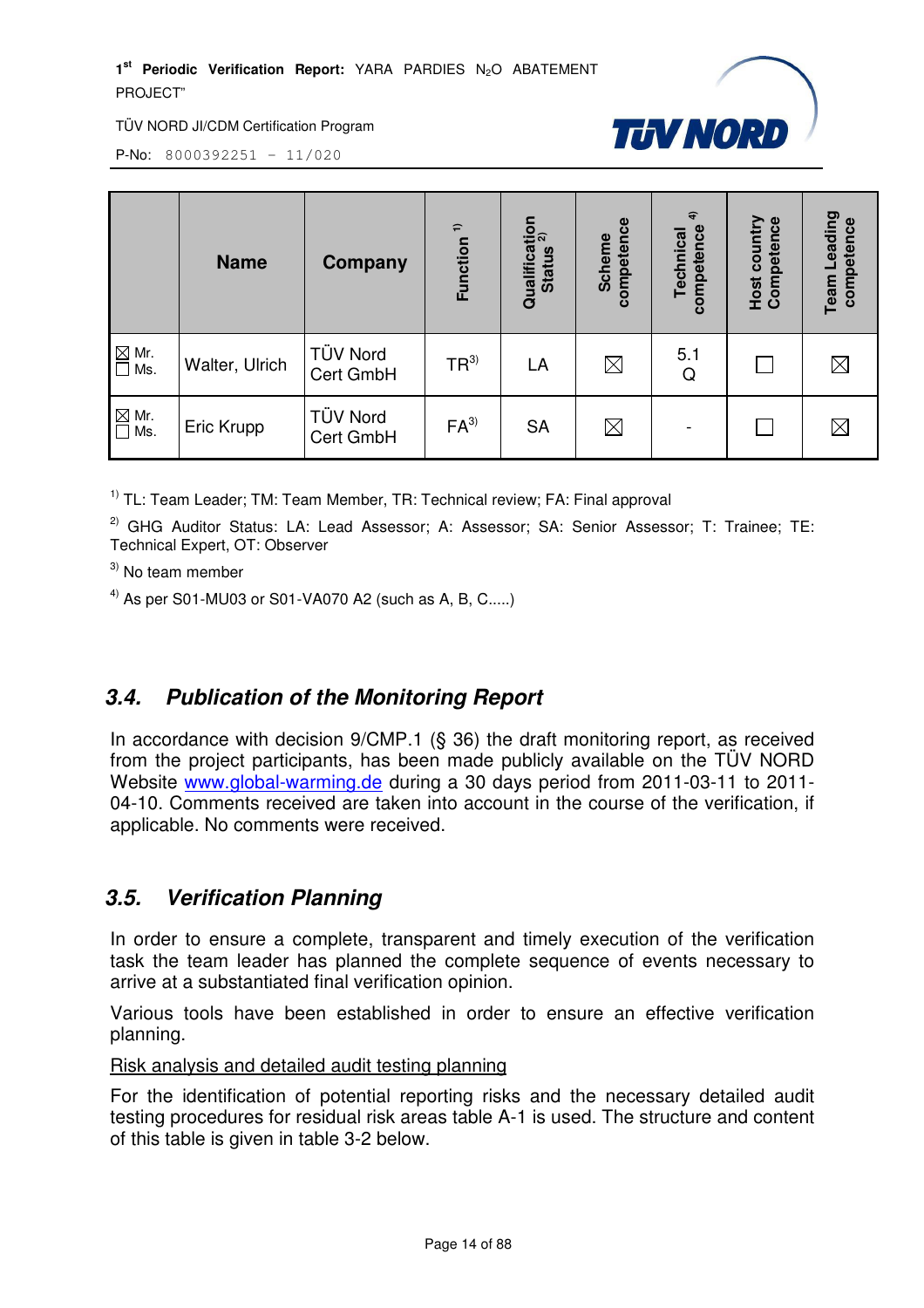P-No: 8000392251 – 11/020



#### **Table 3-2:** Table A-1; Identification of verification risk areas

| Table A-1: GHG calculation procedures and management control testing / Detailed audit<br>testing of residual risk areas and random testing                        |                                                                                                                                                                                                                                                                                                                     |                                                                                                                                                                                                                                                 |                                                                                                                                                                                                                                                                                                                                                                                                                                                                                                                 |                                                                                                                                           |  |
|-------------------------------------------------------------------------------------------------------------------------------------------------------------------|---------------------------------------------------------------------------------------------------------------------------------------------------------------------------------------------------------------------------------------------------------------------------------------------------------------------|-------------------------------------------------------------------------------------------------------------------------------------------------------------------------------------------------------------------------------------------------|-----------------------------------------------------------------------------------------------------------------------------------------------------------------------------------------------------------------------------------------------------------------------------------------------------------------------------------------------------------------------------------------------------------------------------------------------------------------------------------------------------------------|-------------------------------------------------------------------------------------------------------------------------------------------|--|
| <b>Identification</b><br>of potential<br>reporting risk                                                                                                           | Identification,<br>assessment and<br>testing of<br>management<br>controls                                                                                                                                                                                                                                           | Areas of<br>residual<br>risks                                                                                                                                                                                                                   | <b>Additional</b><br>verification testing<br>performed                                                                                                                                                                                                                                                                                                                                                                                                                                                          | <b>Conclusions and</b><br><b>Areas Requiring</b><br>Improvement<br>(including<br><b>Forward Action</b><br><b>Requests</b> )               |  |
| The<br>following<br>potential<br>risks<br>identified<br>were<br>and divided and<br>structured<br>according<br>to<br>possible<br>the<br>οf<br>areas<br>occurrence. | The potential risks<br>data<br>οf<br>raw<br>generation<br>have<br>been identified in<br>the course of the<br>monitoring system<br>implementation.<br>The<br>following<br>measures<br>were<br>taken in order to<br>the<br>minimize<br>corresponding<br>risks.<br>The<br>following<br>measures<br>are<br>implemented: | Despite<br>the<br>measures<br>implemented<br>order<br>in<br>to<br>reduce<br>the<br>occurrence<br>probability the<br>following<br>residual risks<br>remain<br>and<br>have to<br>be<br>addressed<br>in<br>the course of<br>every<br>verification. | The additional<br>verification testing<br>performed is<br>described. Testing<br>may include:<br>- Sample cross<br>checking of<br>manual transfers of<br>data<br>- Recalculation<br>- Spreadsheet 'walk<br>throughs' to check<br>links and equations<br>- Inspection of<br>calibration and<br>maintenance<br>records for key<br>equipment<br>- Check sampling<br>analysis results<br><b>Discussions with</b><br>process engineers<br>who have detailed<br>knowledge of<br>process<br>uncertainty/error<br>bands. | Having investigated<br>the residual risks,<br>the conclusions<br>should be noted<br>here. Errors and<br>uncertainties are<br>highlighted. |  |

The completed table A-1 is enclosed in the annex 1 (table A-1) to this report.

#### Project specific periodic verification checklist

In order to ensure transparency and consideration of all relevant assessment criteria, a project specific verification protocol has been developed. The protocol shows, in a transparent manner, criteria and requirements, means and results of the verification. The verification protocol serves the following purposes:

- It organises, details and clarifies the requirements a JI project is expected to meet for verification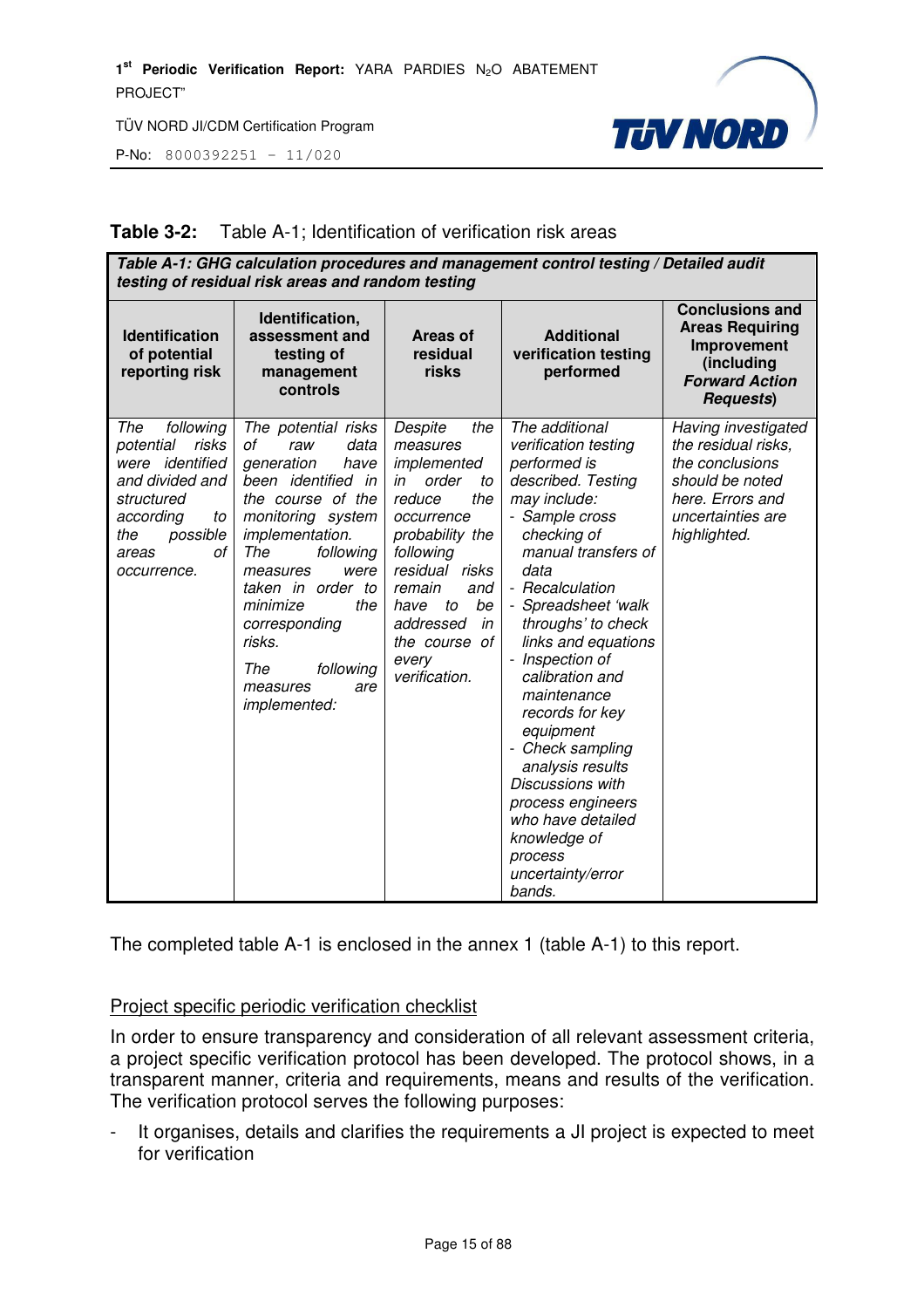P-No: 8000392251 – 11/020



It ensures a transparent verification process where the verifying AIE documents how a particular requirement has been proved and the result of the verification.

The basic structure of this project specific verification protocol for the periodic verification is described in table 3-3.

| <b>Table 3-3:</b> Structure of the project specific periodic verification checklist |  |
|-------------------------------------------------------------------------------------|--|
|                                                                                     |  |

| <b>Table A-2: Periodic verification checklist</b> |                                                                                                                                                                                                                                                                                                                                                                                                                      |                                                                                                                                                                                                                             |                                                                                                            |                                                                                                                                                                                                                                                                                                                 |                                                                                                                                                                                                                                                                                 |                                                                           |
|---------------------------------------------------|----------------------------------------------------------------------------------------------------------------------------------------------------------------------------------------------------------------------------------------------------------------------------------------------------------------------------------------------------------------------------------------------------------------------|-----------------------------------------------------------------------------------------------------------------------------------------------------------------------------------------------------------------------------|------------------------------------------------------------------------------------------------------------|-----------------------------------------------------------------------------------------------------------------------------------------------------------------------------------------------------------------------------------------------------------------------------------------------------------------|---------------------------------------------------------------------------------------------------------------------------------------------------------------------------------------------------------------------------------------------------------------------------------|---------------------------------------------------------------------------|
| No.                                               | $DVM^2$<br>paragraph /<br><b>Checklist</b><br><b>Item</b><br>(incl. guidance<br>for the determi-<br>nation team)                                                                                                                                                                                                                                                                                                     | <b>Initial</b><br><b>Finding</b><br>(Means and<br>results of<br>assessment)                                                                                                                                                 | Ref.                                                                                                       | <b>Action</b><br>requested to<br>project<br>participant<br>(CAR, CL, FAR)                                                                                                                                                                                                                                       | <b>Review of</b><br>PP's<br>action                                                                                                                                                                                                                                              | Conclu-<br>sion                                                           |
| Number of<br>the<br>checklist<br>item             | The section<br>gives a<br>reference to<br>the relevant<br>paragraph of<br>the DVM.<br>The checklist<br><i>items are</i><br>linked to the<br>various<br>requirements<br>the project<br>should meet.<br>The checklist<br>is organised<br>in various<br>sections.<br>Each section<br>is then fur-<br>ther subdivi-<br>ded as per<br>the require-<br>ments of the<br>topic and the<br>individual<br>project<br>activity. | The section<br>is used to<br>elaborate and<br>discuss the<br>checklist item<br>in detail. It<br>includes the<br>initial<br>assessment<br>of the<br>verification<br>team and<br>how the<br>assessment<br>was carried<br>out. | Gives<br>reference<br>to the in-<br>formation<br>source on<br>which the<br>assess-<br>ment is<br>based on. | Assessment<br>based on<br>evidence<br>provided if<br>the criterion<br>is not fulfilled<br>a CAR, CL or<br>FAR (details<br>of each<br>finding are<br>elaborated in<br>chapter 4) is<br>raised<br>otherwise no<br>action is<br>requested.<br>The assess-<br>ment refers<br>to the draft<br>verification<br>stage. | Assess-<br>ment<br>based on<br>the project<br>participant<br>action in<br>response<br>to the<br>raised<br>CAR, CL<br>or FAR<br>(details of<br>each<br>finding are<br>elaborated<br>in chapter<br>4). The<br>assess-<br>ment<br>refers to<br>the final<br>verification<br>stage. | Final<br>assessment<br>at the final<br>verification<br>stage is<br>given. |

The periodic verification checklist (verification protocol) is the backbone of the complete verification starting from the desk review until final assessment. Detailed assessments and findings are discussed within this checklist and not necessarily repeated in the main text of this report.

The completed verification protocol is enclosed in the annex (table A-2) to this report.

<sup>&</sup>lt;u>2</u><br>2 JISC 19 Annex 4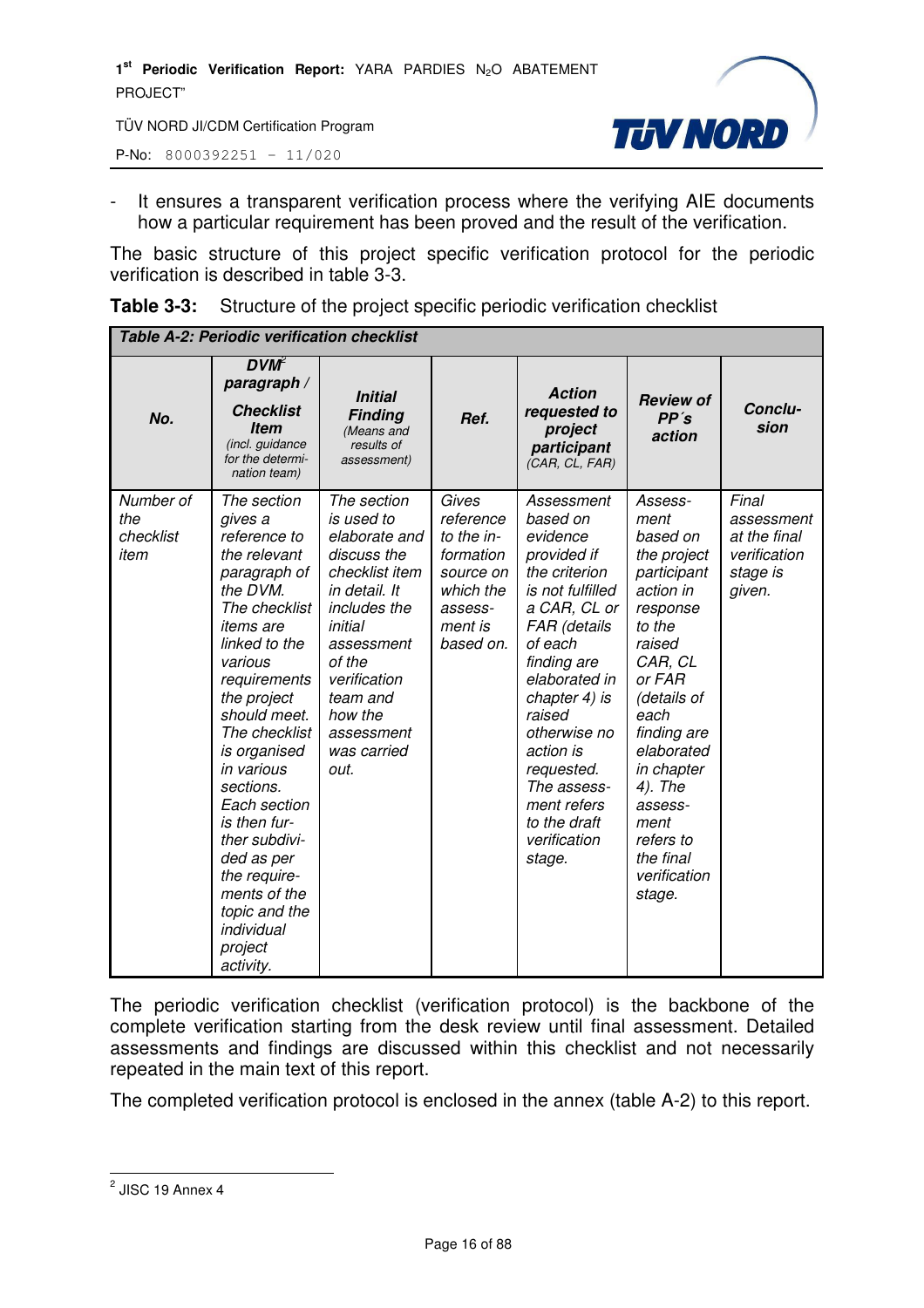P-No: 8000392251 – 11/020



#### *3.6. Desk review*

During the desk review all documents initially provided by the client and publicly available documents relevant for the verification were reviewed. The main documents are listed below:

- the last revision of the PDD including the monitoring plan<sup> $PDD/$ </sup>,
- $\bullet$  the last revision of the determination report<sup> $/$ DET/</sup>,
- the monitoring report, including the claimed emission reductions for the project<sup>/MR/</sup>,
- $\bullet$  the emission reduction calculation spreadsheet<sup>/XLS/</sup>.

Other supporting documents, such as publicly available information on the UNFCCC / host country website and background information were also reviewed.

#### *3.7. On-site assessment*

As most essential part of the verification exercise it is indispensable to carry out an inspection on site in order to verify that the project is implemented in accordance with the applicable criteria. Furthermore the on-site assessment is necessary to check the monitoring data with respect to accuracy to ensure the calculation of emission reductions. The main tasks covered during the site visit include, but are not limited to:

- The on-site assessment included an investigation of whether all relevant equipment is installed and works as anticipated.
- The operating staff was interviewed and observed in order to check the risks of inappropriate operation and data collection procedures.
- Information processes for generating, aggregating and reporting the selected monitored parameters were reviewed.
- The duly calibration of all metering equipment was checked.
- The monitoring processes, routines and documentations were audited to check their proper application.
- The monitoring data were checked completely.
- The data aggregation trails were checked via spot sample down to the level of the meter recordings.

The following verification team members attended the site visit: S. Winter and D. Speyer.

Before and during the on-site visit the verification team performed interviews with the project participants to confirm selected information and to resolve issues identified in the document review.

Representatives of Yara Pardies Nitric Acid Plant and N.serve including the operational staff of the plant were interviewed. The main topics of the interviews are summarised in Table 3-4.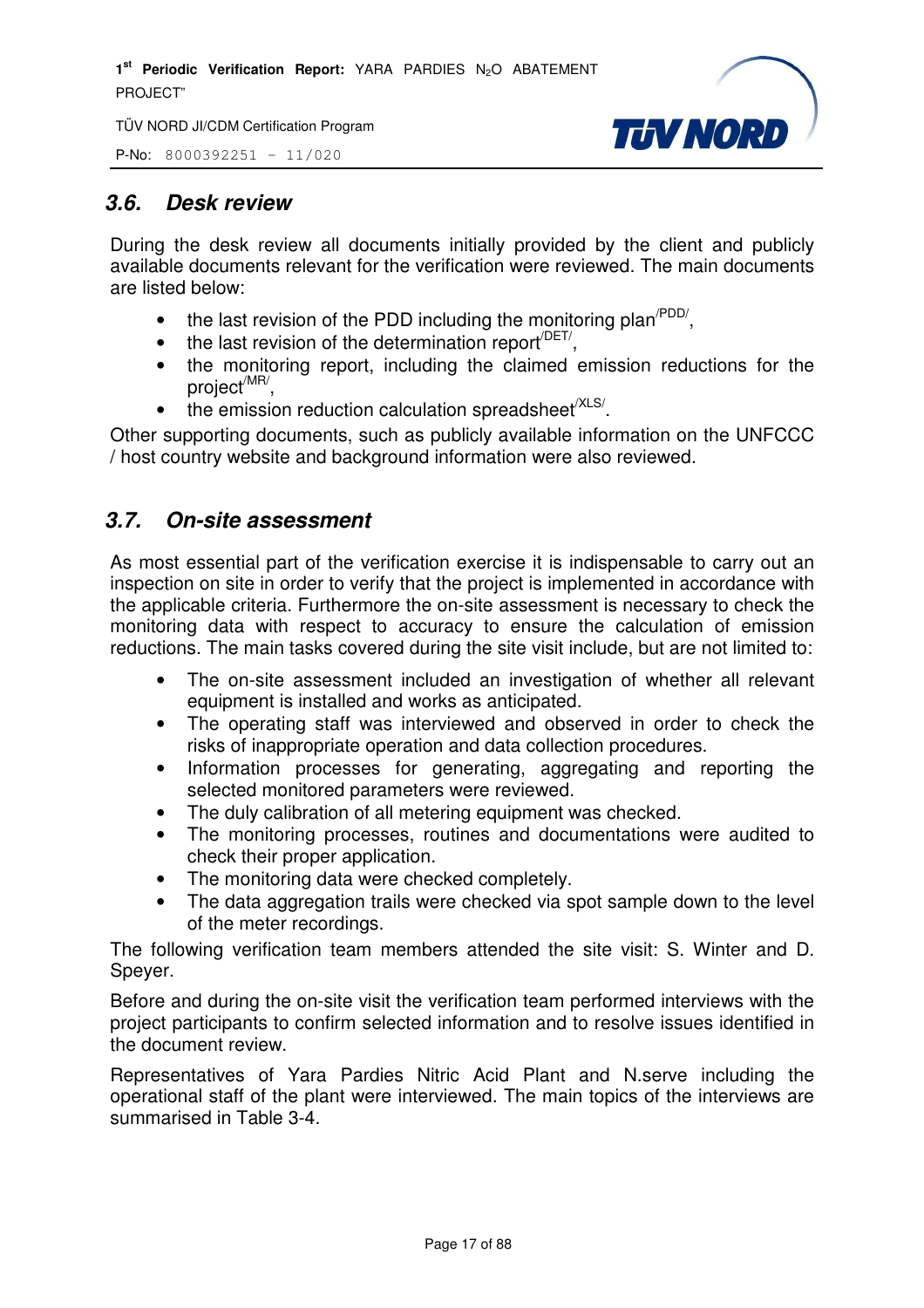P-No: 8000392251 – 11/020



| <b>Interviewed Persons /</b><br><b>Entities</b>                         | <b>Interview topics</b>                                                                                                                                                                                                                                                                                                                                        |
|-------------------------------------------------------------------------|----------------------------------------------------------------------------------------------------------------------------------------------------------------------------------------------------------------------------------------------------------------------------------------------------------------------------------------------------------------|
| Projects & Operations<br>Personnel, Yara<br>Pardies Nitric Acid Plant I | General aspects of the project<br>Technical equipment and operation<br>Changes since validation<br><b>Calibration procedures</b><br>Quality management system<br>Involved personnel and responsibilities<br>Training and practice of the operational personnel<br>Implementation of the monitoring plan<br>Monitoring and measurement equipment<br>Maintenance |
| 2. Consultant, N.serve                                                  | Remaining issues from validation<br>Monitoring data management<br>Data uncertainty and residual risks<br>GHG emission reduction calculation<br>Procedural aspects of the verification<br>Environmental aspect                                                                                                                                                  |

#### **Table 3-4:** Interviewed persons and interview topics

#### *3.8. Draft verification reporting*

On the basis of the desk review, the on-site visit, follow-up interviews and further background investigation the verification protocol is completed. This protocol together with a general project and procedural description of the verification and a detailed list of the verification findings from the draft verification report. This report is sent to the client for resolution of raised CARs, CLs and FARs.

#### *3.9. Resolution of CARs, CLs and FARs*

Non-conformities raised during the verification can either be seen as a non-fulfilment of criteria ensuring the proper implementation of a project or where a risk to deliver high quality emission reductions is identified.

Corrective Action Requests (CARs) are issued, if:

- Non-conformities with the monitoring plan or methodology are found in monitoring and reporting, or if the evidence provided to prove conformity is insufficient;
- Mistakes have been made in applying assumptions, data or calculations of emission reductions which will impair the estimate of emission reductions;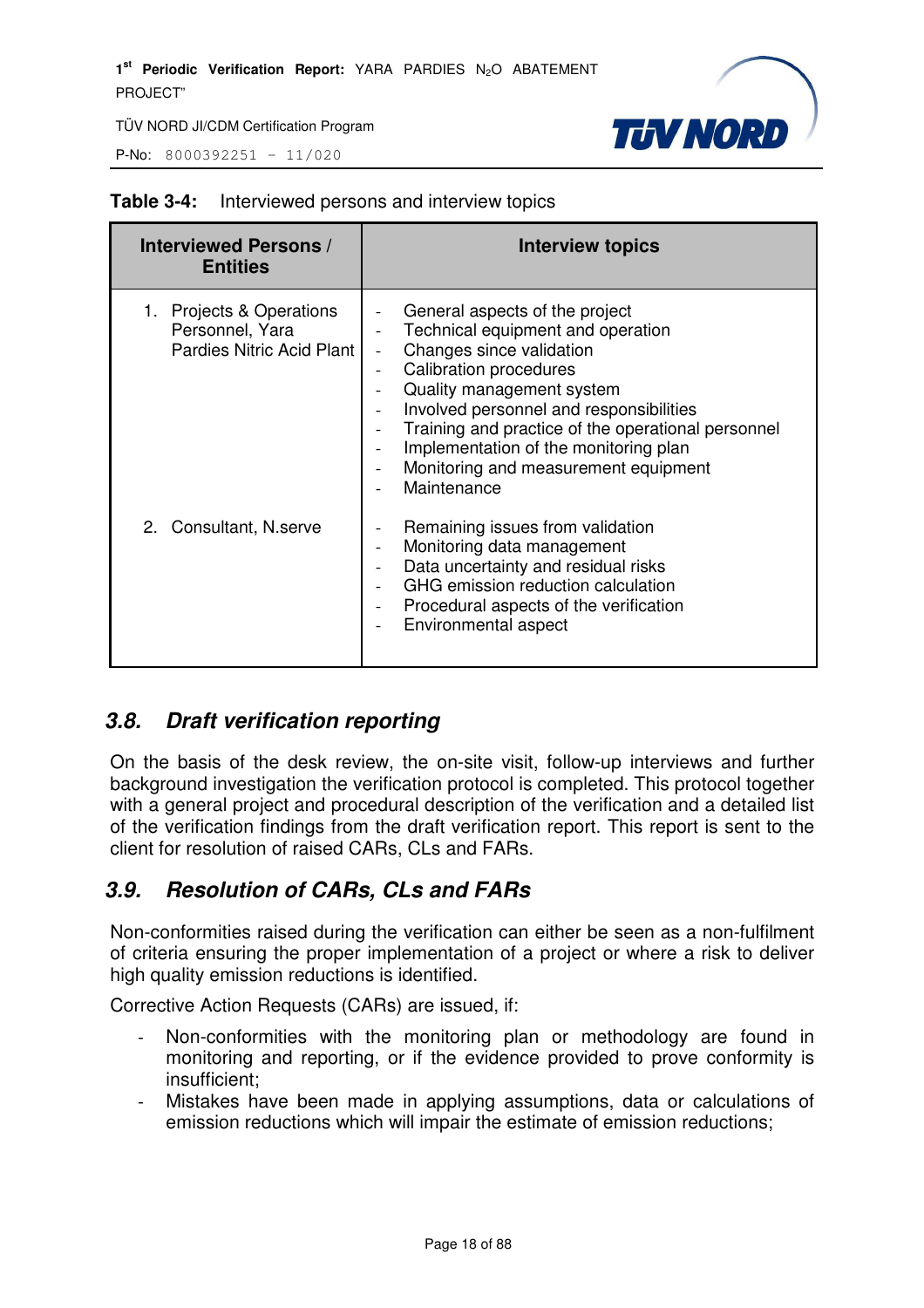1<sup>st</sup> Periodic Verification Report: YARA PARDIES N<sub>2</sub>O ABATEMENT PROJECT"

TÜV NORD JI/CDM Certification Program



P-No: 8000392251 – 11/020

- Issues identified in a FAR during validation or previous verifications requiring actions by the project participants to be verified during verification have not been resolved.

The verification team uses the term Clarification Request (CL), which is be issued if:

information is insufficient or not clear enough to determine whether the applicable JI requirements have been met.

Forward Action Requests (FAR) indicate essential risks for further periodic verifications. Forward Action Requests are issued, if:

the monitoring and reporting require attention and / or adjustment for the next verification period.

For a detailed list of all CARs, CLs and FARs raised in the course of the verification pl. refer to chapter 4.

#### *3.10. Final reporting*

Upon successful closure of all raised CARs and CLs the final verification report including a positive verification opinion can be issued. In case not all essential issues could finally be resolved, a final report including a negative verification opinion is issued.

The final report summarizes the final assessments w.r.t. all applicable criteria.

#### *3.11. Technical review*

Before submission of the final verification report a technical review of the whole verification procedure is carried out. The technical reviewer is a competent GHG auditor being appointed for the scope this project falls under. The technical reviewer is not considered to be part of the verification team and thus not involved in the decision making process up to the technical review.

As a result of the technical review process the verification opinion and the topic specific assessments as prepared by the verification team leader may be confirmed or revised. Furthermore reporting improvements might be achieved.

#### *3.12. Final approval*

After successful technical review an overall (esp. procedural) assessment of the complete verification will be carried out by a senior assessor located in the accredited premises of TÜV NORD.

After this step the request for issuance can be started.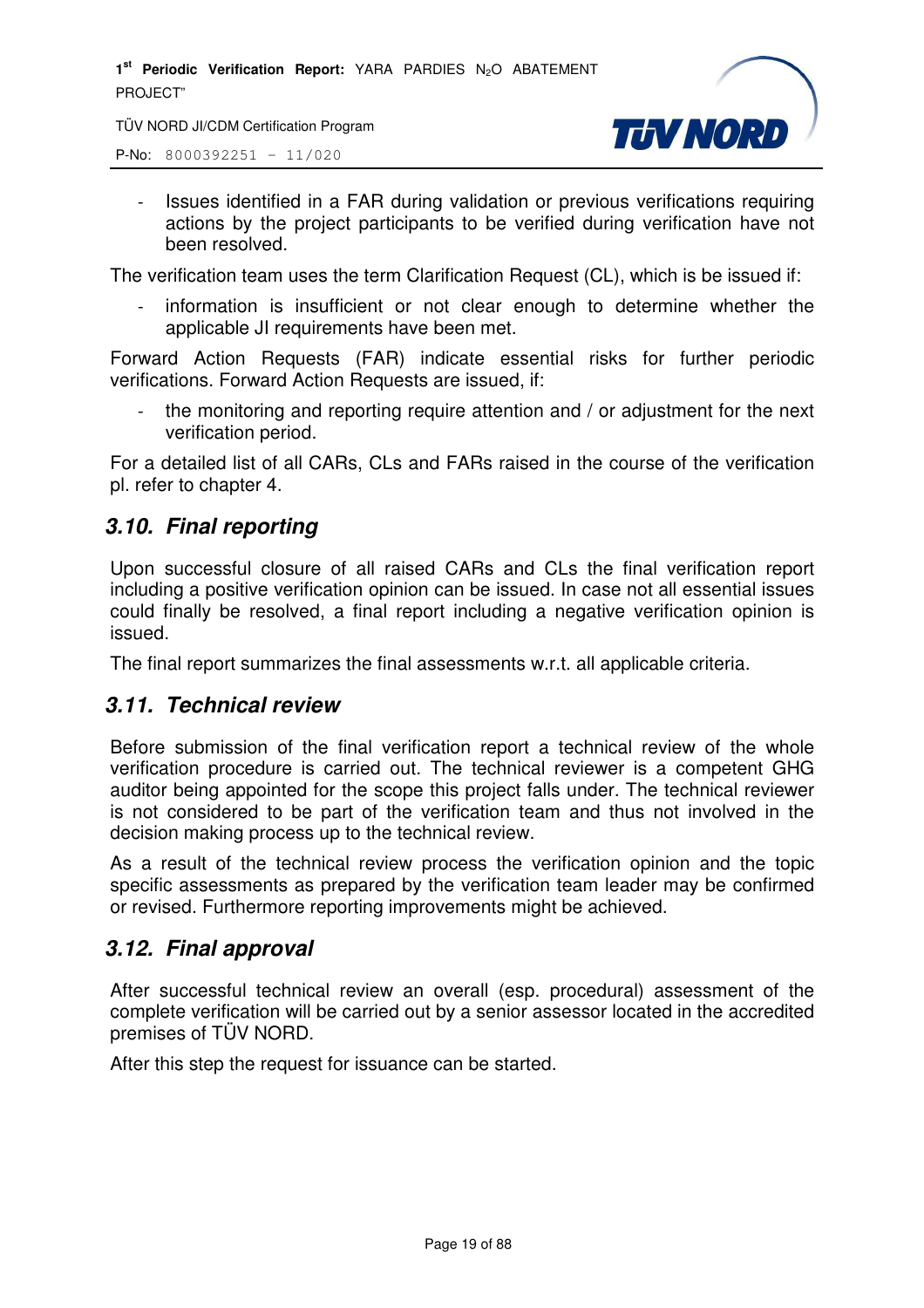1<sup>st</sup> Periodic Verification Report: YARA PARDIES N<sub>2</sub>O ABATEMENT PROJECT"

TÜV NORD JI/CDM Certification Program



P-No: 8000392251 – 11/020

#### **4. VERIFICATION FINDINGS**

In the following paragraphs the findings from the desk review of the monitoring report<sup>/MR/</sup>, the calculation spreadsheet<sup>/XLS/</sup>, PDD<sup>/PDD/</sup>, the Determination Report<sup>/DET/</sup> and other supporting documents, as well as from the on-site assessment and the interviews are summarised.

The summary of CAR, CL and FAR issued are shown in Table 4-1:

**Table 4-1:** Summary of CAR, CL and FAR

| <b>Verification topic</b>         | <b>No. of CAR</b> | No. of CL    | <b>No. of FAR</b> |
|-----------------------------------|-------------------|--------------|-------------------|
| A - Project Approvals             | 3                 | 0            |                   |
| <b>B</b> – Project Implementation | 2                 | <sup>0</sup> |                   |
| C - Monitoring Plan Compliance    | 6                 | O            |                   |
| D - Monitoring Plan Revision      | $\Omega$          | $\Omega$     |                   |
| $E - Data Management$             | $\overline{2}$    | O            |                   |
| <b>SUM</b>                        | 13                |              |                   |

The following tables include all raised CARs, CLs and FARs and the assessments of the same by the verification team. For an in depth evaluation of all verification items it should be referred to the verification protocols (see Annex).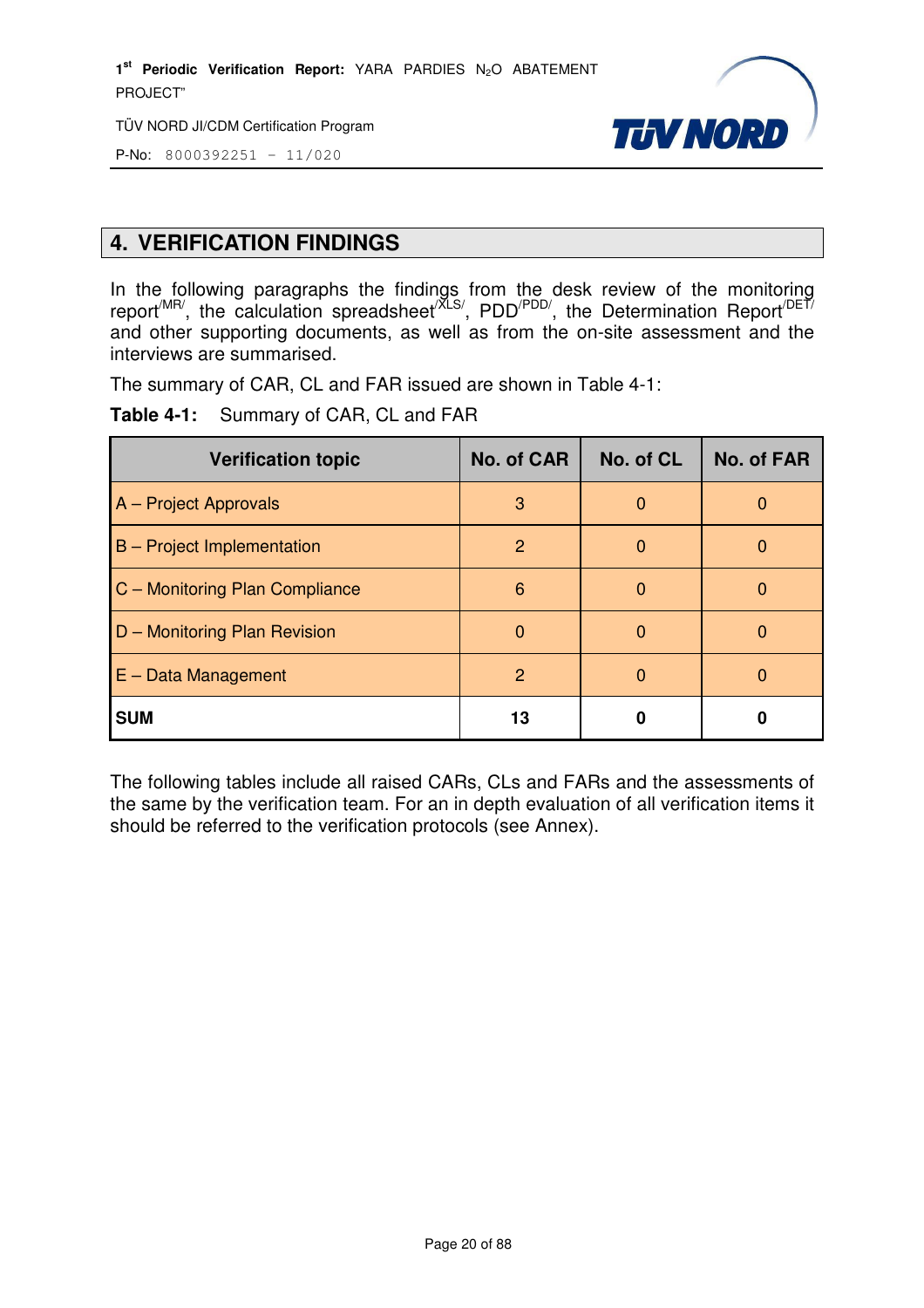



| <b>Finding:</b>                                                                                                                                                                                                 |                                                                                                          | A <sub>1</sub>                                                                                                                                            |            |  |  |
|-----------------------------------------------------------------------------------------------------------------------------------------------------------------------------------------------------------------|----------------------------------------------------------------------------------------------------------|-----------------------------------------------------------------------------------------------------------------------------------------------------------|------------|--|--|
| <b>Classification</b>                                                                                                                                                                                           | <b>CAR</b>                                                                                               | CL                                                                                                                                                        | <b>FAR</b> |  |  |
| Description of finding<br>Describe the finding in unam-<br>biguous style; address the<br>context (e.g. section)                                                                                                 | Clarification is requested why Norway and Germany are<br>considered as involved parties.                 |                                                                                                                                                           |            |  |  |
| <b>Corrective Action #1</b><br>This section shall be filled by<br>the PP. It shall address the cor-<br>rective action taken in details.                                                                         | Norway and Germany have been removed from the list of<br>'involved parties' in the table of section 2.1. |                                                                                                                                                           |            |  |  |
| <b>IAE Assessment #1</b><br>The assessment shall encom-<br>pass all open issues in annex A-<br>In case of non-closure.<br>additional corrective action and<br>IAE assessments (#2, #3, etc.)<br>shall be added. | OK.<br>Therefore CAR A1 has been closed out.                                                             | Both parties Norway and Germany have been removed.                                                                                                        |            |  |  |
| <b>Conclusion</b><br>Tick the appropriate checkbox                                                                                                                                                              | Appropriate action was taken<br>$\mathsf{ \mathsf{X} }$<br>Additional action should be taken             | To be checked during the first periodic verification<br>Project documentation was corrected correspondingly<br>The project complies with the requirements |            |  |  |

| Finding:                                                                                                                                                                                                           | A <sub>2</sub>                                                                               |                                                                                                                                                                                                                                                                                                                                                                                                                                                                                                                                                                                    |                                                                                                                              |  |  |
|--------------------------------------------------------------------------------------------------------------------------------------------------------------------------------------------------------------------|----------------------------------------------------------------------------------------------|------------------------------------------------------------------------------------------------------------------------------------------------------------------------------------------------------------------------------------------------------------------------------------------------------------------------------------------------------------------------------------------------------------------------------------------------------------------------------------------------------------------------------------------------------------------------------------|------------------------------------------------------------------------------------------------------------------------------|--|--|
| <b>Classification</b>                                                                                                                                                                                              | <b>CAR</b>                                                                                   | <b>CL</b>                                                                                                                                                                                                                                                                                                                                                                                                                                                                                                                                                                          | <b>FAR</b>                                                                                                                   |  |  |
| <b>Description of finding</b><br>Describe the finding in unam-<br>biguous style; address the<br>context (e.g. section)                                                                                             |                                                                                              | The investor party (Belgium) LoA is still pending.                                                                                                                                                                                                                                                                                                                                                                                                                                                                                                                                 |                                                                                                                              |  |  |
| <b>Corrective Action #1</b><br>This section shall be filled by<br>the PP. It shall address the cor-<br>rective action taken in details.                                                                            | Nord as soon as possible.                                                                    | still pending. A copy of the LoA will be made available to Tüv                                                                                                                                                                                                                                                                                                                                                                                                                                                                                                                     | A footnote has been added on page 5 of the monitoring report<br>explaining that an investor LoA has been applied for, but is |  |  |
| <b>IAE Assessment #1</b><br>The assessment shall encom-<br>pass all open issues in annex A-<br>1. In case of non-closure,<br>additional corrective action and<br>IAE assessments (#2, #3, etc.)<br>shall be added. | Ok.<br>this proceject.<br>are clearly named on LoA.<br>Therefore CAR A2 has been closed out. | The LoA, dated 04 April 2011, (DPF Ref: NKC/FP/4) was<br>issued by the Belgian National Climate Commission which is<br>the Belgian Designated Focal Point as mentioned on the JI-<br>SC website The LoA stipulates in the text: Belgium has<br>ratified Kyoto Protocol on 31 <sup>st</sup> May 2002; Belgium meets the<br>requirements and fulfil the participation requirements<br>throughout the Kyoto commitment period; Belgium approves<br>this project and authorises Yara France S.A.S to participate in<br>The project participant Yara France S.A.S and the project title |                                                                                                                              |  |  |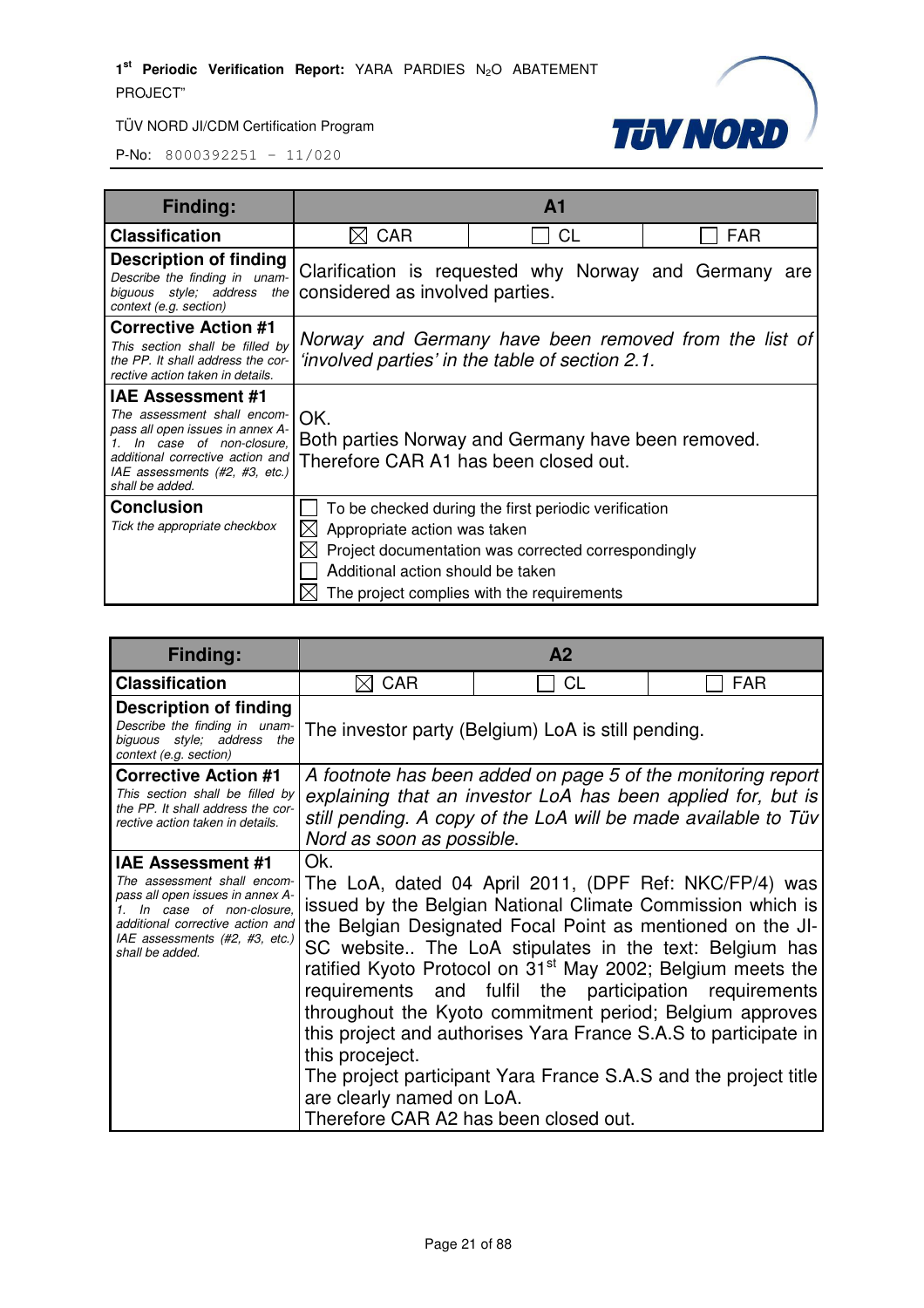

| <b>Finding:</b>               | А2                                                        |
|-------------------------------|-----------------------------------------------------------|
| <b>Conclusion</b>             | To be checked during the first periodic verification      |
| Tick the appropriate checkbox | $\boxtimes$ Appropriate action was taken                  |
|                               | Project documentation was corrected correspondingly<br>ΧI |
|                               | Additional action should be taken                         |
|                               | The project complies with the requirements                |

| Finding:                                                                                                                                                                                                          |                                                                              | A <sub>3</sub>                                                                                                                                                                                  |                                                        |
|-------------------------------------------------------------------------------------------------------------------------------------------------------------------------------------------------------------------|------------------------------------------------------------------------------|-------------------------------------------------------------------------------------------------------------------------------------------------------------------------------------------------|--------------------------------------------------------|
| <b>Classification</b>                                                                                                                                                                                             | <b>CAR</b>                                                                   | <b>CL</b>                                                                                                                                                                                       | <b>FAR</b>                                             |
| <b>Description of finding</b><br>Describe the finding in unam-<br>biguous style; address<br>the<br>context (e.g. section)                                                                                         | indicated in the MR.                                                         | As per the French Letter of Approval (host county LoA) the<br>crediting period of the project is limited to the 1 <sup>st</sup> Kyoto<br>commitment period. The exact crediting period shall be |                                                        |
| <b>Corrective Action #1</b><br>This section shall be filled by<br>the PP. It shall address the cor-<br>rective action taken in details.                                                                           | host country LoA.                                                            | indicated in section 1 as 2.39 years, in accordance with the                                                                                                                                    | The exact crediting period of the project has now been |
| <b>IAE Assessment #1</b><br>The assessment shall encom-<br>pass all open issues in annex A-<br>In case of non-closure.<br>additional corrective action and<br>$ AE$ assessments (#2, #3, etc.)<br>shall be added. | OK.<br>(2.39 years) is now included<br>Therefore CAR A3 has been closed out. | In the revised Monitoring Report the exact crediting period                                                                                                                                     |                                                        |
| <b>Conclusion</b><br>Tick the appropriate checkbox                                                                                                                                                                | Appropriate action was taken<br>Additional action should be taken            | To be checked during the first periodic verification<br>Project documentation was corrected correspondingly<br>The project complies with the requirements                                       |                                                        |

| <b>Finding:</b>                                                                                                                         | <b>B4</b>                                                                                                                                                                                                                                        |           |                                                                                                                           |
|-----------------------------------------------------------------------------------------------------------------------------------------|--------------------------------------------------------------------------------------------------------------------------------------------------------------------------------------------------------------------------------------------------|-----------|---------------------------------------------------------------------------------------------------------------------------|
| <b>Classification</b>                                                                                                                   | $\boxtimes$ CAR                                                                                                                                                                                                                                  | <b>CL</b> | <b>FAR</b>                                                                                                                |
| <b>Description of finding</b><br>Describe the finding in unam-<br>biguous style; address the<br>context (e.g. section)                  | A further detailed description of the project history (e.g.<br>campaign data), production issues and key events regarding<br>plant operation, downtimes and AMS status should be<br>included in the Monitoring Report or as supporting document. |           |                                                                                                                           |
| <b>Corrective Action #1</b><br>This section shall be filled by<br>the PP. It shall address the cor-<br>rective action taken in details. | verification period.                                                                                                                                                                                                                             |           | An additional table has been added in Annex 2, which<br>contains information relating to plant operation during the first |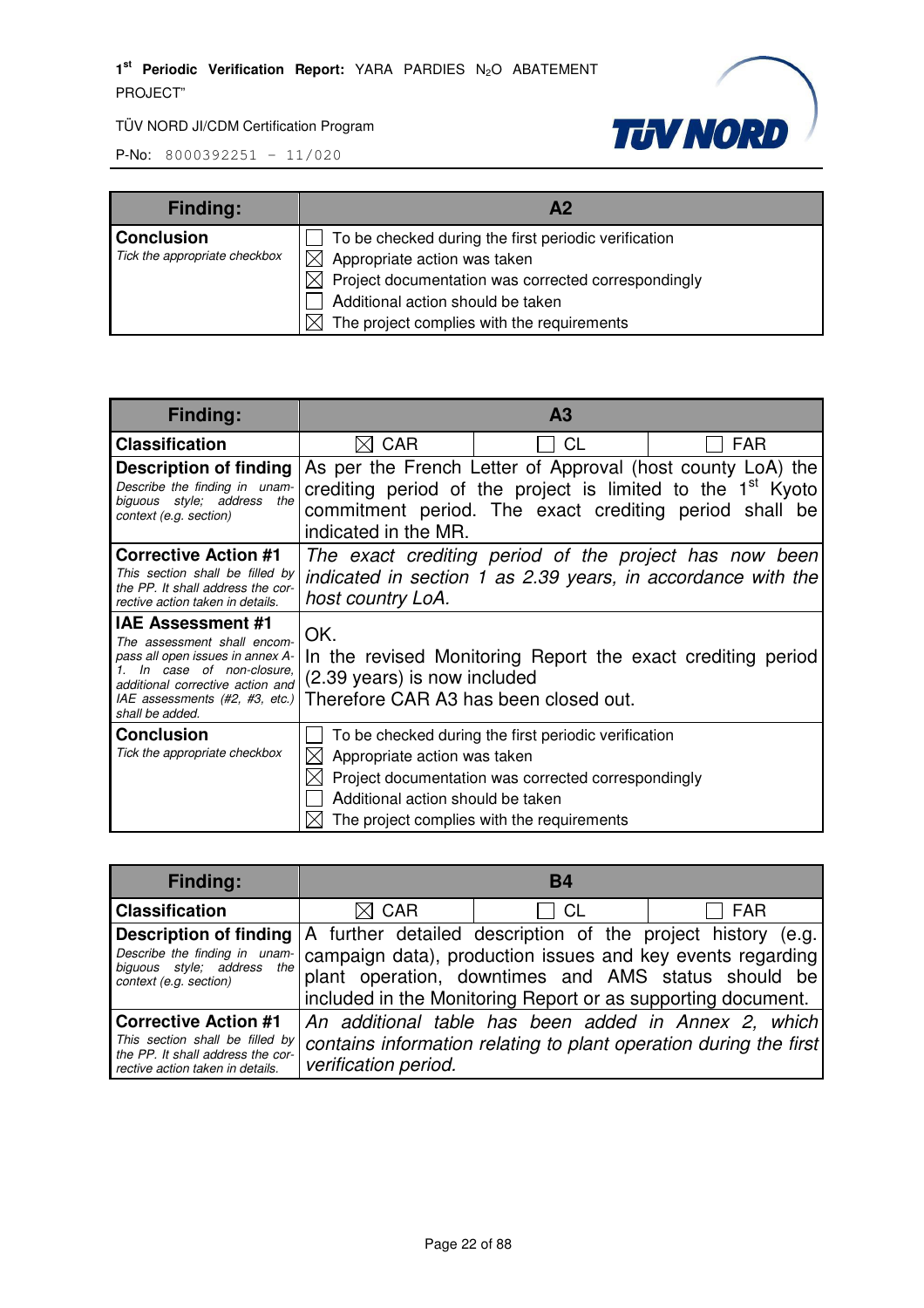

| <b>Finding:</b>                                                                                                                                                                                                    | Β4                                                                                                                                                                                                                                                                                                                                          |
|--------------------------------------------------------------------------------------------------------------------------------------------------------------------------------------------------------------------|---------------------------------------------------------------------------------------------------------------------------------------------------------------------------------------------------------------------------------------------------------------------------------------------------------------------------------------------|
| <b>IAE Assessment #1</b><br>The assessment shall encom-<br>pass all open issues in annex A-<br>1. In case of non-closure,<br>additional corrective action and<br>IAE assessments (#2, #3, etc.)<br>shall be added. | OK.<br>The provided table on key events at the plant and AMS status<br>has been included in annex 2 "Details on Events relevant for<br>the Monitoring" of the revised Monitoring Report:<br>Plant shut down for maintenance<br>Line 2 shut down<br>Line 2 shut down for maintenance<br>Line 1 shut down for maintenance<br>Line 2 shut down |
|                                                                                                                                                                                                                    | Therefore CAR B4 has been closed out.                                                                                                                                                                                                                                                                                                       |
| <b>Conclusion</b><br>Tick the appropriate checkbox                                                                                                                                                                 | To be checked during the first periodic verification<br>Appropriate action was taken<br>Project documentation was corrected correspondingly<br>Additional action should be taken<br>The project complies with the requirements                                                                                                              |

| <b>Finding:</b>                                                                                                                                                                                                    |                                                                        | B5                                                                                                                                                                                     |                                                                                                                                                                                                                                                                 |
|--------------------------------------------------------------------------------------------------------------------------------------------------------------------------------------------------------------------|------------------------------------------------------------------------|----------------------------------------------------------------------------------------------------------------------------------------------------------------------------------------|-----------------------------------------------------------------------------------------------------------------------------------------------------------------------------------------------------------------------------------------------------------------|
| <b>Classification</b>                                                                                                                                                                                              | $\boxtimes$ CAR                                                        | <b>CL</b>                                                                                                                                                                              | <b>FAR</b>                                                                                                                                                                                                                                                      |
| Description of finding<br>Describe the finding in unam-<br>biguous style; address the<br>context (e.g. section)                                                                                                    |                                                                        | The simplified process flow chart of the plant in the MR $(p. 7)$<br>is incomplete: the output of $N_2O_4$ is not considered.                                                          |                                                                                                                                                                                                                                                                 |
| <b>Corrective Action #1</b><br>This section shall be filled by<br>the PP. It shall address the cor-<br>rective action taken in details.                                                                            |                                                                        | above the storage of 100% $HNO3$ on the diagram.                                                                                                                                       | The output of $N_2O_4$ has now been included in the simplified<br>process flow chart on page 7 of the MR. It is located just                                                                                                                                    |
| <b>IAE Assessment #1</b><br>The assessment shall encom-<br>pass all open issues in annex A-<br>1. In case of non-closure.<br>additional corrective action and<br>IAE assessments (#2, #3, etc.)<br>shall be added. | Not OK.<br>the output measured.                                        | where the high concentrated $HNO3$ flow comes out from the<br>bottom of the absorber column. Further clarification is<br>requested on the step in the process $N_2O_4$ is produced and | The simplified process flow chart includes an output of $N_2O_4$<br>but the $N_2O_4$ output has been depicted at the same point                                                                                                                                 |
| <b>Corrective Action #2</b><br>This section shall be filled by<br>the PP. It shall address the cor-<br>rective action taken in details                                                                             | CAR B5 is still open.<br>the bottom.<br>page 6 to explain this layout. |                                                                                                                                                                                        | The simplified process flow chart on page 7 has now been<br>changed to show an additional distillation column, from which<br>the $N_2O_4$ comes out the top and the 100% HNO <sub>3</sub> comes out<br>In addition, a few words have been added to section 4 on |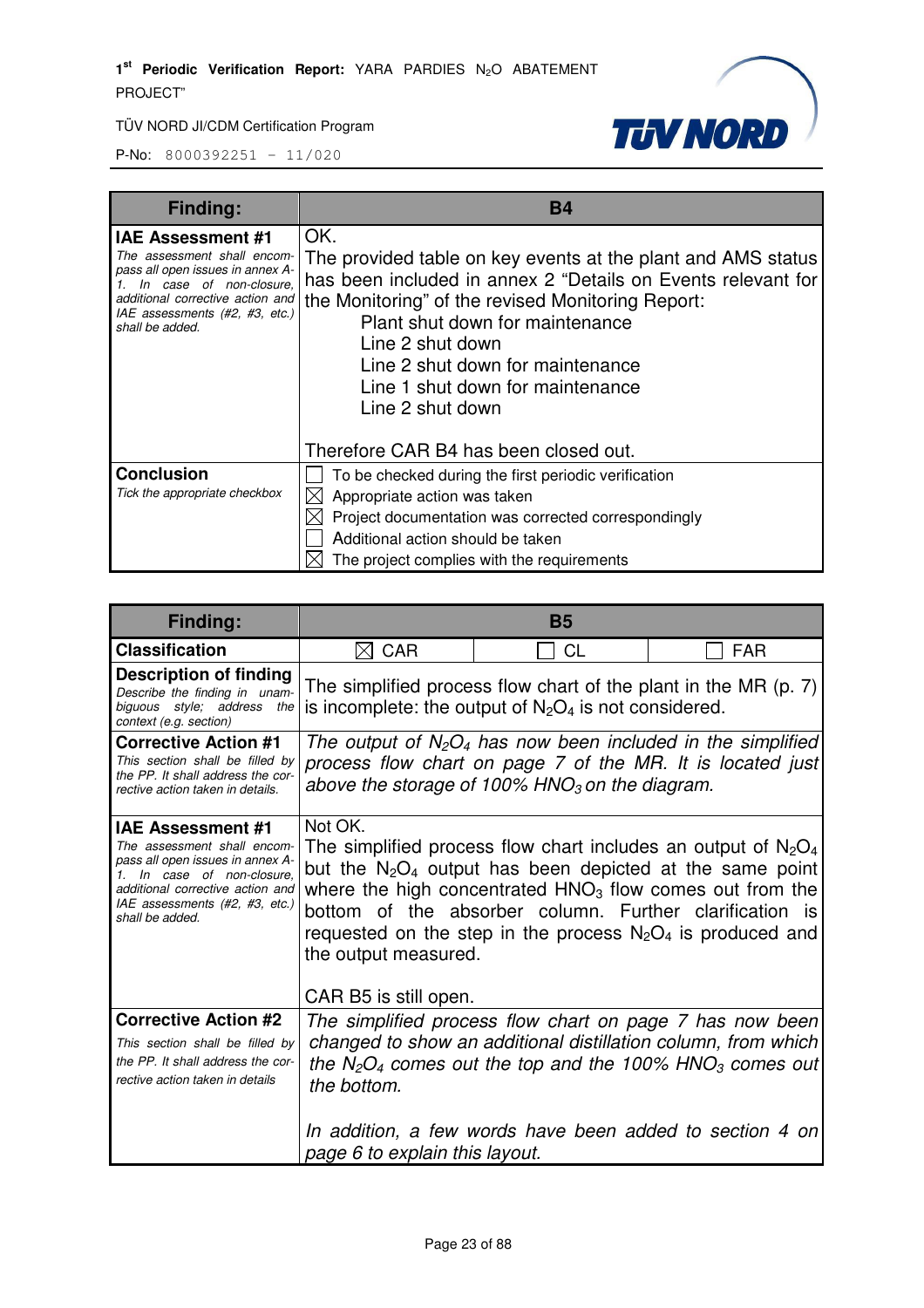

| <b>Finding:</b>                                                                                                                              | B5                                                                                                                                                                                                                                                                                                                 |
|----------------------------------------------------------------------------------------------------------------------------------------------|--------------------------------------------------------------------------------------------------------------------------------------------------------------------------------------------------------------------------------------------------------------------------------------------------------------------|
| <b>IAE Assessment #2</b><br>The assessment shall encom-<br>pass all open issues in annex A-<br>1. In case of non-closure.<br>shall be added. | The revised process flow chart depicted now the point of $N_2O_4$<br>output flow on the head of the column D2330.<br>This distillation column separates the $N_2O_4$ from the 100%<br>additional corrective action and   concentrated nitric acid.<br>IAE assessments (#2, #3, etc.)   CAR B5 has been closed out. |
| <b>Conclusion</b><br>Tick the appropriate checkbox                                                                                           | To be checked during the first periodic verification<br>Appropriate action was taken<br>Project documentation was corrected correspondingly<br>Additional action should be taken<br>The project complies with the requirements                                                                                     |

| Finding:                                                                                                                                                                                                        |                                                                   | C6                                                                                                                                                                                                                                                         |            |
|-----------------------------------------------------------------------------------------------------------------------------------------------------------------------------------------------------------------|-------------------------------------------------------------------|------------------------------------------------------------------------------------------------------------------------------------------------------------------------------------------------------------------------------------------------------------|------------|
| <b>Classification</b>                                                                                                                                                                                           | <b>CAR</b><br>⋉                                                   | CL                                                                                                                                                                                                                                                         | <b>FAR</b> |
| <b>Description of finding</b><br>Describe the finding in unam-<br>biguous style; address the<br>context (e.g. section)                                                                                          |                                                                   | The simple plant diagram should include the position of all<br>Monitoring Equipments included in the Monitoring Report.                                                                                                                                    |            |
| <b>Corrective Action #1</b><br>This section shall be filled by<br>the PP. It shall address the cor-<br>rective action taken in details.                                                                         |                                                                   | The simple plant diagram on page 7 now shows the location<br>of the relevant monitoring equipment for the project.                                                                                                                                         |            |
| <b>IAE Assessment #1</b><br>The assessment shall encom-<br>pass all open issues in annex A-<br>In case of non-closure.<br>additional corrective action and<br>IAE assessments (#2, #3, etc.)<br>shall be added. | OK.<br>site visit.<br>CAR C6 has been closed out.                 | The simple diagram depicting the main parts of the project<br>and the monitoring equipments has been included in the<br>revised Monitoring Report. The verification team confirms that<br>this diagram reflects the real situation observed during the on- |            |
| <b>Conclusion</b><br>Tick the appropriate checkbox                                                                                                                                                              | Appropriate action was taken<br>Additional action should be taken | To be checked during the first periodic verification<br>Project documentation was corrected correspondingly<br>The project complies with the requirements                                                                                                  |            |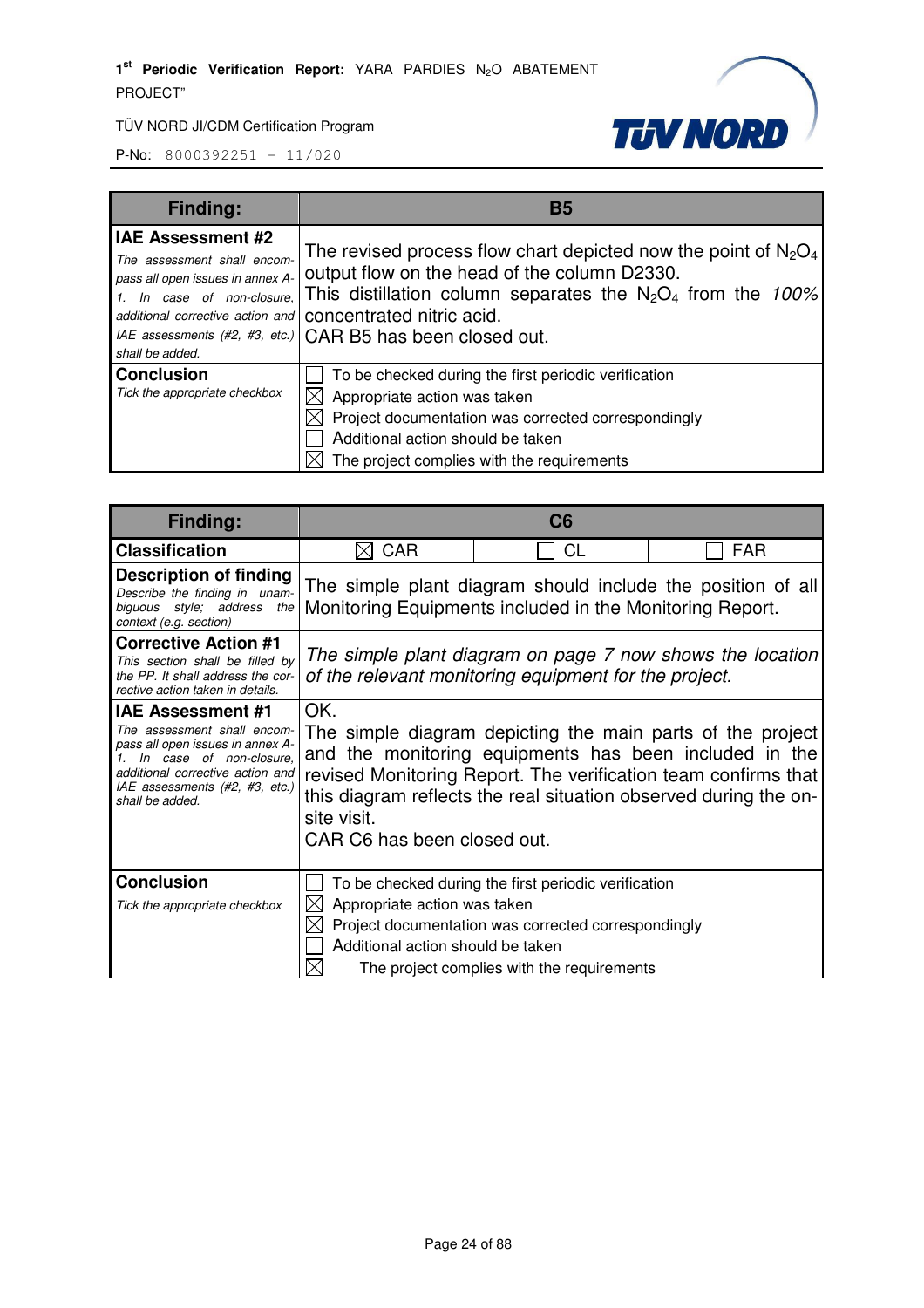



| <b>Finding:</b>                                                                                                                         |                                                                                                                                                                                                                                                                                                                                                                                                                                 | C7                                                                                                                          |                                                                                                                              |
|-----------------------------------------------------------------------------------------------------------------------------------------|---------------------------------------------------------------------------------------------------------------------------------------------------------------------------------------------------------------------------------------------------------------------------------------------------------------------------------------------------------------------------------------------------------------------------------|-----------------------------------------------------------------------------------------------------------------------------|------------------------------------------------------------------------------------------------------------------------------|
| <b>Classification</b>                                                                                                                   | CAR                                                                                                                                                                                                                                                                                                                                                                                                                             | СL                                                                                                                          | <b>FAR</b>                                                                                                                   |
| <b>Description of finding</b><br>Describe the finding in unam-<br>biguous style; address<br>the<br>context (e.g. section)               | Therefore clarification is requested.                                                                                                                                                                                                                                                                                                                                                                                           | During onsite visit it has been identified that the Flexim mass<br>flow meters as indicated in PDD have not been installed. |                                                                                                                              |
| <b>Corrective Action #1</b><br>This section shall be filled by<br>the PP. It shall address the cor-<br>rective action taken in details. | The PDD was written in early 2010 when the plant had fully<br>intended to install nitric acid flow meters before the start of the<br>crediting period. Unfortunately, the installation of these meters<br>was delayed beyond expectations and they are now only<br>expected to be operational in Q2 of 2011. It is now stated in<br>section 5.3.4 of the MR that three flow meters are expected to<br>be installed in Q2, 2011. |                                                                                                                             |                                                                                                                              |
|                                                                                                                                         | the first verification period.                                                                                                                                                                                                                                                                                                                                                                                                  |                                                                                                                             | In addition, the section 5.3.4 has been elaborated to provide<br>more details of the way in which the NAP was calculated for |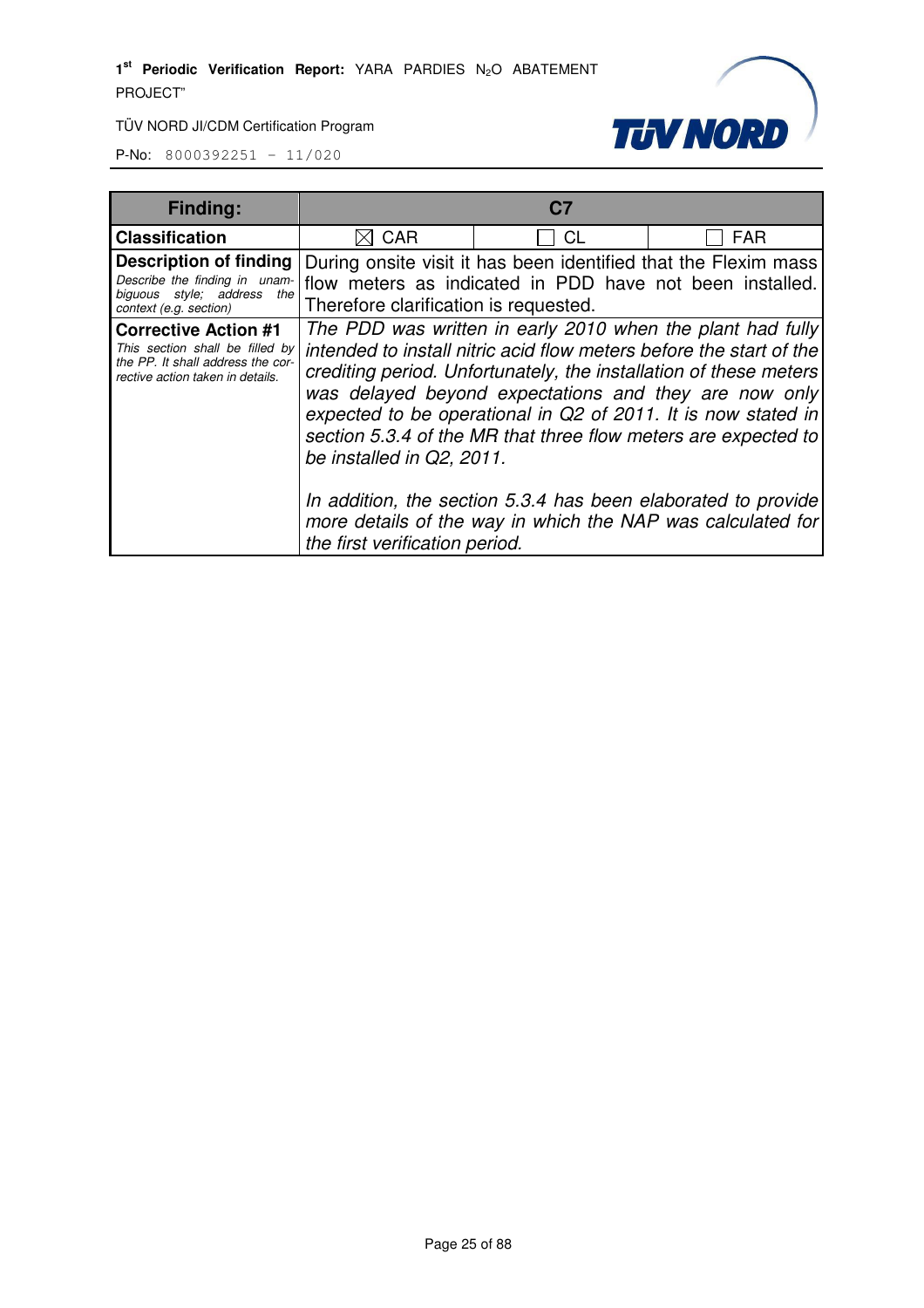

| <b>Finding:</b>                                                                                                                                                                                                    | C <sub>7</sub>                                                                                                                                                                                                                                                                                                                                                                                                                                                                                                                                                                                                                                                                                                                                                                                                                                                                                                                                                                                                                                                                                                                                                                                                                                                                                                                                                                                                                                                                                                                                                                                                                                                                            |
|--------------------------------------------------------------------------------------------------------------------------------------------------------------------------------------------------------------------|-------------------------------------------------------------------------------------------------------------------------------------------------------------------------------------------------------------------------------------------------------------------------------------------------------------------------------------------------------------------------------------------------------------------------------------------------------------------------------------------------------------------------------------------------------------------------------------------------------------------------------------------------------------------------------------------------------------------------------------------------------------------------------------------------------------------------------------------------------------------------------------------------------------------------------------------------------------------------------------------------------------------------------------------------------------------------------------------------------------------------------------------------------------------------------------------------------------------------------------------------------------------------------------------------------------------------------------------------------------------------------------------------------------------------------------------------------------------------------------------------------------------------------------------------------------------------------------------------------------------------------------------------------------------------------------------|
| <b>IAE Assessment #1</b><br>The assessment shall encom-<br>pass all open issues in annex A-<br>1. In case of non-closure,<br>additional corrective action and<br>IAE assessments (#2, #3, etc.)<br>shall be added. | Please revise section 5.3.4, in order to further clear elaborate<br>how the total amount of NAP is determined taking all four<br>flows, with their respective measurement methods and related<br>quality assurances.<br>1) Is the determination of NAP based on the calculation of<br>$NH3$ flow (NH <sub>3</sub> consumption and conversion efficiency)<br>and crosschecked with calculated production figures as<br>described in answer of CAR C11 but contrary to<br>description in the MR?<br>2) Production of 53% $HNO3$ :<br>It should be described how the Technical Ammonium<br>Nitrate products are determined, as it does directly<br>intervene in the calculation of NAP.<br>It is first described that the measurements from the $HNO3$<br>storage tank levels are compared with Coriolis flow<br>meters, however this is not the case with the 53%<br>concentrated nitric acid flow, where only stoichiometric<br>analysis are used for the cross-check.<br>Information about total storage tank volume and<br>uncertainty of the measurement is missing.<br>3) Production of 53% and CNA $HNO3$ :<br>The concentration of the nitric acid should be checked<br>regularly through samples taken from every truck.<br>However please describe the concentration<br>measurement method and area of responsibility.<br>Information about total storage tank volume together with<br>the accuracy of tank level measurement are missing.<br>4) $N_2O_4$ :<br>Please describe the physical state and terms during<br>storage. Also the total storage tank volume should be<br>together with<br>the<br>given<br>accuracy of tank<br>level<br>measurement.<br>CAR C7 is still open. |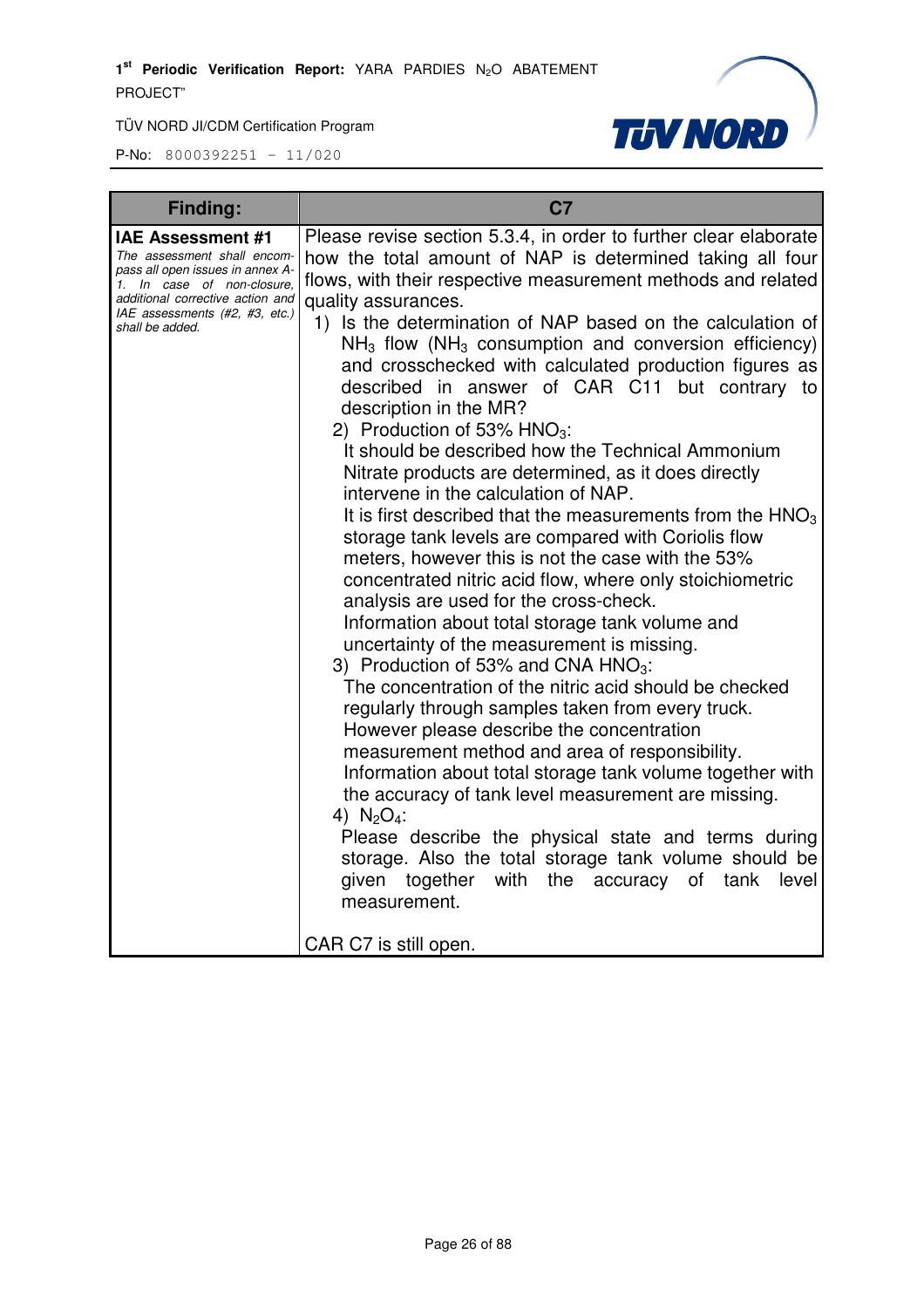

| <b>Finding:</b>                                                                                                                         | C <sub>7</sub>                                                                                                                                                                                                                                                                                                                                                                                                                                                                                                                                                                                                                                                                                                                                                                                                                                                                                                                                                                                                                                                                                                                                                                                                                                                                                                                                                                                                                                                                                                                                                                                                                        |
|-----------------------------------------------------------------------------------------------------------------------------------------|---------------------------------------------------------------------------------------------------------------------------------------------------------------------------------------------------------------------------------------------------------------------------------------------------------------------------------------------------------------------------------------------------------------------------------------------------------------------------------------------------------------------------------------------------------------------------------------------------------------------------------------------------------------------------------------------------------------------------------------------------------------------------------------------------------------------------------------------------------------------------------------------------------------------------------------------------------------------------------------------------------------------------------------------------------------------------------------------------------------------------------------------------------------------------------------------------------------------------------------------------------------------------------------------------------------------------------------------------------------------------------------------------------------------------------------------------------------------------------------------------------------------------------------------------------------------------------------------------------------------------------------|
| <b>Corrective Action #2</b><br>This section shall be filled by<br>the PP. It shall address the cor-<br>rective action taken in details. | The project proponents do not understand this first<br>1)<br>point. The answer to CAR C11 already does explain<br>that the calculation of NAP based on the NH3<br>consumption is no longer being used and all the NAP<br>data from the 1st Verification Period has been re-<br>calculated based on the mass balance calculation (as<br>described in section 5.3.4 of version 2 of the MR). As<br>explained in the MR (V2), the NH <sub>3</sub> consumption and<br>conversion efficiency serve only as a cross-check.<br>CAR C11 therefore does not contradict the description<br>in the MR.<br>2) Production of 53% $HNO3$ :<br>Information has been added to point 1) of section<br>5.3.4 explaining how the weight of the produced<br>Ammonium Nitrate is determined.<br>Information has been added to point 1) of section<br>5.3.4 explaining how the weight of HNO <sub>3</sub> used in<br>the production of ammonium nitrate is calculated.<br>An additional bullet point has been added in the last<br>paragraph of section 5.3.4 to explain the situation<br>with regard to cross-checking of the acid at 53%<br>concentration.<br>3) Section 5.3.4 states that samples are taken from every<br>truck for laboratory analysis of the concentration. For<br>more details of the procedure for laboratory analysis,<br>please see the document 'PRD-10301-lab procedure<br>for sample analysis from trucks' that has been provided<br>to the auditing team.<br>A paragraph has been added to section 5.3.4 to<br>show how the accuracy of the storage tank levels is<br>The<br>following<br>taken<br>additional<br>into account. |
|                                                                                                                                         | documentation has been sent to the auditing team<br>that shows the specifications of the storage level<br>transmitters and the relevant calibration<br>and<br>maintenance procedures:                                                                                                                                                                                                                                                                                                                                                                                                                                                                                                                                                                                                                                                                                                                                                                                                                                                                                                                                                                                                                                                                                                                                                                                                                                                                                                                                                                                                                                                 |
|                                                                                                                                         | 'spec transmitter 53% HNO3 storage level'<br>'spec transmitter 63% HNO3 storage level'<br>'spec transmitter CNA storage level'<br>'Cal sheet N2O4 storage'<br>'PRD-10237 cal and maint procedure tank level                                                                                                                                                                                                                                                                                                                                                                                                                                                                                                                                                                                                                                                                                                                                                                                                                                                                                                                                                                                                                                                                                                                                                                                                                                                                                                                                                                                                                           |
|                                                                                                                                         | transmitters'<br>4) A sentence has been added to point 4) of section 5.3.4<br>to describe the physical state of the $N_2O_4$ during<br>storage.                                                                                                                                                                                                                                                                                                                                                                                                                                                                                                                                                                                                                                                                                                                                                                                                                                                                                                                                                                                                                                                                                                                                                                                                                                                                                                                                                                                                                                                                                       |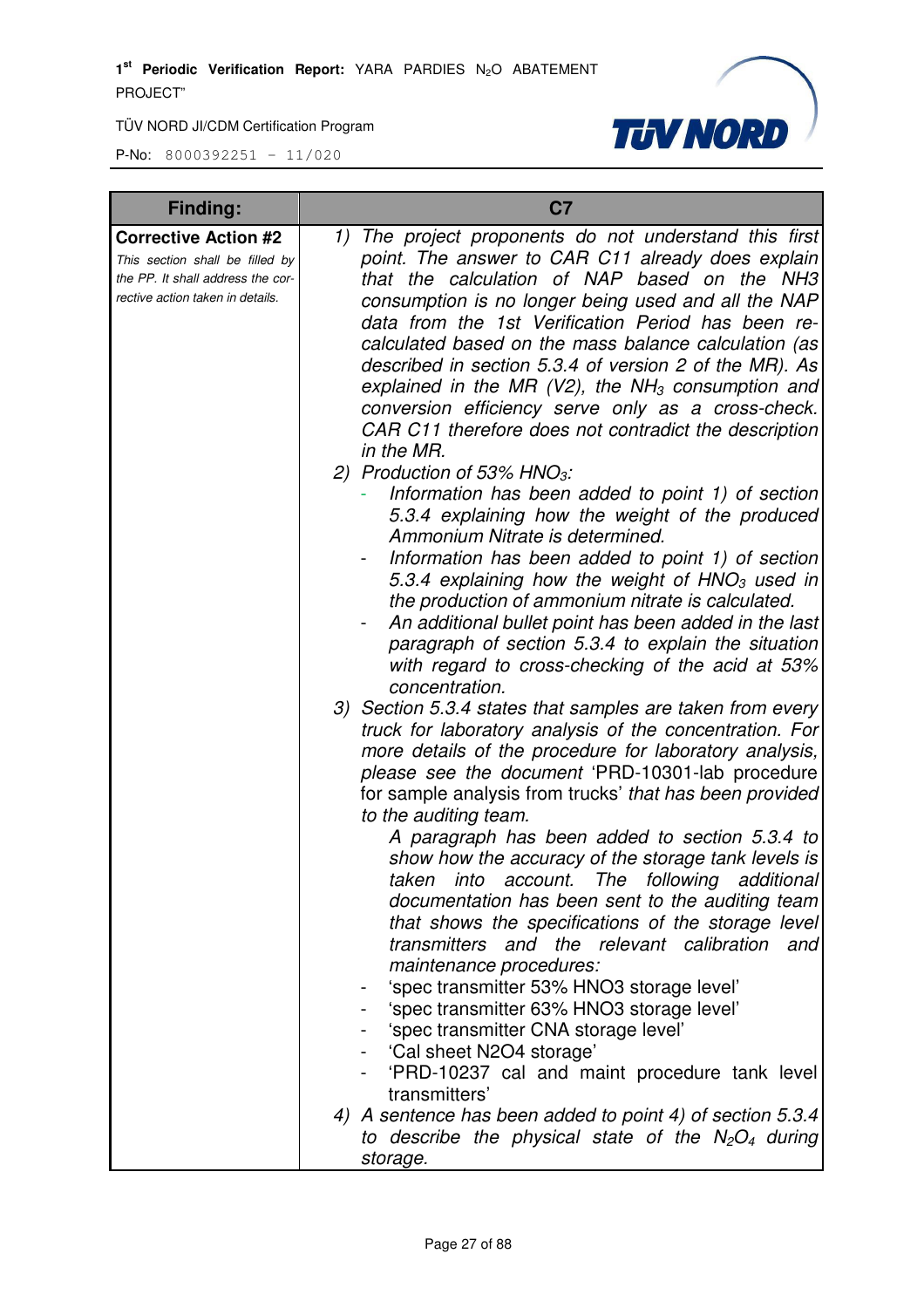

| <b>Finding:</b>               |                                                                                                                                                                                                                                                                                                                                                                                                                                                                                                                                                                                 |                                              | C <sub>7</sub>                                                                                                               |                                                  |
|-------------------------------|---------------------------------------------------------------------------------------------------------------------------------------------------------------------------------------------------------------------------------------------------------------------------------------------------------------------------------------------------------------------------------------------------------------------------------------------------------------------------------------------------------------------------------------------------------------------------------|----------------------------------------------|------------------------------------------------------------------------------------------------------------------------------|--------------------------------------------------|
| IAE Assessment #2             | The verification team misinterpreted initially the answer to<br>CAR C11 caused by the used wording of "mass balance<br>calculation". The PP used "mass balance calculation" in this<br>context for the complete NAP determination process based on<br>production figures and not for the calculation of the NAP<br>estimation based on the stoichometric conversion of Ammonia<br>flow.<br>The verifier accepts the exacter way of NAP determination<br>since production figures and results of NAP calculation based<br>on daily Ammonia conversion (mass balance) are higher: |                                              |                                                                                                                              |                                                  |
|                               |                                                                                                                                                                                                                                                                                                                                                                                                                                                                                                                                                                                 | total<br>AFR/Nm <sup>3</sup> NH <sub>3</sub> | Theoretical amount of NAP 100%<br>based on NH <sub>3</sub> consumption and a<br>conservative conversion<br>efficiency of 95% | measured<br>amount of NAP<br>100% used for<br>ER |
|                               | Line 1                                                                                                                                                                                                                                                                                                                                                                                                                                                                                                                                                                          | 9678993,5                                    | 25 849 t                                                                                                                     |                                                  |
|                               | Line <sub>2</sub>                                                                                                                                                                                                                                                                                                                                                                                                                                                                                                                                                               | 8053344,5                                    | 22 639 t                                                                                                                     |                                                  |
|                               | 17732338<br>48 488 t<br>45 463 t<br>Sum                                                                                                                                                                                                                                                                                                                                                                                                                                                                                                                                         |                                              |                                                                                                                              |                                                  |
|                               | The verification team has carefully checked the monitoring<br>methods and production records for the four separate product<br>lines and concludes that the monitored amount of NAP was<br>calculated and determined in line with relevant requirements<br>and on a sufficient and exact way.<br>The provided information on NAP determination has been<br>included in section 5.3.4 of revised MR. The verification team<br>confirms also that this information reflects the real situation<br>observed during the on-site visit.<br>CAR C7 has been closed out                 |                                              |                                                                                                                              |                                                  |
| <b>Conclusion</b>             |                                                                                                                                                                                                                                                                                                                                                                                                                                                                                                                                                                                 |                                              | To be checked during the first periodic verification                                                                         |                                                  |
| Tick the appropriate checkbox | $\boxtimes$ Appropriate action was taken<br>$\boxtimes$ Project documentation was corrected correspondingly<br>Additional action should be taken                                                                                                                                                                                                                                                                                                                                                                                                                                |                                              |                                                                                                                              |                                                  |
|                               | $\boxtimes$                                                                                                                                                                                                                                                                                                                                                                                                                                                                                                                                                                     |                                              | The project complies with the requirements                                                                                   |                                                  |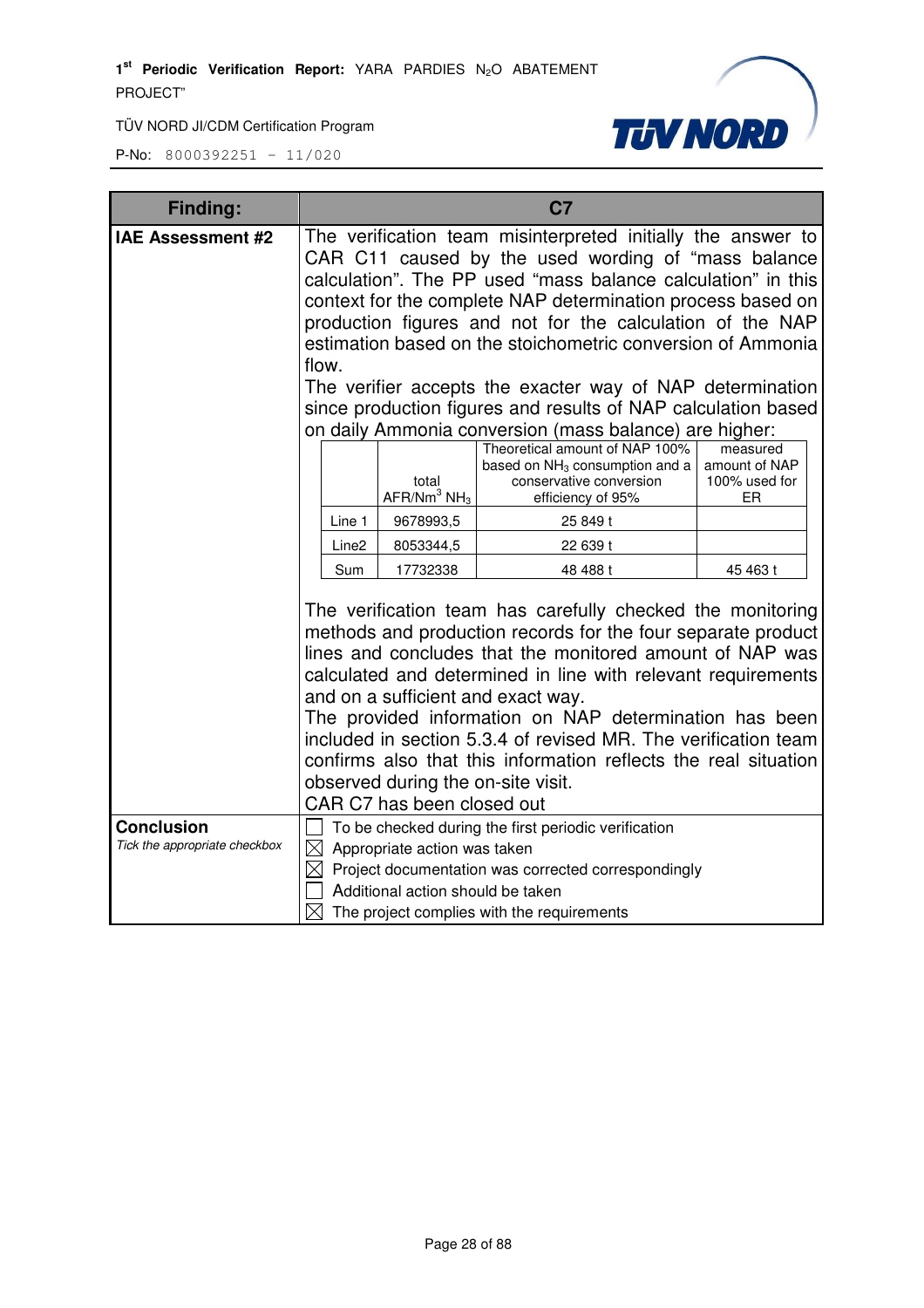

| <b>Finding:</b>                                                                                                                                                                                                    | C <sub>8</sub>                                                                                |                                                                                                                                                                                                                                                                                                                                                                                           |                                                                                                                                   |
|--------------------------------------------------------------------------------------------------------------------------------------------------------------------------------------------------------------------|-----------------------------------------------------------------------------------------------|-------------------------------------------------------------------------------------------------------------------------------------------------------------------------------------------------------------------------------------------------------------------------------------------------------------------------------------------------------------------------------------------|-----------------------------------------------------------------------------------------------------------------------------------|
| <b>Classification</b>                                                                                                                                                                                              | $\boxtimes$ CAR                                                                               | <b>CL</b>                                                                                                                                                                                                                                                                                                                                                                                 | <b>FAR</b>                                                                                                                        |
| <b>Description of finding</b><br>Describe the finding in unam-<br>biguous style; address<br>the<br>context (e.g. section)                                                                                          | the monitoring data).<br>the MR.                                                              | lowest temp and low NH <sub>3</sub> -air ratio is not indicated in MR and<br>Besides during onsite visit it has been identified that the trip<br>value for $NH3$ -air ratio is inconsistent to the value indicated in                                                                                                                                                                     | Clarification is requested why the Trip-Point value based on<br>used for plausibility check (chapter 5.3.3. of MR) (Excel-file of |
| <b>Corrective Action #1</b><br>This section shall be filled by<br>the PP. It shall address the cor-<br>rective action taken in details.                                                                            | calculation.                                                                                  | $NH3$ -air ratio have now been indicated in section 5.3.3. In<br>addition, the max AIFR figure has now been adjusted to 12%,<br>in accordance with information seen during the on-site visit.<br>These trip point values have also been taken into account in<br>the analysis of the monitored data for determining the<br>although this does not have any actual affect on the final ERU | The upper and lower ranges for both AOR temperature and<br>operating hours of the plant during the verification period,           |
| <b>IAE Assessment #1</b><br>The assessment shall encom-<br>pass all open issues in annex A-<br>1. In case of non-closure,<br>additional corrective action and<br>IAE assessments (#2, #3, etc.)<br>shall be added. | OK.<br>Therefore CAR C8 has been closed out.                                                  | The trip point values are now correctly included in the MR and<br>implemented in the Excel-file of the monitoring data.                                                                                                                                                                                                                                                                   |                                                                                                                                   |
| <b>Conclusion</b><br>Tick the appropriate checkbox                                                                                                                                                                 | $\boxtimes$<br>Appropriate action was taken<br>$\bowtie$<br>Additional action should be taken | To be checked during the first periodic verification<br>Project documentation was corrected correspondingly<br>The project complies with the requirements                                                                                                                                                                                                                                 |                                                                                                                                   |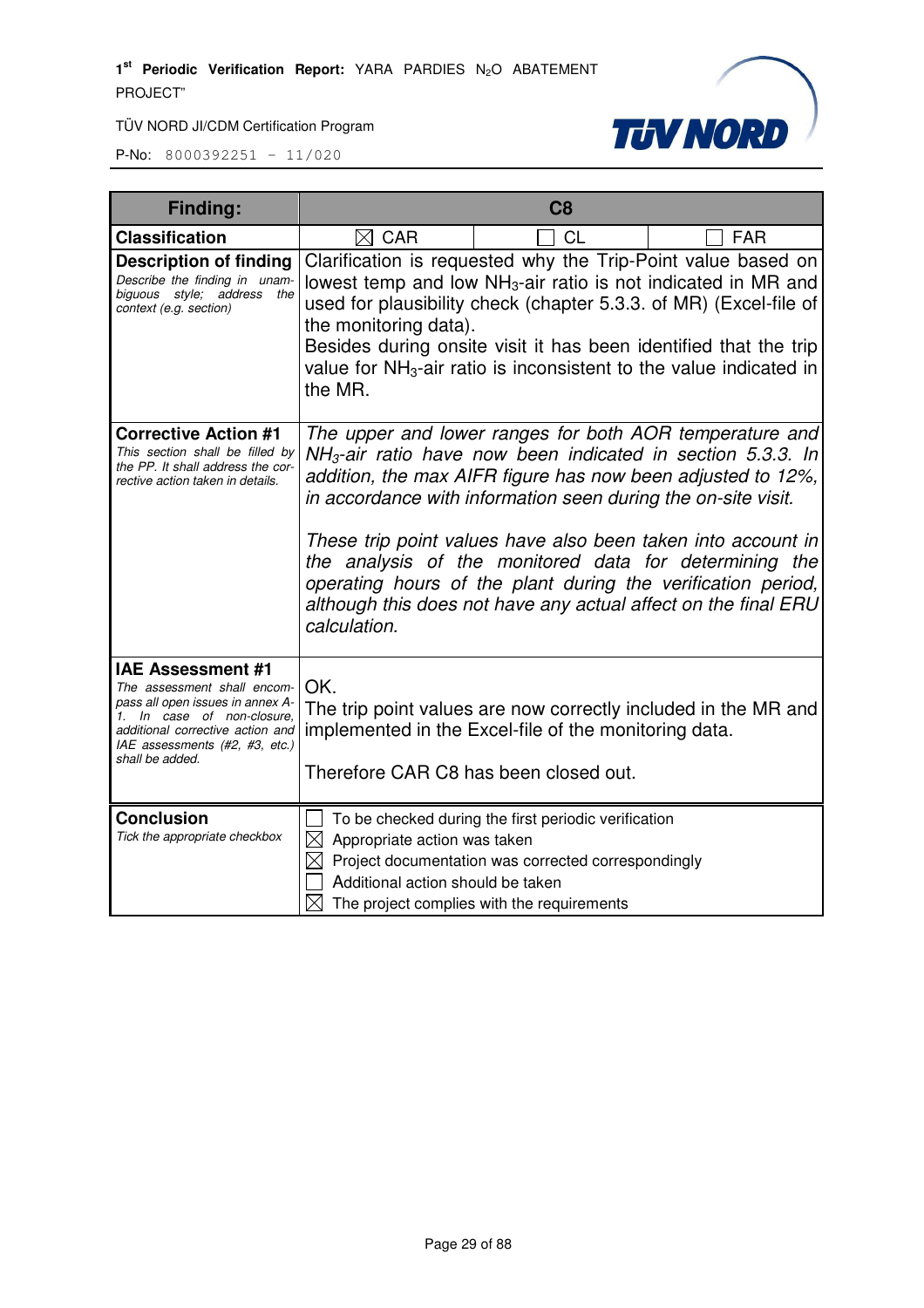

| Finding:                                                                                                                                                                                                           |                                 | C <sub>9</sub>                                                                                                                                                                                                                                                                                                                                                                                                                                                                                                                                                                                                                                                                                                                                                                                                                                                                                                |                                                                    |
|--------------------------------------------------------------------------------------------------------------------------------------------------------------------------------------------------------------------|---------------------------------|---------------------------------------------------------------------------------------------------------------------------------------------------------------------------------------------------------------------------------------------------------------------------------------------------------------------------------------------------------------------------------------------------------------------------------------------------------------------------------------------------------------------------------------------------------------------------------------------------------------------------------------------------------------------------------------------------------------------------------------------------------------------------------------------------------------------------------------------------------------------------------------------------------------|--------------------------------------------------------------------|
| <b>Classification</b>                                                                                                                                                                                              | $\boxtimes$ CAR                 | <b>CL</b>                                                                                                                                                                                                                                                                                                                                                                                                                                                                                                                                                                                                                                                                                                                                                                                                                                                                                                     | <b>FAR</b>                                                         |
| <b>Description of finding</b><br>Describe the finding in unam-<br>biguous style; address the<br>context (e.g. section)                                                                                             |                                 | During onsite visit it has been identified that the production of<br>$N_2O_4$ and its output, calculated as $HNO_3$ 100% equivalent, is<br>not described in the MR (also not in the PDD). Four separate<br>product lines are produced by Pardies nitric acid plant.                                                                                                                                                                                                                                                                                                                                                                                                                                                                                                                                                                                                                                           |                                                                    |
| <b>Corrective Action #1</b><br>This section shall be filled by<br>the PP. It shall address the cor-<br>rective action taken in details.                                                                            |                                 | $N_2O_4$ has now been added to the list of products that are<br>produced by the Pardies nitric acid plant in section 5.3.4.<br>now been described in more detail in this section.                                                                                                                                                                                                                                                                                                                                                                                                                                                                                                                                                                                                                                                                                                                             | The calculation of the total NAP value, including the $N_2O_4$ has |
| <b>IAE Assessment #1</b><br>The assessment shall encom-<br>pass all open issues in annex A-<br>1. In case of non-closure,<br>additional corrective action and<br>IAE assessments (#2, #3, etc.)<br>shall be added. | Not OK.<br>CAR C9 is still open | Further justification on the equivalency between $N_2O_4$ and<br>$HNO3$ and how the equivalent to $HNO3$ determined has to be<br>given. Please note that $N_2O_4$ was not reported in the PDD<br>and therefore sufficient information has to be reported in<br>order to understand how the NAP is calculated.                                                                                                                                                                                                                                                                                                                                                                                                                                                                                                                                                                                                 |                                                                    |
| <b>Corrective Action #2</b><br>This section shall be filled by<br>the PP. It shall address the cor-<br>rective action taken in details.                                                                            | the weight of $N_2O_4$ .        | A calculation has now been added to point 4) in section 5.3.4,<br>explaining how the weight of $HNO3$ can be calculated from<br>The design production capacity of the Pardies nitric acid plant<br>was given in the PDD and MR as 430 tonnes 100% nitric acid<br>per day, since that was the design capacity officially stated in<br>section 1.2, Article 1, Annexe 2 of the plant-specific Arrêté<br>Préféctoral No99/IC009 dated 25th Jan 1999. However, this<br>did not take into account the 30 tonnes per day of nitrogen<br>peroxide, also specified in the same section of the same<br>document. In accordance with the calculation in point 4) of<br>section 5.3.4 of the MR, 30 tonnes of $N_2O_4$ are equivalent to<br>41 tonnes of nitric acid. The design capacity of the plant has<br>therefore now been updated in section 2 of the MR to take<br>into account the tonnes of $N_2O_4$ produced. |                                                                    |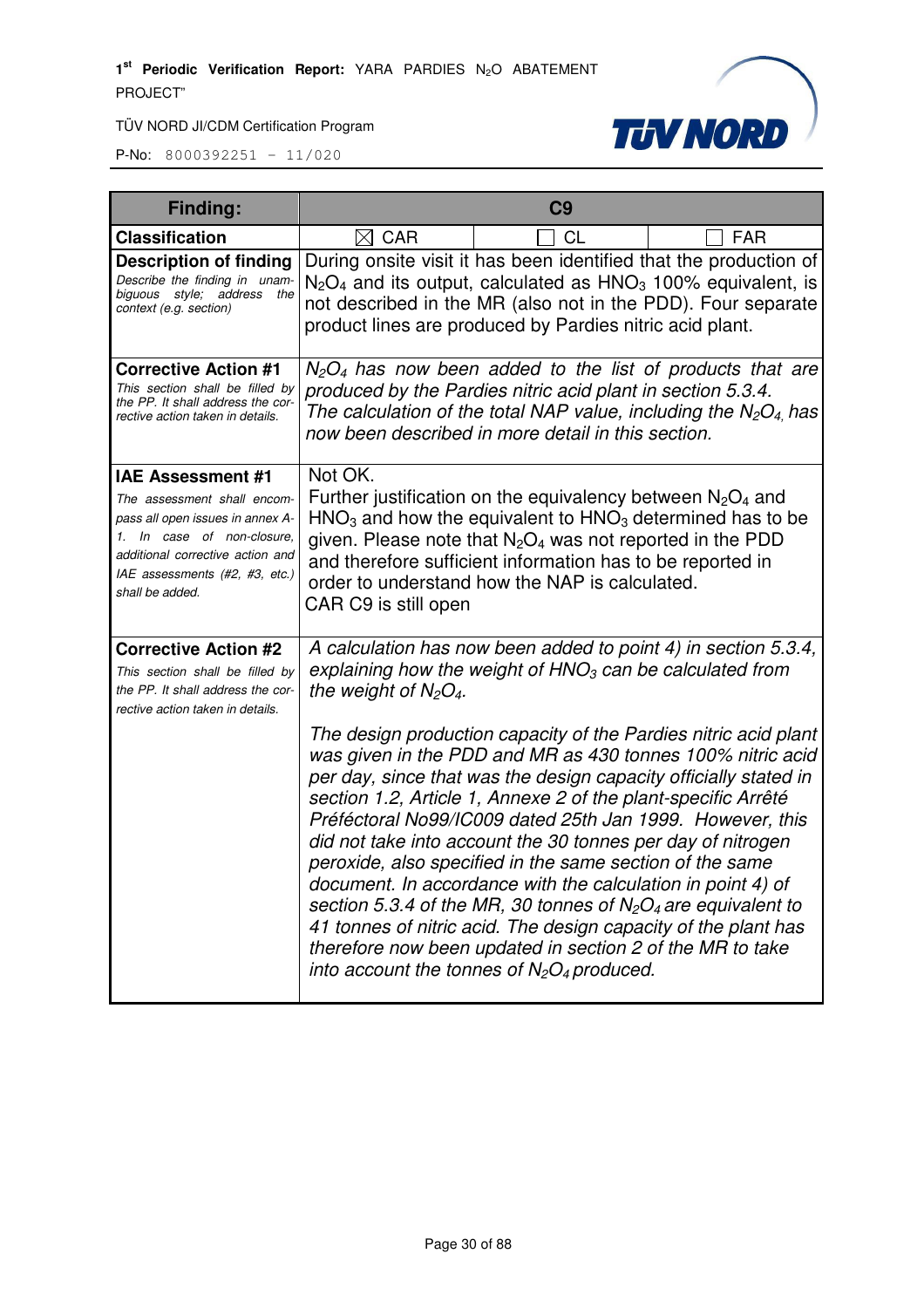1<sup>st</sup> Periodic Verification Report: YARA PARDIES N<sub>2</sub>O ABATEMENT PROJECT"

TÜV NORD JI/CDM Certification Program



| <b>IAE Assessment #2</b>                                       | OK.                                                                         |
|----------------------------------------------------------------|-----------------------------------------------------------------------------|
| The assessment shall encom-                                    | Nitrogen Peroxide is produced by down cooling of Nitrogen                   |
| pass all open issues in annex A-<br>1. In case of non-closure, | Dioxide ( $NO2$ forms an equilibrium mixture with $N2O4$ ):                 |
| additional corrective action and                               | 2 NO <sub>2</sub> $\rightleftharpoons$ N <sub>2</sub> O <sub>4</sub>        |
| IAE assessments (#2, #3, etc.)                                 |                                                                             |
| shall be added.                                                | The nitric acid plant at Pardies produces four separate                     |
|                                                                | products:                                                                   |
|                                                                | 53% concentrated nitric acid, which is used as a raw                        |
|                                                                | material for the production of technical Ammonium                           |
|                                                                |                                                                             |
|                                                                | Nitrate on-site at Pardies.                                                 |
|                                                                | 63% concentrated nitric acid, which is exported to                          |
|                                                                | customers.                                                                  |
|                                                                | High Concentrated Nitric Acid (CAN), which is exported                      |
|                                                                |                                                                             |
|                                                                | to customers                                                                |
|                                                                | Nitrogen Peroxide or Dinitrogen Tetroxide (N <sub>2</sub> O <sub>4</sub> ), |
|                                                                | which is used in the plant for CAN production and                           |
|                                                                | exported to customers.                                                      |
|                                                                | Nitric acid (53%) and (63%) are manufactured by solving of                  |
|                                                                |                                                                             |
|                                                                | nitrogen dioxide ( $NO2$ ) in water in absorption columns:                  |
|                                                                | $3 NO2 + H2O \rightarrow 2 HNO3 + NO$                                       |
|                                                                | $2 NO2 + H2O \rightarrow HNO3 + HNO2$                                       |
|                                                                | $3 HNO2 \rightarrow HNO3 + NO + H2O.$                                       |
|                                                                | (The nitric oxide (NO) produced by the reaction is re-oxidized              |
|                                                                |                                                                             |
|                                                                | by oxygen in secondary air to produce additional nitrogen                   |
|                                                                | dioxide $(NO2)$ .)                                                          |
|                                                                | High Concentrated Nitric Acid (CAN) is produced by mixing of                |
|                                                                | low concentrated nitric acid with Nitrogen Peroxide ( $N_2O_4$ ).           |
|                                                                | This species reacts with water to give nitric acid and nitrous              |
|                                                                |                                                                             |
|                                                                | acid which is re-oxidized by oxygen to nitric acid:                         |
|                                                                | $N_2O_4 + H_2O + 0.5O_2 \rightarrow 2$ HNO <sub>3.</sub>                    |
|                                                                | Therefore the verification confirms that one ton Nitrogen                   |
|                                                                | Peroxide is equivalent to 1.369 ton of 100% conc. Nitric acid               |
|                                                                |                                                                             |
|                                                                |                                                                             |
|                                                                | As per plant permit from 1999 (Prefecture des Pyrenees-                     |
|                                                                | Atlantiques) the production capacity of the whole nitric acid               |
|                                                                | unit is stated as 430t $HNO3/day$ plus 30t/day of Nitrogen                  |
|                                                                | Peroxide.                                                                   |
|                                                                | Therefore the verification team confirms that the production of             |
|                                                                |                                                                             |
|                                                                | Nitrogen Peroxide is part of the nitric acid process in the plant           |
|                                                                | as well a resulting annual production capacity of 160,140t                  |
|                                                                | HNO3 equivalent (based on 340 operation days).                              |
|                                                                | Supporting information concerning the list of products that are             |
|                                                                |                                                                             |
|                                                                | produced by the Pardies nitric acid plant, production capacity              |
|                                                                | and the calculation of the total NAP value have now been                    |
|                                                                | implemented in the MR.                                                      |
|                                                                |                                                                             |
|                                                                | CAR C9 has been closed out.                                                 |
|                                                                |                                                                             |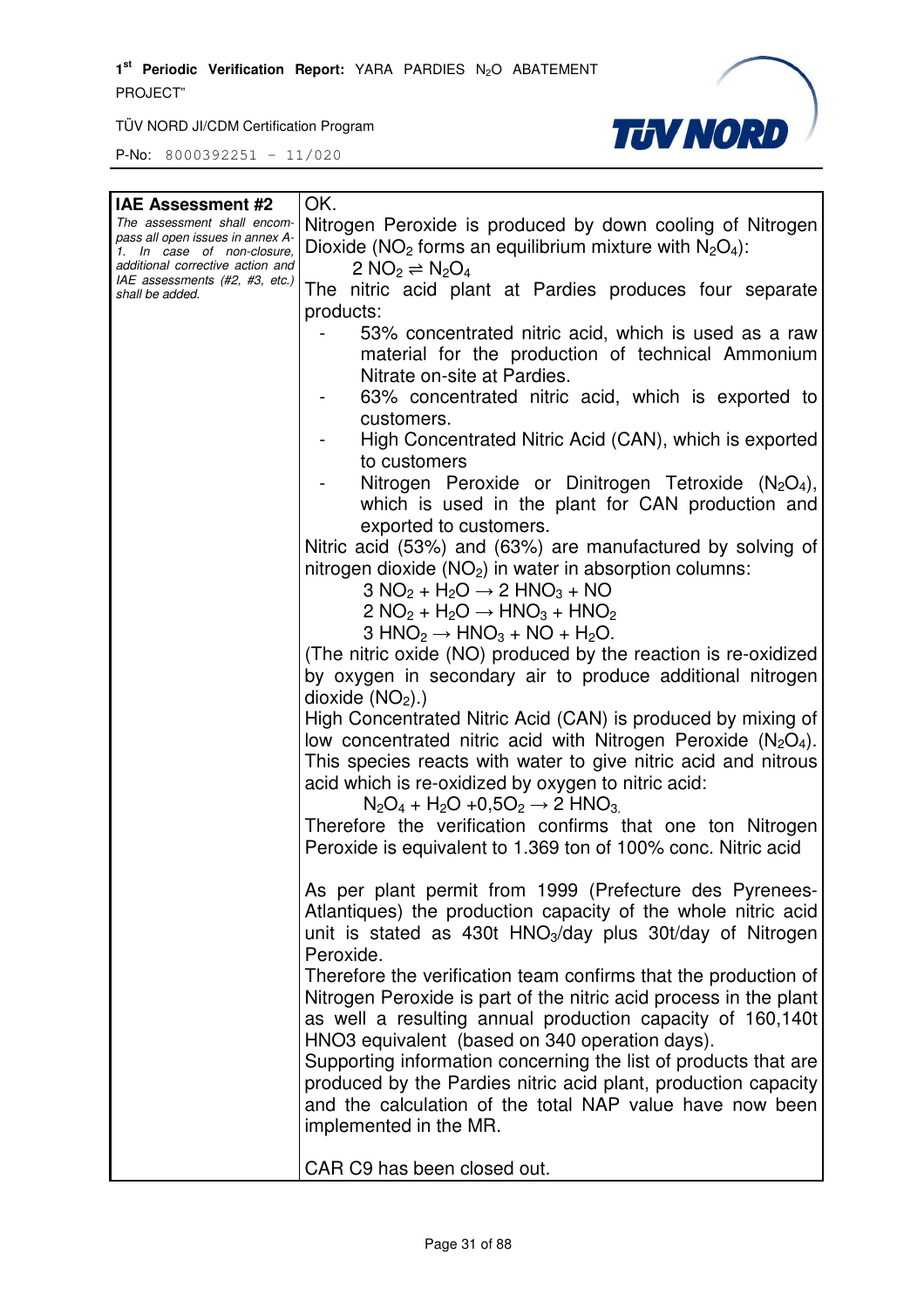

| <b>Conclusion</b><br>Tick the appropriate checkbox | $\Box$ To be checked during the first periodic verification<br>$\boxtimes$ Appropriate action was taken<br>$\boxtimes$ Project documentation was corrected correspondingly<br>Additional action should be taken |
|----------------------------------------------------|-----------------------------------------------------------------------------------------------------------------------------------------------------------------------------------------------------------------|
|                                                    | $\boxtimes$ The project complies with the requirements                                                                                                                                                          |

| Finding:                                                                                                                                | C <sub>10</sub>                                                                                                                                                                                                                                                                                                                                                                                                                                                                                                                                                                                                                                                                                                                                             |                                                                                                                                                                                                                                                                                                                                                                                                                                                                 |              |
|-----------------------------------------------------------------------------------------------------------------------------------------|-------------------------------------------------------------------------------------------------------------------------------------------------------------------------------------------------------------------------------------------------------------------------------------------------------------------------------------------------------------------------------------------------------------------------------------------------------------------------------------------------------------------------------------------------------------------------------------------------------------------------------------------------------------------------------------------------------------------------------------------------------------|-----------------------------------------------------------------------------------------------------------------------------------------------------------------------------------------------------------------------------------------------------------------------------------------------------------------------------------------------------------------------------------------------------------------------------------------------------------------|--------------|
| <b>Classification</b>                                                                                                                   | $\boxtimes$ CAR                                                                                                                                                                                                                                                                                                                                                                                                                                                                                                                                                                                                                                                                                                                                             | CL                                                                                                                                                                                                                                                                                                                                                                                                                                                              | <b>FAR</b>   |
| <b>Description of finding</b><br>Describe the finding in unam-<br>biguous style; address the<br>context (e.g. section)                  |                                                                                                                                                                                                                                                                                                                                                                                                                                                                                                                                                                                                                                                                                                                                                             | Following issues w.r.t. emission reduction calculation have<br>been identified and subsequent clarification is requested:<br>1. For several hours in the emission reduction calculation<br>spreadsheet hours a trip occurred but these specific<br>hour has been included for ER calculation.<br>2. The extra hour at 2010-10-31 (summer - winter time<br>change) should be taken into account for emission<br>calculation (Excel-file of the monitoring data). |              |
| <b>Corrective Action #1</b><br>This section shall be filled by<br>the PP. It shall address the cor-<br>rective action taken in details. | 1. For the hours during which the plant is starting up or<br>shutting down and for hours during which the plant<br>tripped (i.e. where the plant is in operation for only part<br>of one hour), it is more conservative to include these<br>datasets in the calculation of ERs. This is because the<br>project emissions during these hours are therefore<br>taken into consideration. Since the NAP calculation is<br>based on daily, not hourly values, if the project<br>related<br>to<br>these<br>hours<br>emissions<br>up/shutdown/trip were to be excluded, but the NAP<br>remains the same, then the project emissions factor for<br>the period would be lower, thus resulting in more<br>ERUs.<br>2. The extra hour due to the time adjustment from |                                                                                                                                                                                                                                                                                                                                                                                                                                                                 | of<br>start- |
|                                                                                                                                         |                                                                                                                                                                                                                                                                                                                                                                                                                                                                                                                                                                                                                                                                                                                                                             | summer to winter time has now been taken into<br>account in the emission calculations.                                                                                                                                                                                                                                                                                                                                                                          |              |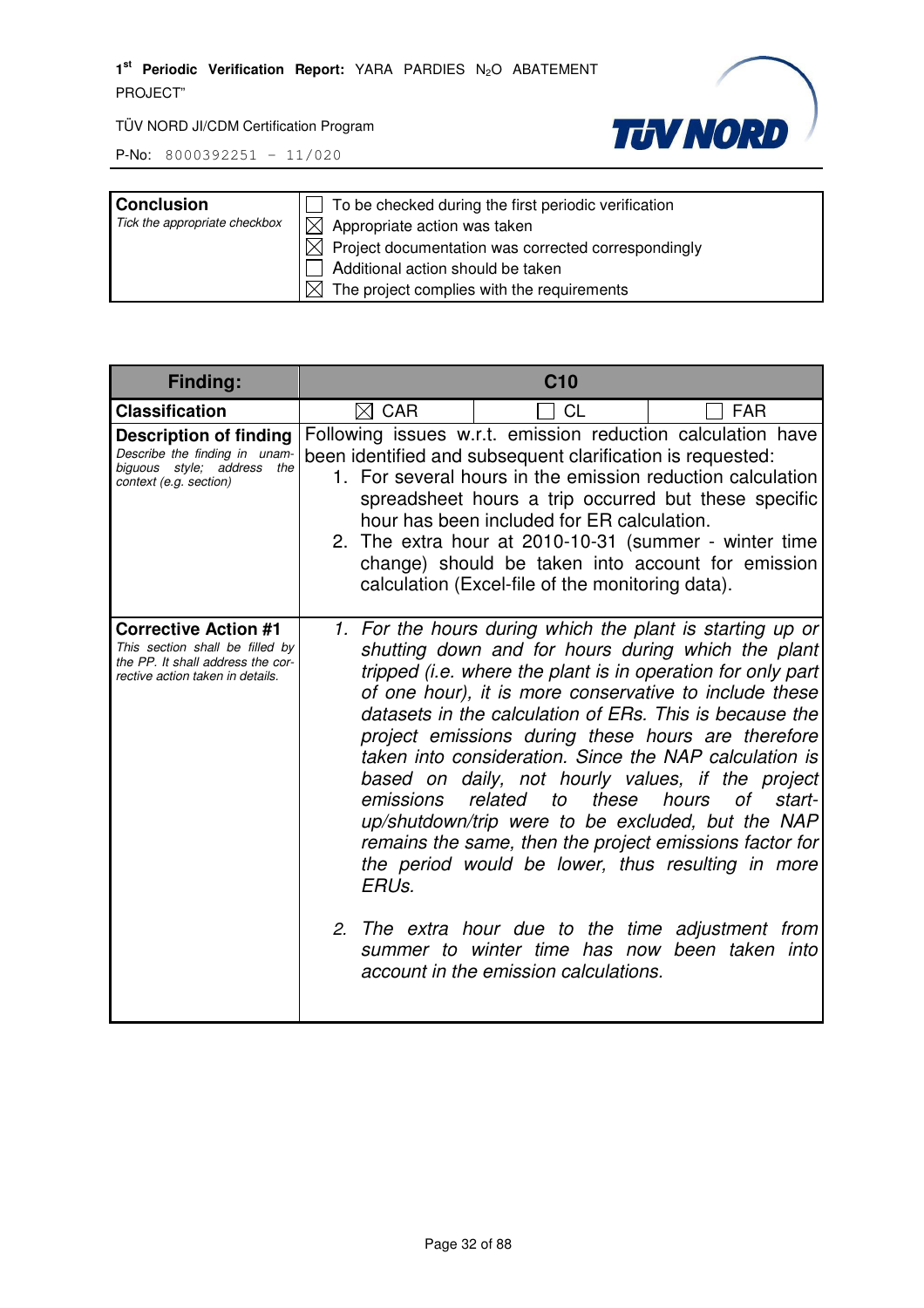

| <b>Finding:</b>                                                                                                                                                                                                    | <b>C10</b>                                                                                                                                                                                                                                                                                                                                                                                                                                                                                                                                                                                                                                                                                                          |
|--------------------------------------------------------------------------------------------------------------------------------------------------------------------------------------------------------------------|---------------------------------------------------------------------------------------------------------------------------------------------------------------------------------------------------------------------------------------------------------------------------------------------------------------------------------------------------------------------------------------------------------------------------------------------------------------------------------------------------------------------------------------------------------------------------------------------------------------------------------------------------------------------------------------------------------------------|
| <b>IAE Assessment #1</b><br>The assessment shall encom-<br>pass all open issues in annex A-<br>1. In case of non-closure,<br>additional corrective action and<br>IAE assessments (#2, #3, etc.)<br>shall be added. | OK.<br>1.<br>The verification team confirms that, it is more conservative<br>to include these datasets and accepts the inclusion of<br>these values in the ER calculation.                                                                                                                                                                                                                                                                                                                                                                                                                                                                                                                                          |
|                                                                                                                                                                                                                    | 2.<br>Not OK.<br>The extra hour has not been correct considered in the<br>Excel calculation sheet (Pardies Monitoring Data 1st Ver<br>Aug - Dec 2010_V5_ 20110214_MS). Data sets for the<br>31 <sup>st</sup> Oct at 02:00 are considered three times, while it<br>should be only twice, and data sets at 23:00 are missing.<br>Processed data of this monitoring period considers only till<br>31 <sup>st</sup> Dec at 22:00.<br>Units for N <sub>2</sub> O concentration in the excel sheet should be<br>consistently indicated. (Does the AMS convert directly into<br>$Nm3$ ? If so, please correct the units in the tab where the<br>original data sets from the plant are reported.)<br>CAR C10 is still open. |
| <b>Corrective Action #2</b><br>This section shall be filled by<br>the PP. It shall address the cor-<br>rective action taken in details.                                                                            | The calculation sheets were checked and updated<br>accordingly. Now the data for the 31st October as well as<br>31st December are considered correctly. As a result,<br>some small changes have been made to the figures in<br>sections 7.1 and 7.2, as well as in Annex 1.                                                                                                                                                                                                                                                                                                                                                                                                                                         |
|                                                                                                                                                                                                                    | The units for $N_2O$ were updated in the raw data sheets to<br>mg/Nm <sup>3</sup> . The stack gas flow is monitored and reported in<br>operational conditions. The conversion with TSG and PSG<br>to standard conditions ( $Nm3/h$ ) is done in column G of the<br>calculation sheet.                                                                                                                                                                                                                                                                                                                                                                                                                               |
| <b>IAE Assessment #1</b><br>The assessment shall encom-<br>pass all open issues in annex A-<br>1. In case of non-closure,<br>additional corrective action and<br>IAE assessments (#2, #3, etc.)<br>shall be added. | The project documentation was corrected correspondingly;<br>the extra hour has now been taken into account in the<br>emission calculations. Thus, the total amount of ERUs<br>slightly increased in respect to the value reported in the<br>version 1 of the Monitoring Report.<br>All units for $N_2O$ concentration were correctly reported in the<br>excel sheet and the conversion of the stack gas flow from<br>operational to standard conditions is now traceable.<br>CAR C10 has been closed out.                                                                                                                                                                                                           |
| <b>Conclusion</b><br>Tick the appropriate checkbox                                                                                                                                                                 | To be checked during the first periodic verification<br>$\boxtimes$<br>Appropriate action was taken<br>Project documentation was corrected correspondingly<br>Additional action should be taken<br>The project complies with the requirements<br>IХI                                                                                                                                                                                                                                                                                                                                                                                                                                                                |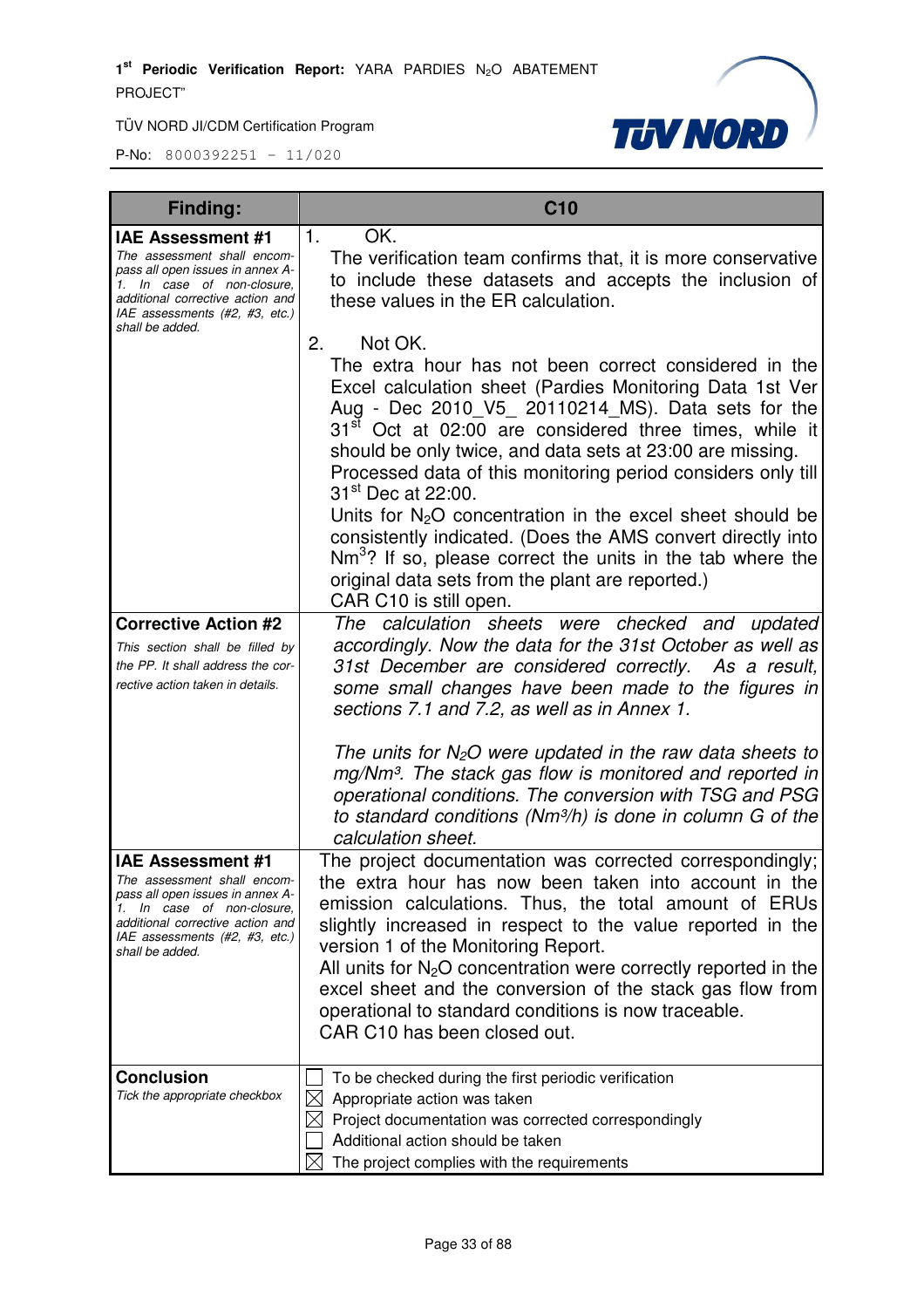

| <b>Finding:</b>                                                                                                                                                                                                    | C <sub>11</sub>                                                                                                                                                                                                                                                                                                                                                                                         |                                                                                                                                                                                                                 |                                                             |
|--------------------------------------------------------------------------------------------------------------------------------------------------------------------------------------------------------------------|---------------------------------------------------------------------------------------------------------------------------------------------------------------------------------------------------------------------------------------------------------------------------------------------------------------------------------------------------------------------------------------------------------|-----------------------------------------------------------------------------------------------------------------------------------------------------------------------------------------------------------------|-------------------------------------------------------------|
| <b>Classification</b>                                                                                                                                                                                              | $\boxtimes$ CAR                                                                                                                                                                                                                                                                                                                                                                                         | <b>CL</b>                                                                                                                                                                                                       | <b>FAR</b>                                                  |
| <b>Description of finding</b><br>Describe the finding in unam-<br>biguous style; address the<br>context (e.g. section)                                                                                             | During onsite visit inconsistencies have been identified in the<br>daily total NAP value between the ER excel spreadsheet and<br>data provided by the project owner.                                                                                                                                                                                                                                    |                                                                                                                                                                                                                 |                                                             |
| <b>Corrective Action #1</b><br>This section shall be filled by<br>the PP. It shall address the cor-<br>rective action taken in details.                                                                            | The NAP values were provided to N.serve by the plant<br>operator as individual values for line 1 and line 2 (based on<br>the calculation of $NH3$ flow), and rounded to the nearest<br>tonne. However, the values seen on-site were the total NAP<br>values for the whole plant, derived from the mass balance<br>calculation, and rounded to 2 decimal places.                                         |                                                                                                                                                                                                                 |                                                             |
|                                                                                                                                                                                                                    |                                                                                                                                                                                                                                                                                                                                                                                                         | plant has now provided values as total daily figures.<br>The monitoring data for the first verification period has been<br>re-calculated using the total daily NAP values for both lines.                       | The total NAP values of the plant are more accurate and the |
| <b>IAE Assessment #1</b><br>The assessment shall encom-<br>pass all open issues in annex A-<br>1. In case of non-closure,<br>additional corrective action and<br>IAE assessments (#2, #3, etc.)<br>shall be added. | OK.<br>The daily NAP values (rounded down to the nearest tonne)<br>were replaced the ER excel spreadsheet by the more<br>accurate production figures of the total NAP values with two<br>decimal places. The figures take all four separate products<br>into account (53% concentrated nitric acid, 63% concentrated<br>nitric acid, High Concentrated Nitric Acid, and Nitrogen<br>Peroxide $N_2O_4$ ) |                                                                                                                                                                                                                 |                                                             |
|                                                                                                                                                                                                                    | 45,394 to 45,462 tonnes.<br>The<br>CAR C11 has been closed out.                                                                                                                                                                                                                                                                                                                                         | As a consequence the amount of nitric acid increased from<br>replacement of NAP figures<br>determination and mass balance calculation (as described in<br>section 5.3.4 of the revised MR) found to be correct. | as<br>well<br>the<br>used                                   |
| <b>Conclusion</b><br>Tick the appropriate checkbox                                                                                                                                                                 | $\boxtimes$ Appropriate action was taken<br>Additional action should be taken<br>$\boxtimes$                                                                                                                                                                                                                                                                                                            | To be checked during the first periodic verification<br>$\boxtimes$ Project documentation was corrected correspondingly<br>The project complies with the requirements                                           |                                                             |

| <b>Finding:</b>                                                                             |                                                                                                                                                | E <sub>12</sub> |     |
|---------------------------------------------------------------------------------------------|------------------------------------------------------------------------------------------------------------------------------------------------|-----------------|-----|
| <b>Classification</b>                                                                       | $\boxtimes$ CAR                                                                                                                                | - CL            | FAR |
| <b>Description of finding</b> Clarification is requested why the two flue gases from line 1 |                                                                                                                                                |                 |     |
|                                                                                             | Describe the finding in unam-<br>biguous style; address the and line 2 which come from the same source have a different context (e.g. section) |                 |     |
| context (e.g. section)                                                                      |                                                                                                                                                |                 |     |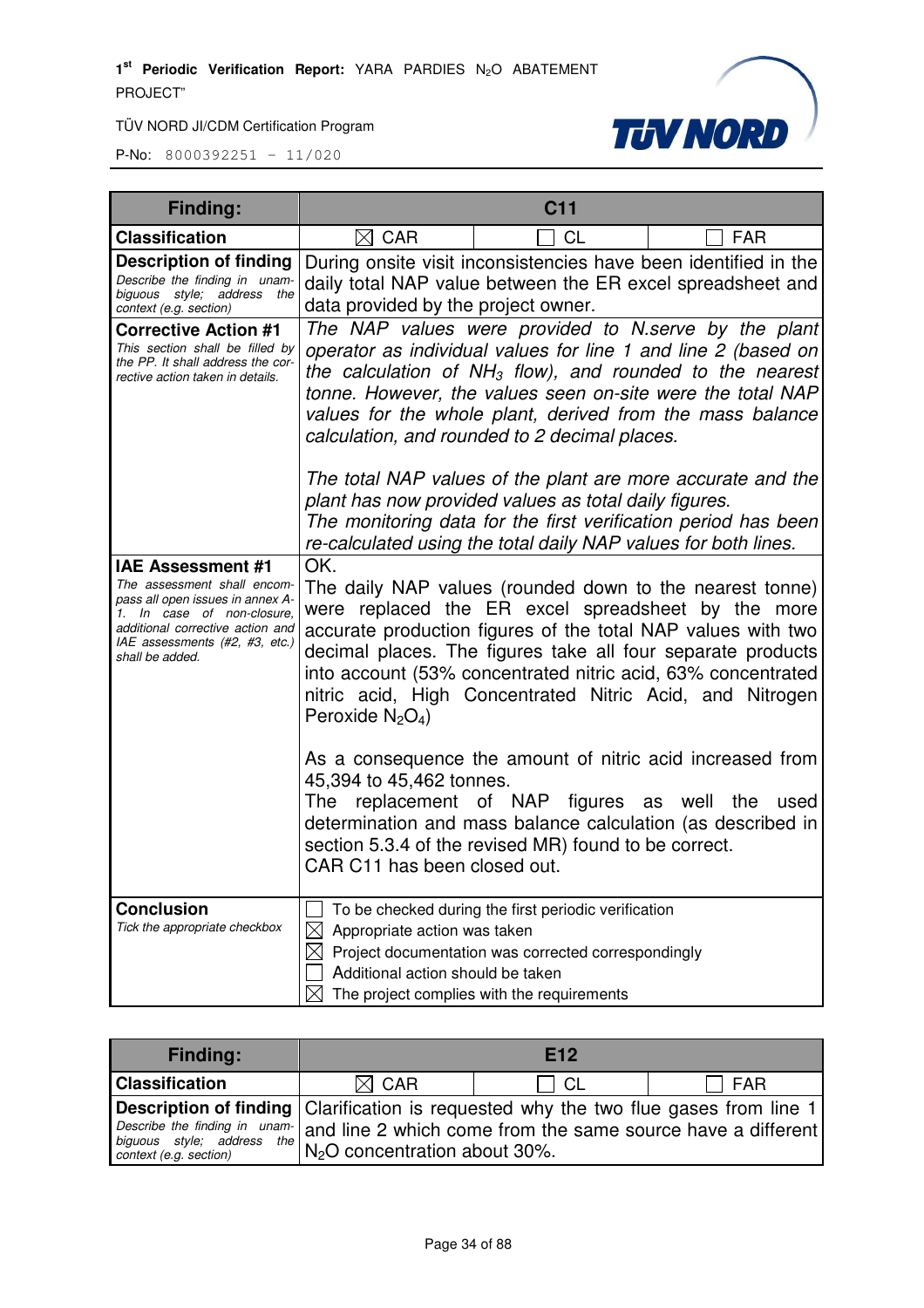1<sup>st</sup> Periodic Verification Report: YARA PARDIES N<sub>2</sub>O ABATEMENT PROJECT"



TÜV NORD JI/CDM Certification Program

| <b>Corrective Action #1</b><br>This section shall be filled by<br>the PP. It shall address the cor-<br>rective action taken in details.                                                                            | A greater quantity of gas is produced by line 1 in comparison<br>to line 2. Since the De-NOx reactor has to treat a larger<br>quantity of gas, it therefore follows that more $N2O$ would come<br>out of the reactor of line 1.<br>In any case, the project proponent does not consider this to<br>be a particular problem, since these measurement results are<br>given by QAL2-tested instruments subject to strict QAL3<br>quality procedures.                                                                                                                                                                                     |
|--------------------------------------------------------------------------------------------------------------------------------------------------------------------------------------------------------------------|---------------------------------------------------------------------------------------------------------------------------------------------------------------------------------------------------------------------------------------------------------------------------------------------------------------------------------------------------------------------------------------------------------------------------------------------------------------------------------------------------------------------------------------------------------------------------------------------------------------------------------------|
| <b>IAE Assessment #1</b><br>The assessment shall encom-<br>pass all open issues in annex A-<br>1. In case of non-closure,<br>additional corrective action and<br>IAE assessments (#2, #3, etc.)<br>shall be added. | The verification team confirms that a part of $N_2O$ is generated<br>in the De-NO <sub>x</sub> reactor from NO <sub>x</sub> during the dustruction.<br>Depending on the process parameter of the nitric acid plant<br>(concentration of NOx in the stack gas flow as a function of<br>the produced concentration and amount of $HNO3$ ) and De-<br>NO <sub>x</sub> reactor conditions different $N2O$ concentration can be<br>expected.<br>Nevertheless the verification team confirms that the analyser<br>used for this measurement is properly calibrated and<br>measurement results are reliable.<br>CAR E12 has been closed out. |
| <b>Conclusion</b><br>Tick the appropriate checkbox                                                                                                                                                                 | To be checked during the first periodic verification<br>$\boxtimes$ Appropriate action was taken<br>Project documentation was corrected correspondingly<br>Additional action should be taken<br>The project complies with the requirements                                                                                                                                                                                                                                                                                                                                                                                            |

| Finding:                                                                                                               |            | E13                                                                                                                                                                                                                                                                                                                                                                                                                                                                                                                                                                                                                                                                                                                                 |                                                            |
|------------------------------------------------------------------------------------------------------------------------|------------|-------------------------------------------------------------------------------------------------------------------------------------------------------------------------------------------------------------------------------------------------------------------------------------------------------------------------------------------------------------------------------------------------------------------------------------------------------------------------------------------------------------------------------------------------------------------------------------------------------------------------------------------------------------------------------------------------------------------------------------|------------------------------------------------------------|
| <b>Classification</b>                                                                                                  | <b>CAR</b> | CL                                                                                                                                                                                                                                                                                                                                                                                                                                                                                                                                                                                                                                                                                                                                  | <b>FAR</b>                                                 |
| <b>Description of finding</b><br>Describe the finding in unam-<br>biguous style; address the<br>context (e.g. section) | requested. | During the on-site visit for the second verification it has<br>been identified that the processing of the monitoring data<br>during first monitoring period is incorrect. The $N_2O$<br>concentrations in the stack gas are measured by the both<br>Födisch analysers in ppm. But the values are not (correct)<br>neither in the DCS or Excel program. Therefore the project<br>emissions are about 1.96 times higher than reported and<br>the calculated amount of emission reductions (ERUs) is<br>about 10 % less. A correction of the emission reduction<br>calculation and a revision of the monitoring report are<br>Furthermore the PP is requested to clarify the application of<br>a moisture content correction for NCSG. | converted in mg/ $Nm^3$ as indicated in the raw data sheet |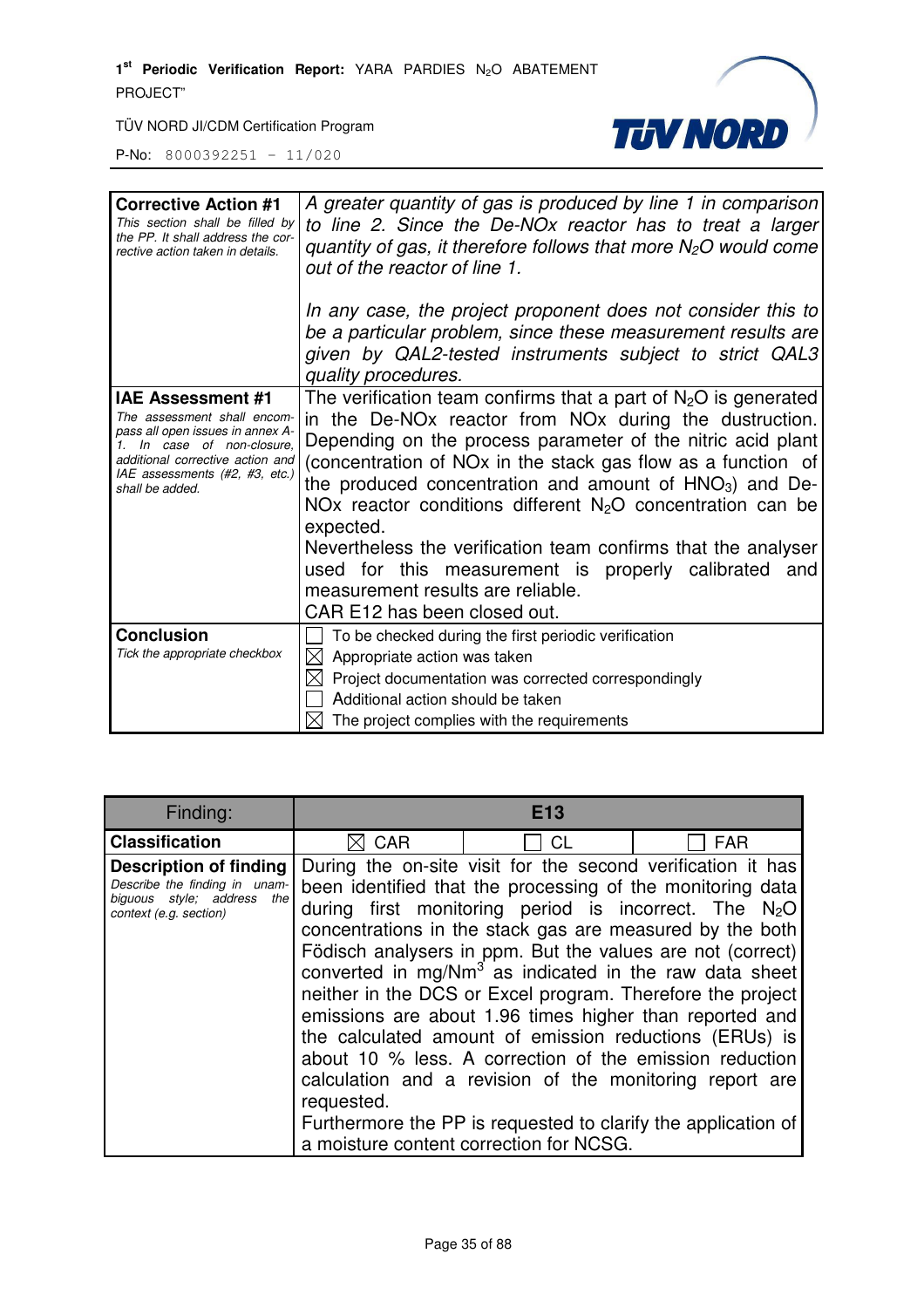

| Finding:                                                                                                                                                                                                | <b>E13</b>                                                                                                                                                                                                                                                                                                                                                                                                                                                                                     |
|---------------------------------------------------------------------------------------------------------------------------------------------------------------------------------------------------------|------------------------------------------------------------------------------------------------------------------------------------------------------------------------------------------------------------------------------------------------------------------------------------------------------------------------------------------------------------------------------------------------------------------------------------------------------------------------------------------------|
| <b>Corrective Action #1</b><br>This section shall be filled by<br>the PP. It shall address the cor-<br>rective action taken in details.                                                                 | The NCSG values for both lines have been corrected from<br>ppm to mg/m3 using a conversion factor of 1.964 mg/Nm <sup>3</sup> /<br>ppm. All the calculations in the monitoring report (version<br>05) and ERU calculation sheet (ver 07) have been revised<br>accordingly.                                                                                                                                                                                                                     |
|                                                                                                                                                                                                         | Additionally, the NCSG values for line 2 have been<br>corrected from wet to dry conditions.                                                                                                                                                                                                                                                                                                                                                                                                    |
| <b>DOE Assessment #1</b><br>The assessment shall encom-<br>pass all open issues. In case of<br>non-closure.<br>additional<br>corrective action and DOE<br>assessments (#2, #3, etc.) shall<br>be added. | The verifier checked revised calculations (in the excel sheet<br>ver 07) in detail and concludes that the conversion from<br>ppm in mg/Nm <sup>3</sup> of N <sub>2</sub> O concentrations is now carried out<br>correct. The verification team concludes also that no other<br>conversion procedure is implemented in DSC or AMS.<br>Furthermore NCSG values for line 2 have been corrected by<br>PP from wet to dry conditions. Moisture content is now<br>taken into account for both lines. |
|                                                                                                                                                                                                         | As a consequence the emission factor changed to $EF_n =$<br>$0.4632$ kgN <sub>2</sub> O/tHNO <sub>3</sub> (before 0.2350kgN <sub>2</sub> O/tHNO <sub>3</sub> ).                                                                                                                                                                                                                                                                                                                                |
|                                                                                                                                                                                                         | Based on the corrections the achieved $CO2e$ emission<br>reductions (ERUs) including a deduction of 10% are 25,834<br>tCO <sub>2</sub> e (before 28,729 tCO <sub>2</sub> e).<br>Furthermore the PP revised the MR version 05, dated 2012-<br>08-01 accordingly.                                                                                                                                                                                                                                |
| <b>Conclusion</b>                                                                                                                                                                                       | To be checked during the next periodic verification                                                                                                                                                                                                                                                                                                                                                                                                                                            |
| Tick the appropriate checkbox                                                                                                                                                                           | Appropriate action was taken<br>Project documentation was corrected correspondingly<br>Additional action should be taken<br>The project complies the requirements                                                                                                                                                                                                                                                                                                                              |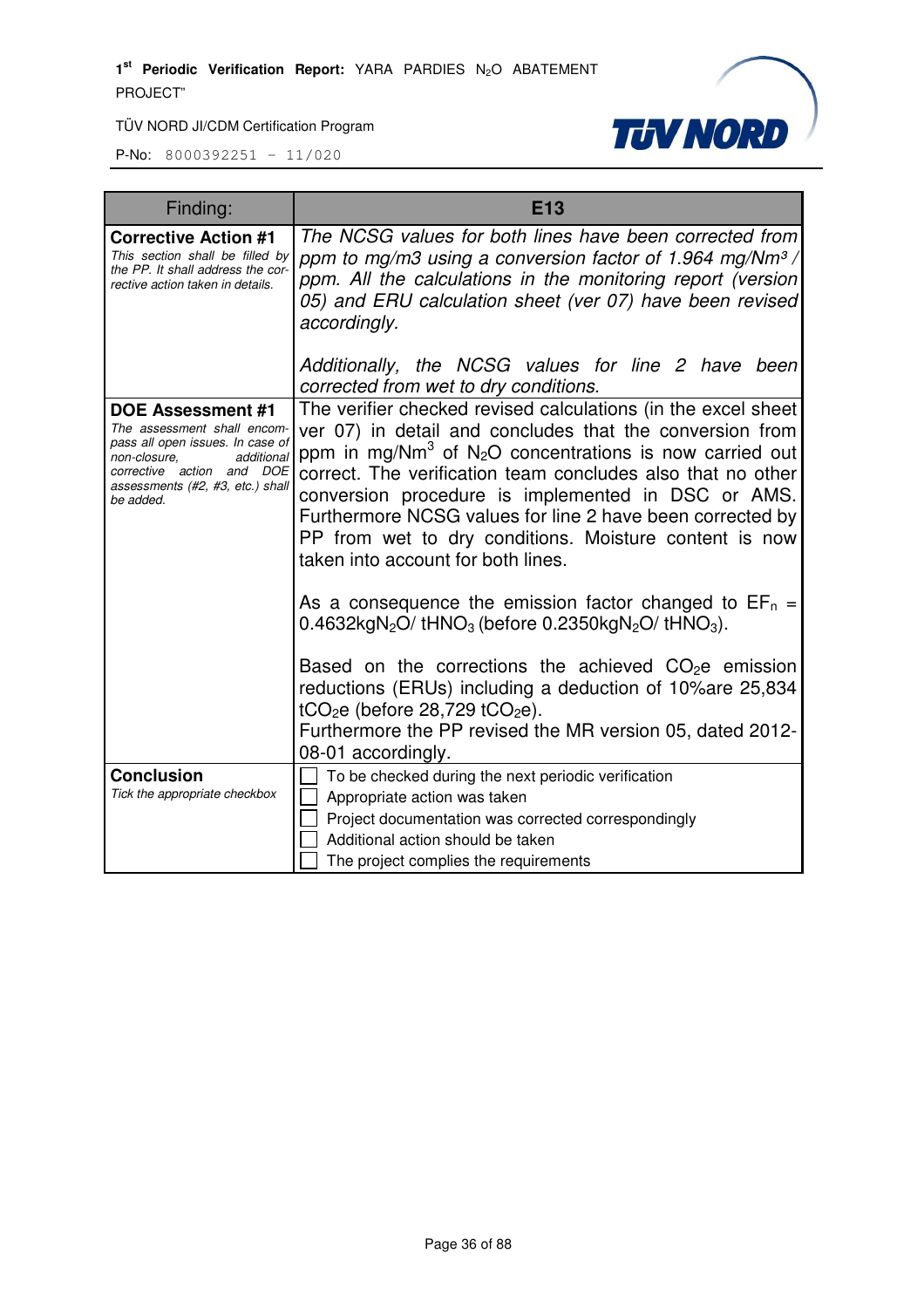

P-No: 8000392251 – 11/020

# **5. SUMMARY OF VERIFICATION ASSESSMENTS**

The following paragraphs include the summary of the final verification assessments after all CARs and CLs are closed out. For details of the assessments pl. refer to the discussion of the verification findings in chapter 4 and the verification protocol (Annex 1).

## *5.1. Implementation of the project*

During the verification a site visit was carried out. On the basis of this site visit and the reviewed project documentation it can be confirmed that w.r.t. the realized technology, the project equipments, as well as the monitoring and metering equipment, the project has been implemented and operated as described in the registered PDD.

# *5.2. Project history*

During the determination the AIE raised issues that could not be closed or resolved during the validation stage. For these purposes following FARs have been raised:

## **(Determination) Forward Action Request (FAR) No.1:**

There is a need to confirm the N2O limit of the DRIRE given in an e-mail by an officially updated operation permit.

The outstanding "final Arrêté Préfectorale" <sup>/AR/</sup> from local DREAL (Prefet des Pyrenees Atlatiques, Directions Régionales de l'Environnement, de l'Aménagement et du Logement) dated  $24<sup>th</sup>$  August 2010 was sent to the verification team. The decree limits the plant-specific  $N_2O$  emissions at the Pardies plant to 2.5kg  $N_2O$ /tHNO<sub>3</sub> until 30/06/2012 and 1.85kg thereafter. As an average over the 1st Verification Period from 12/08/2010 to 31/12/2010, this regulatory value is equal to 872 mg N<sub>2</sub>O/Nm<sup>3</sup>.

## **(Determination) Forward Action Request (FAR) No. 2:**

Roles & responsibilities for the project operation, management and maintenance still have to be officially defined and communicated.

The plant defined a more detailed management and responsibilities chart<sup> $MSSR/$ </sup> for the JI project operation. The management and responsibility charts (general and local responsibilities) have been checked by the verifier and the situation observed during the on-site visit is consistent with the charts and descriptions.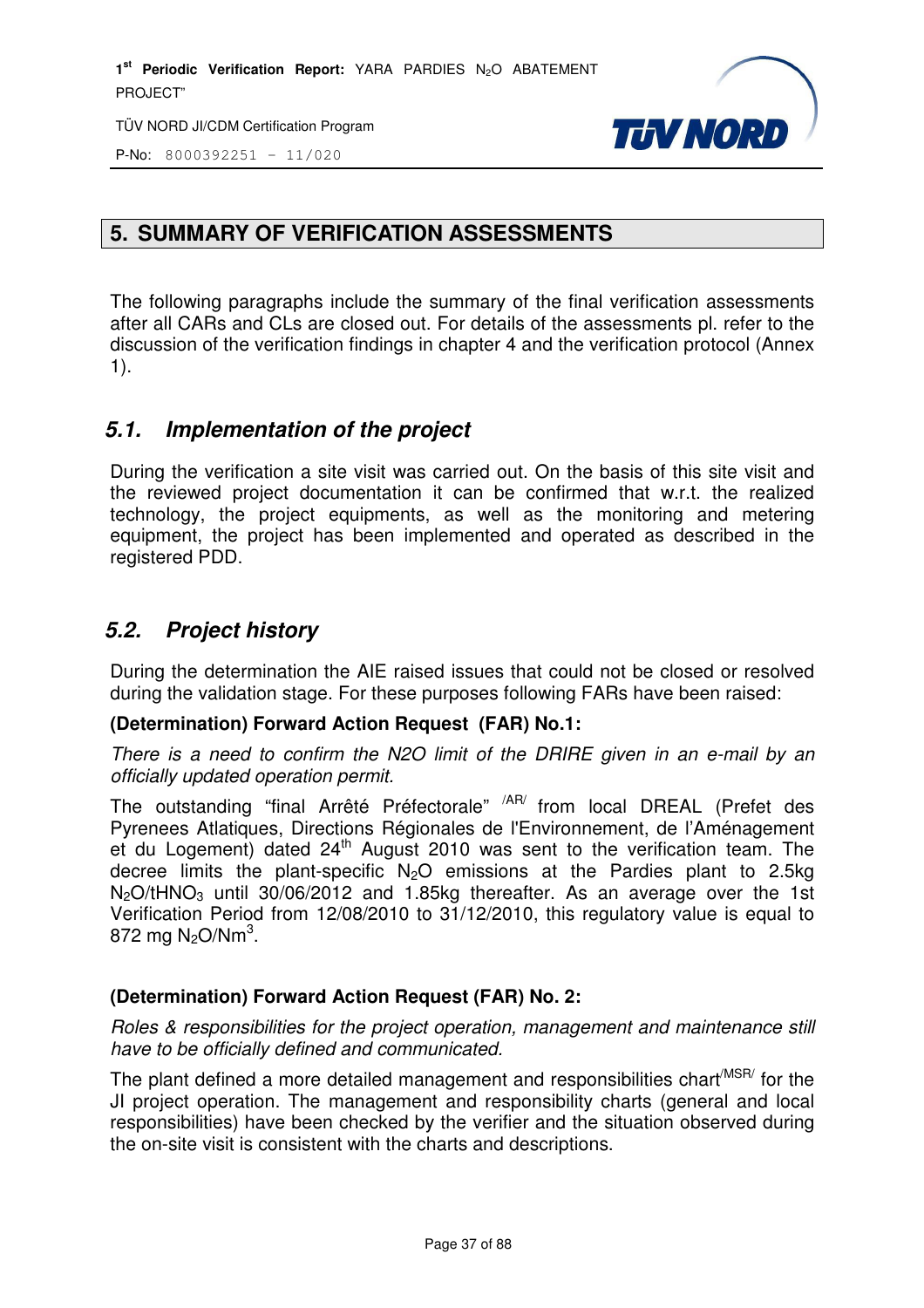TÜV NORD JI/CDM Certification Program

P-No: 8000392251 – 11/020



## **(Determination) Forward Action Request (FAR) No. 3:**

QAL 1 certificates are expected before the end of the year by Dr. Födisch. The QAL 2 certification is expected for October by an accredited institute. Evidence for the  $N<sub>2</sub>O$ analyzer and the flow meter have to be provided to the AIE for the initial verification.

The Dr. Födisch MCA 04 Gas Analyzer and FMD 99 stack gas flow meter, both have QAL1 approval as specified by EN ISO 14956.

QAL2 tests according to EN 14181, is to be performed at least every 3 years. The most recent QAL2 test was conducted by Müller-BBM on 15/02/2010 (Report Nos. M82 450/19 and M82 450/22), with successful approval of the AMS. In addition to the QAL2 test, Annual Surveillance Tests (AST) are to be conducted in accordance with EN 14181. The most recent AST was performed in February 2010.

Therefore the verification team concludes that issues raised by the Determination FARs are successfully implemented in the project; **FARs NO. 1, 2, and 3 are closed**.

Furthermore as this is the  $1<sup>st</sup>$  periodic verification no issues from former verifications are to be considered.

## *5.3. Special events*

No major events, apart of the reported plant shut downs for regular maintenance and due to trips with effect on the monitoring of the project have been observed during the monitoring period:

- Plant shut down for maintenance (before monitoring campaign)
- Re-start of plant. New production campaign.
- Line 2 shut down
- Line 2 shut down for maintenance
- Line 1 shut down for maintenance
- Line 2 shut down
- Shutdown for annual maintenance and primary catalyst gauze change.
- Line 1: For 354 out of the 3,409 hourly average data sets, the analyzer status signals indicated that the analyzer was considered out of operation (downtime) for more than 50% of the hour. The substitute value for this verification period was 106.5 mg/m<sup>3</sup>.
- Line 2: For 152 out of the 3,408 hourly average data sets, the analyzer status signals indicated that the analyzer was considered out of operation (downtime) for more than 50% of the hour.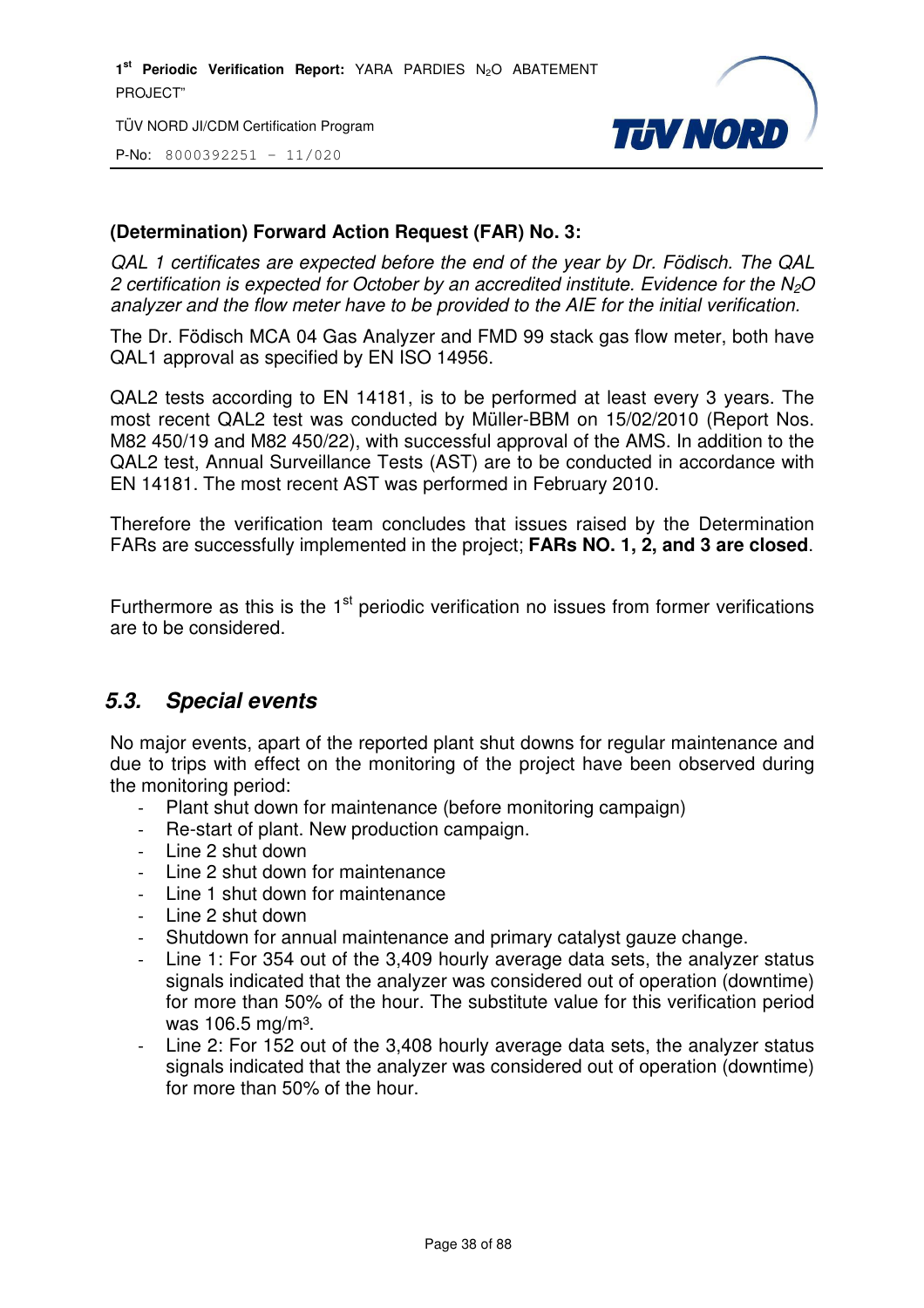TÜV NORD JI/CDM Certification Program

P-No: 8000392251 – 11/020



# *5.4. Compliance with the monitoring plan*

The monitoring system and all applied procedures are completely in compliance with the registered monitoring plan.

# *5.5. Monitoring parameters*

During the verification all relevant monitoring parameters (as listed in the PDD) have been verified with regard to the appropriateness of the applied measurement / determination method, the correctness of the values applied for ER calculation, the accuracy, and applied QA/QC measures. The results as well as the verification procedure are described parameter-wise in the project specific verification checklist.

N2O concentration (NCSG) and volume flow of the stack gas (VSG) were monitored continuously as per PDD.

The nitric acid plant at Pardies produces four separate products: 53% and 63% concentrated nitric acid, Nitrogen Peroxide  $(N_2O_4)$  and high concentrated nitric acid CNA (near 100%). As per PDD the NAP (total metric tones of 100% concentrated nitric acid) should be measured and determined from three sources:

(a) Flexim Mass flow meters for each concentration stream; (b) stoichiometric mass balance calculation; and (c) nitric acid storage levels.

During onsite visit it has been identified that the Flexim mass flow meters as indicated in PDD have not been installed and during the first verification period the nitric acid produced was only calculated on a sufficient and exact way on a daily basis of production figures, according to the following procedure:

-Production of 53% HNO<sub>3</sub>: variation in nitric acid storage levels in tank (automatic system), plus the quantity of Ammonium Nitrate produced from HNO<sub>3</sub>.

-Production of 63% HNO3: variation in nitric acid storage levels in tank, plus weight of product exported by truck, according to weighbridge measurements.

-Production of concentrated nitric acid CNA: variation in nitric acid storage levels in tank, plus weight of product exported by truck or train, according to weighbridge measurements.

-Production of HNO<sub>3</sub> equivalent from N<sub>2</sub>O<sub>4</sub>: variation in N<sub>2</sub>O<sub>4</sub> storage levels in tank.

The verification team has carefully checked the monitoring methods and production records and confirms that the monitored amount of NAP was calculated and determined in line with relevant requirements and on a sufficient and exact way.

During the on-site visit for the second verification the verifier has identified that the processing of the monitoring data during first monitoring period was erroneous. A revision of the Verification Report was necessary as the original emission reductions are calculated incorrect. The N<sub>2</sub>O concentrations in the stack gas measured in ppm. were not converted in mg/Nm<sup>3</sup> as indicated in the raw data sheet neither in the DCS or Excel program. Therefore the project emissions were about 1.96 times higher than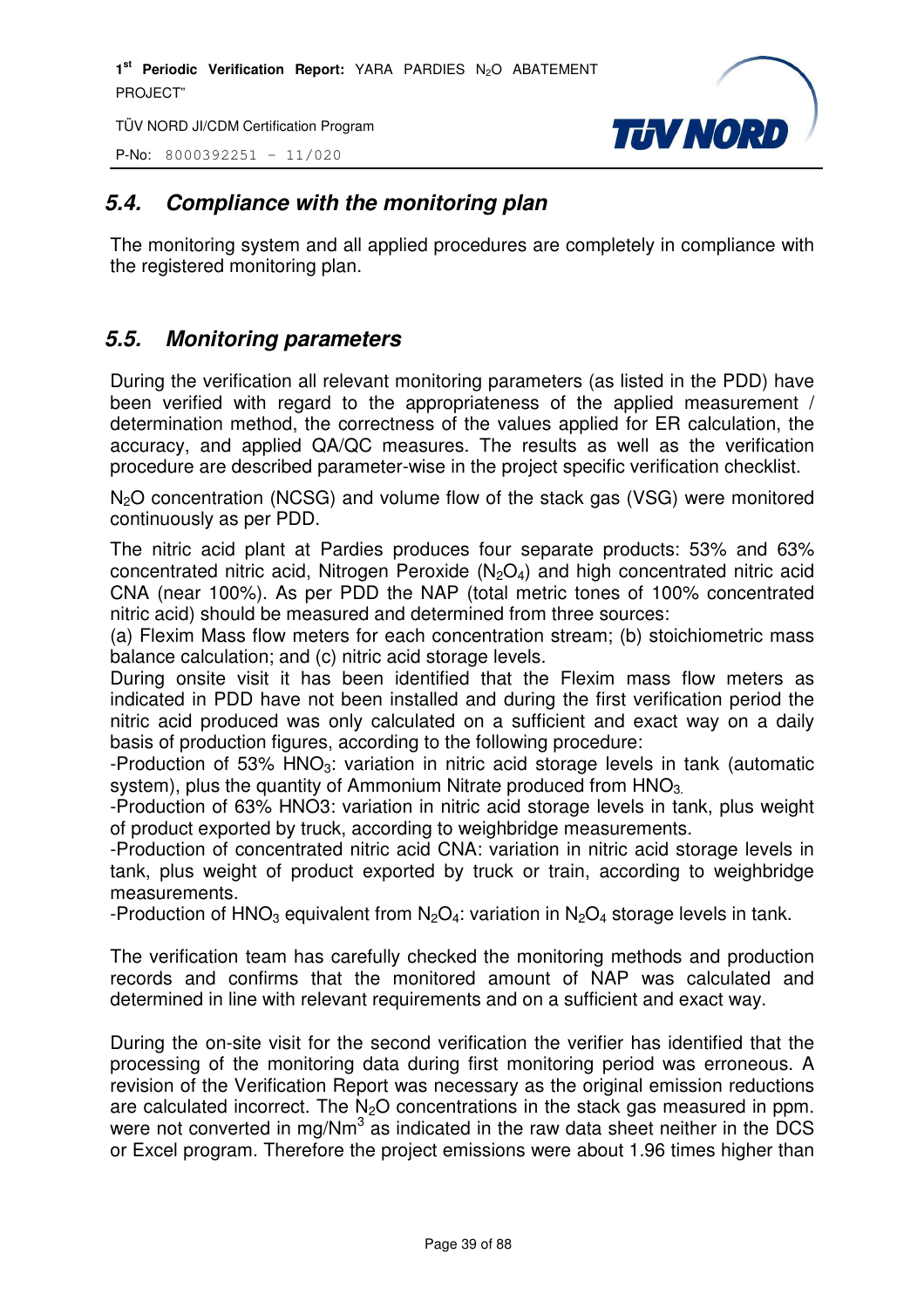TÜV NORD JI/CDM Certification Program

P-No: 8000392251 – 11/020



reported and the calculated amount of emission reductions (ERUs) is about 10 % less.

After appropriate corrections to raised CARs and CLs were carried out by the project participant it can be confirmed that all relevant monitoring parameters have been measured / determined without material misstatements and in line with all applicable standards and relevant requirements.

| <b>Parameter:</b>      | <b>Applied value:</b> | Unit:                                |
|------------------------|-----------------------|--------------------------------------|
| $NCSG_n$               | 183.25                | mg $N_2O/Nm^3$                       |
| (line 1)               |                       |                                      |
| $VSG_n$                | 22,904.54             | Nm <sup>3</sup> /h                   |
| (line 1)               |                       |                                      |
| $PE_n$                 | 13,174.83             | kgN <sub>2</sub> O                   |
| (line 1)               |                       |                                      |
| OH <sub>n</sub>        | 3,139                 | h                                    |
| (line 1)               |                       |                                      |
| $NCSG_n$               | 134.93                | mg $N_2O/Nm^3$                       |
| (line 2)               |                       |                                      |
| $VSG_n$                | 20,229.88             | Nm <sup>3</sup> /h                   |
| (line 2)               |                       |                                      |
| $PE_n$                 | 7,883.21              | kgN <sub>2</sub> O                   |
| (line 2)               |                       |                                      |
| OH <sub>n</sub>        | 2,888                 | h                                    |
| (line 2)               |                       |                                      |
| $PEn$ total            | 21,058.04             | kgN <sub>2</sub> O                   |
| $NAP_n$ for both lines | 45,462.54             | tHNO <sub>3</sub>                    |
| $EF_n$                 | 0.4632                | kgN <sub>2</sub> O/tHNO <sub>3</sub> |
| $EF_{BM}$              | 2.5                   | kgN <sub>2</sub> O/tHNO <sub>3</sub> |

# *5.6. Monitoring report*

A draft monitoring report was submitted to the verification team by the project participants. The team has made this report publicly available prior to the start of the verification activities. No comments were received.

During the verification, mistakes and needs for clarification were identified. The PP has carried out the requested corrections so that it can be confirmed that the monitoring report is complete and transparent and in accordance with the registered PDD and other relevant requirements.

# *5.7. ER Calculation*

During the verification, mistakes in the Excel ER calculation sheet were identified. Revised ER calculations were prepared by the PP and presented to the verification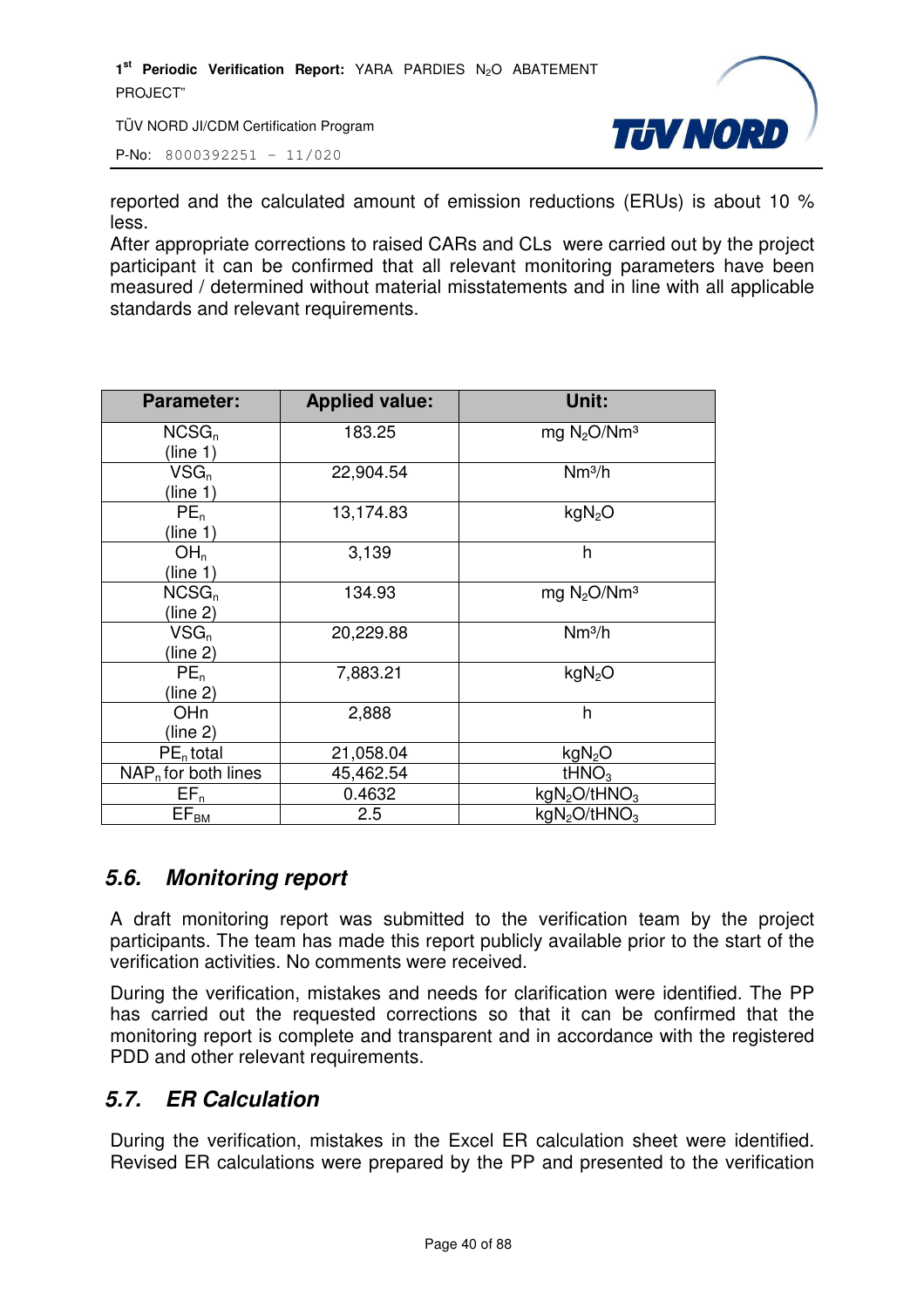TÜV NORD JI/CDM Certification Program



P-No: 8000392251 – 11/020

team. All raised issues were finally addressed appropriately so that the corresponding CARs could be closed out.

Thus it is confirmed that the ER calculation is overall correct.

The calculation of the emission reduction is based on raw data (daily averages in the case of NAP else hourly averages) received from the data processing unit.

A statistical evaluation of raw data (hourly averages) was applied for calculating campaign specific emissions for line 1 and 2:

- For all  $N_2O$  data sets a plausibility check was conducted. All data sets containing values that are implausible was eliminated.
- Calculation of the sample mean;
- Calculation of the sample standard deviation;
- Calculation of the 95% confidence interval (equal to 1.96 times the standard deviation);
- Elimination of data that lie outside the 95% confidence interval;
- Calculation of the new sample mean from the remaining values.

Line 1: For AMS down-time intervals (354 out of the 3,409h) a value of 183.25 mg  $N<sub>2</sub>O/m<sup>3</sup>$  was taken.

Line 2: For AMS down-time intervals (152 out of the 3,409h) a value of 134.93 mg  $N<sub>2</sub>O/m<sup>3</sup>$  was taken.

The verification team confirm the correctness of this substitution values.

During this monitoring period the  $N_2O$  emission factor did not exceed the benchmark emissions factor of 2.5 kg  $N_2O/tHNO_3$ .

The total amount of  $N<sub>2</sub>O$  as project emission is calculated as:

 $PE_n$ (line 1) =  $VSG_n * NCSG_n * OH_n * 10^{-6}$  (kgN<sub>2</sub>O) *+*   $PE_n$ (line 2) = VSG<sub>n</sub> \* NCSG<sub>n</sub> \* OH<sub>n</sub> \* 10<sup>-6</sup> (kgN<sub>2</sub>O)

**PEn total = 21,058.04 kgN2O** 

Relating to metric tonnes of 100% concentrated nitric acid:

 $EF_n = (PE_{n \text{ total}} / \text{NAP}_n)$   $= 0.4632 \text{ kgN}_2\text{O}/\text{tHNO}_3$ 

- PE<sub>n</sub> Total N<sub>2</sub>O emissions during the specific Verification Period
- $EF_n$  Emissions factor used to calculate the emissions from the defined Verification Period n
- $NCSG_n$  Mean concentration of N<sub>2</sub>O in the tail gas stream during the verification period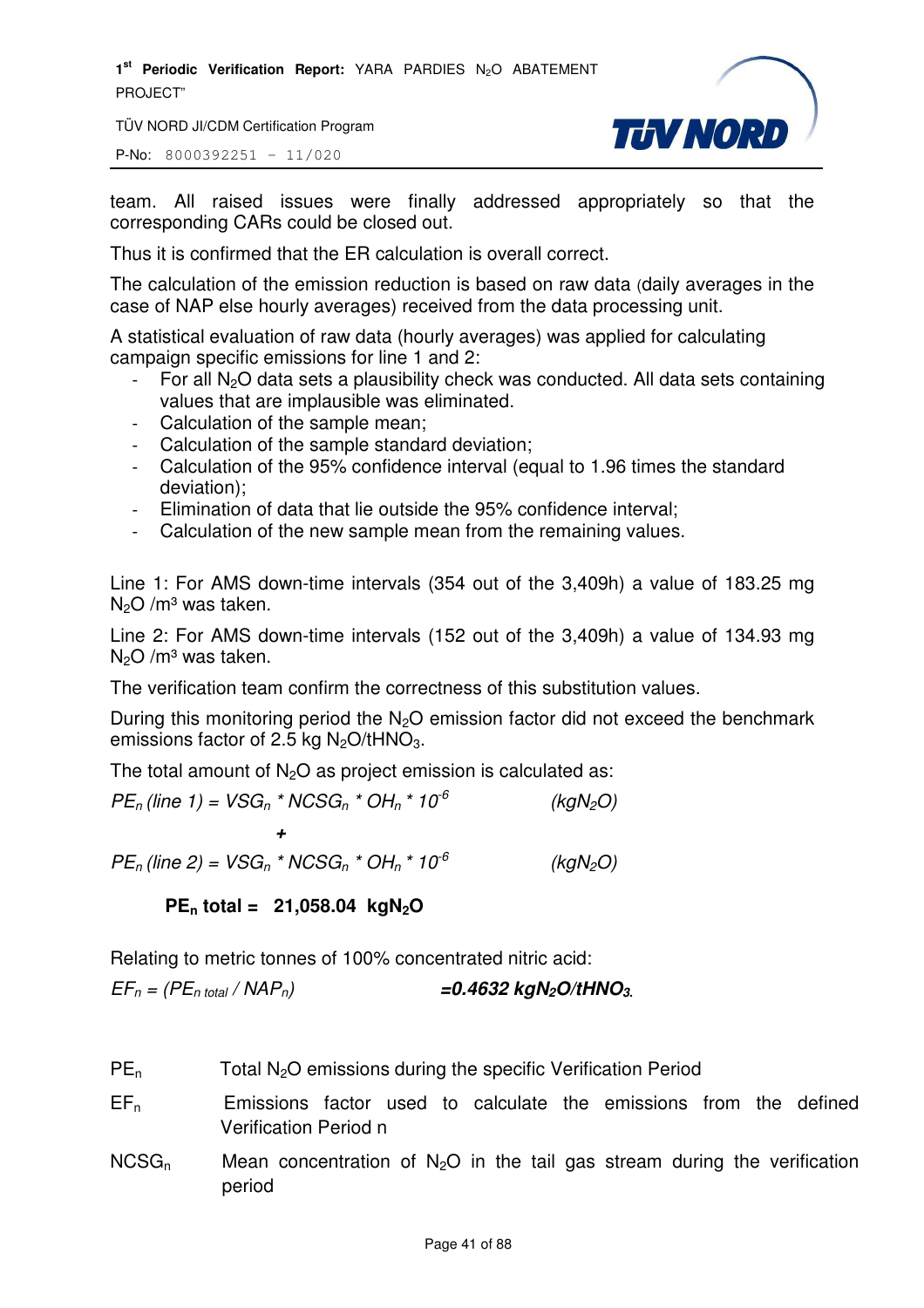

TÜV NORD JI/CDM Certification Program P-No: 8000392251 – 11/020

| $VSG_n$            | Mean tail gas volume flow rate during the verification period |
|--------------------|---------------------------------------------------------------|
| $NAP_n$            | Nitric acid production during the Verification Period         |
| OH <sub>n</sub>    | Operating hours of the plant during the Verification Period   |
| GWP <sub>N2O</sub> | 310 tCO <sub>2</sub> e/tN <sub>2</sub> O.                     |

## **ERU** = ((EF<sub>reg</sub> - EF<sub>n</sub>)/1000 x NAP x GWP<sub>N2O</sub>) \* 0.9 = 25,834 *tCO<sub>2</sub>e*.

## *5.8. Quality Management*

Quality Management procedures for measurements, collection and compilation of data, data storage and archiving, calibration, maintenance and training of personnel in the framework of this JI project activity have been defined and applied. The procedures defined can be assessed as appropriate for the purpose.

# *5.9. Overall Aspects of the Verification*

All necessary and requested documentation was provided by the project participants so that a complete verification of all relevant issues could be carried out.

Access was granted to all installations of the plant which are relevant for the project performance and the monitoring activities.

No issues have been identified indicating that the implementation of the project activity and the steps to claim emission reductions are not compliant with the UNFCCC / host country criteria and relevant guidance provided by the COP/CMP and the JISC (clarifications and/or guidance).

## *5.10. Hints for next periodic Verification*

No Forward Action Requests have been raised for the next verification.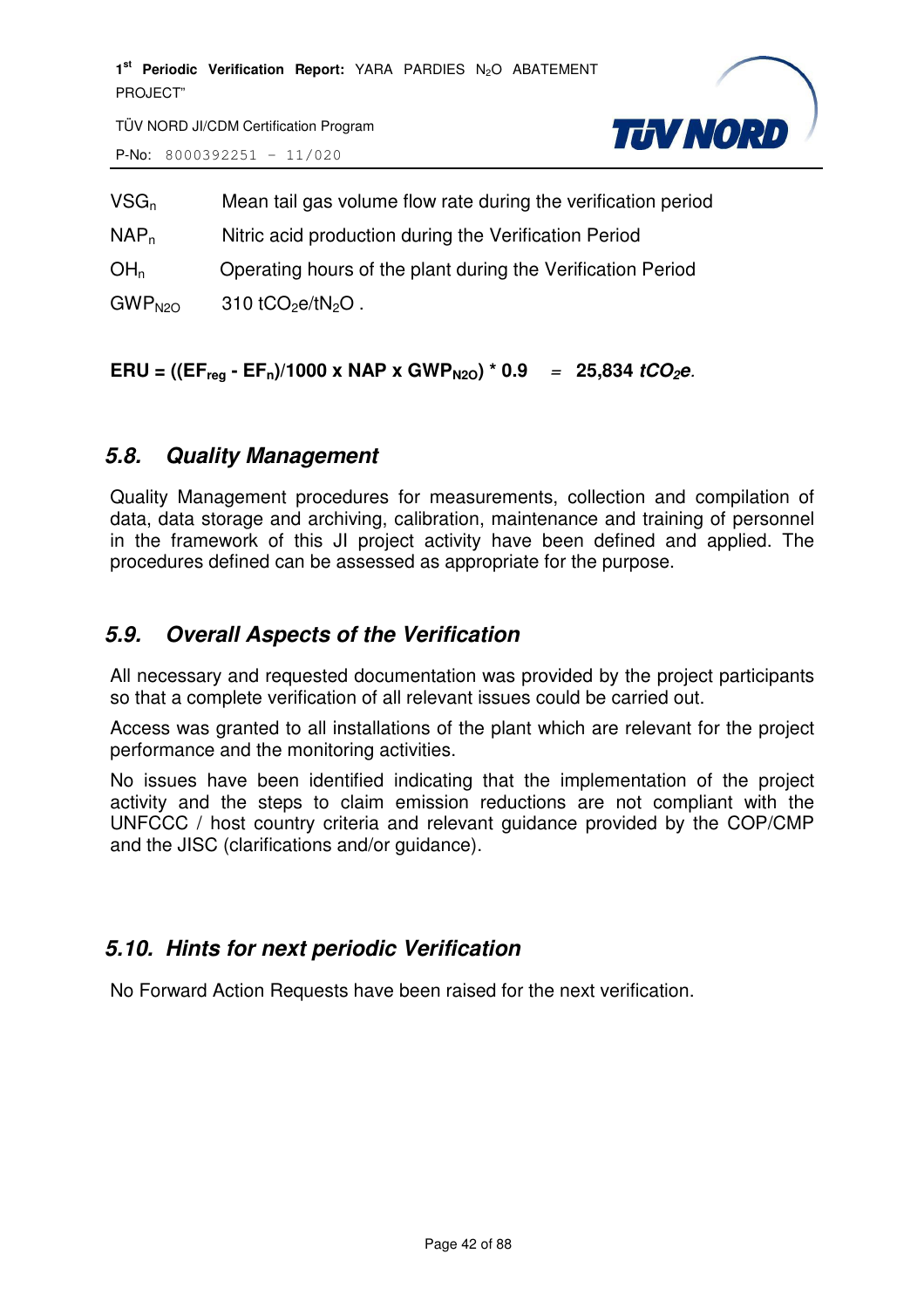TÜV NORD JI/CDM Certification Program



P-No: 8000392251 - 11/020

# **6. VERIFICATION OPINION**

Yara Pardies Nitric Acid Plant has commissioned the TÜV NORD JI/CDM Certification Program to carry out the 1<sup>st</sup> periodic verification of the project: "YARA PARDIES  $N<sub>2</sub>O$ ABATEMENT PROJECT", with regard to the relevant requirements for JI project activities. The project reduces GHG emissions due to the reduction of  $N_2O$  emissions from the production of nitric acid with secondary N<sub>2</sub>O abatement technology (secondary catalyst). This verification covers the period from 2010 2010-08-12 to 2010-12-31(including both days). production of nitric acid with secondary N<sub>2</sub>O abatement technology (secondary catalyst). This<br>verification covers the period from 2010-08-12 to 2010-12-31(including both days).<br>In the course of the verification 13 Correct

Requests (CL) were raised and successfully closed. Furthermore 0 FARs are raised to improve the monitoring system in the future. The verification is based on the draft monitoring report, revised monitoring report, the monitoring plan as set out in the registered PDD, the determination report, emission reduction calculation spreadsheet and supporting documents made available to the TÜV NORD JI/CDM CP by the project participant.

As a result of this verification, the verifier confirms that:

- all operations of the project are implemented and installed as planned and described in the project design document.
- the monitoring plan is in accordance with the applied country specific methodology: Méthode pour les Projets Domestiques: "Réduction catalytique du N2O dans des usines d'acide nitrique".
- the installed equipment essential for measuring parameters required for calculating emission reductions are calibrated appropriately.
- the monitoring system is in place and functional. The project has generated GHG emission reductions. sential for r<br>ibrated appr<br>n place anc<br>verification,

As the result of the  $1<sup>st</sup>$  periodic verification, the verifier confirms that the GHG emission reductions are calculated without material misstatements in a conservative and appropriate manner. TÜV NORD JI/CDM CP herewith confirms that the project has achieved emission reductions in the above mentioned reporting period as follows:

Emission reductions: **25,834 834** t CO2e

Including a deduction of 10% according to the Arrêté du 2 mars 2007.

Essen, 2012-09-12

Essen, 2012-09-12

Rainer Winter TÜV NORD JI/CDM CP Verification Team Leader

Eric Krupp TÜV NORD JI/CDM CP Final Approval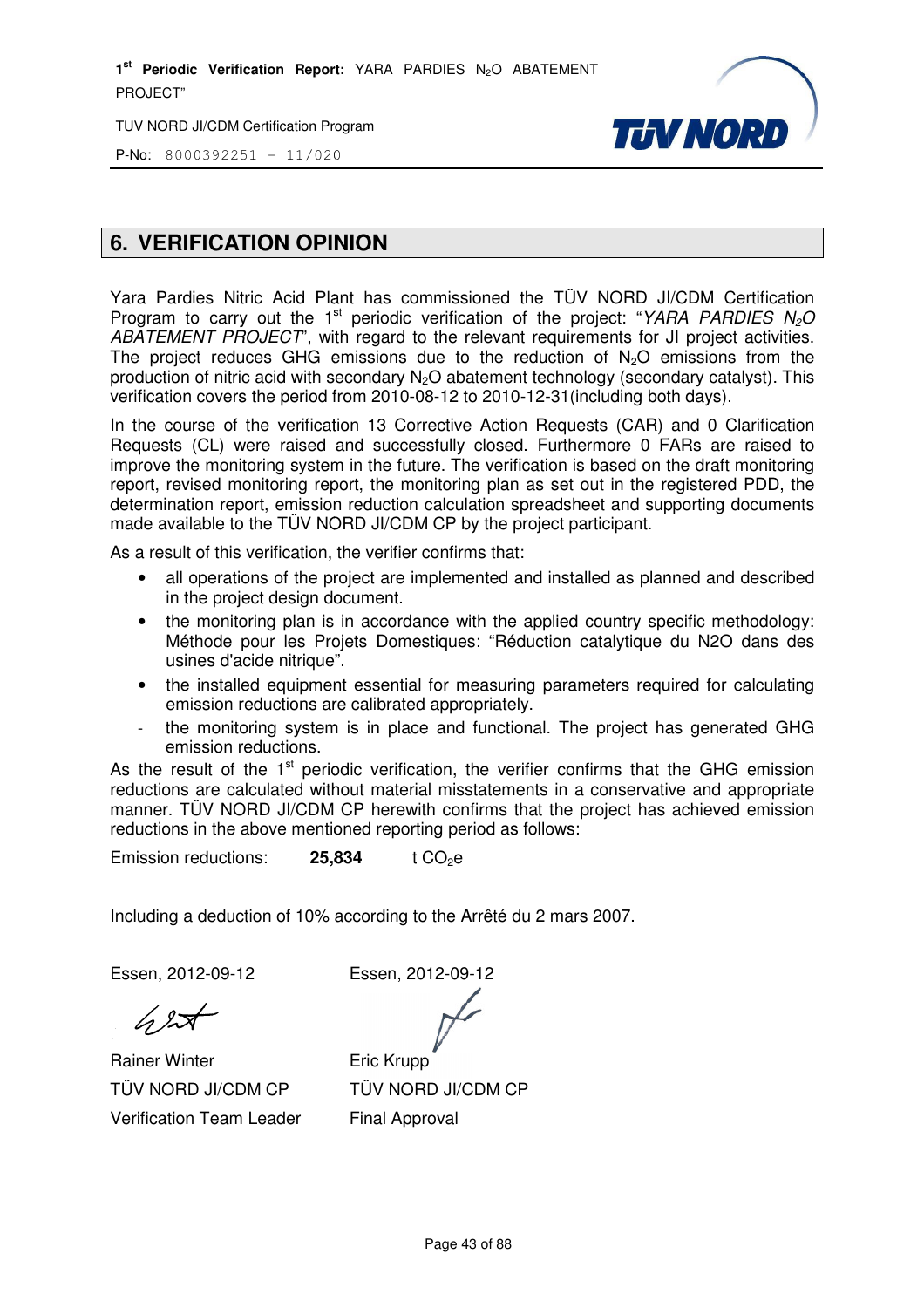



# **7. REFERENCES**

## **Table 7-1:** Documents provided by the project participant(s)

| <b>Reference</b> | <b>Document</b>                                                                                                                                                                                                                                                                                                                                                                                                                                                                                                                                                                                                                                                                                                                                                                                                    |  |  |  |
|------------------|--------------------------------------------------------------------------------------------------------------------------------------------------------------------------------------------------------------------------------------------------------------------------------------------------------------------------------------------------------------------------------------------------------------------------------------------------------------------------------------------------------------------------------------------------------------------------------------------------------------------------------------------------------------------------------------------------------------------------------------------------------------------------------------------------------------------|--|--|--|
| <b>ARRETE/</b>   | 'Arrêté préféctoral' from local DREAL (Directions Régionales de<br>l'Environnement, de l'Aménagement et du Logement, Prefet des<br>Pyrenees Atlatiques) dated 25.01.1999, regarding max. Emission from<br>Yara Pardies Nitric Acid plant (<2.5 kgN <sub>2</sub> O/tHNO <sub>3</sub> ).                                                                                                                                                                                                                                                                                                                                                                                                                                                                                                                             |  |  |  |
| /AR/             | "final Arrêté Préfectorale" from local DREAL (Directions Régionales de<br>l'Environnement, de l'Aménagement et du Logement, Prefet des<br>Pyrenees Atlatiques) dated 24 <sup>th</sup> August 2010, regarding max.<br>Emission from Yara Pardies Nitric Acid plant $\langle$ < 2.5 kgN <sub>2</sub> O/tHNO <sub>3</sub> ).                                                                                                                                                                                                                                                                                                                                                                                                                                                                                          |  |  |  |
| /AS/             | Aspentech Production Management & Execution and Data Collection<br>& Storage system                                                                                                                                                                                                                                                                                                                                                                                                                                                                                                                                                                                                                                                                                                                                |  |  |  |
| /APP/            | Application for approval of a first track JI project activity.                                                                                                                                                                                                                                                                                                                                                                                                                                                                                                                                                                                                                                                                                                                                                     |  |  |  |
| /AZR/            | Automatic zero check. Print out of the Aspentech Production<br>Management & Execution (also Data Collection and Storage system)                                                                                                                                                                                                                                                                                                                                                                                                                                                                                                                                                                                                                                                                                    |  |  |  |
| /CAL1/           | Calibration of NH <sub>3</sub> -Flow Meters:<br>Calibration Certicate  N° MO012432 ,dated 02/12/2008:<br>Calibration of the Debitmetre Vortex, Endress Hauser; Prowirl<br>70F, SNr: 7209E802000. TAG: FT 2210 A performed by<br>Ceglec.<br>• Calibration Certicate N° MO012421 ,dated 02/12/2008:<br>Calibration of the Debitmetre Vortex Endress Hauser; Prowirl<br>70F, SNr: 5D623628. TAG: FT 2210 B performed by Ceglec.<br>N° MO012432 ,dated 02/12/2008:<br>Calibration Certicate<br>$\bullet$<br>Calibration of the Debitmetre Vortex, Endress Hauser; Prowirl<br>70F, SNr: 603021. TAG: FT 2210 A performed by Ceglec.<br>Calibration Certicate<br>N° MO012421 , dated 02/12/2008:<br>Calibration of the Debitmetre Vortex Endress Hauser; Prowirl<br>70F, SNr:683870. TAG: FT 2210 B performed by Ceglec. |  |  |  |
| /CAL2/           | Procedure for in-house recalibration of the NH3-flow meters (TAG: FT<br>2210 A and TAG: FT 2210 B).                                                                                                                                                                                                                                                                                                                                                                                                                                                                                                                                                                                                                                                                                                                |  |  |  |
| /CAL 3/          | Weight bridge control check performed by Societe Levaufre,                                                                                                                                                                                                                                                                                                                                                                                                                                                                                                                                                                                                                                                                                                                                                         |  |  |  |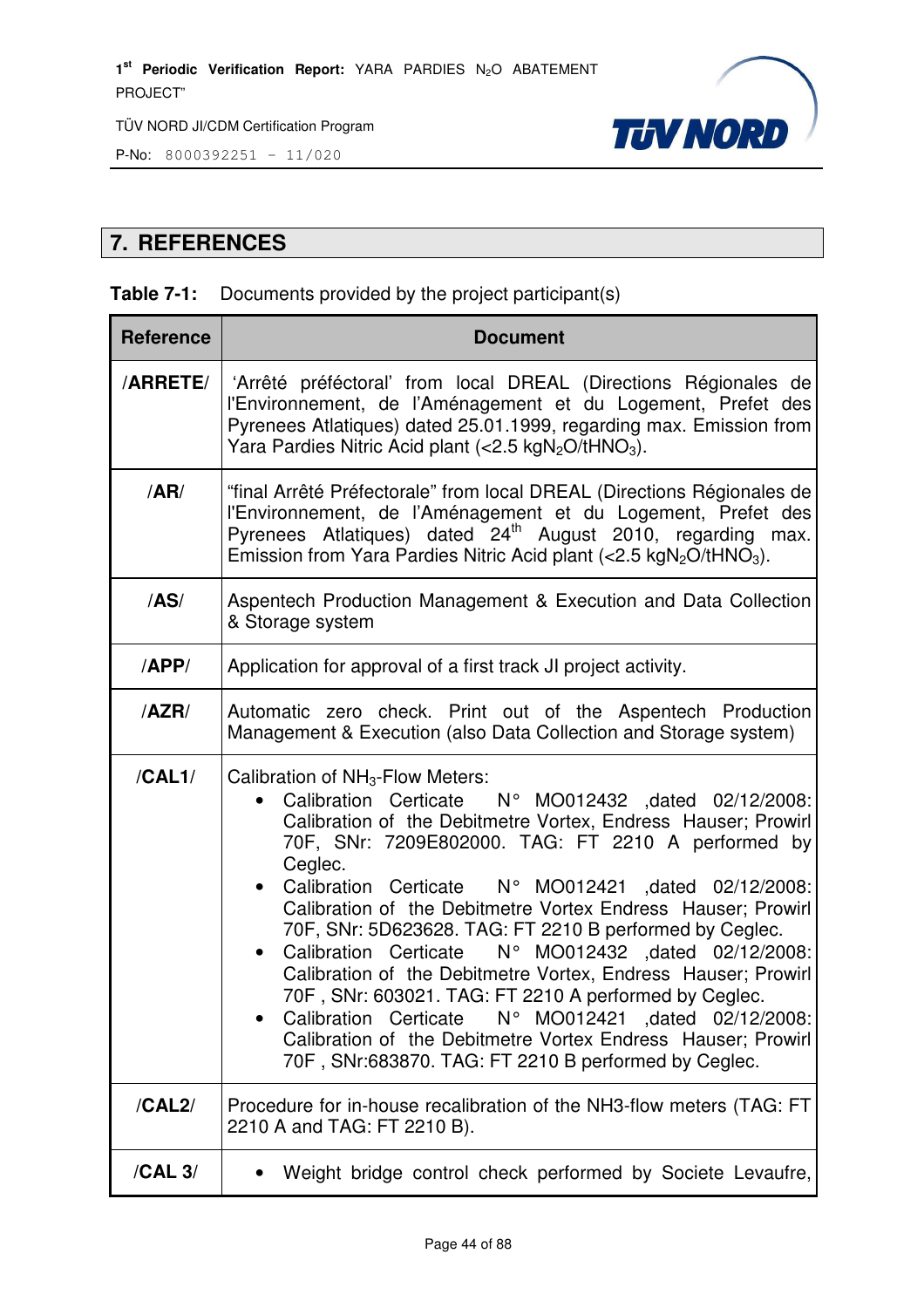

| <b>Reference</b>       | <b>Document</b>                                                                                                                                                                                                                                                                                                                                                                                                                                                         |  |  |  |
|------------------------|-------------------------------------------------------------------------------------------------------------------------------------------------------------------------------------------------------------------------------------------------------------------------------------------------------------------------------------------------------------------------------------------------------------------------------------------------------------------------|--|--|--|
|                        | dated 22/07/2010.<br>Weight bridge control check performed by Societe Levaufre,<br>dated 23/12/2010.                                                                                                                                                                                                                                                                                                                                                                    |  |  |  |
| /CHECK/                | DOJO Control jour - overview daily HNO3 production and<br>consumption.<br>Daily aggregation of all charging levels and changes.<br>Daily overview production and consumption/sold N2O4.<br>$\bullet$<br>Daily overview distribution nitric acid 53%.<br>$\bullet$<br>Daily overview distribution nitric acid 63%.<br>Daily overview distribution nitric acid ANC.<br>Daily overview distribution nitric acid Ammonium<br><b>Nitrate</b><br>solution.                    |  |  |  |
| /FG/                   | Announcement in the German Federal Gazette regarding<br>the<br>suitability of the AMS Dr. Foedisch MCA 04.                                                                                                                                                                                                                                                                                                                                                              |  |  |  |
| /FOED-<br><b>MAIN/</b> | -Working, maintenance and service report (16.11.2009-19.11.2009)<br>about commissioning of the gas analyser MCA 04 and FMD 99 by Dr.<br>Foedisch Umweltmesstechnik AG.<br>-Assembly, maintenance and calibration protocol, (29.10.2010) about<br>the check of MCA 04 by Dr. Foedisch Umweltmesstechnik AG.                                                                                                                                                              |  |  |  |
| /FLOWS/                | Flow-sheet of nitric acid process at Pardies Nitric Acid Plant (I).<br>$\bullet$<br>Flow-sheet of nitric acid process at Pardies Nitric Acid Plant (II).<br>٠<br>Pardies HNO3 plant - simplified process flow chart showing key<br>$\bullet$<br>process equipment relevant for the JI N2O reduction project.                                                                                                                                                            |  |  |  |
| /LOA/                  | LoA France (old version): LoA issued by the French "Ministère de<br>l'Écologie, de l'Énergie, du Développement Durable et de la Mer, en<br>charge des Technologies vertes et des Négociations sur le climat" on<br>2010-08-12.<br>LoA France (actual version) : LoA issued by the French "Ministère de<br>l'Écologie, de l'Énergie, du Développement Durable et de la Mer, en<br>charge des Technologies vertes et des Négociations sur le climat" on<br>on 2011-01-14. |  |  |  |
| /LOA/                  | LoA issued by the Belgian Designated Focal Point (DFP), National<br>Climate Commission of Belgium on 2011-04-04, DFP Ref-No.:<br>NKC/FP/4.                                                                                                                                                                                                                                                                                                                              |  |  |  |
| /MR/                   | 1. Monitoring report of GHGs emission reductions (12.08.2010 -                                                                                                                                                                                                                                                                                                                                                                                                          |  |  |  |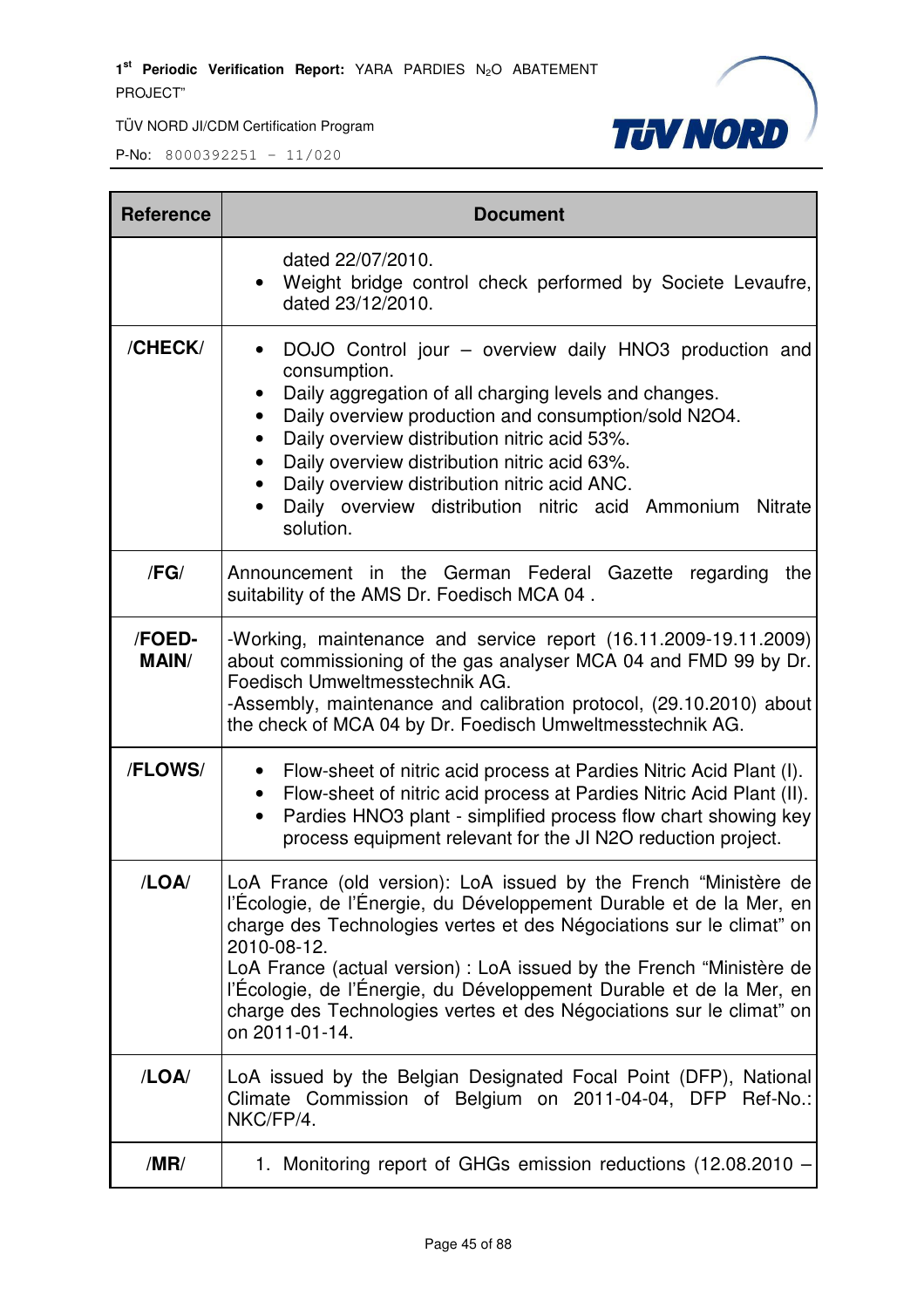TÜV NORD JI/CDM Certification Program



| <b>Reference</b> | <b>Document</b>                                                                                                                                                                                                                                                                                                                                                                                                                                                                                                                                                                                                                                                                                                                                                             |
|------------------|-----------------------------------------------------------------------------------------------------------------------------------------------------------------------------------------------------------------------------------------------------------------------------------------------------------------------------------------------------------------------------------------------------------------------------------------------------------------------------------------------------------------------------------------------------------------------------------------------------------------------------------------------------------------------------------------------------------------------------------------------------------------------------|
| /MR/             | 31.12.2010) "Yara Pardies $N_2O$ Abatement" dated 2011-01-20<br>Vers. 01, issued by N.serve.<br>2. Monitoring report of GHGs emission reductions (12.08.2010 -<br>1.12.2010) "Yara Pardies $N_2O$ Abatement" dated 2011-02-15,<br>Vers. 02, issued by N.serve.<br>3. Monitoring report of GHGs emission reductions (12.08.2010 -<br>1.12.2010) "Yara Pardies $N_2O$ Abatement" dated 2011-11-03,<br>Vers. 03, issued by N.serve.<br>4. Monitoring report of GHGs emission reductions (12.08.2010 -<br>1.12.2010) "Yara Pardies $N_2O$ Abatement" 2012-03-02, Vers.<br>04, issued by N.serve.<br>5. Final Monitoring report of GHGs emission reductions<br>$(12.08.2010 - 1.12.2010)$ "Yara Pardies N <sub>2</sub> O Abatement" 2012-<br>08-01, Vers. 05, issued by N.serve. |
| /MCF/            | Basic maintenance description MCA04 and FMD 99.                                                                                                                                                                                                                                                                                                                                                                                                                                                                                                                                                                                                                                                                                                                             |
| /MPRA/           | by Dr. Foedisch<br>Maintenance Protocol Remote Maintenance<br>Umweltmesstechnik AG.Date: 26.01.2011.                                                                                                                                                                                                                                                                                                                                                                                                                                                                                                                                                                                                                                                                        |
| /MSR/            | Responsibility<br>Charts<br>Management and<br>(general<br>and<br>local<br>responsibilities).                                                                                                                                                                                                                                                                                                                                                                                                                                                                                                                                                                                                                                                                                |
| /PLOT/           | • Plot of NAP in verification period.<br>Plot of N <sub>2</sub> O-concentrations in verification period (Source: XLS).<br>$\bullet$                                                                                                                                                                                                                                                                                                                                                                                                                                                                                                                                                                                                                                         |
| /PP/             | Plant Permit from 1999, with the production capacity of the nitric acid<br>unit stated in Annex 2, Article 1, section 1.2.: The production of the<br>whole unit is stated as 460t/day product, of which 30t/day is Nitrogen<br>Peroxide, leaving 430t/day for the three $HNO3$ concentrations.                                                                                                                                                                                                                                                                                                                                                                                                                                                                              |
| /QA/             | Parts of the electronic overall quality assurance programme/electronic<br>control card. Implemented QA system:<br>SAP plot of the maintenance control card of the<br>control cards "N2O Analyser Dr. Födisch" MCA 04.<br>$\sim$                                                                                                                                                                                                                                                                                                                                                                                                                                                                                                                                             |
| /QAL1A           | QAL1 Certificate 0000025929 dated 2010-03-10 regarding suitability<br>of the AMS MCA 04 according to DIN EN 14181:2004 issued by TÜV<br>Rheinland.<br>QAL1 Certificate<br>0000025929 1 dated 2010-08-02 regarding<br>suitability of the AMS MCA 04 according to DIN EN 14181:2004<br>issued by TÜV Rheinland.                                                                                                                                                                                                                                                                                                                                                                                                                                                               |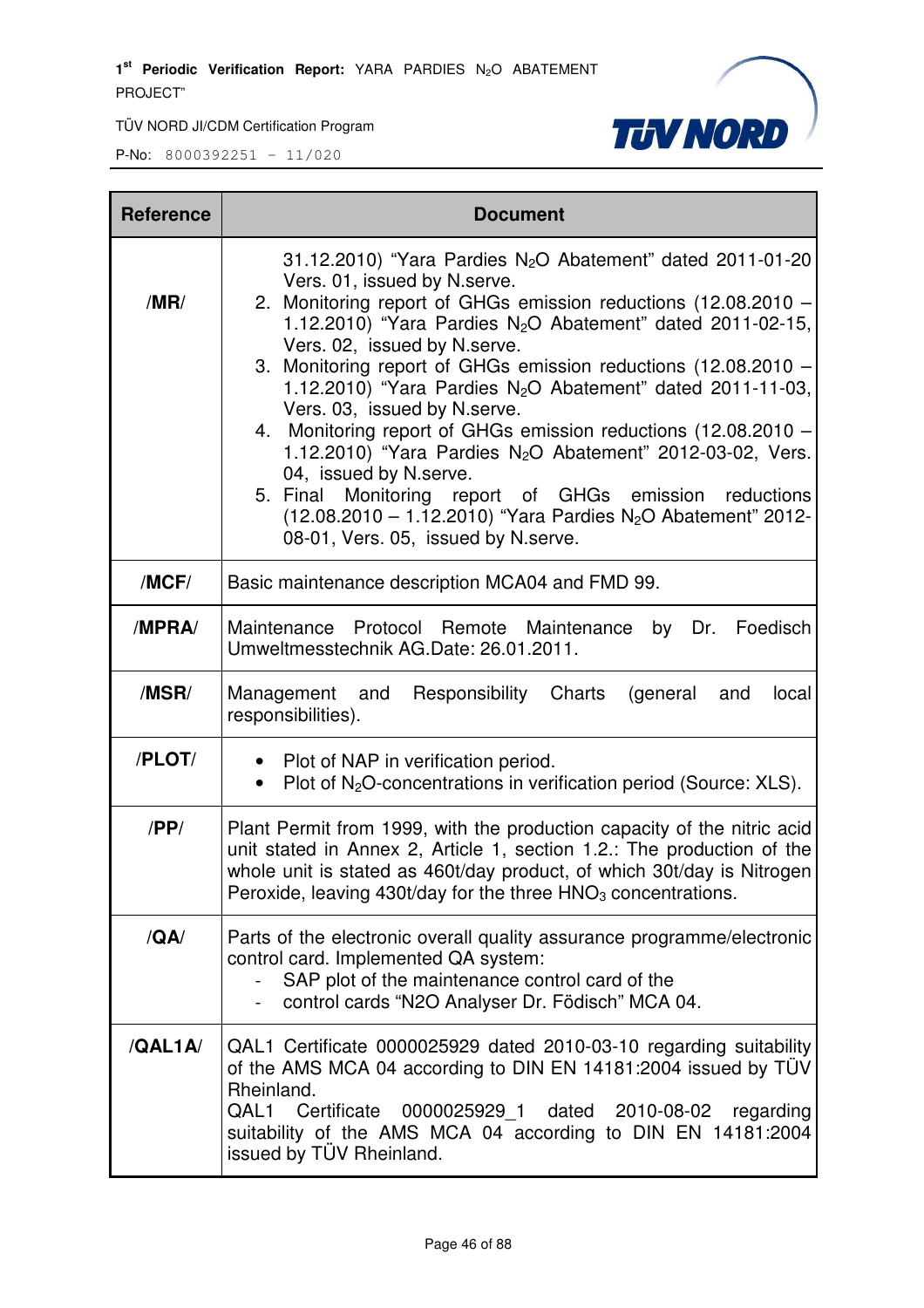

| <b>Reference</b> | <b>Document</b>                                                                                                                                                                                                                                                                                                                                                                                                                                                                                                                               |  |  |  |
|------------------|-----------------------------------------------------------------------------------------------------------------------------------------------------------------------------------------------------------------------------------------------------------------------------------------------------------------------------------------------------------------------------------------------------------------------------------------------------------------------------------------------------------------------------------------------|--|--|--|
|                  | (i.a. with extended calibration periods: 3 months).                                                                                                                                                                                                                                                                                                                                                                                                                                                                                           |  |  |  |
| /QAL1V/          | QAL1 Certificate No: 936/808005/C 2000-04-10 regarding FMD 99<br>Volumeter, English issued by TÜV Rheinland.<br>QAL1 Certificate No: 936/808005/C 2000-04-10 regarding FMD 99<br>Volumeter, German.                                                                                                                                                                                                                                                                                                                                           |  |  |  |
| B/               | <b>/QAL2CALI</b>   Report on performance tests and calibration of the AMS according to<br>EN 14181 performed by Müller-BBM on 15/02/2010 (Report Nos. M82<br>450/19 and M82 450/22).                                                                                                                                                                                                                                                                                                                                                          |  |  |  |
| /QPROCE/         | Quality procedures and instrument verification: "Procedure<br>for<br>calibration and management of maintenance of AMS :<br>Plan de maintenance AMS.<br>PRD-12003 - Gestion de AMS - management system.<br>PRD-12005 - Contrôle visuel analyseurs.<br>PRD-12006 - Etalonnage sur site - calibration procedures.<br>PRD-12004 - Stockage et traitemement des données - data<br>storage processing.                                                                                                                                              |  |  |  |
| /SPECPRO<br>C/   | Specifications of monitoring equipments for NAP determination:<br>transmitter 53% HNO3 storage level<br>transmitter 63% HNO3 storage level<br>transmitter CNA storage level<br>Calibration information for monitoring instrument (N2O4 storage)<br>Calibration and maintenance procedure for tank level transmitters<br>Lab procedure for sample analyses for HNO3 (trucks)                                                                                                                                                                   |  |  |  |
| /TRIP/           | Print out of the Aspentech Production Management & Execution (also)<br>Data Collection and Storage system): safety parameter and Trip points<br>of the AOR1 and AOR2.                                                                                                                                                                                                                                                                                                                                                                         |  |  |  |
| /XLS/            | Pardies Monitoring Data 1st Ver Aug - Dec 2010:<br>ERU Excel calculation spreadsheet "Pardies Monitoring Data<br>1st Ver Aug - Dec 2010_V3_20110121" (Monitoring data 1 <sup>st</sup> ).<br>ERU Excel calculation spreadsheet "Pardies Monitoring Data<br>1st Ver Aug - Dec 2010_V5_20110214_MS" (Monitoring data<br>$2^{nd}$ .<br>ERU Excel calculation spreadsheet "Pardies Monitoring Data<br>1st Ver Aug - Dec 2010_V5_ 20110214_MS" (Monitoring data<br>$3^{\text{rd}}$ .<br>final ERU Excel calculation spreadsheet "Pardies Monitoring |  |  |  |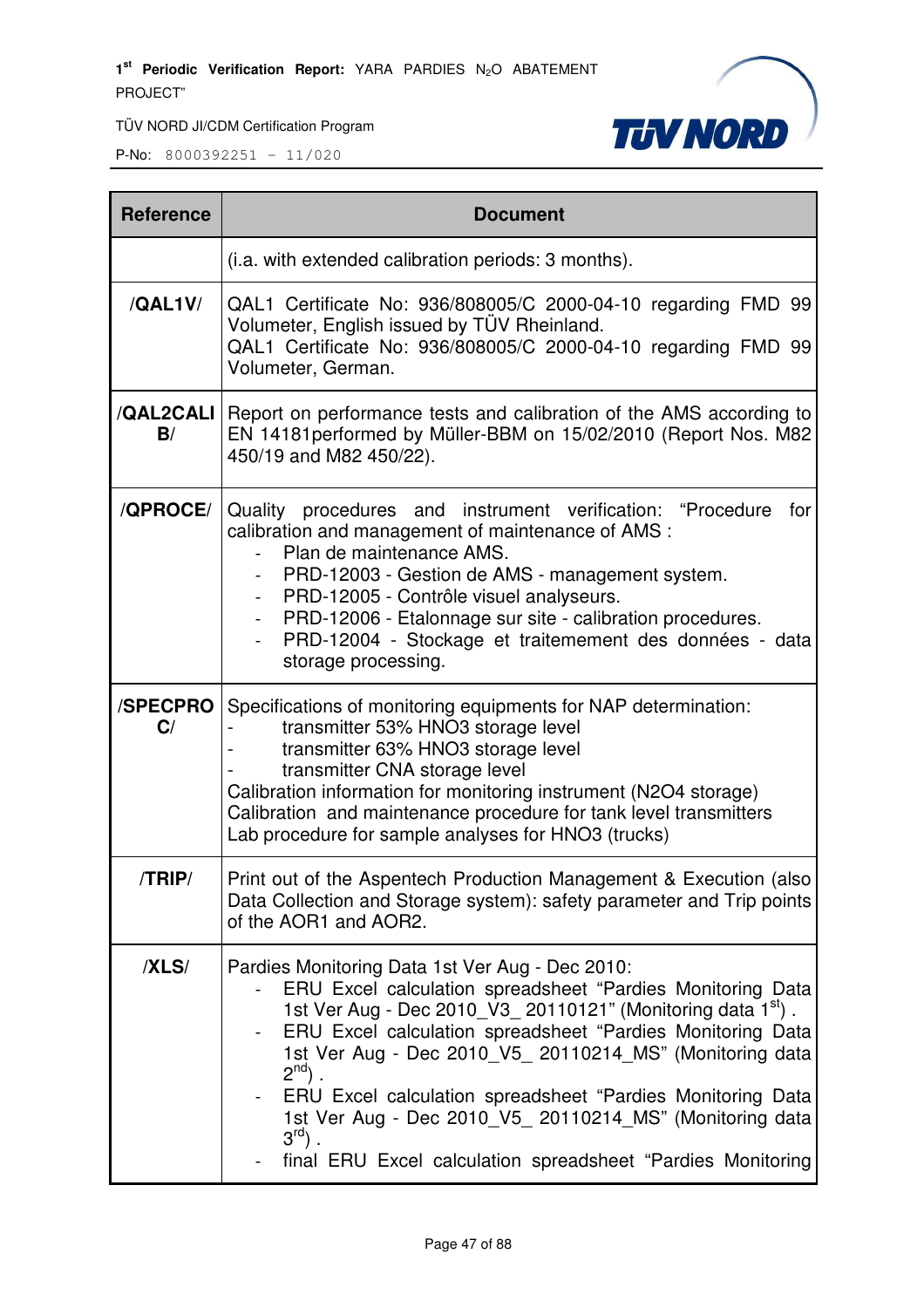

P-No: 8000392251 – 11/020

| <b>Reference</b> | <b>Document</b>                                                                                                                                         |  |  |  |
|------------------|---------------------------------------------------------------------------------------------------------------------------------------------------------|--|--|--|
|                  | Data 1st Ver Aug - Dec 2010 V6 20111031 MS" Pardies<br>Monitoring Data 1st Ver Aug - Dec 2010 V7<br>20120731 MS.xlsx (Monitoring data $5^{\text{th}}$ ) |  |  |  |

## **Table 7-2:** Background investigation and assessment documents

| <b>Reference</b> | <b>Document</b>                                                                                                                                                                                                    |  |  |  |
|------------------|--------------------------------------------------------------------------------------------------------------------------------------------------------------------------------------------------------------------|--|--|--|
| /14181/          | European Standard DIN EN 14181: "Stationary source emissions -<br>Quality assurance of automated measuring systems.                                                                                                |  |  |  |
| /AM0034/         | Approved baseline and monitoring methodology AM0034: "Catalytic<br>reduction of N <sub>2</sub> O inside the ammonia burner of nitric acid plants",<br>version 3.4.                                                 |  |  |  |
| /AR/             | Arrêté du 2 mars 2007 of the 'Ministère de l'écologie et du<br>développement durable (Implementation of the JI-Guidelines in<br>France).                                                                           |  |  |  |
| /BACK/           | Background paper: "N <sub>2</sub> O EMISSIONS FROM ADIPIC ACID AND<br>NITRIC ACID PRODUCTION", Good Practice Guidance and<br>Uncertainty Management in National Greenhouse Gas Inventories<br>issued by the NGGIP. |  |  |  |
| /BELGIUM/        | Rules established by the National Climate Commission for the<br>submission of an application for approval for a project activity.                                                                                  |  |  |  |
| /BREF/           | Reference Document on Best Available Techniques for the<br>Manufacture of Large Volume Inorganic Chemicals - Ammonia, Acids<br>and Fertilisers.                                                                    |  |  |  |
| /CPM/            | TÜV NORD JI / CDM CP Manual (incl. CP procedures and forms).                                                                                                                                                       |  |  |  |
| /DET/            | Determination Report of the JI track 1 project:<br>Yara Pardies N2O Abatement Project, Report No.: 600500365, dated<br>2010-07-05, issued by TÜV Sued.                                                             |  |  |  |
| /DVM/            | <b>JI Determination and Verification Manual.</b>                                                                                                                                                                   |  |  |  |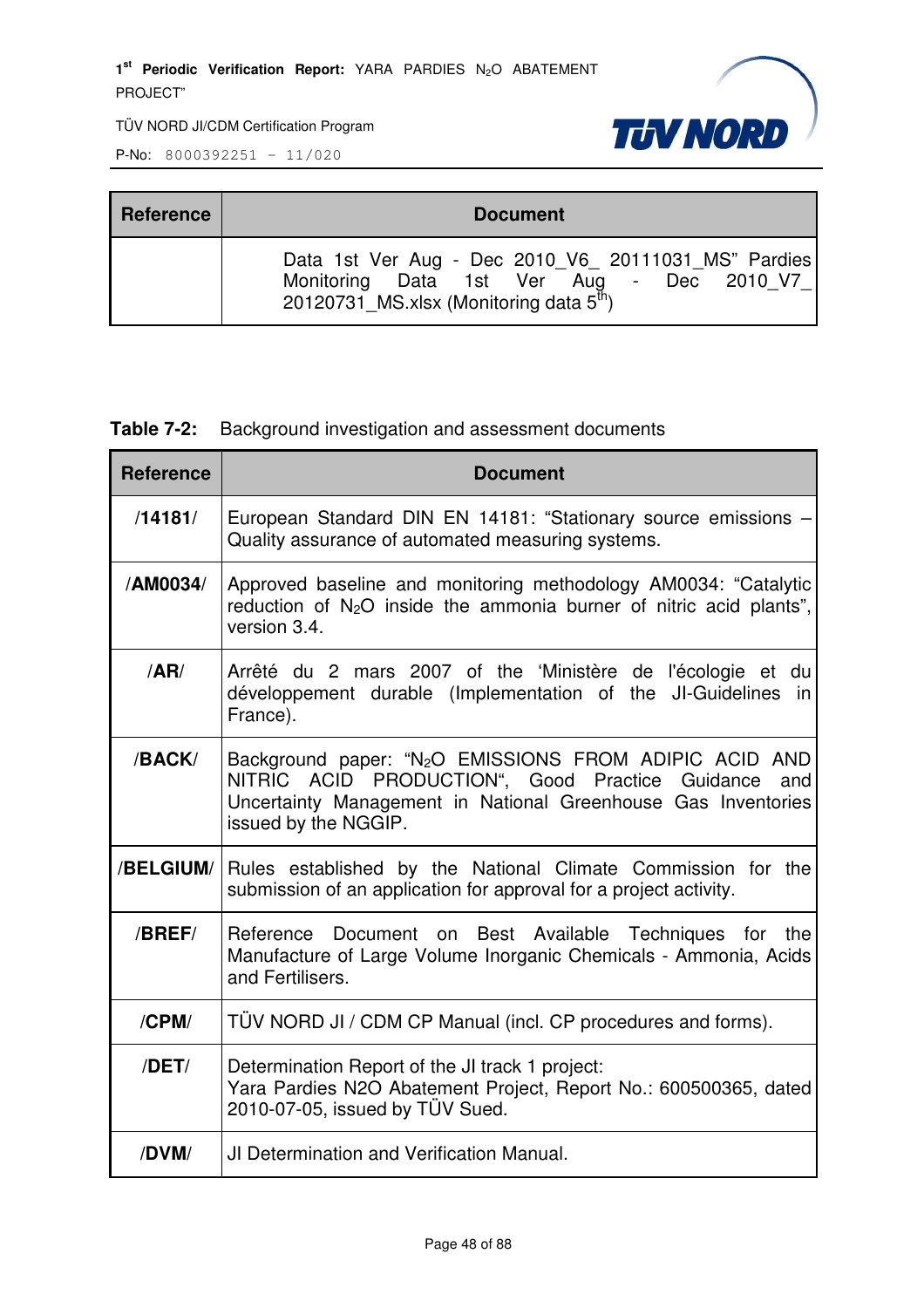

P-No: 8000392251 – 11/020

| <b>Reference</b> | <b>Document</b>                                                                                                                                                                                                                                                                                               |  |  |  |
|------------------|---------------------------------------------------------------------------------------------------------------------------------------------------------------------------------------------------------------------------------------------------------------------------------------------------------------|--|--|--|
| /GUIDE/          | Guidance: Developing a CDM or JI project to reduce greenhouse gas<br>emissions, issued by the:<br>French Ministry for Economy, Industry and Employment.<br>French Ministry for Ecology, Energy, Sustainable Development and<br>$\bullet$<br>Town and Country Planning.<br>French Global Environment Facility. |  |  |  |
| /IPCC/           | 1. 1996 IPCC Guidelines for National Greenhouse Gas Inventories:<br>work book.<br>2. 2006 IPCC Guidelines for National Greenhouse Gas Inventories:<br>work book.                                                                                                                                              |  |  |  |
| KPI              | Kyoto Protocol (1997).                                                                                                                                                                                                                                                                                        |  |  |  |
| /MA/             | Decision 3/CMP. 1 (Marrakesh - Accords).                                                                                                                                                                                                                                                                      |  |  |  |
| /METH/           | Méthode pour les Projets Domestiques.<br>Réduction catalytique du $N2O$ dans des usines d'acide nitrique<br>(Projet Domestique Methodology: Catalytic reduction of N <sub>2</sub> O at nitric<br>acid plants).                                                                                                |  |  |  |
| /METHE/          | Projet Domestique Methodology.<br>Catalytic reduction of N <sub>2</sub> O at nitric acid plants (Translation of <sup>METH/</sup> )                                                                                                                                                                            |  |  |  |
| /PDD/            | Project Design Document Version 03 dated 24.05.2010 "YARA<br>Pardies N <sub>2</sub> O abatement project".                                                                                                                                                                                                     |  |  |  |
| /SAFE/           | SAFETY DATA SHEET, YARA N2O Abatement Catalyst 58-Y1, 58-<br>Y1-S in accordance with EU REACH regulation.                                                                                                                                                                                                     |  |  |  |

## **Table 7-3:** Websites used

| <b>Reference</b> | Link                                                                          | Organisation                                                                         |  |  |
|------------------|-------------------------------------------------------------------------------|--------------------------------------------------------------------------------------|--|--|
| /belgium/        | http://www.cnc-<br>nkc.be/KLIMAATPLAN/EN/<br>Home/Focalpoint/Approval<br>NCC/ | Website of the Belgian DFP                                                           |  |  |
| /bref/           | http://eippcb.jrc.ec.europa.<br>eu/reference/                                 | Website of the European Commission,<br>Research Centre,<br>Institute<br>Joint<br>for |  |  |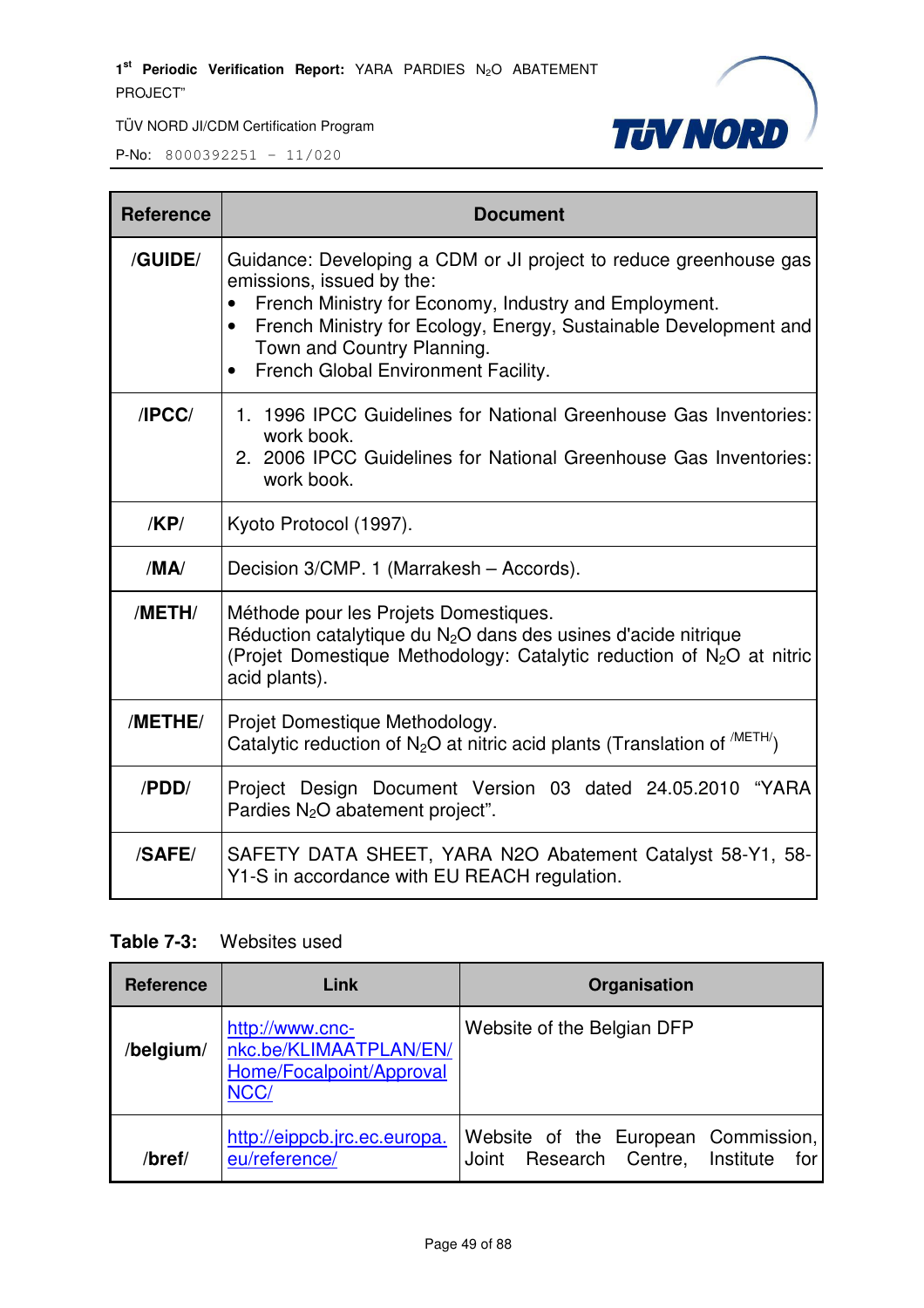

P-No: 8000392251 – 11/020

| <b>Reference</b> | Link                                                              | Organisation                                                                                                                                               |  |  |
|------------------|-------------------------------------------------------------------|------------------------------------------------------------------------------------------------------------------------------------------------------------|--|--|
|                  |                                                                   | <b>Studies</b><br>Prospective Technological<br>(Provision of BAT-Reference documents)                                                                      |  |  |
| /dehst/          | http://www.dehst.de                                               | Emissions Trading<br>Authority<br>German<br>(DEHSt)<br>Federal Environment<br>the<br>at<br>Agency                                                          |  |  |
| /dfp/            | http://www.developpement-<br>durable.gouv.fr/                     | Ministère de l'Écologie, de l'Énergie, du<br>Développement Durable et de la Mer, en<br>charge des Technologies vertes et des<br>Négociations sur le climat |  |  |
| /douane/         | http://www.douane.gouv.fr/<br>data/file/6146.pdf                  | Web-file regarding $N_2O$ emission taxation.                                                                                                               |  |  |
| /gw/             | http://www.global-<br>warming.de/                                 | TÜV Nord platform hosting projects open<br>for comments at the determination stage                                                                         |  |  |
| $\sqrt{I}$       | www.ipcc-nggip.iges.or.jp                                         | <b>IPCC</b> publications                                                                                                                                   |  |  |
| /                | http://www.legifrance.gouv.<br>fr/                                | Site of the Legifrance (La service public de<br>la diffusion du droit)                                                                                     |  |  |
| /mist/           | http://www.ecologie.gouv.fr<br>/Methodologies-de-<br>projets.html | Ministère de l'Écologie, de l'Énergie, du<br>Développement durable et de la Mer<br>(Ministry of ecology<br>sustainable<br>and<br>development)              |  |  |
| $/$ nfg $/$      | http://www.effet-de-<br>serre.gouv.fr/accueil                     | Mission interministérielle sur l'effet<br>de<br>serre<br>(French Inter-Ministry Mission on<br>the<br><b>Greenhouse Effect)</b>                             |  |  |
| $\sqrt{qal1/}$   | http://gal1.de/de/hersteller/f<br>oedisch.htm                     | www-database of federal environment<br>agency for QAL 1 certified AMS                                                                                      |  |  |
| /unfccc/         | http://ji.unfccc.int                                              | JI-FC                                                                                                                                                      |  |  |

**Table 7-4:** List of interviewed persons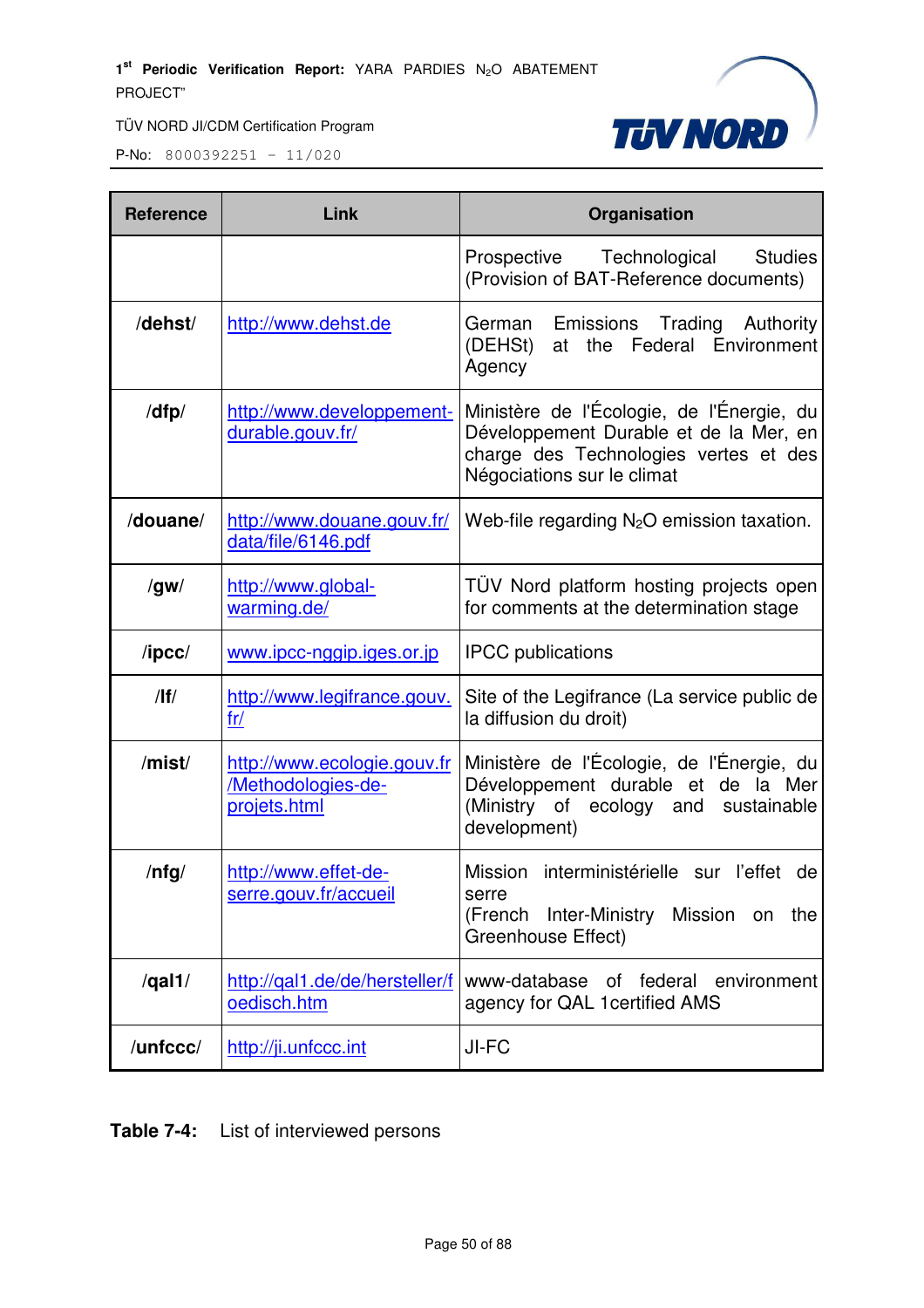

P-No: 8000392251 – 11/020

| <b>Reference</b> | Mol <sup>1</sup> |                                 | <b>Name</b>                 | <b>Organisation / Function</b>                                                         |
|------------------|------------------|---------------------------------|-----------------------------|----------------------------------------------------------------------------------------|
| /IM01/           | V                | $\boxtimes$<br>Mr.<br><b>Ms</b> | <b>Philippe Michiels</b>    | <b>Yara Pardies Nitric Acid Plant</b><br>(Production/Plant Manager)                    |
| /IM01/           | V                | $\boxtimes$<br>Mr.<br>Ms        | Sebastian Prat              | <b>Yara Pardies Nitric Acid Plant</b><br>(Responsible<br>Electrique/<br>EI<br>Manager) |
| /IM01/           | V                | $\boxtimes$<br>Mr.<br>Ms.       | <b>Bernard Guillou</b>      | <b>Yara Pardies Nitric Acid Plant</b><br>(Process Engineer)                            |
| /IM02/           | V                | Mr.<br>$\boxtimes$<br>Ms.       | Rebecca Cardani-<br>Strange | N.serve<br>(Project Manager)                                                           |
| /IM02/           | V                | $\boxtimes$<br>Mr.<br>Ms.       | Martin Stilkenbäumer        | N.serve<br>(Monitoring Expert)                                                         |

1) Means of Interview: (**T**elephone, **E**-Mail, **V**isit)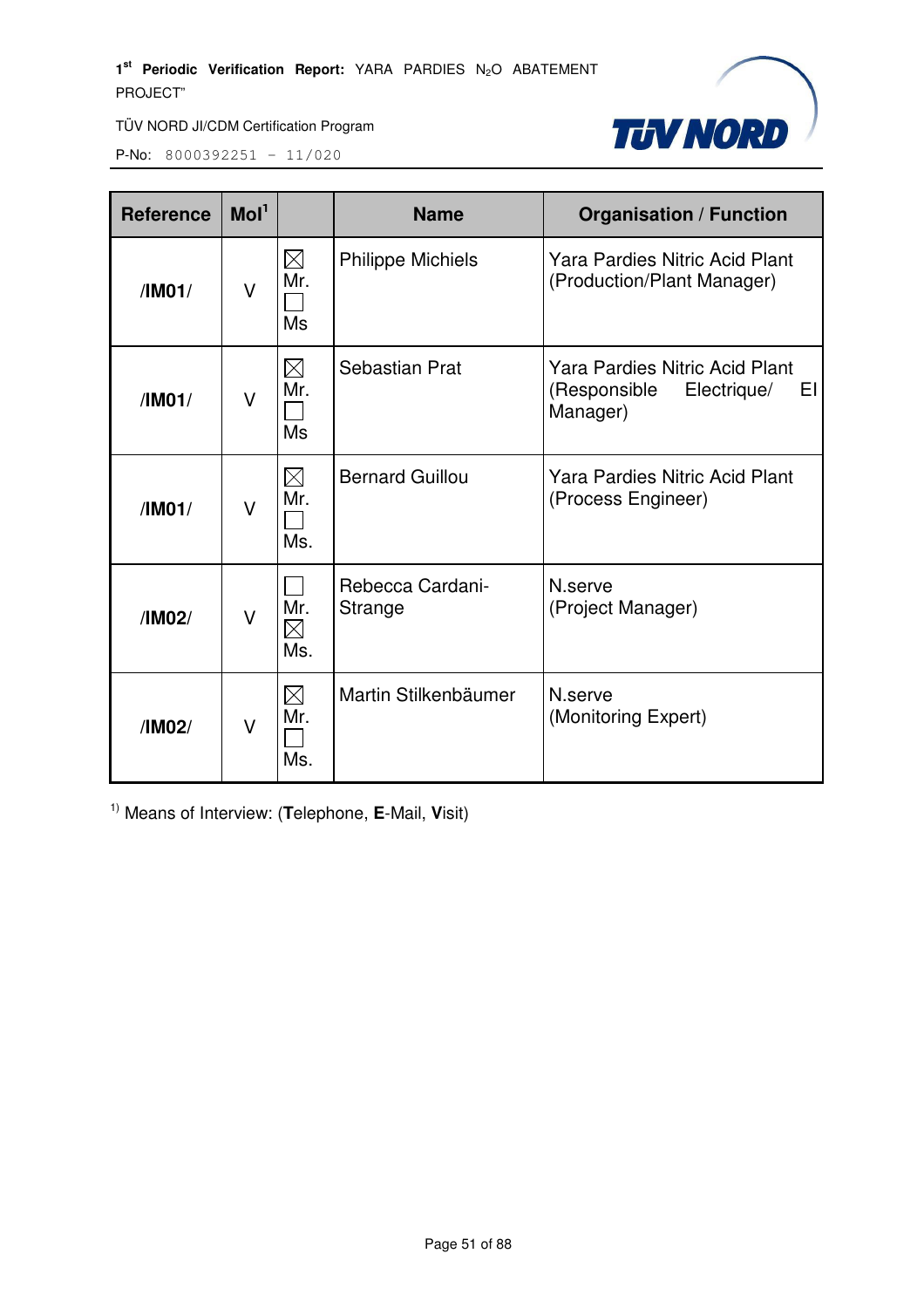TÜV NORD JI/CDM Certification Program

P-No: 8000392251 – 11/020



# **ANNEX**

- **A1:** Verification Protocol
- **A2:** Appointment / Authorisation statements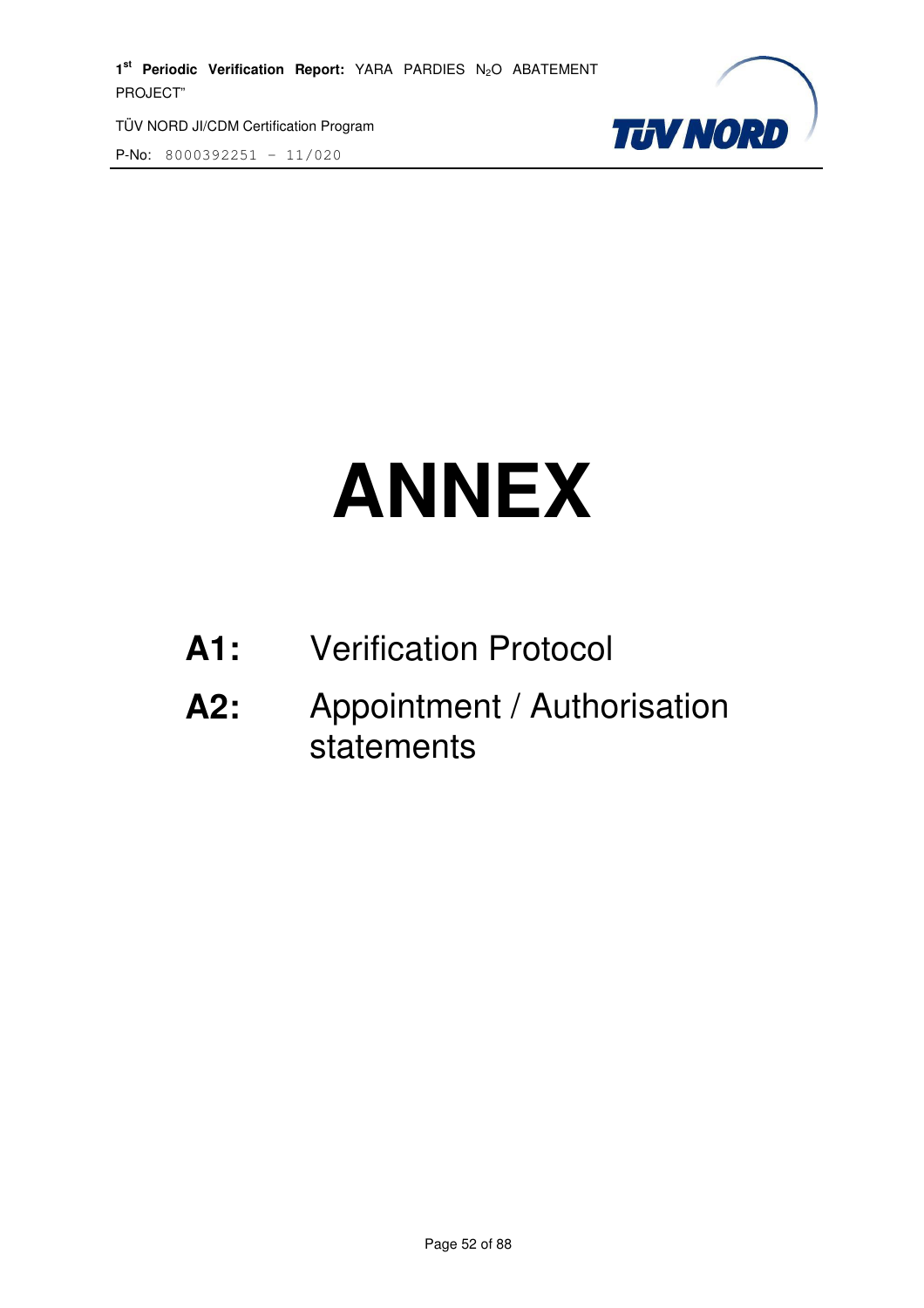P-No: 8000392251-11/020



# **ANNEX 1: VERIFICATION PROTOCOL**

**Table A-1:** GHG calculation procedures and management control testing / detailed audit testing of residual risk areas and random testing

| Identification,<br><b>Identification of</b><br>assessment and testing<br>potential reporting risk<br>of management controls |                                                                 | Areas of residual risks                                                                                     | <b>Additional verification</b><br>testing                                                                                | <b>Conclusions and</b><br><b>Areas Requiring</b><br>Improvement<br>(including Forward<br><b>Action Requests)</b> |                 |  |  |  |  |
|-----------------------------------------------------------------------------------------------------------------------------|-----------------------------------------------------------------|-------------------------------------------------------------------------------------------------------------|--------------------------------------------------------------------------------------------------------------------------|------------------------------------------------------------------------------------------------------------------|-----------------|--|--|--|--|
|                                                                                                                             | Raw data generation                                             |                                                                                                             |                                                                                                                          |                                                                                                                  |                 |  |  |  |  |
| I۰<br>$\bullet$                                                                                                             | Installation of<br>measuring equipment<br>Dysfunction of        | Installation<br>0f<br>modern<br>$\bullet$<br>the<br>and state<br>of<br>art<br>equipment                     | • Inadequate<br>installation<br>operation of the monitoring<br>equipment                                                 | • Site – visit (maintenance<br>dept., gas supplier)<br>• Check of equipment                                      | • See Table A-2 |  |  |  |  |
| I۰                                                                                                                          | installed equipment<br>Maloperation by<br>operational personnel | <b>Process</b><br>control<br>$\bullet$<br>automation<br>Internal data review                                | • Inadequate<br>exchange<br>0f<br>equipment<br>• Change of personnel                                                     | • Check of technical data<br>sheets<br>$\bullet$ Check<br>suppliers<br>0f                                        |                 |  |  |  |  |
| I۰                                                                                                                          | Downtimes of<br>equipment                                       | Regular visual inspect-<br>$\bullet$<br>ions of installed equip-                                            | • Undetected<br>measurement<br>errors                                                                                    | information / guarantees<br>calibration<br>$\bullet$ Check<br>of                                                 |                 |  |  |  |  |
| I۰                                                                                                                          | Exchange of<br>equipment                                        | ment<br>Only skilled and trained                                                                            | • Inappropriateness<br>οf<br>Management<br>system                                                                        | records, if applicable<br>• Check of maintenance                                                                 |                 |  |  |  |  |
| $\bullet$                                                                                                                   | Change of<br>measurement<br>equipment<br>characteristic         | personnel operates the<br>relevant equipment<br>Daily raw data checks<br>$\bullet$<br>Immediate exchange of | procedures w.r.t. monitoring<br>requirements<br>plan<br>(e.g.<br>substitute value strategies)<br>• Non-application<br>Οt | records<br>• Counter-check<br>of raw<br>data<br>and<br>commercial<br>data                                        |                 |  |  |  |  |
| $\bullet$                                                                                                                   | Insufficient accuracy<br>Change of                              | dysfunctional<br>equipment                                                                                  | management<br>system<br>procedures                                                                                       | • Check of<br>JI<br>manage-<br>ment system                                                                       |                 |  |  |  |  |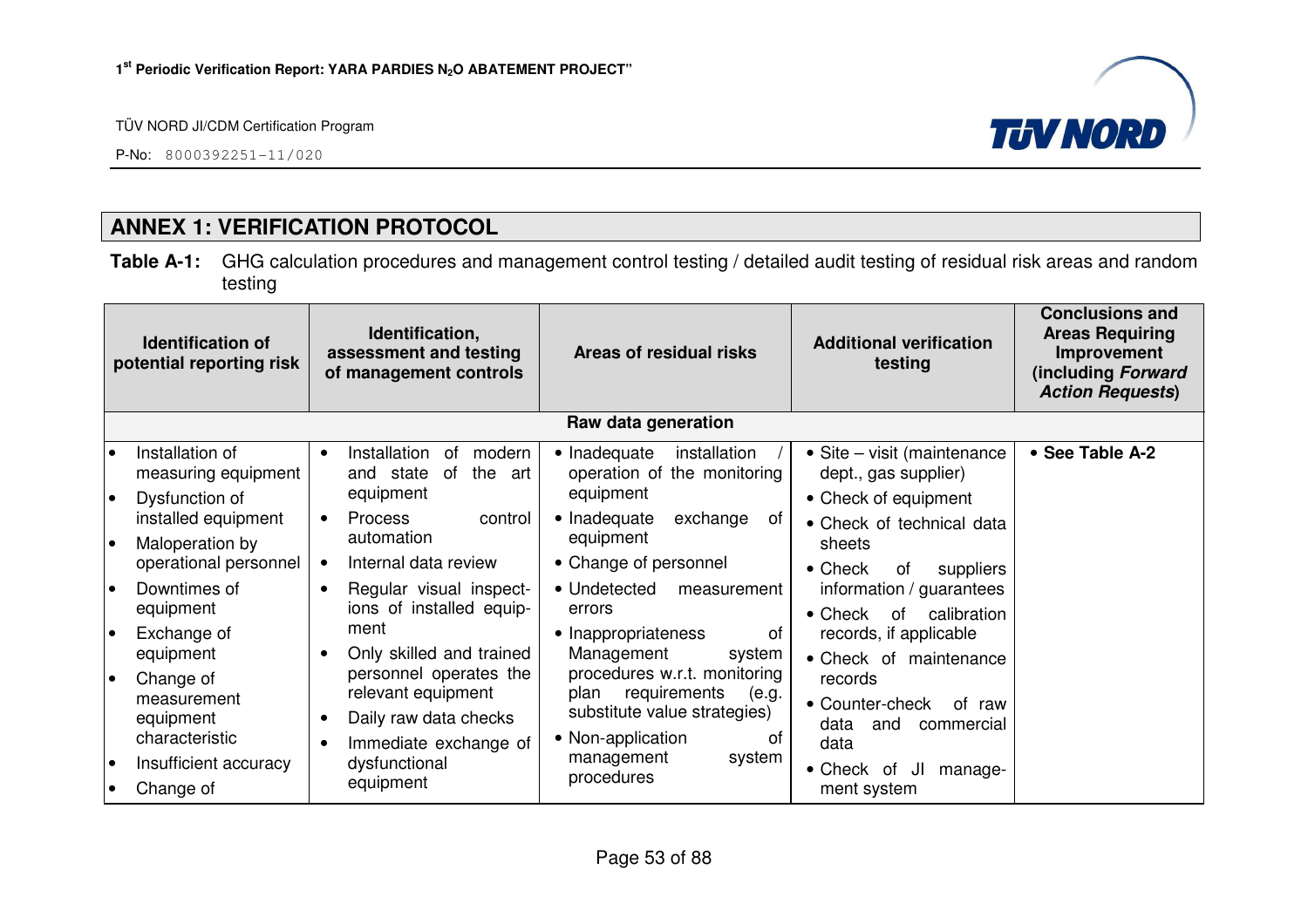

| <b>Identification of</b><br>potential reporting risk |                                                                                                                                                                                  | Identification,<br>assessment and testing<br>of management controls                                                                                                                                                                                    | Areas of residual risks                                                                                                                                                                                                                                           | <b>Additional verification</b><br>testing                                                                                                                                                                                                                                                    | <b>Conclusions and</b><br><b>Areas Requiring</b><br>Improvement<br>(including Forward<br><b>Action Requests)</b> |
|------------------------------------------------------|----------------------------------------------------------------------------------------------------------------------------------------------------------------------------------|--------------------------------------------------------------------------------------------------------------------------------------------------------------------------------------------------------------------------------------------------------|-------------------------------------------------------------------------------------------------------------------------------------------------------------------------------------------------------------------------------------------------------------------|----------------------------------------------------------------------------------------------------------------------------------------------------------------------------------------------------------------------------------------------------------------------------------------------|------------------------------------------------------------------------------------------------------------------|
|                                                      | technology<br>Accuracy of values<br>supplied by Third<br><b>Parties</b>                                                                                                          | is<br>Stand-by<br>duty<br>$\bullet$<br>organized<br>Training<br>$\bullet$<br>Internal<br>audit<br>procedures<br>Internal<br>check<br>0f<br>$\bullet$<br>QA/QC<br>of<br>measures<br>involved Third Parties                                              | • Insufficient accuracy<br>QA/QC<br>• Inappropriate<br>measures of Third Parties                                                                                                                                                                                  | $\bullet$ Check<br>JI<br>of<br>related<br>procedures<br>• Application<br><b>of</b><br>JI<br>management<br>system<br>procedures<br>• Check of trainings<br>• Check of responsibilities<br>$\bullet$ Check<br>of<br>QA/QC<br>documentation /<br>eviden-<br>ces of involved<br>Third<br>Parties |                                                                                                                  |
|                                                      |                                                                                                                                                                                  |                                                                                                                                                                                                                                                        | Raw data collection and data aggregation                                                                                                                                                                                                                          |                                                                                                                                                                                                                                                                                              |                                                                                                                  |
| $\bullet$<br>$\bullet$<br>$\bullet$                  | Wrong data transfer<br>from raw data to daily<br>and monthly<br>aggregated reporting<br>forms<br><b>IT Systems</b><br>Spread sheet<br>programming<br>Manual data<br>transmission | Cross-check of data<br>$\bullet$<br>$\bullet$<br>Plausibility checks of<br>various parameters.<br>archiving<br>Appropriate<br>system<br>allocation<br>Clear<br>0f<br>responsibilities<br>of<br>Application<br>JI<br>Management<br>system<br>procedures | · Unintended usage of old<br>data that has been revised<br>• Incomplete documentation<br>$\bullet$ Ex-post<br>corrections<br>of<br>records<br>• Ambiguous<br>0f<br>sources<br>information<br>• Non-application<br><b>of</b><br>management<br>system<br>procedures | $\bullet$ Check<br>of<br>data<br>aggregation steps<br>• Counter-calculation<br>• Data integrity checks by<br>means of graphical data<br>analysis and calculation<br>of specific performance<br>figures<br>• Check of management<br>system certification                                      | • See Table A-2                                                                                                  |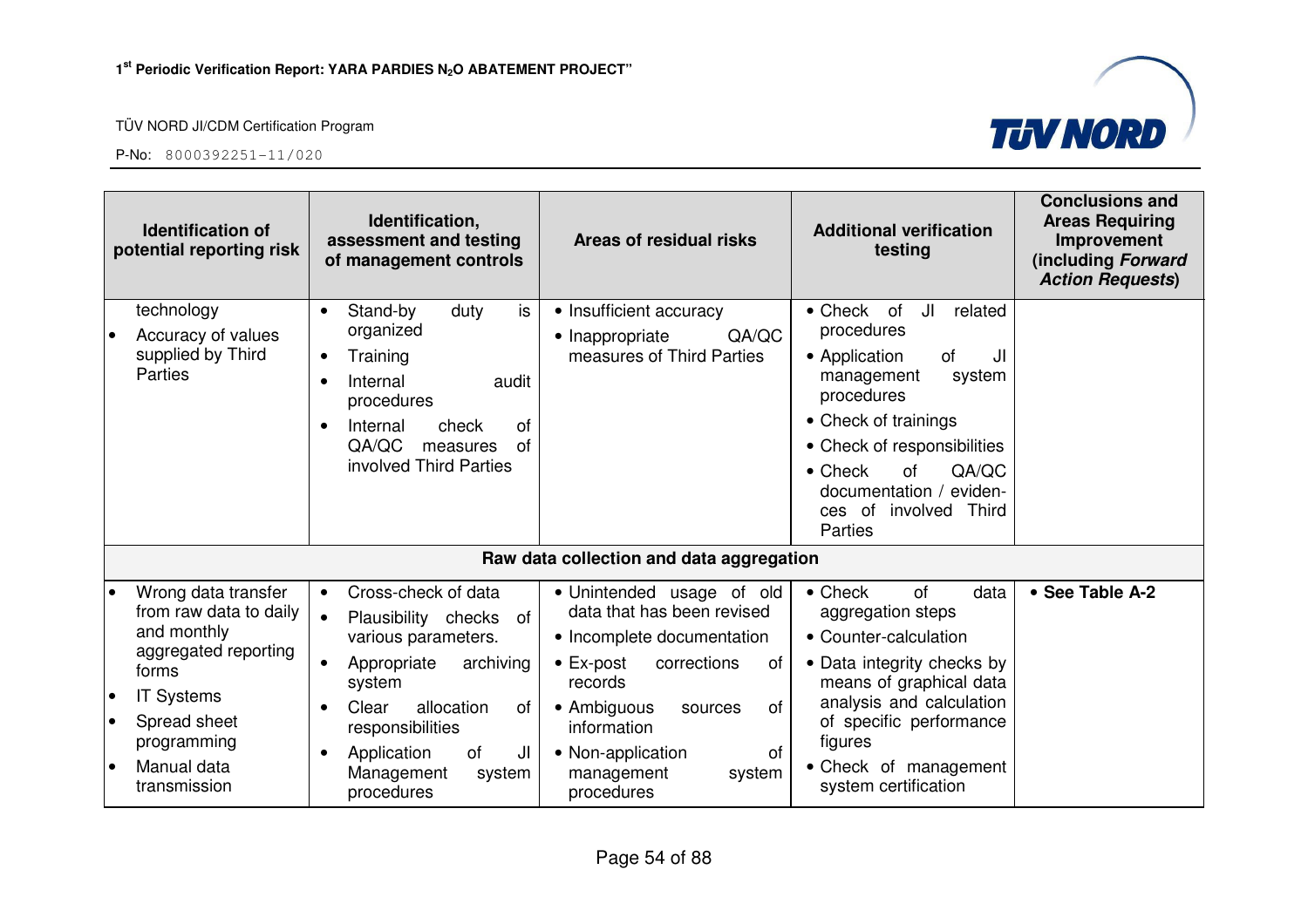



| Identification,<br><b>Identification of</b><br>assessment and testing<br>potential reporting risk<br>of management controls |                                                                                                                                                                     | Areas of residual risks                                                                                                                                                                                                                                                                                 | <b>Additional verification</b><br>testing                                                                                                    | <b>Conclusions and</b><br><b>Areas Requiring</b><br>Improvement<br>(including Forward<br><b>Action Requests)</b> |
|-----------------------------------------------------------------------------------------------------------------------------|---------------------------------------------------------------------------------------------------------------------------------------------------------------------|---------------------------------------------------------------------------------------------------------------------------------------------------------------------------------------------------------------------------------------------------------------------------------------------------------|----------------------------------------------------------------------------------------------------------------------------------------------|------------------------------------------------------------------------------------------------------------------|
| Data protection<br>$\bullet$<br>Responsibilities<br>$\bullet$                                                               | of<br>standard<br>Usage<br>$\bullet$<br>software<br>solutions<br>(Spreadsheets)<br>Limited access to IT<br>systems<br>Data<br>protection<br>$\bullet$<br>procedures | • Manual<br>data<br>transfer<br>mistakes<br>• Unintended<br>change<br>0t<br>spread sheet programming<br>or data base entries<br>• Problems<br>caused<br>by<br>updating/upgrading<br>or<br>change of applied software                                                                                    | • Check of data archiving<br>system<br>• Check of application of<br>Management<br>system<br>procedures                                       |                                                                                                                  |
|                                                                                                                             |                                                                                                                                                                     | <b>Other calculation parameters</b>                                                                                                                                                                                                                                                                     |                                                                                                                                              |                                                                                                                  |
| Emission factors,<br>I۰<br>oxidation factors,<br>coefficients                                                               | The values and<br>data<br>$\bullet$<br>applied<br>sources<br>are<br>defined in the PDD and<br>monitoring plan                                                       | • Unintended<br>intended<br>or<br>of calculation<br>Modification<br>parameters<br>• Wrong application of values<br>• Misinterpretations of<br>the<br>applied methodology<br>and/<br>or the PDD<br>• Missing<br>0f<br>update<br>applicable<br>regulatory<br><b>IPCC</b><br>framework<br>(e.g.<br>values) | • Update-check<br>of<br>regulatory framework<br>• Countercheck<br>0f<br>the<br>applied MP in the MR<br>against<br>the<br>approved<br>version | • See Table A-2                                                                                                  |
|                                                                                                                             |                                                                                                                                                                     | <b>Calculation Methods</b>                                                                                                                                                                                                                                                                              |                                                                                                                                              |                                                                                                                  |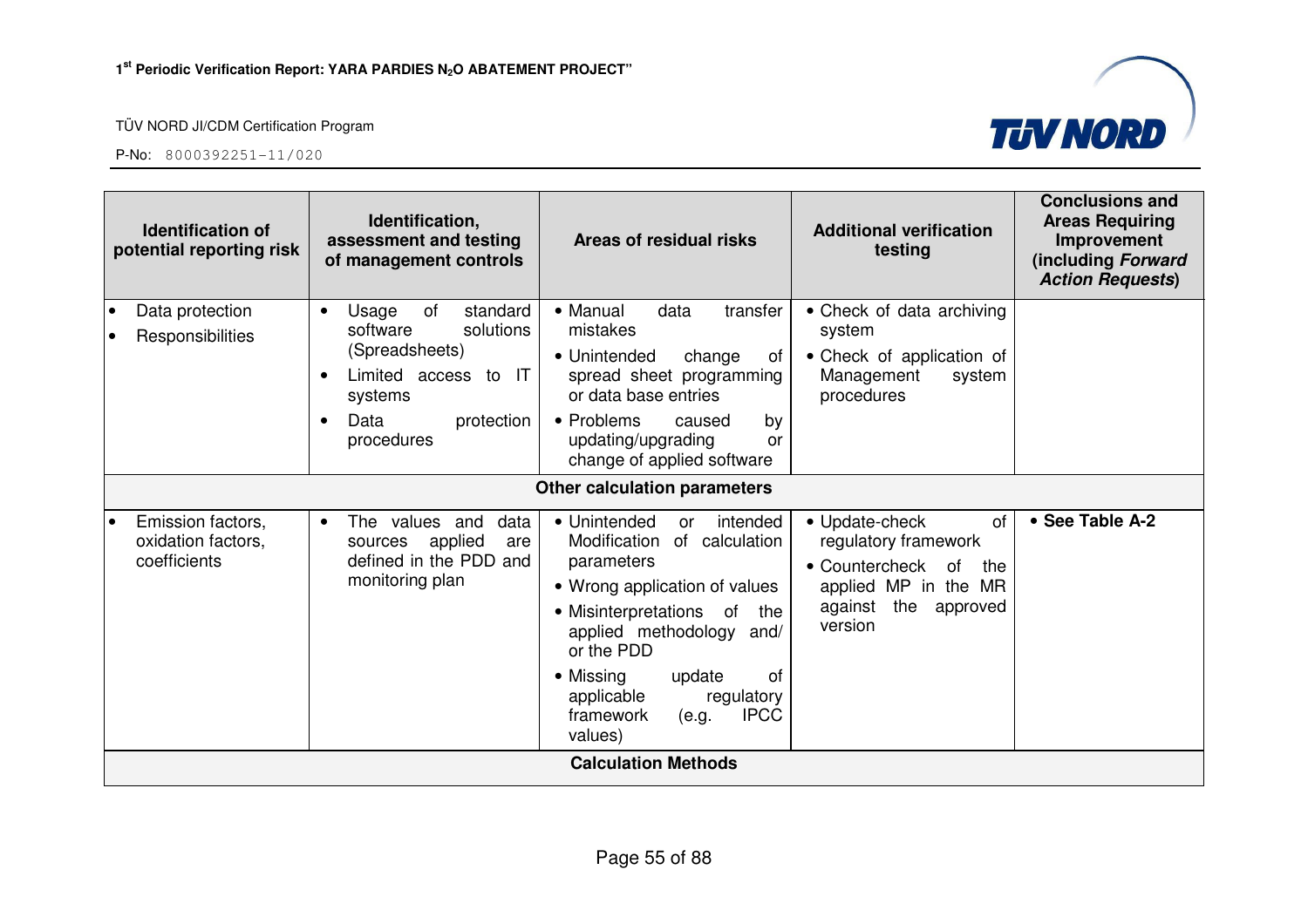

| <b>Identification of</b><br>potential reporting risk |                                                                                                                                                   | Identification,<br>assessment and testing<br>of management controls                                                                                                                                                                          | Areas of residual risks                                                                                                      | <b>Additional verification</b><br>testing                                                                                                      | <b>Conclusions and</b><br><b>Areas Requiring</b><br>Improvement<br>(including Forward<br><b>Action Requests)</b> |
|------------------------------------------------------|---------------------------------------------------------------------------------------------------------------------------------------------------|----------------------------------------------------------------------------------------------------------------------------------------------------------------------------------------------------------------------------------------------|------------------------------------------------------------------------------------------------------------------------------|------------------------------------------------------------------------------------------------------------------------------------------------|------------------------------------------------------------------------------------------------------------------|
|                                                      | Applied formulae<br>Miscalculation<br>Mistakes in spread-<br>sheet calculation                                                                    | Advanced<br>calculation<br>$\bullet$<br>and reporting tools<br>A JI coordinator is in<br>charge of the JI related<br>calculations<br>Usage of<br>tested<br>counterchecked<br>Excel<br>spreadsheets<br>Involvement of external<br>consultants | danger<br>miscal-<br>$\bullet$ The<br>of<br>culation<br>only<br>be<br>can<br>minimized.                                      | • Countercheck<br>the<br>on<br>basis of own calculation.<br>sheet<br>• Spread<br>walk-<br>trough.<br>• Plausibility checks<br>• Check of plots | • See Table A-2                                                                                                  |
|                                                      |                                                                                                                                                   |                                                                                                                                                                                                                                              | <b>Monitoring reporting</b>                                                                                                  |                                                                                                                                                |                                                                                                                  |
| $\bullet$                                            | Data transfer to the<br>author of the<br>monitoring report<br>Data transfer to the<br>monitoring report<br>Unintended use of<br>outdated versions | ال<br>experienced<br>An<br>$\bullet$<br>consultant<br>İS<br>responsible<br>for<br>monitoring reporting.<br>JI QMS procedures are<br>defined                                                                                                  | • The danger of data transfer<br>mistakes can<br>only<br>be<br>minimized<br>• Inappropriate application of<br>QMS procedures | with<br>• Counter<br>check<br>evidences provided.<br>$\bullet$ Audit<br>0f<br>procedure<br>application                                         | • See Table A-2                                                                                                  |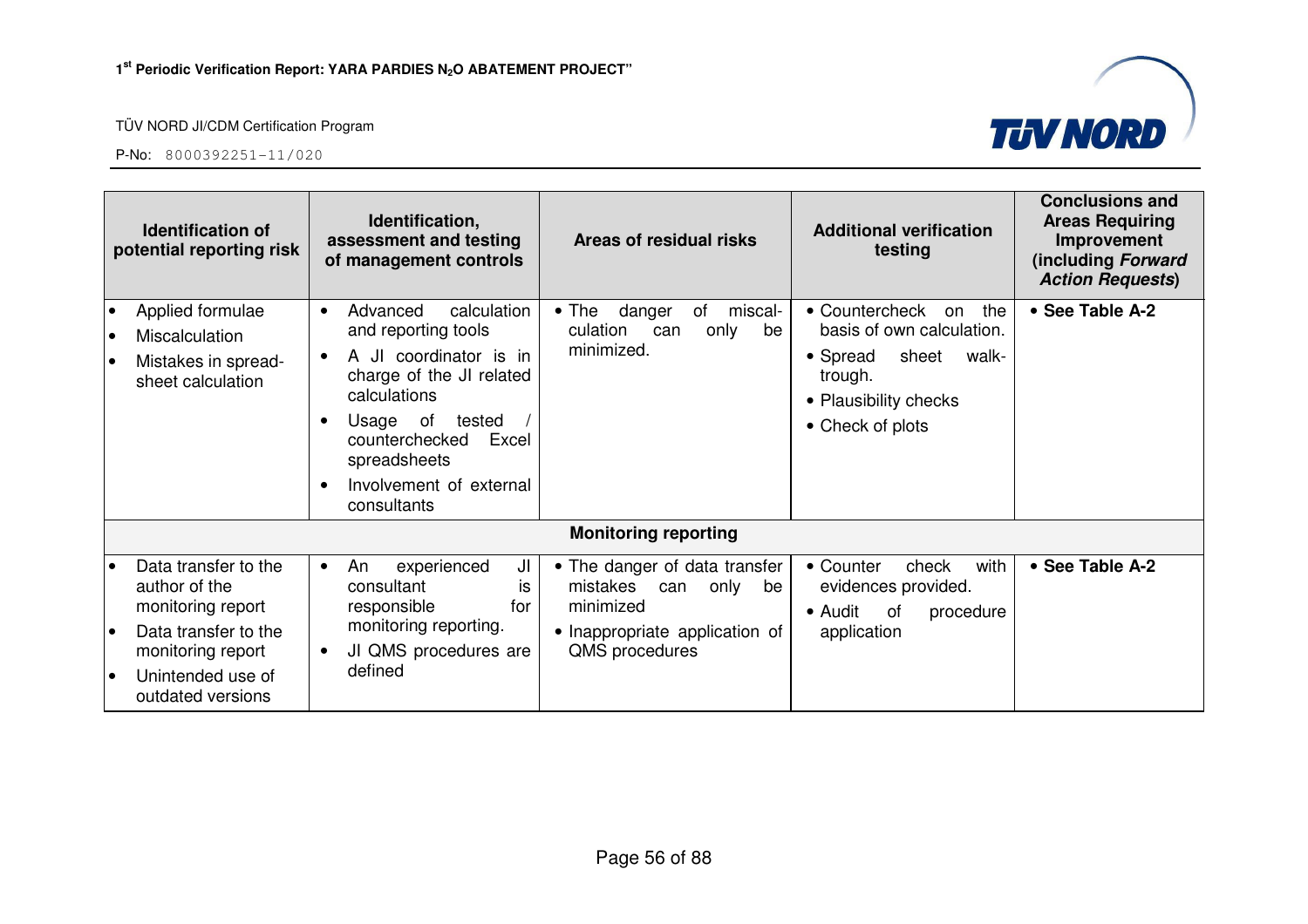

P-No: 8000392251-11/020

## **Table A-2:** (Project specific) Periodic Verification Checklist

| No.          | $DVM3$ paragraph /<br><b>Checklist Item</b><br>(incl. guidance for the determination<br>team)                                                                                                                                                                                                                                       | <b>Initial Finding</b><br>(Means and results of assessment)                                                                                                                                                                                                                                                                                                                                                                                                                         | Ref.                       | <b>Action</b><br>requested<br>to PPs<br>(CAR, CL,<br>FAR) | <b>Review</b><br>of PP's<br>action | Con-<br>clu-<br>sion |
|--------------|-------------------------------------------------------------------------------------------------------------------------------------------------------------------------------------------------------------------------------------------------------------------------------------------------------------------------------------|-------------------------------------------------------------------------------------------------------------------------------------------------------------------------------------------------------------------------------------------------------------------------------------------------------------------------------------------------------------------------------------------------------------------------------------------------------------------------------------|----------------------------|-----------------------------------------------------------|------------------------------------|----------------------|
| $\mathbf{A}$ | <b>Project Approvals by Parties involved</b>                                                                                                                                                                                                                                                                                        |                                                                                                                                                                                                                                                                                                                                                                                                                                                                                     |                            |                                                           |                                    |                      |
| A.1          | DVM § 90<br>Has the DFPs of at least one<br>Party involved, other than the<br>host Party, issued a written<br>project<br>approval<br>when $  \bullet  $<br>submitting the first verification<br>the secretariat for<br>report to<br>publication in accordance with<br>38<br>JI<br>of the<br>paragraph<br>guidelines, at the latest? | Description:<br>This is the 1 <sup>st</sup> verification and no report was issued prior<br>to this verification<br>The report will be submitted directly to the DFP by the<br>PP because it is a track 1 project.<br>Means of determination: DFP-website, LoA, Unfccc-website,<br>MR<br>Conclusion:<br><b>CAR A1:</b> Clarification is requested why Norway and<br>Germany are considered as involved parties.<br><b>CAR A2:</b> The investor party (Belgium) LoA is still pending. | /LOA/<br>/dfp/<br>/unfccc/ | GAR <sub>A1</sub><br><b>GAR A2</b>                        | Pls. see<br>Chapter<br>4           | <b>OK</b>            |
| A.2          | $DVM$ $\S$ 91<br>Are all the written project                                                                                                                                                                                                                                                                                        | Description: The applicable benchmark value can be limited<br>lower than the nationwide benchmark emissions factors                                                                                                                                                                                                                                                                                                                                                                 | /AR/<br>/ARRET             | <b>GAR A3</b>                                             | Pls. see<br>Chapter                | <b>OK</b>            |

 $3$  JISC 19 Annex 4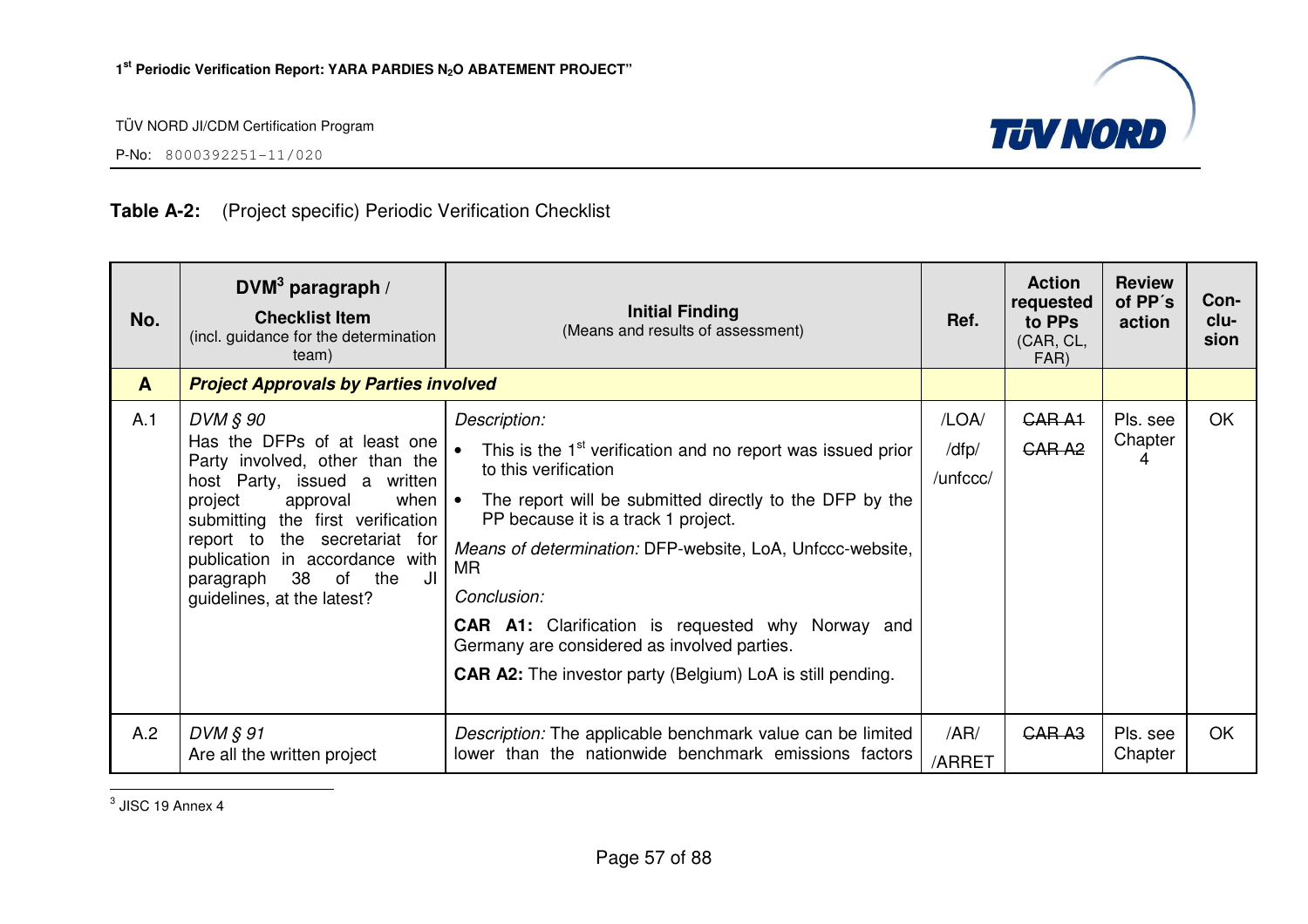

| No. | DVM <sup>3</sup> paragraph /<br><b>Checklist Item</b><br>(incl. guidance for the determination<br>team) | <b>Initial Finding</b><br>(Means and results of assessment)                                                                                                                                    | Ref.              | <b>Action</b><br>requested<br>to PPs<br>(CAR, CL,<br>FAR) | <b>Review</b><br>of PP's<br>action | Con-<br>clu-<br>sion |
|-----|---------------------------------------------------------------------------------------------------------|------------------------------------------------------------------------------------------------------------------------------------------------------------------------------------------------|-------------------|-----------------------------------------------------------|------------------------------------|----------------------|
|     | approvals by Parties involved<br>unconditional?                                                         | according a specific regulatory Emissions Factor (plant<br>specific "Arrêté Préfectoral").                                                                                                     | E/<br>/METH/      |                                                           | 4                                  |                      |
|     |                                                                                                         | The French LoA has two conditions, which need to be taking<br>into account:                                                                                                                    | /LOA/             |                                                           |                                    |                      |
|     |                                                                                                         | Only 90 % of the verified emission reductions of one                                                                                                                                           | /PDD/<br>/XLS/    |                                                           |                                    |                      |
|     |                                                                                                         | period shall be claimed by the PP. The ERU quantity<br>stated in this report already takes into account the 10%<br>deduction.                                                                  |                   |                                                           |                                    |                      |
|     |                                                                                                         | The total amount of verified emission reductions until<br>$\bullet$<br>2012-12-31 is limited to 213,146 tonnes (before 10 %<br>reduction)                                                      | /dfp/<br>/unfccc/ |                                                           |                                    |                      |
|     |                                                                                                         | Means of determination: French Method, plant specific<br>"Arrêté Préfectoral", LoA, PDD, MR, and XLS-spreadsheet.                                                                              |                   |                                                           |                                    |                      |
|     |                                                                                                         | Conclusion:                                                                                                                                                                                    |                   |                                                           |                                    |                      |
|     |                                                                                                         | 10 % of the emission reductions are subtracted from the<br>initial result. The ERU quantity stated in this report<br>already takes into account the 10% deduction.                             |                   |                                                           |                                    |                      |
|     |                                                                                                         | The sum of emission reduction does not exceed the<br>$\bullet$<br>maximum.                                                                                                                     |                   |                                                           |                                    |                      |
|     |                                                                                                         | The Arrêté Préfectorale" <sup>/AR/</sup> from local DREAL limits the<br>plant-specific $N_2O$ emissions at the Pardies plant to<br>2.5kg $N_2O/tHNO_3$ until 30/06/2012 and 1.85kg thereafter. |                   |                                                           |                                    |                      |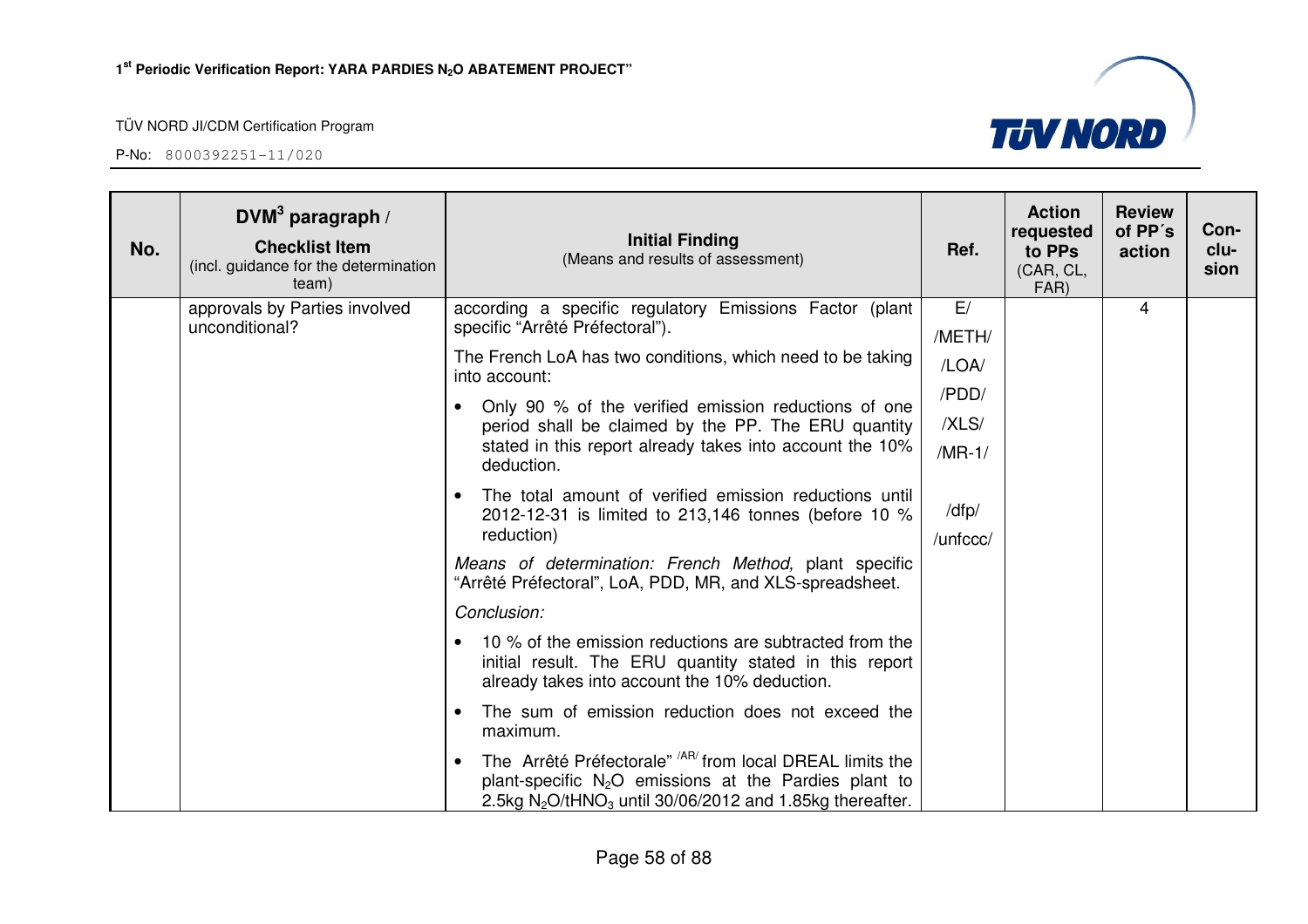

| No. | DVM <sup>3</sup> paragraph /<br><b>Checklist Item</b><br>(incl. guidance for the determination<br>team) | <b>Initial Finding</b><br>(Means and results of assessment)                                                                                                                                                                                                                                                                                                                                                                                                                                                                           | Ref. | <b>Action</b><br>requested<br>to PPs<br>(CAR, CL,<br>FAR) | <b>Review</b><br>of PP's<br>action | Con-<br>clu-<br>sion |
|-----|---------------------------------------------------------------------------------------------------------|---------------------------------------------------------------------------------------------------------------------------------------------------------------------------------------------------------------------------------------------------------------------------------------------------------------------------------------------------------------------------------------------------------------------------------------------------------------------------------------------------------------------------------------|------|-----------------------------------------------------------|------------------------------------|----------------------|
|     |                                                                                                         | (Determination) Forward Action Request (FAR) No.1:                                                                                                                                                                                                                                                                                                                                                                                                                                                                                    |      |                                                           |                                    |                      |
|     |                                                                                                         | There is a need to confirm the $N_2O$ limit of the DRIRE given<br>in an e-mail by an officially updated operation permit.                                                                                                                                                                                                                                                                                                                                                                                                             |      |                                                           |                                    |                      |
|     |                                                                                                         | The outstanding "final Arrêté Préfectorale" <sup>/AR/</sup> from local<br>DREAL (Directions Régionales de l'Environnement, de<br>l'Aménagement et du Logement) dated 24 <sup>th</sup> August 2010<br>was sent to the verification team. The decree limits the<br>plant-specific $N_2O$ emissions at the Pardies plant to 2.5kg<br>$N_2O/tHNO_3$ until 30/06/2012 and 1.85kg thereafter. As an<br>average over the 1st Verification Period from 12/08/2010 to<br>31/12/2010, this regulatory value is equal to 872 mg<br>$N_2O/Nm^3$ . |      |                                                           |                                    |                      |
|     |                                                                                                         | Therefore the verification team concludes that issues raised<br>by the Determination FAR are successfully implemented;<br>FAR NO. 1 is closed.                                                                                                                                                                                                                                                                                                                                                                                        |      |                                                           |                                    |                      |
|     |                                                                                                         | <b>CAR A3:</b> As per the French Letter of Approval (host county<br>LoA) the crediting period of the project is limited to the $1st$<br>Kyoto commitment period. The exact crediting period shall<br>be indicated in the MR.                                                                                                                                                                                                                                                                                                          |      |                                                           |                                    |                      |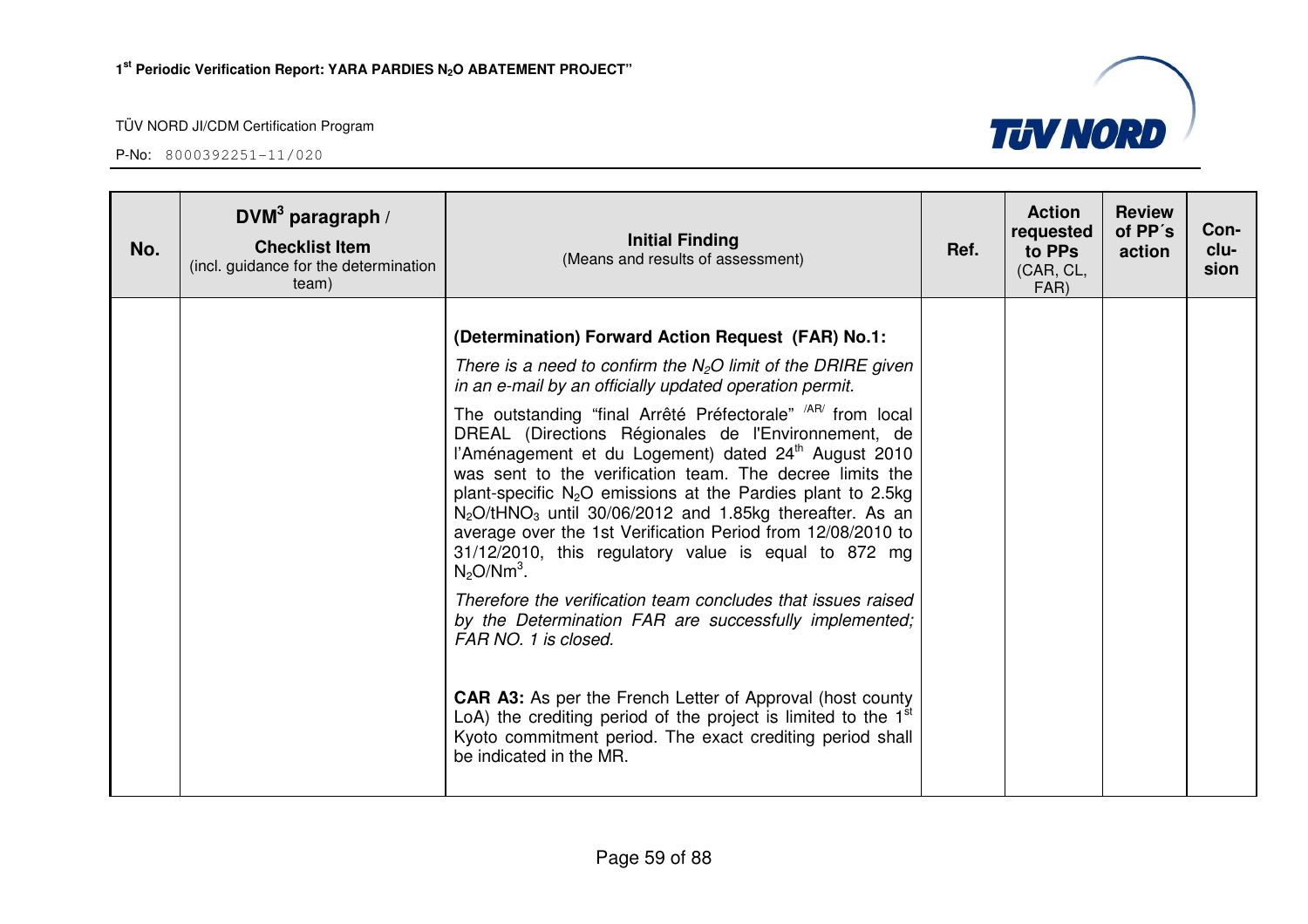

| No. | DVM <sup>3</sup> paragraph /<br><b>Checklist Item</b><br>(incl. guidance for the determination<br>team)                                                                                               | <b>Initial Finding</b><br>(Means and results of assessment)                                                                                                                                                                                                                                                                                                                                                                                                                                  |                                                                   | <b>Action</b><br>requested<br>to PPs<br>(CAR, CL,<br>FAR) | <b>Review</b><br>of PP's<br>action | Con-<br>clu-<br>sion |
|-----|-------------------------------------------------------------------------------------------------------------------------------------------------------------------------------------------------------|----------------------------------------------------------------------------------------------------------------------------------------------------------------------------------------------------------------------------------------------------------------------------------------------------------------------------------------------------------------------------------------------------------------------------------------------------------------------------------------------|-------------------------------------------------------------------|-----------------------------------------------------------|------------------------------------|----------------------|
| B   | <b>Project implementation</b>                                                                                                                                                                         |                                                                                                                                                                                                                                                                                                                                                                                                                                                                                              |                                                                   |                                                           |                                    |                      |
| B.1 | DVM § 92<br>Has the project been imple-<br>mented in accordance with the<br><b>PDD</b><br>regarding which the<br>determination has been deemed<br>final and is so listed on the<br>UNFCCC JI website? | Description: The project installations (Abatement catalyst,<br>AMS) were checked by the verification team and compared<br>with the description given in the registered PDD. The<br>installation of the abatement catalyst and monitoring system<br>is in line with the PDD.<br>Means of determination: Interviews, PDD, certificates<br>provided by the PP, on-site visit<br>Conclusion: The determination EIA raised one FARs (No.2,<br>No.3) related to the proper implementation project: | /IM01/<br>/IM02/<br>/PDD/<br>/DET/<br>/QAL1A/<br>/QAL1V/<br>/QAL2 | OK                                                        |                                    | OK                   |
|     |                                                                                                                                                                                                       | (Determination) Forward Action Request (FAR) No. 2:                                                                                                                                                                                                                                                                                                                                                                                                                                          | CALIB/                                                            |                                                           |                                    |                      |
|     |                                                                                                                                                                                                       | Roles & responsibilities for the project operation,<br>management and maintenance still have to be officially<br>defined and communicated.                                                                                                                                                                                                                                                                                                                                                   | $/MR-1/$<br>/14181/                                               |                                                           |                                    |                      |
|     |                                                                                                                                                                                                       | The plant defined a more detailed management and<br>responsibilities chart <sup>MSR/</sup> for the JI project operation. The<br>management and responsibility charts <sup>/MSR/</sup> (general and<br>local responsibilities) have been checked by the verifier and<br>the situation observed during the on-site visit is consistent<br>with the charts and descriptions.                                                                                                                    |                                                                   |                                                           |                                    |                      |
|     |                                                                                                                                                                                                       | Conclusion: Therefore the verification team concludes that                                                                                                                                                                                                                                                                                                                                                                                                                                   |                                                                   |                                                           |                                    |                      |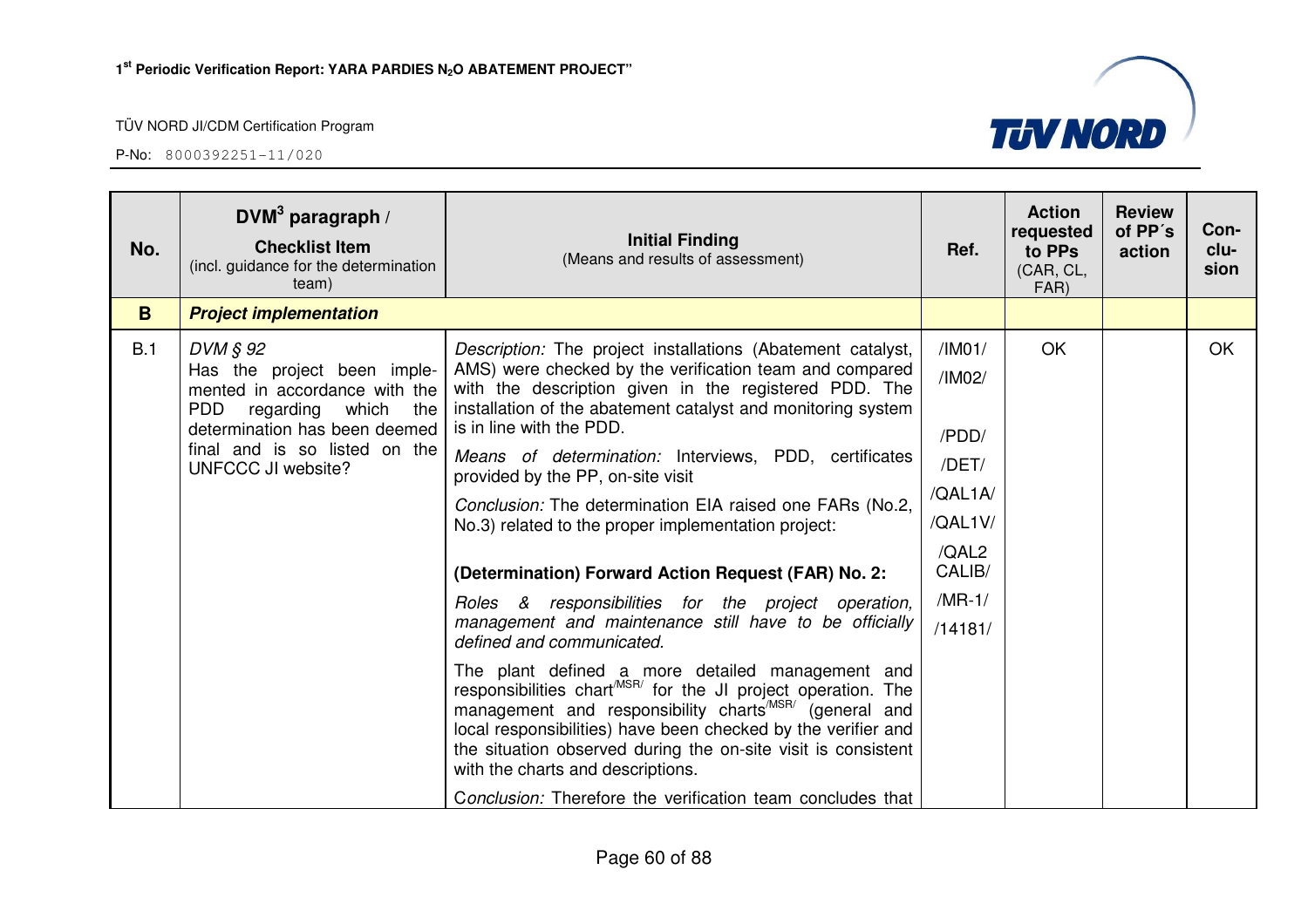

| No. | DVM <sup>3</sup> paragraph /<br><b>Checklist Item</b><br>(incl. guidance for the determination<br>team) | <b>Initial Finding</b><br>(Means and results of assessment)                                                                                                                                                                                                                                                                                                  | Ref. | <b>Action</b><br>requested<br>to PPs<br>(CAR, CL,<br>FAR) | <b>Review</b><br>of PP's<br>action | Con-<br>clu-<br>sion |
|-----|---------------------------------------------------------------------------------------------------------|--------------------------------------------------------------------------------------------------------------------------------------------------------------------------------------------------------------------------------------------------------------------------------------------------------------------------------------------------------------|------|-----------------------------------------------------------|------------------------------------|----------------------|
|     |                                                                                                         | issues raised by the Determination FAR NO. 2 are<br>successfully implemented and the FAR is closed.                                                                                                                                                                                                                                                          |      |                                                           |                                    |                      |
|     |                                                                                                         | (Determination) Forward Action Request (FAR) No. 3:                                                                                                                                                                                                                                                                                                          |      |                                                           |                                    |                      |
|     |                                                                                                         | QAL 1 certificates are expected before the end of the year<br>by Dr. Födisch. The QAL 2 certification is expected for<br>October by an accredited institute. Evidence for the $N_2O$<br>analyzer and the flow meter have to be provided to the AIE<br>for the initial verification.                                                                          |      |                                                           |                                    |                      |
|     |                                                                                                         | The verification team has checked during the onsite visit a)<br>documentation concerning certification and calibration for<br>the relevant instruments of the installed AMS - $N_2O$ Analyser<br>and flow meter-:                                                                                                                                            |      |                                                           |                                    |                      |
|     |                                                                                                         | The Dr. Födisch MCA 04 Gas Analyzer and FMD 99 stack<br>gas flow meter, both have QAL1 approval as specified by<br>EN ISO 14956.                                                                                                                                                                                                                             |      |                                                           |                                    |                      |
|     |                                                                                                         | QAL2 tests according to EN 14181, is to be performed at<br>least every 3 years. The most recent QAL2 test was<br>conducted by Müller-BBM on 15/02/2010 (Report Nos. M82<br>450/19 (line 1) and M82 450/22 (line 2)), with successful<br>approval of the AMS. In addition to the QAL2 test, Annual<br>Surveillance Tests AST (performed in February 2010) was |      |                                                           |                                    |                      |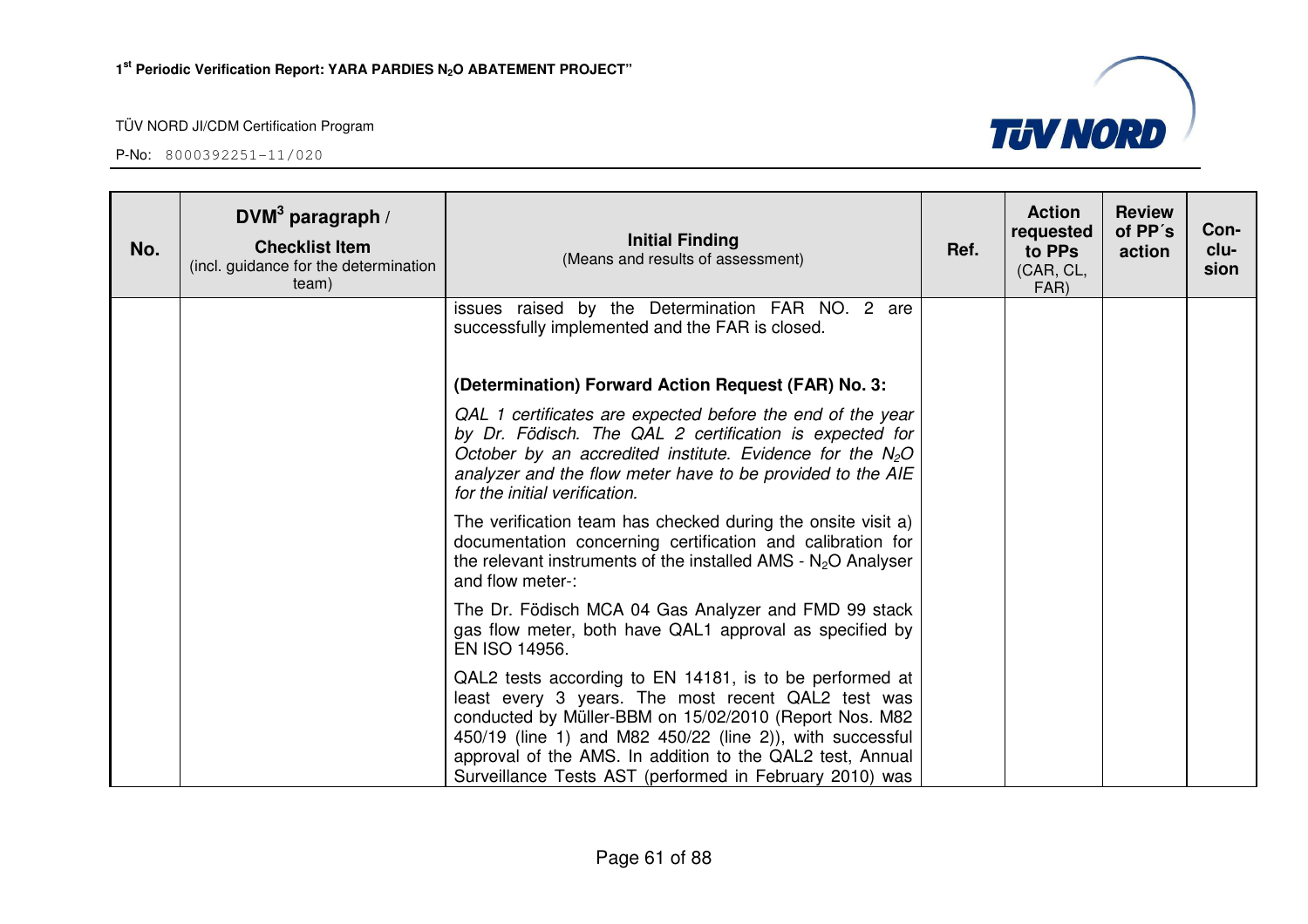| No. | DVM <sup>3</sup> paragraph /<br><b>Checklist Item</b><br>(incl. guidance for the determination<br>team) | <b>Initial Finding</b><br>(Means and results of assessment)                                                                                                                                                                                                                                                                                                                                                                                                                             | Ref.                                           | <b>Action</b><br>requested<br>to PPs<br>(CAR, CL,<br>FAR) | <b>Review</b><br>of PP's<br>action | Con-<br>clu-<br>sion |
|-----|---------------------------------------------------------------------------------------------------------|-----------------------------------------------------------------------------------------------------------------------------------------------------------------------------------------------------------------------------------------------------------------------------------------------------------------------------------------------------------------------------------------------------------------------------------------------------------------------------------------|------------------------------------------------|-----------------------------------------------------------|------------------------------------|----------------------|
|     |                                                                                                         | conducted in accordance with EN 14181.<br>Conclusion: Therefore the verification team concludes that<br>issues raised by the Determination FAR NO. 3 are<br>successfully implemented and the FAR is closed.                                                                                                                                                                                                                                                                             |                                                |                                                           |                                    |                      |
| B.2 | DVM § 93<br>What is the status of operation<br>the<br>project<br>during the<br>οf<br>monitoring period? | Description: The project is predominant running according to<br>the description provided in the PDD. Nevertheless the four<br>separate product lines which are produced by Pardies nitric<br>acid plant were not described in detail in the determined<br><b>PDD</b><br>Means of determination: Calculation sheets annexed to the<br>monitoring report, PDD, interviews, on-site visit and<br>inspection of implementations.<br>Conclusion: The project is predominant in accordance to | /IM01/<br>/IM02/<br>/PDD/<br>/XLS/<br>$/MR-1/$ | <b>CARC9</b><br>CAR B4<br>CAR <sub>B5</sub>               | Pls. see<br>Chapter<br>4           | OK                   |
|     |                                                                                                         | the description provided in the PDD and every other<br>stipulation or requirement mentioned in all sections of the<br>methodology.<br>Some findings were raised:<br><b>CAR C9:</b> During onsite visit it has been identified that the<br>production of $N_2O_4$ and its output, calculated as $HNO_3$ 100%<br>equivalent, is not described in the MR (also not in the PDD).<br>Four separate product lines are produced by Pardies nitric                                              |                                                |                                                           |                                    |                      |

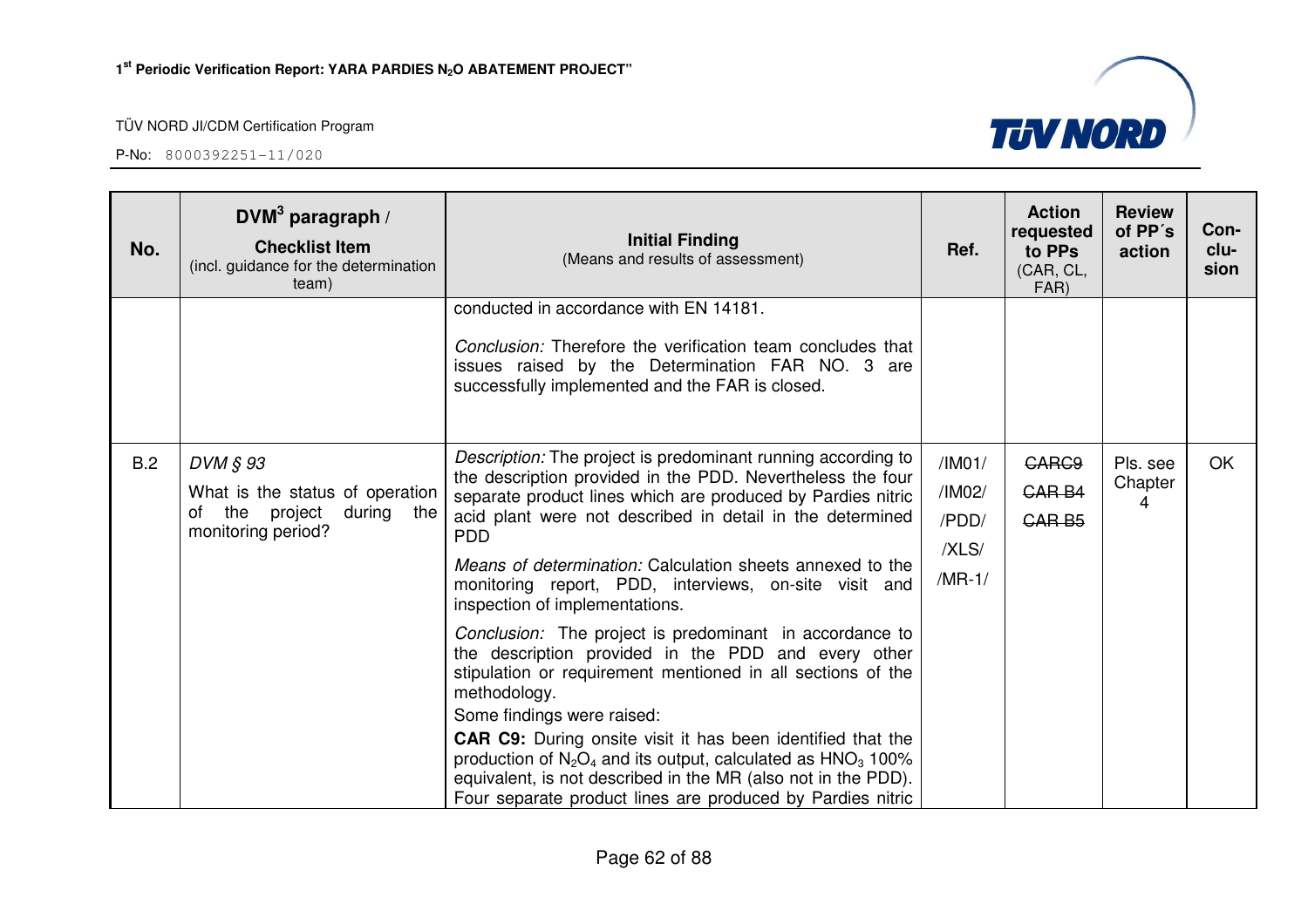

| No.          | DVM <sup>3</sup> paragraph /<br><b>Checklist Item</b><br>(incl. guidance for the determination<br>team) | <b>Initial Finding</b><br>(Means and results of assessment)                                                                                                                                                                                                                    | Ref.     | <b>Action</b><br>requested<br>to PPs<br>(CAR, CL,<br>FAR) | <b>Review</b><br>of PP's<br>action | Con-<br>clu-<br>sion |
|--------------|---------------------------------------------------------------------------------------------------------|--------------------------------------------------------------------------------------------------------------------------------------------------------------------------------------------------------------------------------------------------------------------------------|----------|-----------------------------------------------------------|------------------------------------|----------------------|
|              |                                                                                                         | acid plant.                                                                                                                                                                                                                                                                    |          |                                                           |                                    |                      |
|              |                                                                                                         | <b>CAR B4:</b> A further detailed description of the project history<br>(e.g. campaign data), production issues and key events<br>regarding plant operation, downtimes and AMS status<br>should be included in the Monitoring Report or as supporting<br>document.             |          |                                                           |                                    |                      |
|              |                                                                                                         | <b>CAR B5:</b> The simplified process flow chart of the plant in the<br>MR (p. 7) is incomplete: the output of $N_2O_4$ is not<br>considered.                                                                                                                                  |          |                                                           |                                    |                      |
|              |                                                                                                         | <b>CAR C9:</b> During onsite visit it has been identified that the<br>production of N2O4 and its output, calculated as HNO3<br>100% equivalent, is not described in the MR (also not in the<br>PDD). Four separate product lines are produced by Pardies<br>nitric acid plant. |          |                                                           |                                    |                      |
|              |                                                                                                         | Clarification is requested why the daily design production<br>capacity of Pardies nitric acid plant is given in the MR and<br>PDD as 430 metric tonnes HNO3 (100%).                                                                                                            |          |                                                           |                                    |                      |
| $\mathbf{C}$ | <b>Compliance with monitoring plan</b>                                                                  |                                                                                                                                                                                                                                                                                |          |                                                           |                                    |                      |
| C.1          | $DVM$ $\S$ 94                                                                                           | Description: Monitored parameter and parameter used for                                                                                                                                                                                                                        | /PDD/    | <b>CAR C6</b>                                             | Pls see                            | <b>OK</b>            |
|              | Did the monitoring occur in<br>accordance with the monitoring                                           | calculation are:<br><b>NCSG</b><br>monitored<br>$\bullet$                                                                                                                                                                                                                      | /DET/    | <b>CAR C7</b>                                             | Chapter<br>4                       |                      |
|              |                                                                                                         | [mg $N_2O/m^3$ ]                                                                                                                                                                                                                                                               | $/MR-1/$ | CAR <sub>C8</sub>                                         |                                    |                      |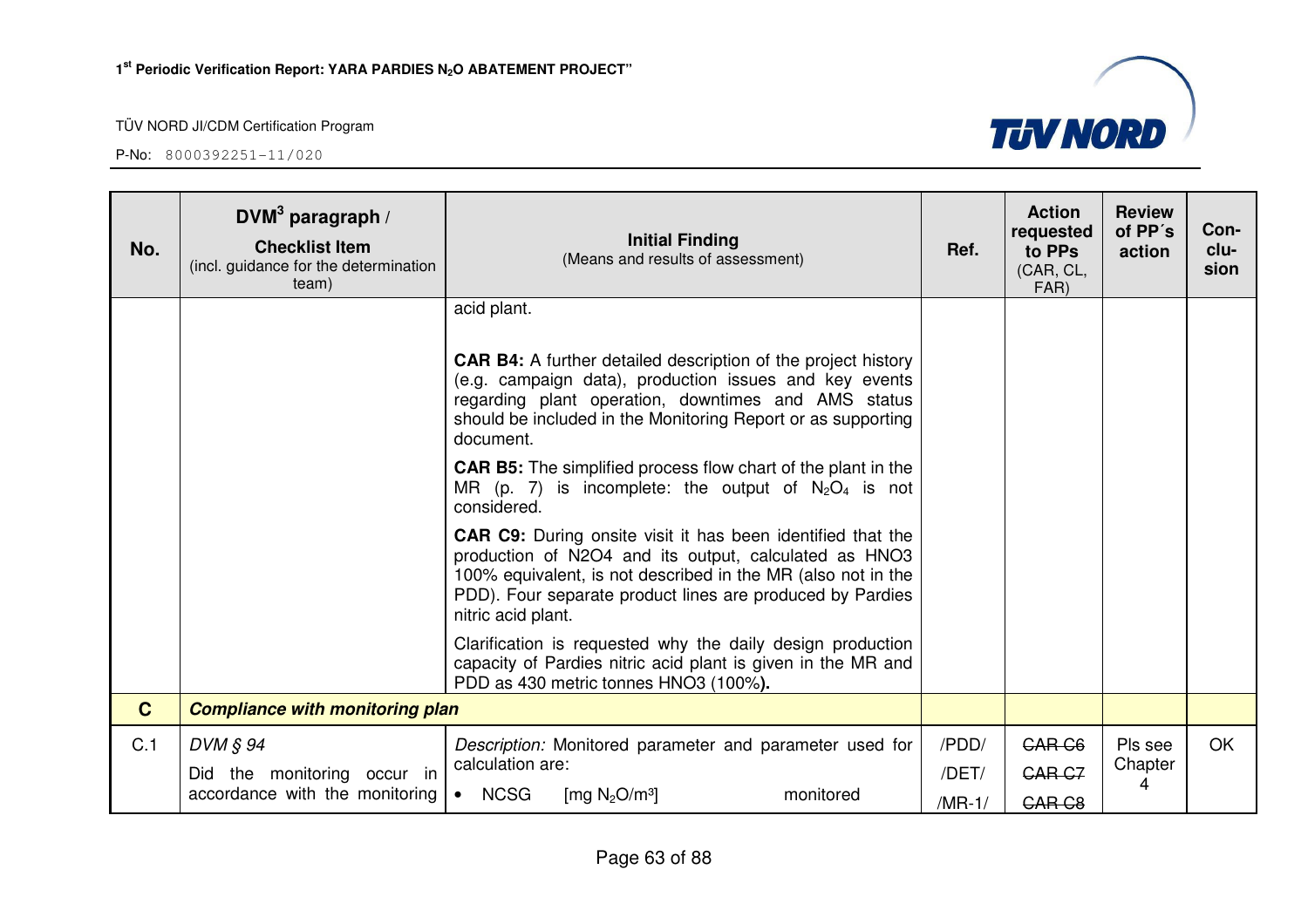

| No. | DVM <sup>3</sup> paragraph /<br><b>Checklist Item</b><br>(incl. guidance for the determination<br>team)                                                    |           | <b>Initial Finding</b><br>(Means and results of assessment) |                                         |                                                                                                                       |         | <b>Action</b><br>requested<br>to PPs<br>(CAR, CL,<br>FAR) | <b>Review</b><br>of PP's<br>action | Con-<br>clu-<br>sion |
|-----|------------------------------------------------------------------------------------------------------------------------------------------------------------|-----------|-------------------------------------------------------------|-----------------------------------------|-----------------------------------------------------------------------------------------------------------------------|---------|-----------------------------------------------------------|------------------------------------|----------------------|
|     | <b>PDD</b><br>included in the<br>plan<br>the<br>which<br>regarding<br>determination has been deemed<br>final and is so listed on the<br>UNFCCC JI website? |           | <b>VSG</b>                                                  | $[Nm^3/h]$                              | monitored                                                                                                             | /14181/ | <b>CAR C9</b>                                             |                                    |                      |
|     |                                                                                                                                                            | $\bullet$ | <b>TSG</b>                                                  | [°C]                                    | monitored                                                                                                             |         |                                                           |                                    |                      |
|     |                                                                                                                                                            | $\bullet$ | <b>PSG</b>                                                  | [Pa]                                    | monitored                                                                                                             |         |                                                           |                                    |                      |
|     |                                                                                                                                                            | $\bullet$ | $PE_n$                                                      | [kgN2O]                                 | calculated                                                                                                            |         |                                                           |                                    |                      |
|     |                                                                                                                                                            | $\bullet$ | OH                                                          | [h]                                     | monitored                                                                                                             |         |                                                           |                                    |                      |
|     |                                                                                                                                                            | $\bullet$ | <b>NAP</b>                                                  | $[$ tHNO $_3]$                          | monitored/calculated                                                                                                  |         |                                                           |                                    |                      |
|     |                                                                                                                                                            | $\bullet$ | <b>OT</b>                                                   | [°C]                                    | monitored                                                                                                             |         |                                                           |                                    |                      |
|     |                                                                                                                                                            | $\bullet$ | <b>AFR</b>                                                  | [ $kgNH3/h$ ]                           | monitored                                                                                                             |         |                                                           |                                    |                      |
|     |                                                                                                                                                            | $\bullet$ | <b>AIFR</b>                                                 | [%]                                     | monitored                                                                                                             |         |                                                           |                                    |                      |
|     |                                                                                                                                                            | $\bullet$ | $EF_{reg}$                                                  | [kg $N_2O/tHNO_3$ ]                     | used for calculation                                                                                                  |         |                                                           |                                    |                      |
|     |                                                                                                                                                            | $\bullet$ | $\mathsf{EF}_\mathsf{BM}$                                   | [kgN <sub>2</sub> O/tHNO <sub>3</sub> ] | used for calculation                                                                                                  |         |                                                           |                                    |                      |
|     |                                                                                                                                                            | $\bullet$ | GWP <sub>N2O</sub>                                          | [tCO <sub>2</sub> e/tN <sub>2</sub> O]  | used for calculation                                                                                                  |         |                                                           |                                    |                      |
|     |                                                                                                                                                            | $\bullet$ | ERU                                                         | [ERUs (tCO <sub>2</sub> e)]             | calculated                                                                                                            |         |                                                           |                                    |                      |
|     |                                                                                                                                                            |           |                                                             | equipment and procedures.               | The PP refers to the project methodology and European<br>standard 14181 regarding implementation of monitoring        |         |                                                           |                                    |                      |
|     |                                                                                                                                                            |           |                                                             |                                         | Means of determination: DIN EN 14181, methodology,<br>quality related procedures provided by the plant staff, on-site |         |                                                           |                                    |                      |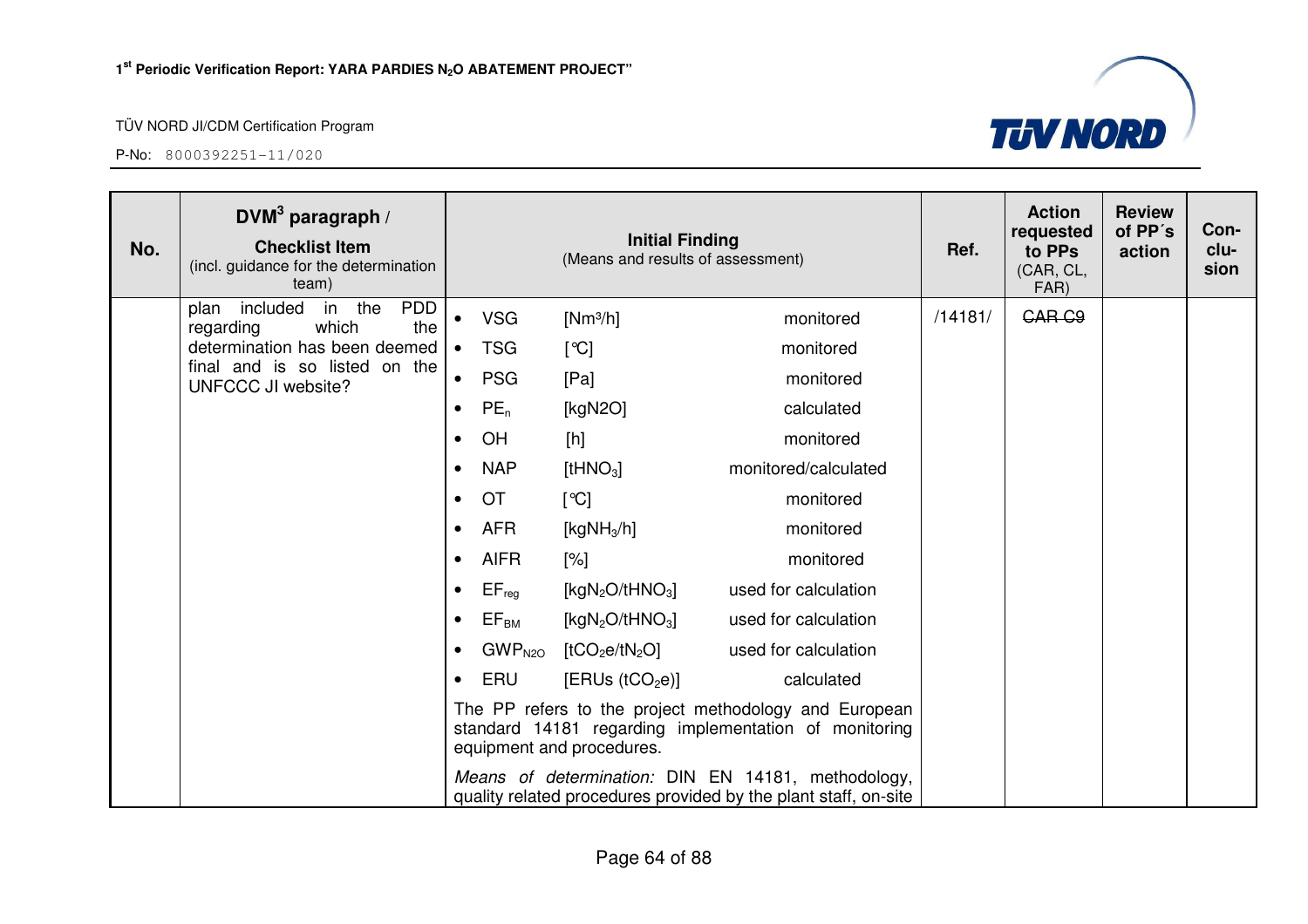

| No. | DVM <sup>3</sup> paragraph /<br><b>Checklist Item</b><br>(incl. guidance for the determination<br>team) | <b>Initial Finding</b><br>(Means and results of assessment)                                                                                                                                                                                                                                                                                                                                                                                                                                                                                                                                                                                                                                                                                                                                                                                                                                                                     | Ref. | <b>Action</b><br>requested<br>to PPs<br>(CAR, CL,<br>FAR) | <b>Review</b><br>of PP's<br>action | Con-<br>clu-<br>sion |
|-----|---------------------------------------------------------------------------------------------------------|---------------------------------------------------------------------------------------------------------------------------------------------------------------------------------------------------------------------------------------------------------------------------------------------------------------------------------------------------------------------------------------------------------------------------------------------------------------------------------------------------------------------------------------------------------------------------------------------------------------------------------------------------------------------------------------------------------------------------------------------------------------------------------------------------------------------------------------------------------------------------------------------------------------------------------|------|-----------------------------------------------------------|------------------------------------|----------------------|
|     |                                                                                                         | inspections and interviews.<br>Conclusion The verification team can confirm that the<br>monitoring of the relevant parameter implemented in the<br>project and the referenced standards are in accordance with<br>the monitoring plan of the final PDD. Checks details are i.e.:<br>Measurement frequency<br>$\bullet$<br>Data source<br>$\bullet$<br>Measurement procedures<br>$\bullet$<br>Quality procedures<br>$\bullet$<br>Measuring points<br>$\bullet$<br>Cross checks<br>$\bullet$<br>Data handling, storage and processing<br>$\bullet$<br>Nevertheless some findings were raised:<br><b>CAR C6:</b> The simple plant diagram should include the<br>position of all Monitoring Equipments included in the<br>Monitoring Report.<br><b>CAR C7:</b> During onsite visit it has been identified that the<br>Flexim mass flow meters as indicated in PDD have not been<br>installed. Therefore clarification is requested. |      |                                                           |                                    |                      |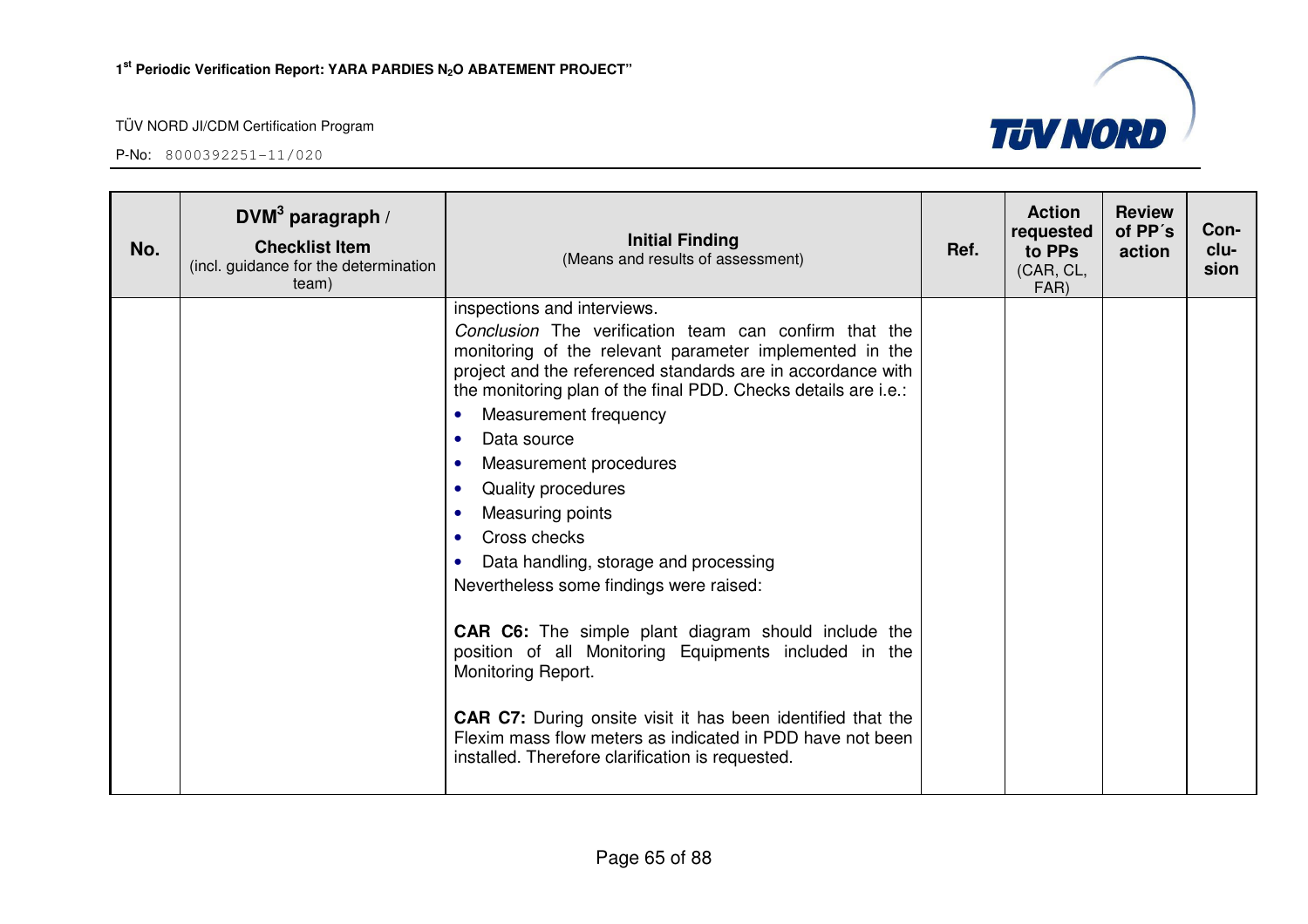| No. | DVM <sup>3</sup> paragraph /<br><b>Checklist Item</b><br>(incl. guidance for the determination<br>team)                                                                                                                                                                                                                               | <b>Initial Finding</b><br>(Means and results of assessment)                                                                                                                                                                                                                                                                                                                                                                                                                                                                                                                                                                                                                                 | Ref.                                                 | <b>Action</b><br>requested<br>to PPs<br>(CAR, CL,<br>FAR) | <b>Review</b><br>of PP's<br>action | Con-<br>clu-<br>sion |
|-----|---------------------------------------------------------------------------------------------------------------------------------------------------------------------------------------------------------------------------------------------------------------------------------------------------------------------------------------|---------------------------------------------------------------------------------------------------------------------------------------------------------------------------------------------------------------------------------------------------------------------------------------------------------------------------------------------------------------------------------------------------------------------------------------------------------------------------------------------------------------------------------------------------------------------------------------------------------------------------------------------------------------------------------------------|------------------------------------------------------|-----------------------------------------------------------|------------------------------------|----------------------|
|     |                                                                                                                                                                                                                                                                                                                                       | <b>CAR C8:</b> Clarification is requested why the Trip-Point value<br>based on lowest temp and low $NH3$ -air ratio is not indicated<br>in MR and used for plausibility check (chapter 5.3.3. of MR)<br>(Excel-file of the monitoring data).<br>Besides during onsite visit it has been identified that the trip<br>value for $NH3$ -air ratio is inconsistent to the value indicated<br>in the MR.<br><b>CAR C9:</b> During onsite visit it has been identified that the<br>production of $N_2O_4$ and its output, calculated as $HNO_3$ 100%<br>equivalent, is not descript in the MR (also not in the PDD).<br>Four separate product lines are produced by Pardies nitric<br>acid plant. |                                                      |                                                           |                                    |                      |
| C.2 | DVM § 95a)<br>For calculating the emission<br>reductions or enhancements of<br>net removals, were key factors,<br>e.g. those listed in 23 (b) (i)-(vii)<br>above, influencing the baseline<br>emissions or net removals and<br>the activity level of the project<br>and the emissions or removals<br>as well as risks associated with | Description: Project baselines are set by default values in<br>the French methodology which was issued by the French<br>DFP. Default values are expressed in benchmark values [kg]<br>$N_2O/t$ HNO <sub>3</sub> :<br>Year: 2010<br>2012<br>2011<br>2.5<br>1.85<br>Value: 2.5<br>This benchmark factor is the key factor, which influences the<br>baseline scenario and reduces the accountable emission<br>reductions from realistic baseline emissions to the above<br>mentioned values.                                                                                                                                                                                                   | /METH/<br>/LoA/<br>/ARETE/<br>/AR/<br>/PDD/<br>/DVM/ | <b>OK</b>                                                 | Pls see<br>Chapter<br>4            | OK.                  |

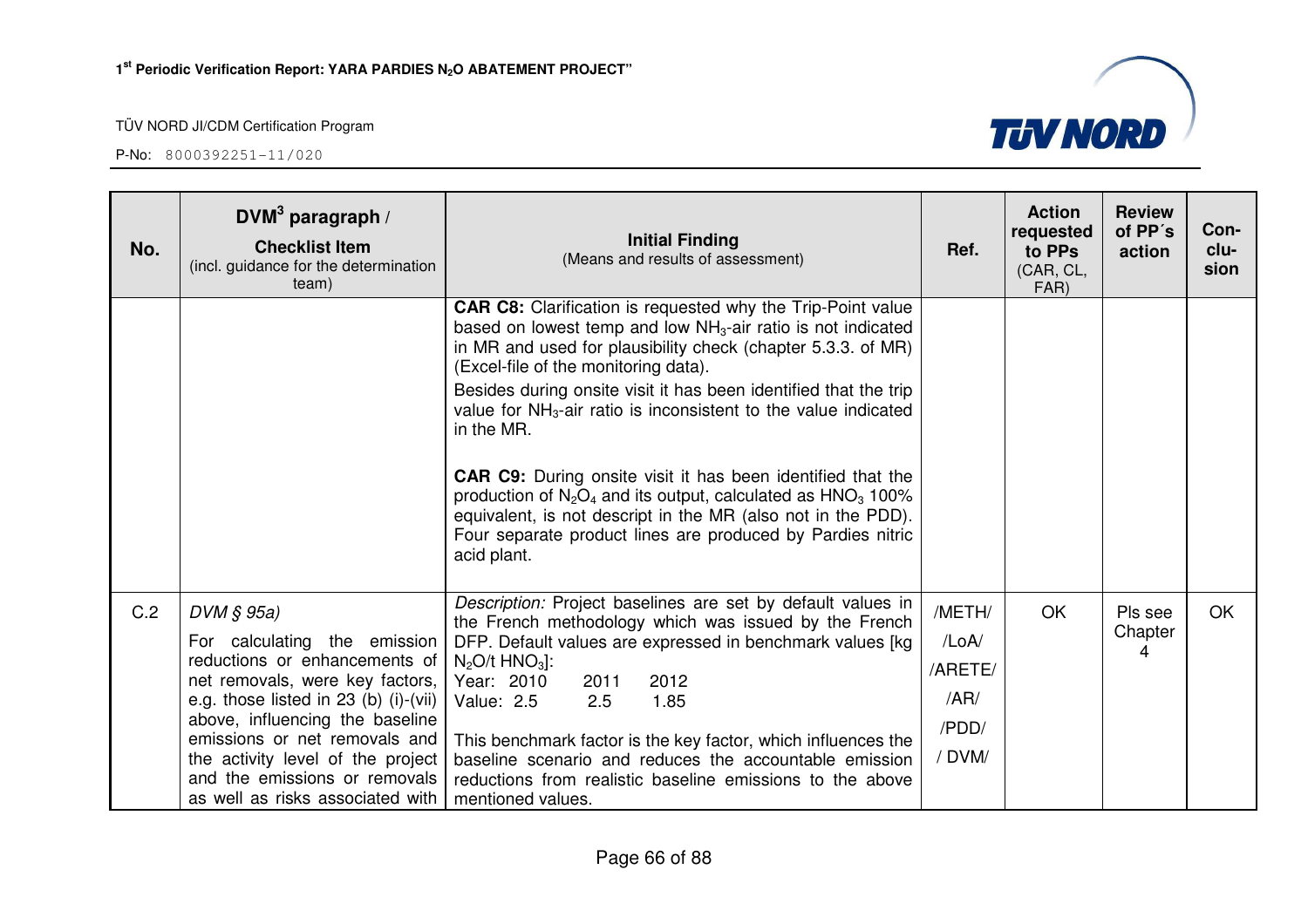as appropriate?

**DVM<sup>3</sup> paragraph / Checklist Item** 

team)

P-No: 8000392251-11/020

**No.** 



|     |                                                                                                                                                                               | $(D)$ (i) of $DVM$ ).<br>The verification team can confirm, that the result of risk<br>assessment (risks associated with the project) was taken<br>into account.                                                                                                                                                              |                                               |                                              |                    |           |
|-----|-------------------------------------------------------------------------------------------------------------------------------------------------------------------------------|-------------------------------------------------------------------------------------------------------------------------------------------------------------------------------------------------------------------------------------------------------------------------------------------------------------------------------|-----------------------------------------------|----------------------------------------------|--------------------|-----------|
| C.3 | $DVM$ $$ 95b)$<br>Are data<br>used for<br>sources<br>calculating emission reductions<br>or enhancements of net remo-<br>vals clearly identified, reliable<br>and transparent? | Description: Parameter and related data sources are:<br>$NCSG_n$ [mg N <sub>2</sub> O/m <sup>3</sup> ] (line 1 and 2); 2 X Dr. Födisch MCA<br>04 Continuous Emissions $N_2O$ Analyser (part of the<br>AMS)<br>$VSG_n$ [Nm <sup>3</sup> /h]; (line 1 and 2); 2 X Dr. Födisch FMD 99<br>gas volume flow meter (part of the AMS) | /PDD/<br>/METH/<br>/PDD/<br>$/MR-1/$<br>/XLS/ | CAR <sub>C6</sub><br><b>CAR C7</b><br>CAR C8 | Pls see<br>Chapter | <b>OK</b> |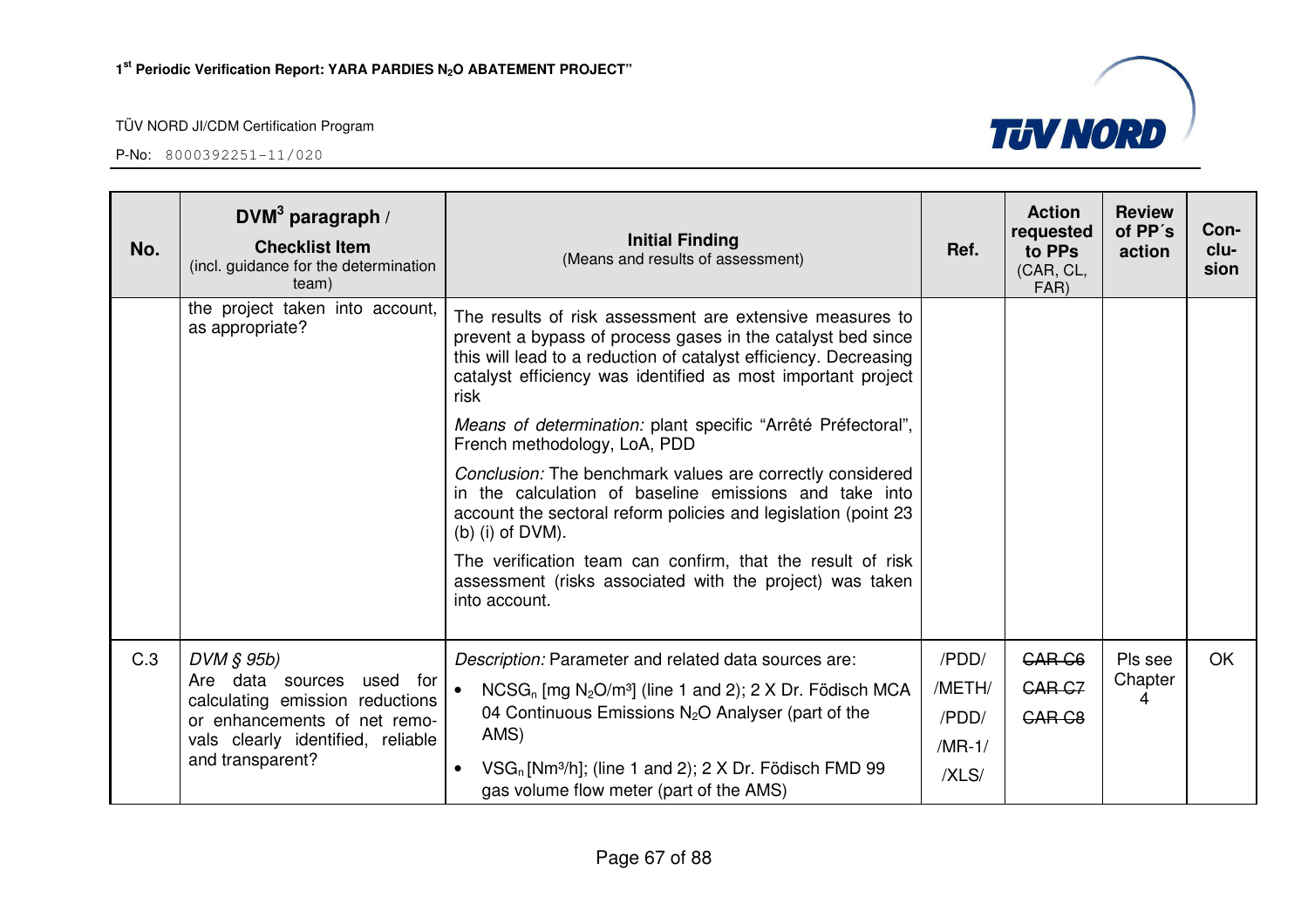

| No. | DVM <sup>3</sup> paragraph /<br><b>Checklist Item</b><br>(incl. guidance for the determination<br>team) | <b>Initial Finding</b><br>(Means and results of assessment)                                                                                                                                                                                                                                                                                                                                                                                                                                                                                                                                                                                                       | Ref.   | <b>Action</b><br>requested<br>to PPs<br>(CAR, CL,<br>FAR) | <b>Review</b><br>of PP's<br>action | Con-<br>clu-<br>sion |
|-----|---------------------------------------------------------------------------------------------------------|-------------------------------------------------------------------------------------------------------------------------------------------------------------------------------------------------------------------------------------------------------------------------------------------------------------------------------------------------------------------------------------------------------------------------------------------------------------------------------------------------------------------------------------------------------------------------------------------------------------------------------------------------------------------|--------|-----------------------------------------------------------|------------------------------------|----------------------|
|     |                                                                                                         | $PE_n$ [kgN <sub>2</sub> O]; Calculation from measured data                                                                                                                                                                                                                                                                                                                                                                                                                                                                                                                                                                                                       | /IMO1/ |                                                           |                                    |                      |
|     |                                                                                                         | $OHn[h]$ ; Production Log – taking into account: plant<br>$\bullet$                                                                                                                                                                                                                                                                                                                                                                                                                                                                                                                                                                                               | /IM02/ |                                                           |                                    |                      |
|     |                                                                                                         | status signal, $NH3$ valve status signal, trip point<br>parameters<br>NAP <sub>n</sub> [tHNO <sub>3</sub> ]; daily average of total Nitric acid amount,<br>$\bullet$<br>100% (production of 53% HNO <sub>3</sub> PLUS production of<br>63% HNO <sub>3</sub> PLUS production of CNA PLUS production of<br>$HNO3$ equivalent from $N2O4$ ). The above production<br>figures are then cross-checked against a calculation of<br>the $NH3$ consumption of the burners and the conversion<br>efficiency of the primary catalyst.<br>$EF_{BM}$ [kgN <sub>2</sub> O/tHNO <sub>3</sub> ].<br>$GWP_{N2O}$ [tCO <sub>2</sub> e/tN <sub>2</sub> O]; Climate Change 1995, The | /AS/   |                                                           |                                    |                      |
|     |                                                                                                         | Science of Climate Change: Summary for Policymakers<br>and Technical Summary of the Working Group I Report,<br>page 22.                                                                                                                                                                                                                                                                                                                                                                                                                                                                                                                                           |        |                                                           |                                    |                      |
|     |                                                                                                         | ERU [ERUs ( $tCO2e$ )]; Calculated from measured data.                                                                                                                                                                                                                                                                                                                                                                                                                                                                                                                                                                                                            |        |                                                           |                                    |                      |
|     |                                                                                                         | Means of determination: PDD, methodology, monitoring<br>report, on-site visit of plant, ASPEN data server.                                                                                                                                                                                                                                                                                                                                                                                                                                                                                                                                                        |        |                                                           |                                    |                      |
|     |                                                                                                         | Conclusion:                                                                                                                                                                                                                                                                                                                                                                                                                                                                                                                                                                                                                                                       |        |                                                           |                                    |                      |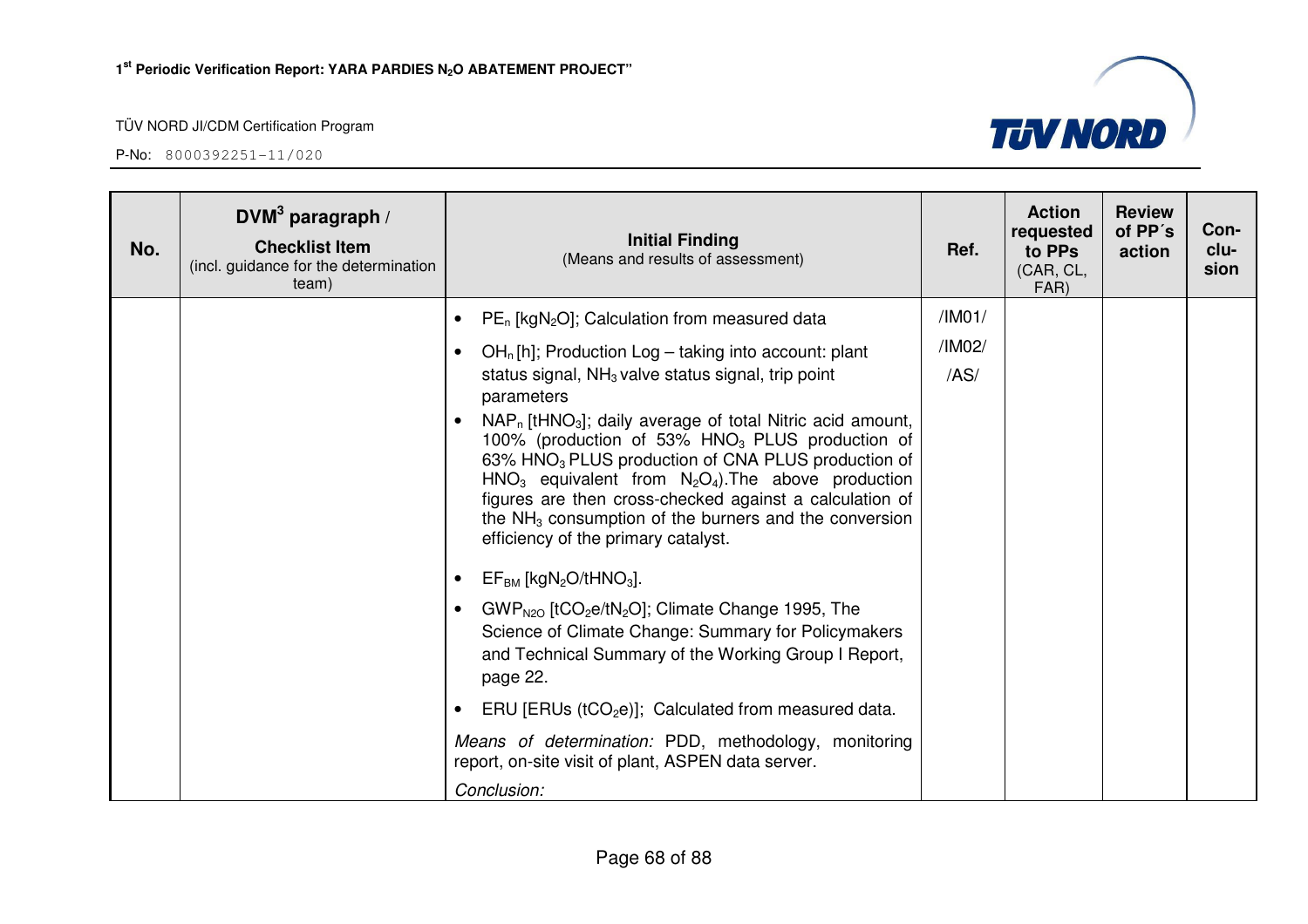

| No. | DVM <sup>3</sup> paragraph /<br><b>Checklist Item</b><br>(incl. guidance for the determination<br>team) | <b>Initial Finding</b><br>(Means and results of assessment)                                                                                                                                                                                                                           | Ref.  | <b>Action</b><br>requested<br>to PPs<br>(CAR, CL,<br>FAR) | <b>Review</b><br>of PP's<br>action | Con-<br>clu-<br>sion |
|-----|---------------------------------------------------------------------------------------------------------|---------------------------------------------------------------------------------------------------------------------------------------------------------------------------------------------------------------------------------------------------------------------------------------|-------|-----------------------------------------------------------|------------------------------------|----------------------|
|     |                                                                                                         | The PP could clearly demonstrate that data sources are<br>clearly identified, reliable and transparent. However, the<br>following findings were raised in this context:                                                                                                               |       |                                                           |                                    |                      |
|     |                                                                                                         | <b>CAR C6:</b> During onsite visit it has been identified that the<br>Flexim mass flow meters as indicated in PDD have not been<br>installed. Therefore clarification is requested.                                                                                                   |       |                                                           |                                    |                      |
|     |                                                                                                         | <b>CAR C7:</b> Clarification is requested why the Trip-Point value<br>based on lowest temp and low NH3-air ratio is not indicated<br>in MR and used for plausibility check (chapter 5.3.3. of MR)<br>(Excel-file of the monitoring data).                                             |       |                                                           |                                    |                      |
|     |                                                                                                         | Besides during onsite visit it has been identified that the trip<br>value for NH3-air ratio is inconsistent to the value indicated<br>in the MR.                                                                                                                                      |       |                                                           |                                    |                      |
|     |                                                                                                         | <b>CAR C8:</b> During onsite visit it has been identified that the<br>production of $N_2O_4$ and its output, calculated as $HNO_3$ 100%<br>equivalent, is not described in the MR (also not in the PDD).<br>Four separate product lines are produced by Pardies nitric<br>acid plant. |       |                                                           |                                    |                      |
| C.4 | DVM § 95c)                                                                                              | Description: As described under C.2., the French DFP sets                                                                                                                                                                                                                             | /PDD/ | OK                                                        |                                    | OK                   |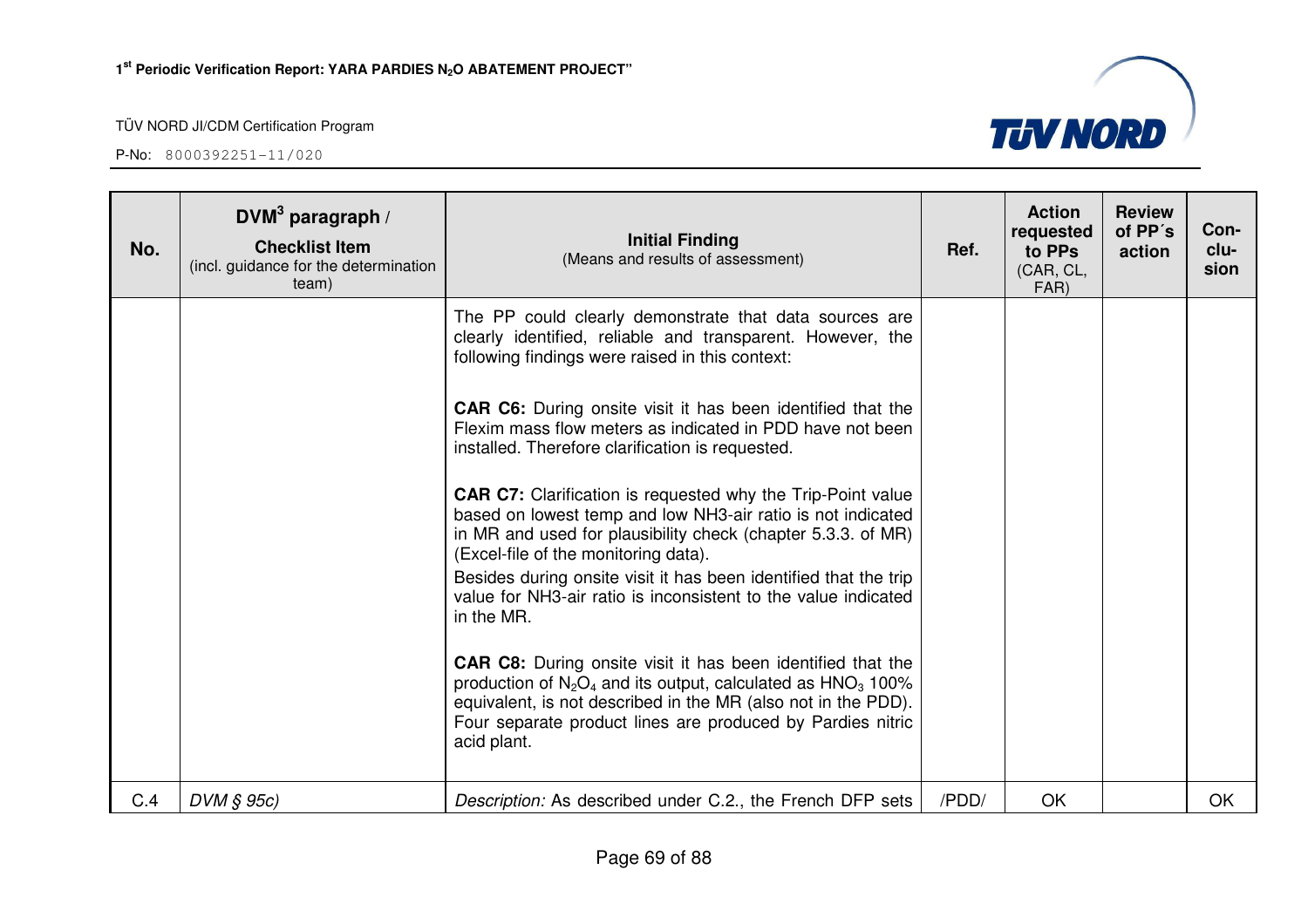| No. | DVM <sup>3</sup> paragraph /<br><b>Checklist Item</b><br>(incl. guidance for the determination<br>team)                                                                                                                                                                             | <b>Initial Finding</b><br>(Means and results of assessment)                                                                                                                                                                                                                                                                                                                                                                                                                                                                                       | Ref.                                                                       | <b>Action</b><br>requested<br>to PPs<br>(CAR, CL,<br>FAR) | <b>Review</b><br>of PP's<br>action | Con-<br>clu-<br>sion |
|-----|-------------------------------------------------------------------------------------------------------------------------------------------------------------------------------------------------------------------------------------------------------------------------------------|---------------------------------------------------------------------------------------------------------------------------------------------------------------------------------------------------------------------------------------------------------------------------------------------------------------------------------------------------------------------------------------------------------------------------------------------------------------------------------------------------------------------------------------------------|----------------------------------------------------------------------------|-----------------------------------------------------------|------------------------------------|----------------------|
|     | Are emission factors, including<br>default emission factors, if used<br>for calculating the emission<br>reductions or enhancements of<br>net removals,<br>selected<br>bv<br>carefully balancing accuracy and<br>and<br>reasonableness,<br>appropriately justified of the<br>choice? | emission factors as benchmark values [kg N <sub>2</sub> O/t HNO <sub>3</sub> ]:<br>Year: 2010<br>2011<br>2012<br>2.5<br>1.85<br>Value: 2.5<br>Means of determination: "Arrêté Préfectoral", Methodology,<br>Monitoring report, XLS calculation spreadsheet.<br>Conclusion: The benchmark value, as set by the French<br>method was correctly included in emission reduction<br>calculation. The stack gas concentration, which correlates<br>with the emission factor, was not mentioned in the report as<br>required per methodology.            | /METH/<br>$/MR-1/$<br>/AR/<br>/ARETE/<br>/XLS/                             |                                                           |                                    |                      |
| C.5 | $DVM \S 95d$<br>Is the calculation of emission<br>reductions or enhancements of<br>net removals calculated based<br>conservative assumptions<br>on.<br>the<br>and<br>most<br>plausible<br>transparent<br>scenarios<br>in a<br>manner?                                               | Description: The transparent calculation of emission<br>reduction follows the methodology described in the PDD. All<br>data used is based on measurements, therefore no<br>assumptions are used.<br>Means of determination: "Arrêté Préfectoral", Methodology,<br>PDD, XLS, on-site visit of plant, ASPEN data server.<br>Conclusion: The used methodology, data processing,<br>implementation of the benchmark values and 10% reduction<br>is a conservative approach.<br>The following findings were raised in this context:<br><b>CAR C10:</b> | /PDD/<br>/METH/<br>/ARETE/<br>/AR/<br>$/MR-1/$<br>/AS/<br>/CHECK<br>/TRIP/ | <b>CAR C10</b><br>CAR <sub>C11</sub>                      | Pls see<br>Chapter<br>4            | <b>OK</b>            |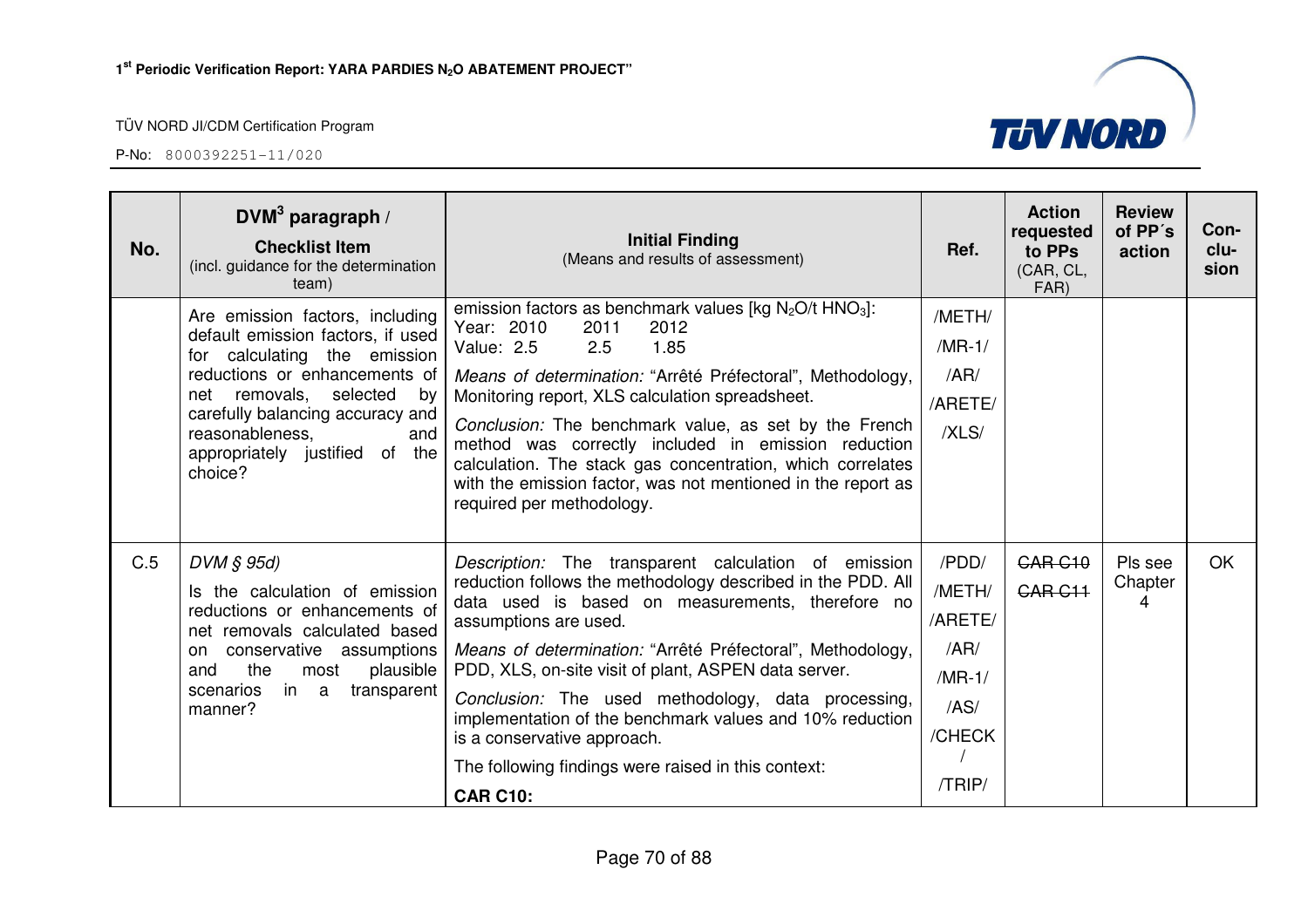

| No. | DVM <sup>3</sup> paragraph /<br><b>Checklist Item</b><br>(incl. guidance for the determination<br>team)                                                                                                                                                          | <b>Initial Finding</b><br>(Means and results of assessment)                                                                                                                                                                                                                                                                                                                                                                                                                                                                                                                                                                                                | Ref.                     | <b>Action</b><br>requested<br>to PPs<br>(CAR, CL,<br>FAR) | <b>Review</b><br>of PP's<br>action | Con-<br>clu-<br>sion |
|-----|------------------------------------------------------------------------------------------------------------------------------------------------------------------------------------------------------------------------------------------------------------------|------------------------------------------------------------------------------------------------------------------------------------------------------------------------------------------------------------------------------------------------------------------------------------------------------------------------------------------------------------------------------------------------------------------------------------------------------------------------------------------------------------------------------------------------------------------------------------------------------------------------------------------------------------|--------------------------|-----------------------------------------------------------|------------------------------------|----------------------|
|     |                                                                                                                                                                                                                                                                  | Following issues w.r.t. emission reduction calculation have<br>been identified and subsequent clarification is requested:<br>1. For several hours in the emission reduction<br>calculation spreadsheet hours a trip occurred but<br>these specific hour has been included for ER<br>calculation.<br>2. The extra hour at 2010-10-31 (summer - winter time<br>change) should be taken into account for emission<br>calculation (Excel-file of the monitoring data).<br><b>CAR C11:</b> During onsite visit inconsistencies have been<br>identified in the daily total NAP value between the ER excel<br>spreadsheet and data provided by the project owner. | /QUALC<br>ALIB/<br>/XLS/ |                                                           |                                    |                      |
|     | Applicable to JI SSC projects only                                                                                                                                                                                                                               |                                                                                                                                                                                                                                                                                                                                                                                                                                                                                                                                                                                                                                                            |                          |                                                           |                                    |                      |
| C.6 | DVM § 96<br>Is the relevant threshold to be<br>classified as JI SSC project not<br>exceeded during the monitoring<br>period on an annual average<br>basis?<br>If the threshold is exceeded, is<br>the<br>maximum<br>emission<br>reduction level estimated in the | Description: The project is classified as large-scale project.<br>Means of determination: PDD<br>Conclusion: N/A.                                                                                                                                                                                                                                                                                                                                                                                                                                                                                                                                          |                          |                                                           |                                    |                      |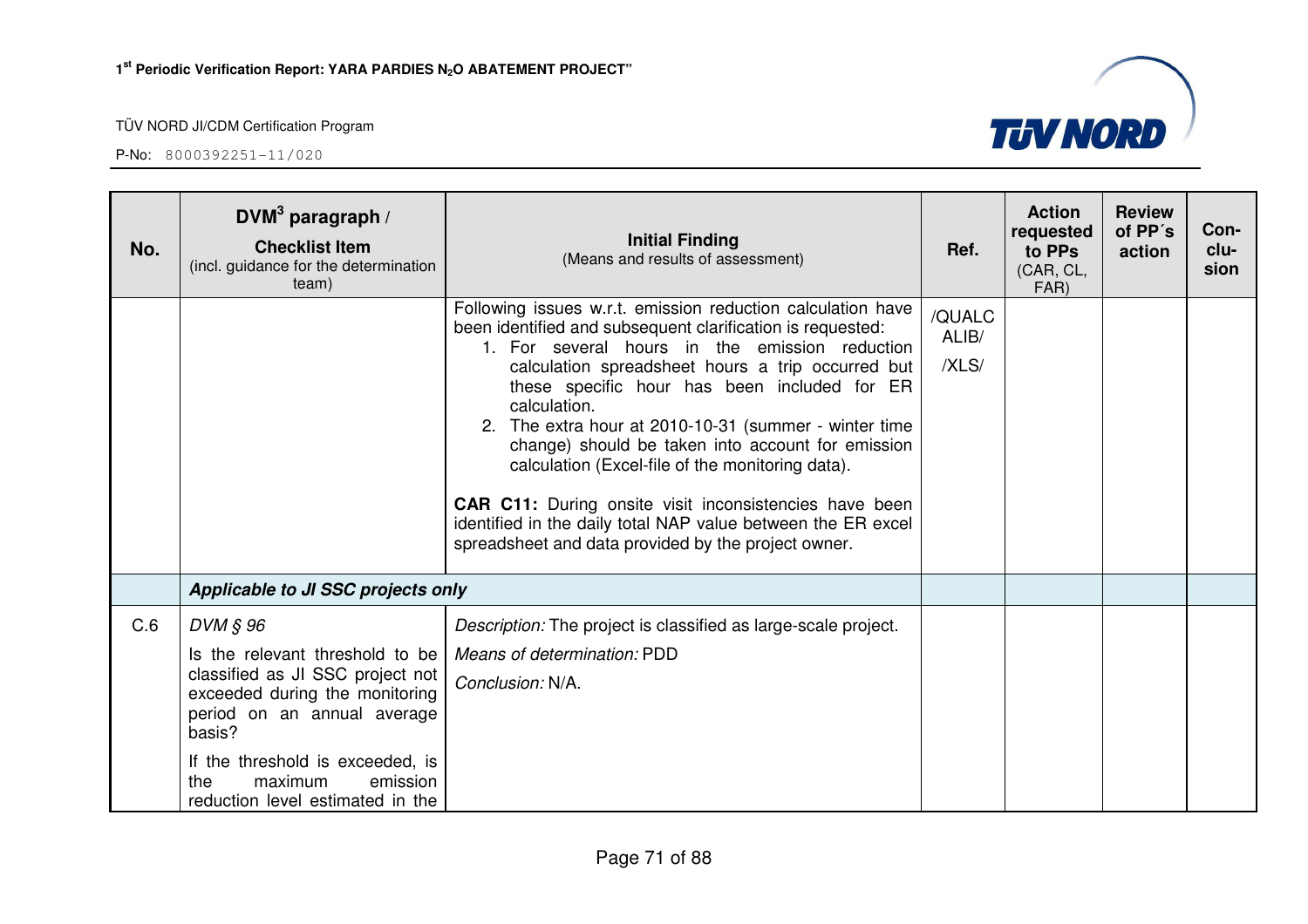

| No.        | DVM <sup>3</sup> paragraph /<br><b>Checklist Item</b><br>(incl. guidance for the determination<br>team)                                                                                              | <b>Initial Finding</b><br>(Means and results of assessment)                                                                              | Ref. | <b>Action</b><br>requested<br>to PPs<br>(CAR, CL,<br>FAR) | <b>Review</b><br>of PP's<br>action | Con-<br>clu-<br>sion |
|------------|------------------------------------------------------------------------------------------------------------------------------------------------------------------------------------------------------|------------------------------------------------------------------------------------------------------------------------------------------|------|-----------------------------------------------------------|------------------------------------|----------------------|
|            | PDD for the JI SSC project or<br>the bundle for the monitoring<br>period determined?                                                                                                                 |                                                                                                                                          |      |                                                           |                                    |                      |
|            | Applicable to bundled JI SSC projects only                                                                                                                                                           |                                                                                                                                          |      |                                                           |                                    |                      |
| C.7<br>C.8 | $DVM \S 97a)$<br>Has the composition of the<br>bundle not changed from that is  <br>stated in F-JI-SSCBUNDLE?<br>$DVM$ $S$ 97b)<br>If<br>determination<br>the<br>was<br>conducted on the basis of an | Description: N/A<br>Means of determination: N/A<br>Conclusion: N/A<br>Description: N/A<br>Means of determination: N/A<br>Conclusion: N/A |      |                                                           |                                    |                      |
|            | overall monitoring plan, have the<br>project participants submitted a<br>common monitoring report?                                                                                                   |                                                                                                                                          |      |                                                           |                                    |                      |
| C.9        | DVM § 98                                                                                                                                                                                             | Description: N/A                                                                                                                         |      |                                                           |                                    |                      |
|            | If the monitoring is based on a<br>monitoring plan that provides for<br>overlapping monitoring periods,                                                                                              | Means of determination: N/A<br>Conclusion: N/A                                                                                           |      |                                                           |                                    |                      |
|            | Are the monitoring periods per<br>component of the project clearly<br>specified in the monitoring                                                                                                    |                                                                                                                                          |      |                                                           |                                    |                      |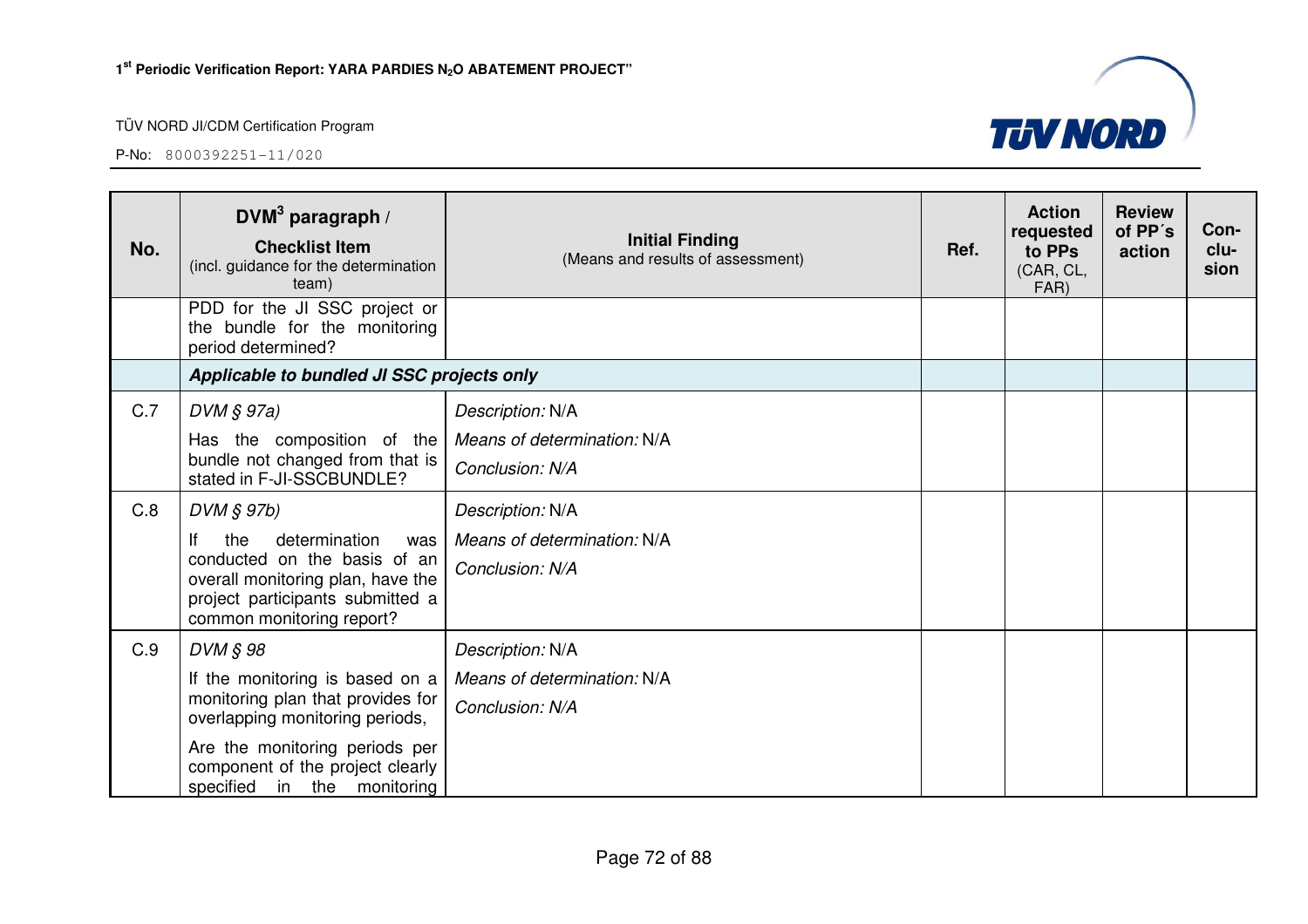

| No. | DVM <sup>3</sup> paragraph /<br><b>Checklist Item</b><br>(incl. guidance for the determination<br>team)                                                                                                                                                                                                             | <b>Initial Finding</b><br>(Means and results of assessment)           | Ref. | <b>Action</b><br>requested<br>to PPs<br>(CAR, CL,<br>FAR) | <b>Review</b><br>of PP's<br>action | Con-<br>clu-<br>sion |
|-----|---------------------------------------------------------------------------------------------------------------------------------------------------------------------------------------------------------------------------------------------------------------------------------------------------------------------|-----------------------------------------------------------------------|------|-----------------------------------------------------------|------------------------------------|----------------------|
|     | report?<br>Do the monitoring periods not<br>overlap with those for which<br>verifications<br>were<br>already<br>deemed final in the past?                                                                                                                                                                           |                                                                       |      |                                                           |                                    |                      |
| D   | <b>Revision of monitoring plan</b>                                                                                                                                                                                                                                                                                  |                                                                       |      |                                                           |                                    |                      |
|     |                                                                                                                                                                                                                                                                                                                     | Applicable only if monitoring plan is revised by project participants |      |                                                           |                                    |                      |
| D.1 | $DVM \S 99a)$<br>Did the<br>project<br>participants<br>provide<br>appropriate<br>an<br>justification for the proposed<br>revision?                                                                                                                                                                                  | Description: N/A<br>Means of determination: N/A<br>Conclusion: N/A    |      |                                                           |                                    |                      |
| D.2 | DVM § 99b)<br>Does the<br>proposed revision<br>improve the accuracy and/or<br>information<br>applicability<br>of<br>collected compared<br>to<br>the<br>original monitoring plan without<br>changing conformity with the<br>relevant rules and regulations<br>establishment<br>the<br>of<br>for<br>monitoring plans? | Description: N/A<br>Means of determination: N/A<br>Conclusion: N/A    |      |                                                           |                                    |                      |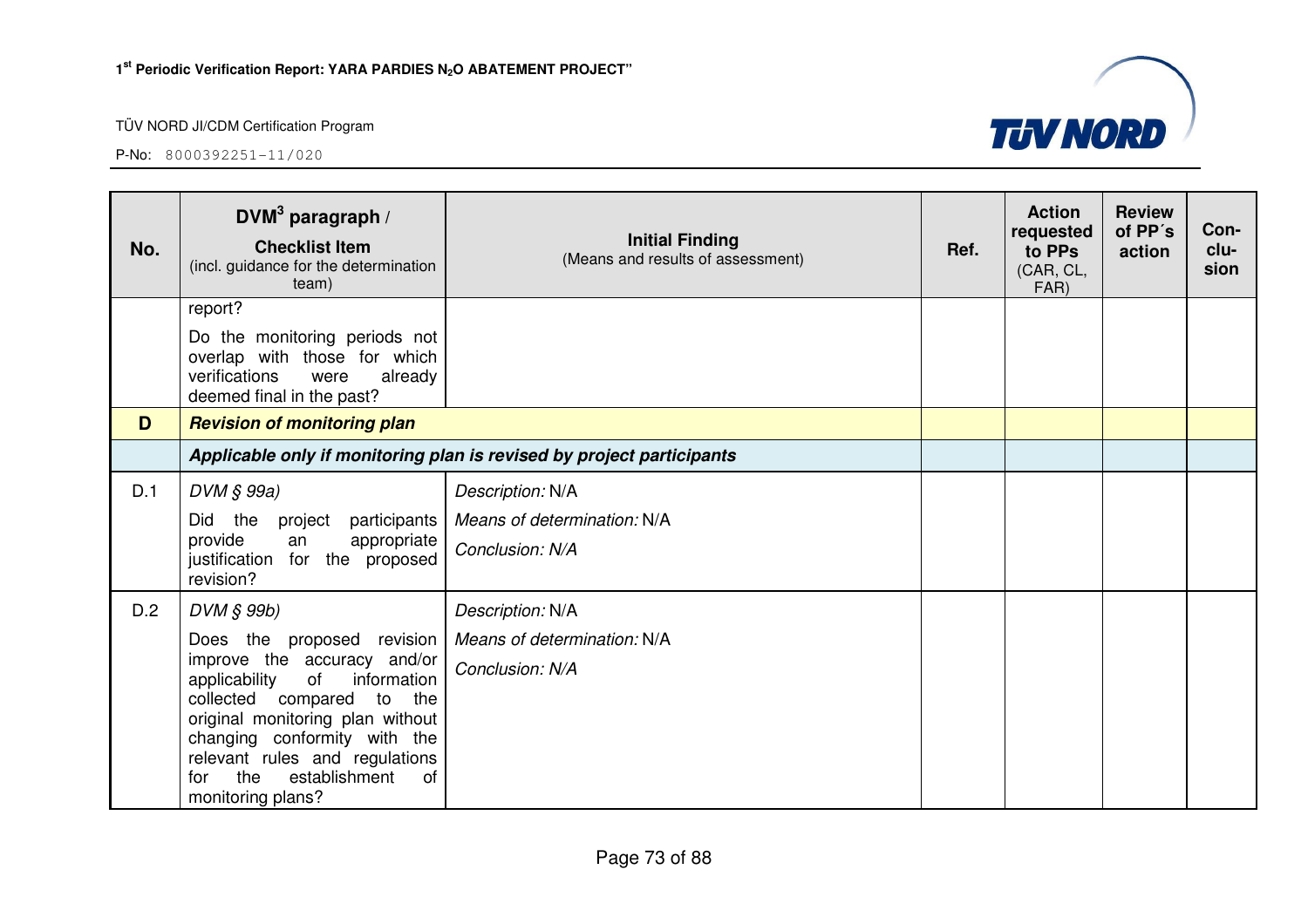| No. | DVM <sup>3</sup> paragraph /<br><b>Checklist Item</b><br>(incl. guidance for the determination<br>team)                                                                                                 | <b>Initial Finding</b><br>(Means and results of assessment)                                                                                                                                                                                                                                                                                                                                                                                                                                                                                                                                                                                                                                                                                                                                                                                                                                                                                                                                                                                                                                                                                                                                                                                                                                              | Ref.                                                                                                                                      | <b>Action</b><br>requested<br>to PPs<br>(CAR, CL,<br>FAR) | <b>Review</b><br>of PP's<br>action | Con-<br>clu-<br>sion |
|-----|---------------------------------------------------------------------------------------------------------------------------------------------------------------------------------------------------------|----------------------------------------------------------------------------------------------------------------------------------------------------------------------------------------------------------------------------------------------------------------------------------------------------------------------------------------------------------------------------------------------------------------------------------------------------------------------------------------------------------------------------------------------------------------------------------------------------------------------------------------------------------------------------------------------------------------------------------------------------------------------------------------------------------------------------------------------------------------------------------------------------------------------------------------------------------------------------------------------------------------------------------------------------------------------------------------------------------------------------------------------------------------------------------------------------------------------------------------------------------------------------------------------------------|-------------------------------------------------------------------------------------------------------------------------------------------|-----------------------------------------------------------|------------------------------------|----------------------|
| E.  | Data management                                                                                                                                                                                         |                                                                                                                                                                                                                                                                                                                                                                                                                                                                                                                                                                                                                                                                                                                                                                                                                                                                                                                                                                                                                                                                                                                                                                                                                                                                                                          |                                                                                                                                           |                                                           |                                    |                      |
| E.1 | $DVM$ § 101a)<br>Is the implementation of data<br>collection<br>procedures<br>in<br>accordance with the monitoring<br>plan, including the quality control<br>quality<br>and<br>assurance<br>procedures? | Description: Data collection is in accordance with the<br>monitoring plan. The installed automated monitoring<br>systems (AMS) provide separate hourly average values for<br>$NCSG_n$ and $VSG_n$ for each stack, based on 10-second<br>interval measurements that are recorded and stored<br>electronically. The nitric acid plant is equipped with an<br>Aspentech 'Info Plus 21' data collection and storage system,<br>which records and stores all monitoring values for NCSG,<br>VSG, TSG, PSG, as well as different status signals of the<br>AMS and the $NH3$ valve status signal from the nitric acid<br>plant that defines whether or not the plant is in operation.<br>The system reports hourly averages for all the monitored<br>parameters to N.serve, who is responsible for the correct<br>analysis of the delivered data.<br>Data collection procedures, quality control and quality<br>assurance are implemented as follows:<br>For all $N_2O$ data sets a plausibility check is conducted. All<br>data sets containing implausible values are eliminated from<br>the calculation of the average values. Implausible values are<br>those which are negative or clearly out of the range of<br>"normal operating conditions".<br>During data processing, measured values were evaluated | /PDD/<br>/METH/<br>$/MR-1/$<br>/XLS/<br>/DVM/<br>/IM01/<br>/IM02/<br>/EN1418<br>1/<br>/QA/<br>/AS/<br>/CHECK<br>/TRIP/<br>/QAL2<br>CALIB/ | <b>CAR C10</b>                                            | Pls see<br>Chapter<br>4            | <b>OK</b>            |

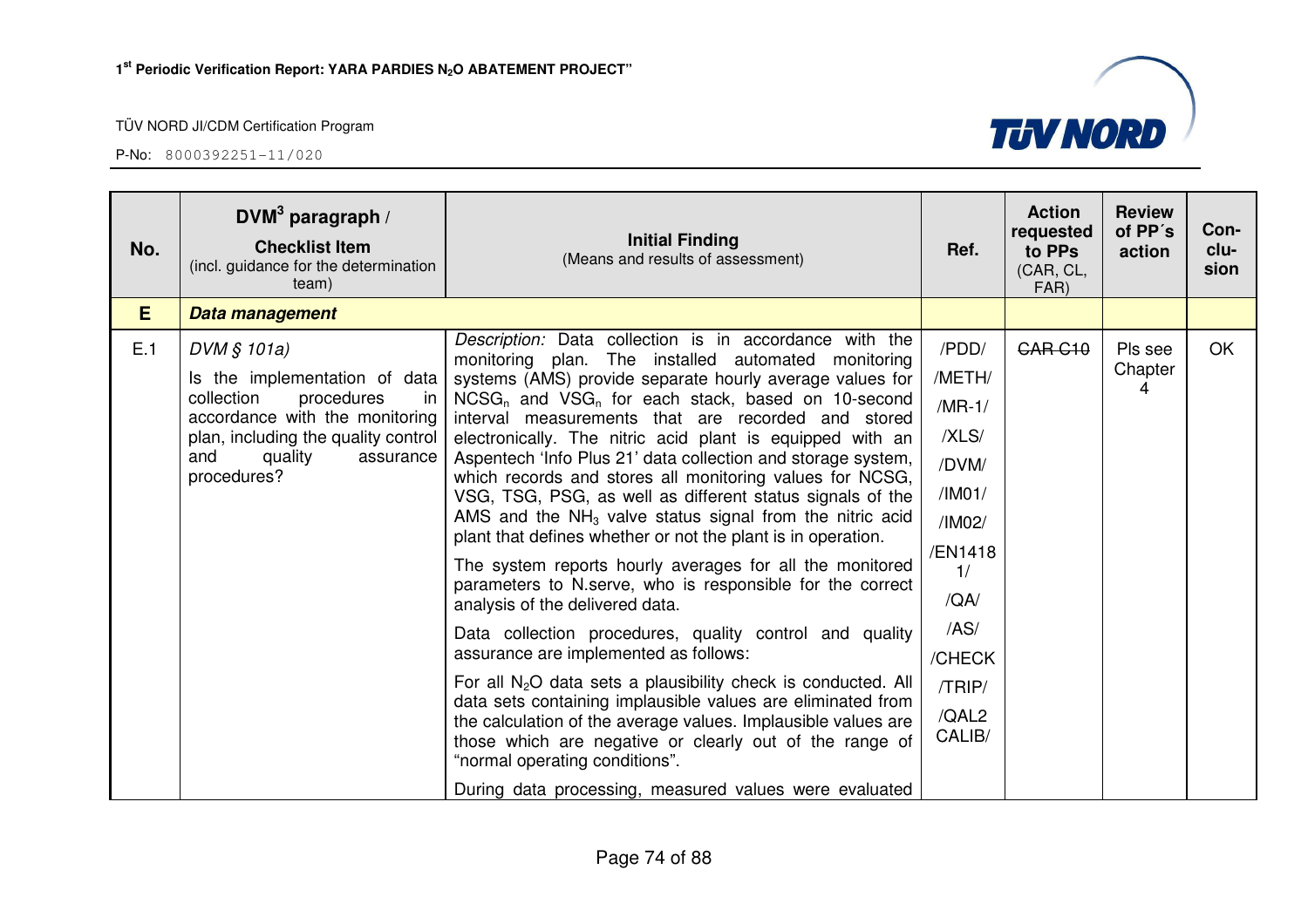

| No. | $DVM3$ paragraph /<br><b>Checklist Item</b><br>(incl. guidance for the determination<br>team) | <b>Initial Finding</b><br>(Means and results of assessment)                                                                                                                                                                                                                                                                                                                                                                                                                                                                                                                                                                                                                                                                                                                                                                                                                                                                                                                                                  | Ref. | <b>Action</b><br>requested<br>to PPs<br>(CAR, CL,<br>FAR) | <b>Review</b><br>of PP's<br>action | Con-<br>clu-<br>sion |
|-----|-----------------------------------------------------------------------------------------------|--------------------------------------------------------------------------------------------------------------------------------------------------------------------------------------------------------------------------------------------------------------------------------------------------------------------------------------------------------------------------------------------------------------------------------------------------------------------------------------------------------------------------------------------------------------------------------------------------------------------------------------------------------------------------------------------------------------------------------------------------------------------------------------------------------------------------------------------------------------------------------------------------------------------------------------------------------------------------------------------------------------|------|-----------------------------------------------------------|------------------------------------|----------------------|
|     |                                                                                               | according to statistical methods.<br>The PP chooses a monitoring standard that requires the<br>establishment of a calibration curve (EN14181). The<br>correction factors derived from this calibration curve during<br>the QAL2 audit are applied onto both VSG and NCSG-<br>measuring.<br>VSG: QAL2 correction factors: 0.95 and 0.97<br>NCSG: QAL2 correction factors = $0.99$ and 1.03<br>TSG: QAL2 correction factors: 0.98 and 0.96<br>PSG: QAL2 correction factors: 1.0 and 1.0<br>The Uncertainty for $N_2O$ mass flow measurement as<br>calculated during the QAL2 test is:<br><b>AMS Line 1</b><br>Lower range (0 to 200ppm): 3.48 %<br>Upper range (to 1000ppm): 3.16%<br><b>AMS Line 2</b><br>Lower range (0 to 200ppm): 3.06%<br>Higher range (to 1000ppm): 3.15%<br>All values are below the permitted overall uncertainty of 7.5<br>%. (The methodology requires that the permitted overall<br>uncertainty of the average hourly annual emissions is less<br>than 7.5% if technical possible.) |      |                                                           |                                    |                      |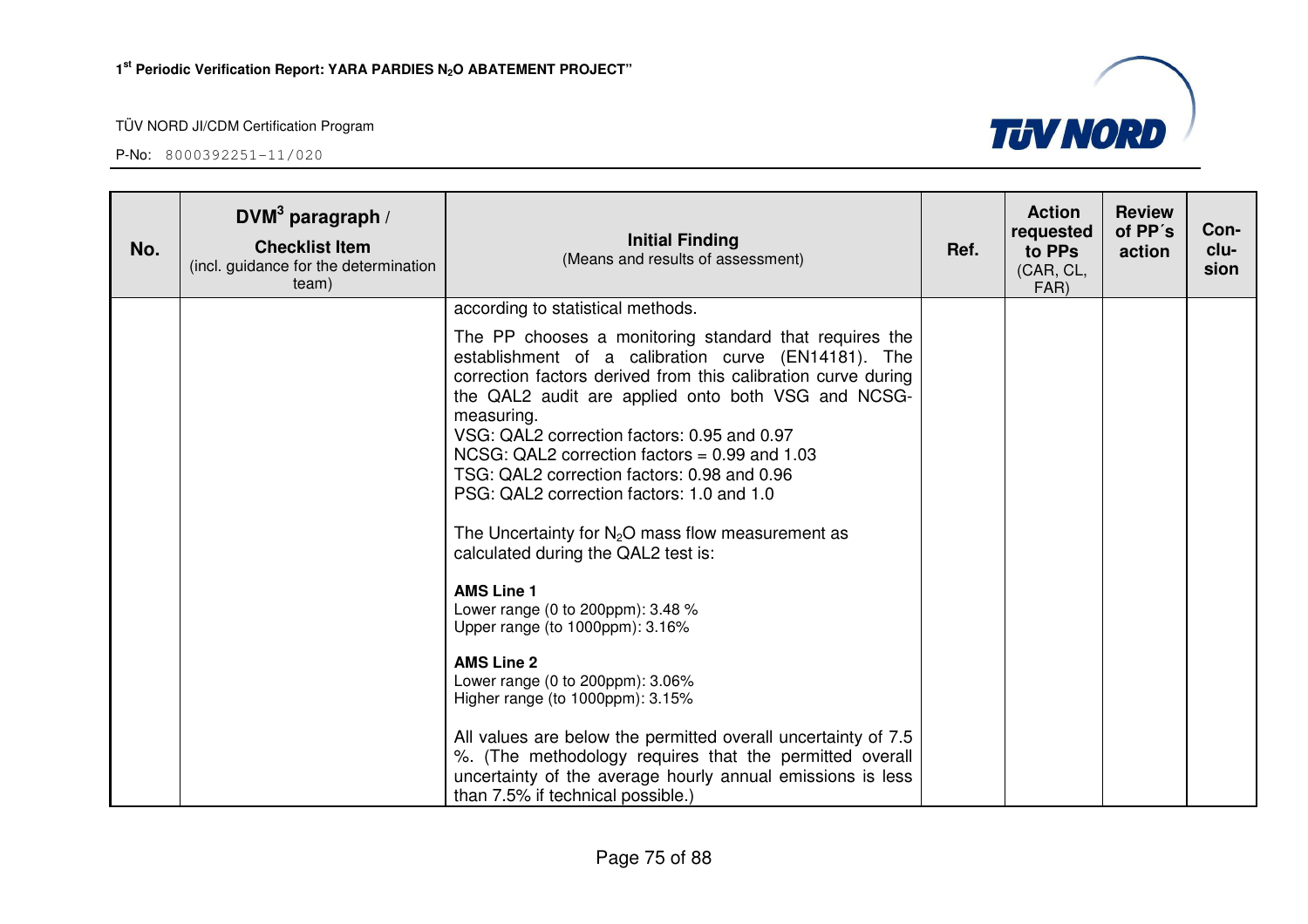P-No: 8000392251-11/020

**No.** 



PDD (spot-check of single hours and days).Conclusion: It has been confirmed that the data collection procedures for all monitoring parameters except NAP are as per the description in the determined monitoring plan. No further issues have been identified in this regard.

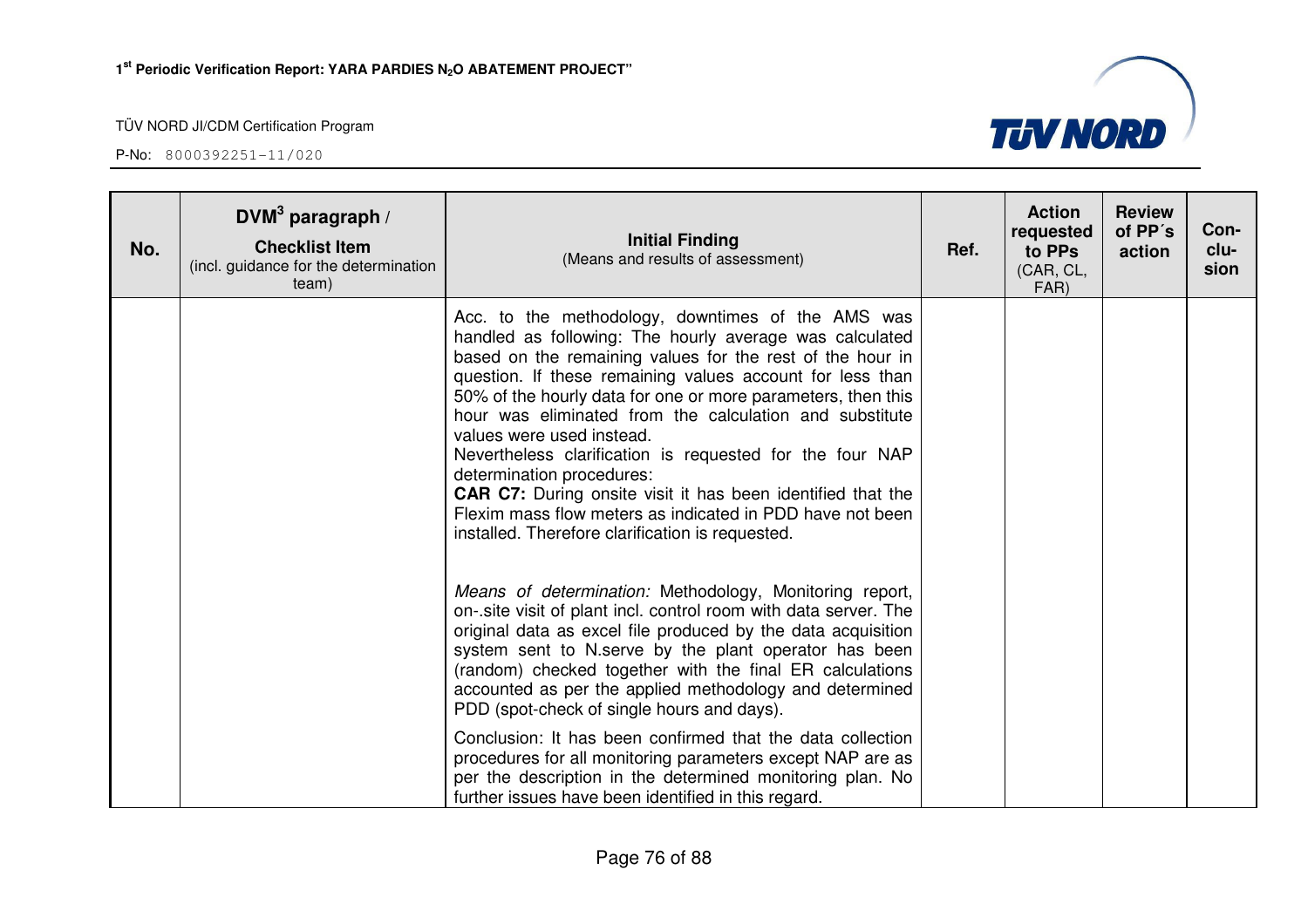| No. | $DVM3$ paragraph /<br><b>Checklist Item</b><br>(incl. guidance for the determination<br>team)                       | <b>Initial Finding</b><br>(Means and results of assessment)                                                                                                                                                                                                                                                                                                                                                                                                                                                                                                                                                                                                                                                                                                                                                                                                                                                                                                                                                                                                                                                        | Ref.                                                                                                                                                             | <b>Action</b><br>requested<br>to PPs<br>(CAR, CL,<br>FAR) | <b>Review</b><br>of PP's<br>action | Con-<br>clu-<br>sion |
|-----|---------------------------------------------------------------------------------------------------------------------|--------------------------------------------------------------------------------------------------------------------------------------------------------------------------------------------------------------------------------------------------------------------------------------------------------------------------------------------------------------------------------------------------------------------------------------------------------------------------------------------------------------------------------------------------------------------------------------------------------------------------------------------------------------------------------------------------------------------------------------------------------------------------------------------------------------------------------------------------------------------------------------------------------------------------------------------------------------------------------------------------------------------------------------------------------------------------------------------------------------------|------------------------------------------------------------------------------------------------------------------------------------------------------------------|-----------------------------------------------------------|------------------------------------|----------------------|
|     |                                                                                                                     |                                                                                                                                                                                                                                                                                                                                                                                                                                                                                                                                                                                                                                                                                                                                                                                                                                                                                                                                                                                                                                                                                                                    |                                                                                                                                                                  |                                                           |                                    |                      |
| E.2 | DVM § 101b)<br>Is the function of the monitoring<br>including<br>its<br>equipment,<br>calibration status, in order? | Description: All relevant monitoring instruments incl. the<br>AMS are included in the quality procedures which are<br>established for proper operation of the plant. (Yara Pardies<br>is certified to international standards ISO 9001 Quality<br>Management Systems, carried out by Det Norske Veritas.)<br>a) AMS:<br>Additional measures are related to the European Norm<br>EN14181 (2004) "Stationary source emissions - Quality<br>assurance of automated measuring systems":<br>QAL 1: performance approval: the AMS is suitable for<br>purpose and in line with the European norm. The PP<br>provides a QAL1 Certificate 0000025929 dated 2010-03-10<br>according to DIN EN 14181:2004 issued by TÜV Rheinland.<br>QAL1 Certificate No: 936/808005/C 2000-04-10 regarding<br>FMD 99 Volumeter,<br>QAL2 tests according to EN 14181, is to be performed at<br>least every 3 years. The most recent QAL2 test was<br>conducted by Müller-BBM on 15/02/2010 (Report Nos. M82<br>450/19 and M82 450/22), with successful approval of the<br>AMS.<br>QAL 3 (ongoing operation and maintenance) $N_2O$ -Analyzer | /QAL1A/<br>QAL1V/<br>/FG/<br>/QAL2<br>CALIB/<br>/FOEDM<br>AlN/<br>/MCF/<br>/AS/<br>/AZR/<br>/MPRA/<br>/FOEDM<br>AIN/<br>/IM01/<br>/IM02/<br>/QA/<br>/QPRO<br>CE/ | CL-C7                                                     | Pls. see<br>Chapter<br>4           | OK.                  |

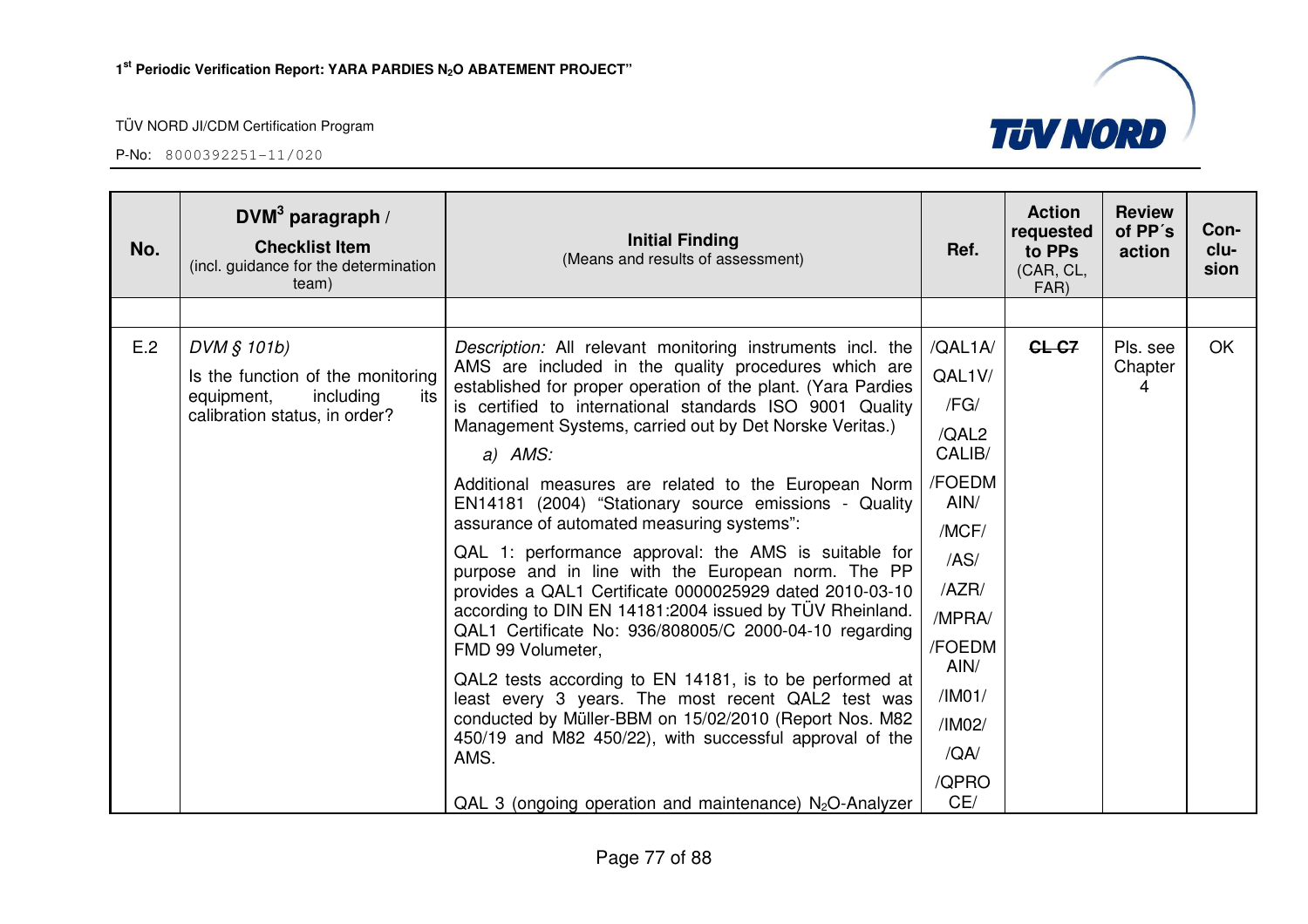

| No. | $DWM3$ paragraph /<br><b>Checklist Item</b><br>(incl. guidance for the determination<br>team) | <b>Initial Finding</b><br>(Means and results of assessment)                                                                                                                                                                                                                                                                                                                                                                                                                                                                                                                                                                                                                  | Ref. | <b>Action</b><br>requested<br>to PPs<br>(CAR, CL,<br>FAR) | <b>Review</b><br>of PP's<br>action | Con-<br>clu-<br>sion |
|-----|-----------------------------------------------------------------------------------------------|------------------------------------------------------------------------------------------------------------------------------------------------------------------------------------------------------------------------------------------------------------------------------------------------------------------------------------------------------------------------------------------------------------------------------------------------------------------------------------------------------------------------------------------------------------------------------------------------------------------------------------------------------------------------------|------|-----------------------------------------------------------|------------------------------------|----------------------|
|     |                                                                                               | Zero Calibration The zero calibration is conducted<br>automatically every 24 hours. Manual calibrations are done<br>at least once per month. Manual span calibrations are done<br>with certified calibration gas at least once per month and the<br>calibration results are all documented as part of the QAL3<br>documentation.<br>The flow meter FMD 99 itself does not need to be calibrated<br>since it is a physical device without drift. Physical inspection<br>of the condition (assembly/maintenance and service) is<br>checked/done by Dr. Födisch Umweltmesstechnik AG. In<br>addition, the flow meter is checked during the QAL2 and<br>AST tests by Müller-BBM. |      |                                                           |                                    |                      |
|     |                                                                                               | b) Other monitoring installations, equipment and<br>devices:<br>Operation maintenance and calibration intervals are carried<br>out by qualified and trained staff from the EI/ instrument<br>department according to the vendor's specification.<br>Activities are controlled and documented as part of an<br>electronic overall quality assurance programme.                                                                                                                                                                                                                                                                                                                |      |                                                           |                                    |                      |
|     |                                                                                               | Conclusion: The PP implemented a quality assurance<br>system to prove the ongoing compliance of the AMS with<br>the norm. The most maintenance activities are monitored<br>and controlled as part of an electronic overall quality                                                                                                                                                                                                                                                                                                                                                                                                                                           |      |                                                           |                                    |                      |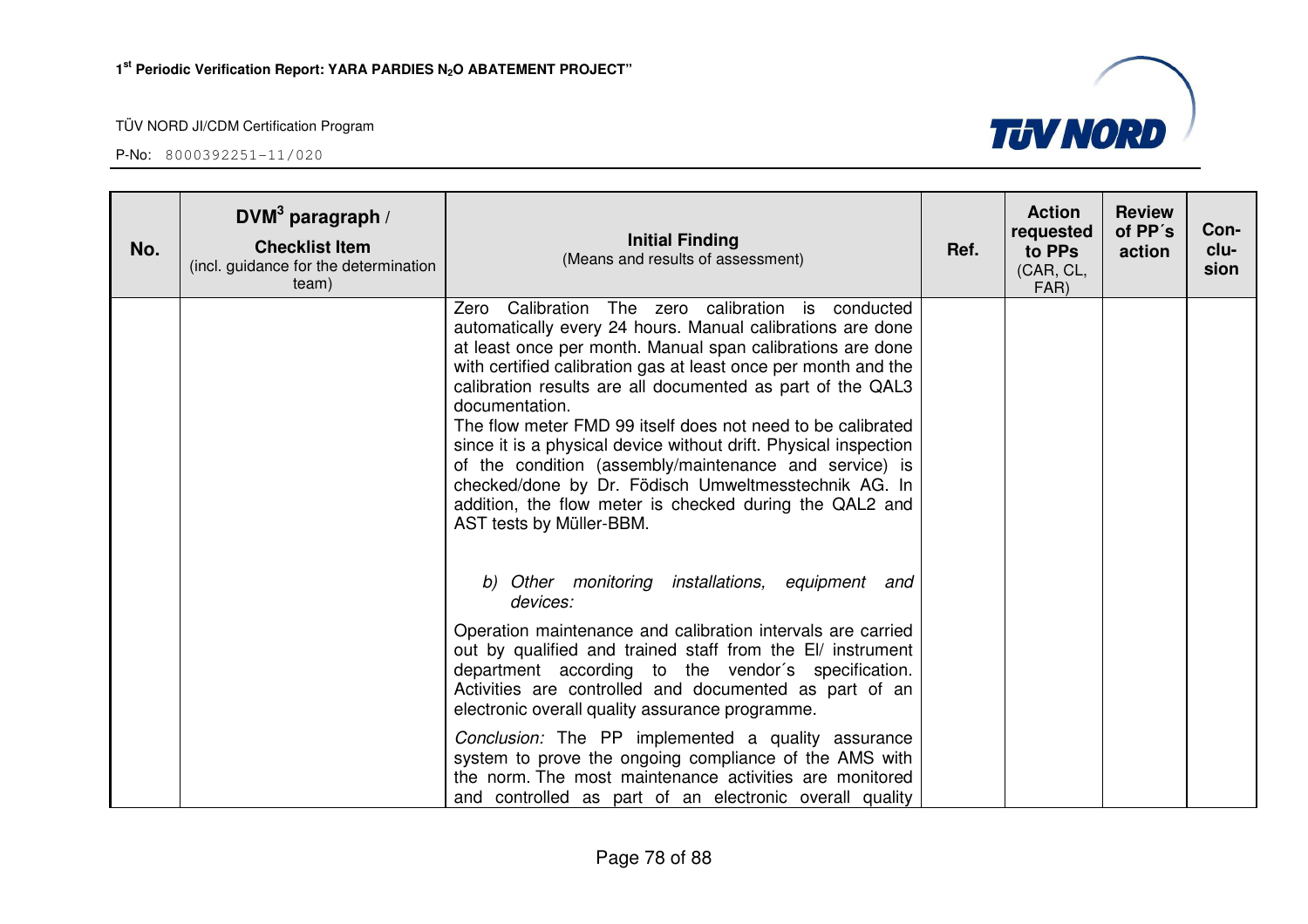

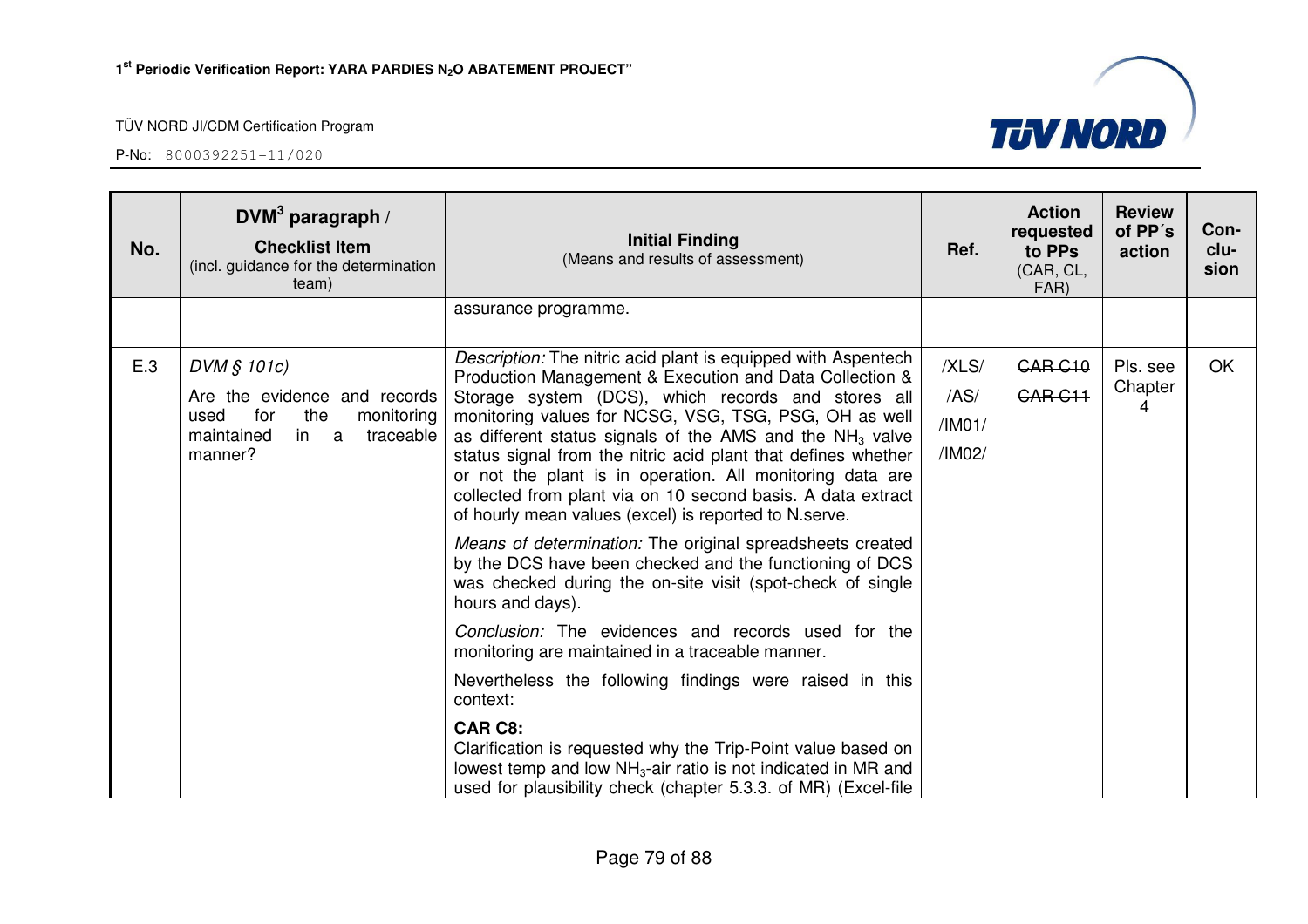

| No. | DVM <sup>3</sup> paragraph /<br><b>Checklist Item</b><br>(incl. guidance for the determination<br>team)         | <b>Initial Finding</b><br>(Means and results of assessment)                                                                                                                                                                                                                                                                                                                                                                                                                                                                                                                                                                                                                   | Ref.                  | <b>Action</b><br>requested<br>to PPs<br>(CAR, CL,<br>FAR) | <b>Review</b><br>of PP's<br>action | Con-<br>clu-<br>sion |
|-----|-----------------------------------------------------------------------------------------------------------------|-------------------------------------------------------------------------------------------------------------------------------------------------------------------------------------------------------------------------------------------------------------------------------------------------------------------------------------------------------------------------------------------------------------------------------------------------------------------------------------------------------------------------------------------------------------------------------------------------------------------------------------------------------------------------------|-----------------------|-----------------------------------------------------------|------------------------------------|----------------------|
|     |                                                                                                                 | of the monitoring data).<br>Besides during onsite visit it has been identified that the trip<br>value for $NH3$ -air ratio is inconsistent to the value indicated<br>in the MR.                                                                                                                                                                                                                                                                                                                                                                                                                                                                                               |                       |                                                           |                                    |                      |
|     |                                                                                                                 | <b>CAR C10:</b><br>Following issues w.r.t. emission reduction calculation have<br>been identified and subsequent clarification is requested:<br>1. For several hours in the emission reduction<br>calculation spreadsheet hours a trip occurred but<br>these specific hour has been included for ER<br>calculation.<br>2. The extra hour at 2010-10-31 (summer - winter time<br>change) should be taken into account for emission<br>calculation (Excel-file of the monitoring data).<br><b>CAR C11:</b> During onsite visit inconsistencies have been<br>identified in the daily total NAP value between the ER excel<br>spreadsheet and data provided by the project owner. |                       |                                                           |                                    |                      |
| E.4 | DVM § 101d)<br>collection and<br>the data<br>ls.<br>management system for the<br>project in accordance with the | Description: The data collection and the management<br>system are conducted as per the description in the<br>determined monitoring plan. The data acquisition system<br>records the hourly average data which is sent to N.serve for<br>the quality and plausibility check, statistical analysis and                                                                                                                                                                                                                                                                                                                                                                          | /AS/<br>/PDD/<br>/MR/ | OK                                                        |                                    | OK                   |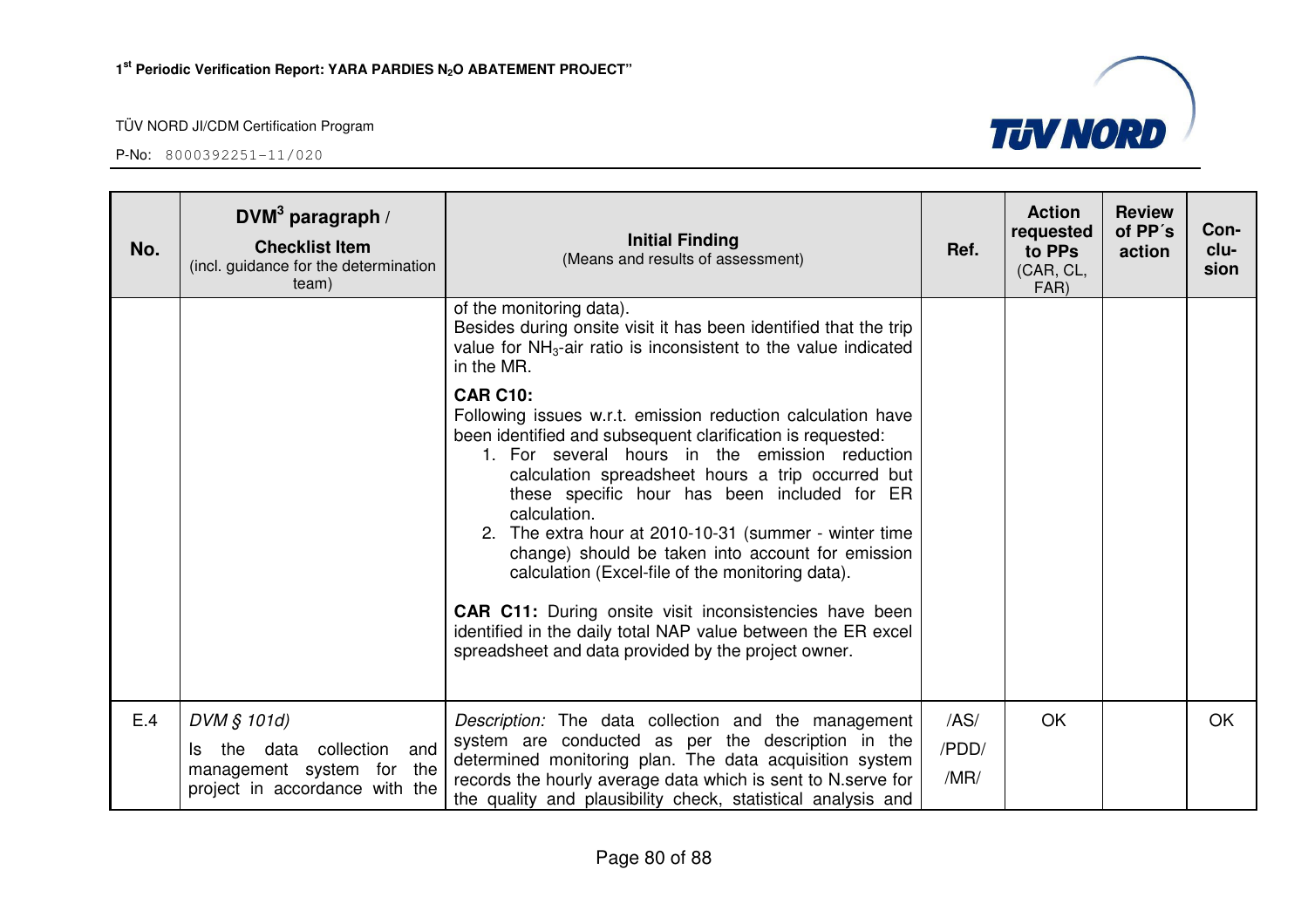

| No. | DVM <sup>3</sup> paragraph /<br><b>Checklist Item</b><br>(incl. guidance for the determination<br>team) | <b>Initial Finding</b><br>(Means and results of assessment)                                           | Ref.   | <b>Action</b><br>requested<br>to PPs<br>(CAR, CL,<br>FAR) | <b>Review</b><br>of PP's<br>action | Con-<br>clu-<br>sion |
|-----|---------------------------------------------------------------------------------------------------------|-------------------------------------------------------------------------------------------------------|--------|-----------------------------------------------------------|------------------------------------|----------------------|
|     | monitoring plan?                                                                                        | final emission reduction calculation.                                                                 | /XLS/  |                                                           |                                    |                      |
|     |                                                                                                         | Means of determination: by means of interview with the<br>plant operator and N.serve representatives. | /IMO1/ |                                                           |                                    |                      |
|     |                                                                                                         | Conclusion: No further issues were found with this regard.                                            | /IM02/ |                                                           |                                    |                      |
| F   |                                                                                                         | Verification regarding programmes of activities (additional elements for assessment)                  |        |                                                           |                                    |                      |
| F.1 | DVM § 102                                                                                               | Description: N/A                                                                                      |        |                                                           |                                    |                      |
|     | Is any JPA that has not been                                                                            | Means of determination: N/A                                                                           |        |                                                           |                                    |                      |
|     | added to the JI PoA not verified?                                                                       | Conclusion: N/A                                                                                       |        |                                                           |                                    |                      |
| F.2 | DVM § 103                                                                                               | Description: N/A                                                                                      |        |                                                           |                                    |                      |
|     | Is the verification based on the                                                                        | Means of determination: N/A                                                                           |        |                                                           |                                    |                      |
|     | monitoring reports of all JPAs to<br>be verified?                                                       | Conclusion: N/A                                                                                       |        |                                                           |                                    |                      |
| F.3 | DVM § 103                                                                                               | Description: N/A                                                                                      |        |                                                           |                                    |                      |
|     | Does the verification ensure the                                                                        | Means of determination: N/A                                                                           |        |                                                           |                                    |                      |
|     | accuracy and conservativeness<br>of the emission reductions or                                          | Conclusion: N/A                                                                                       |        |                                                           |                                    |                      |
|     | of<br>enhancements<br>removals<br>generated by each JPA?                                                |                                                                                                       |        |                                                           |                                    |                      |
| F.4 | DVM § 104                                                                                               | Description: N/A                                                                                      |        |                                                           |                                    |                      |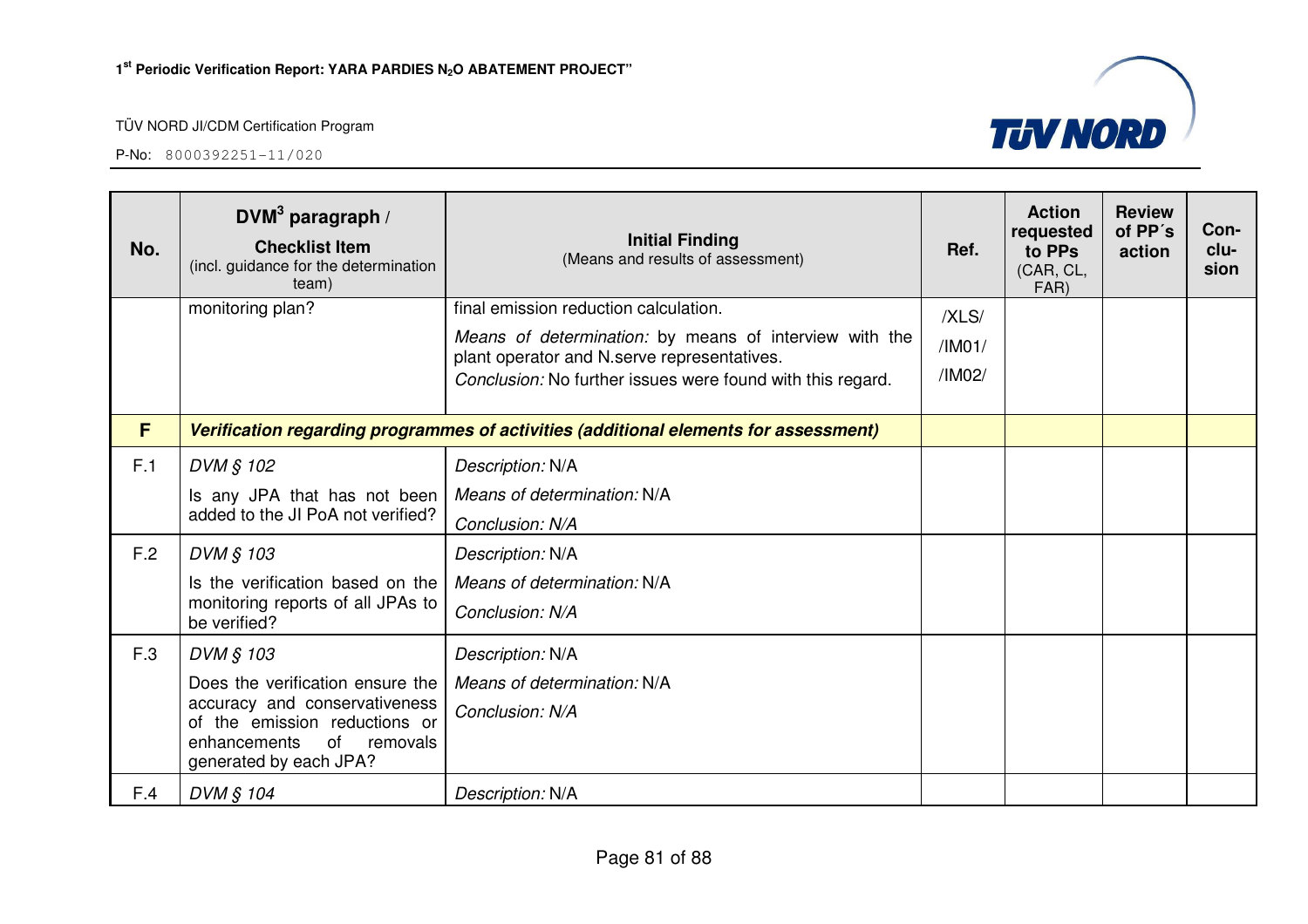

| No. | DVM <sup>3</sup> paragraph /<br><b>Checklist Item</b><br>(incl. guidance for the determination<br>team)                                                                                                                                                                                                                                                                                                            | <b>Initial Finding</b><br>(Means and results of assessment)        | Ref. | <b>Action</b><br>requested<br>to PPs<br>(CAR, CL,<br>FAR) | <b>Review</b><br>of PP's<br>action | Con-<br>clu-<br>sion |
|-----|--------------------------------------------------------------------------------------------------------------------------------------------------------------------------------------------------------------------------------------------------------------------------------------------------------------------------------------------------------------------------------------------------------------------|--------------------------------------------------------------------|------|-----------------------------------------------------------|------------------------------------|----------------------|
|     | Does the monitoring period not<br>overlap with previous monitoring<br>periods?                                                                                                                                                                                                                                                                                                                                     | Means of determination: N/A<br>Conclusion: N/A                     |      |                                                           |                                    |                      |
| F.5 | DVM § 105<br>the AIE<br>learns<br>of an<br>lf<br>erroneously included JPA, has<br>the AIE informed the JISC of its<br>findings in writing?                                                                                                                                                                                                                                                                         | Description: N/A<br>Means of determination: N/A<br>Conclusion: N/A |      |                                                           |                                    |                      |
|     | Applicable to sample-based approach only                                                                                                                                                                                                                                                                                                                                                                           |                                                                    |      |                                                           |                                    |                      |
| F.6 | DVM § 106<br>the<br>Does<br>sampling<br>plan<br>prepared by the AIE:<br>Describe<br>its<br>sample<br>(a)<br>selection, taking<br>into account<br>that:<br>For each verification that<br>(i)<br>uses a sample-based approach,<br>the sample selection shall be<br>sufficiently representative of the<br>JPAs in the JI PoA such<br>extrapolation<br>all<br><b>JPAs</b><br>to<br>identified for that verification is | Description: N/A<br>Means of determination: N/A<br>Conclusion: N/A |      |                                                           |                                    |                      |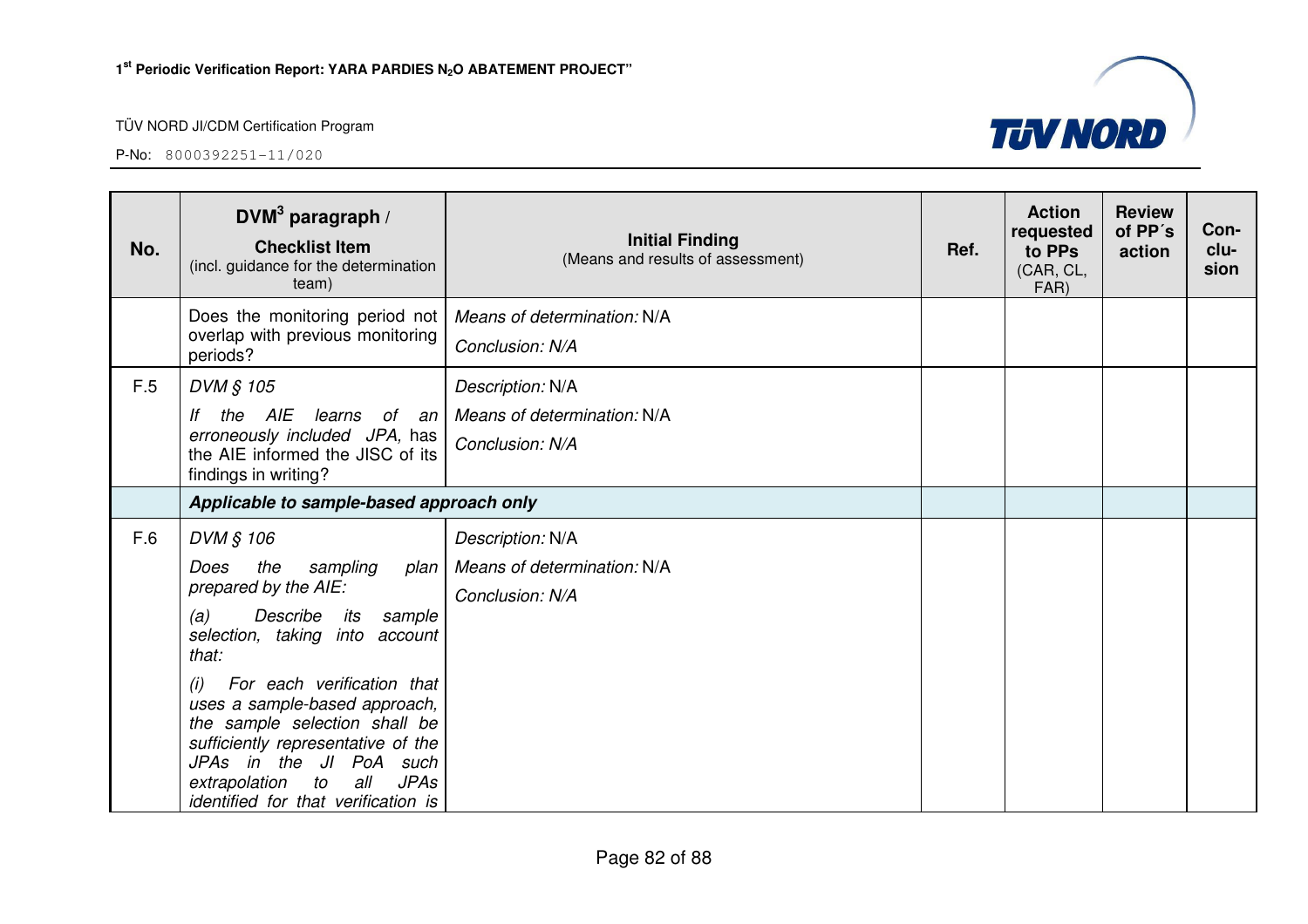

| No. | DVM <sup>3</sup> paragraph /<br><b>Checklist Item</b><br>(incl. guidance for the determination<br>team) | <b>Initial Finding</b><br>(Means and results of assessment) | Ref. | <b>Action</b><br>requested<br>to PPs<br>(CAR, CL,<br>FAR) | <b>Review</b><br>of PP's<br>action | Con-<br>clu-<br>sion |
|-----|---------------------------------------------------------------------------------------------------------|-------------------------------------------------------------|------|-----------------------------------------------------------|------------------------------------|----------------------|
|     | reasonable, taking into account<br>differences<br>the<br>among<br>characteristics of JPAs, such as:     |                                                             |      |                                                           |                                    |                      |
|     | - The types of JPAs;                                                                                    |                                                             |      |                                                           |                                    |                      |
|     | The complexity of the<br>applicable technologies and/or<br>measures used;                               |                                                             |      |                                                           |                                    |                      |
|     | The geographical location of<br>$-$<br>each JPA;                                                        |                                                             |      |                                                           |                                    |                      |
|     | The amounts of expected<br>—<br>emission reductions of the JPAs<br>being verified;                      |                                                             |      |                                                           |                                    |                      |
|     | - The number of JPAs for which<br>emission reductions are being<br>verified;                            |                                                             |      |                                                           |                                    |                      |
|     | The length of monitoring<br>periods of the JPAs being<br>verified; and                                  |                                                             |      |                                                           |                                    |                      |
|     | The samples selected for<br>prior verifications, if any?                                                |                                                             |      |                                                           |                                    |                      |
|     | (ii) If, in its sample selection, the                                                                   |                                                             |      |                                                           |                                    |                      |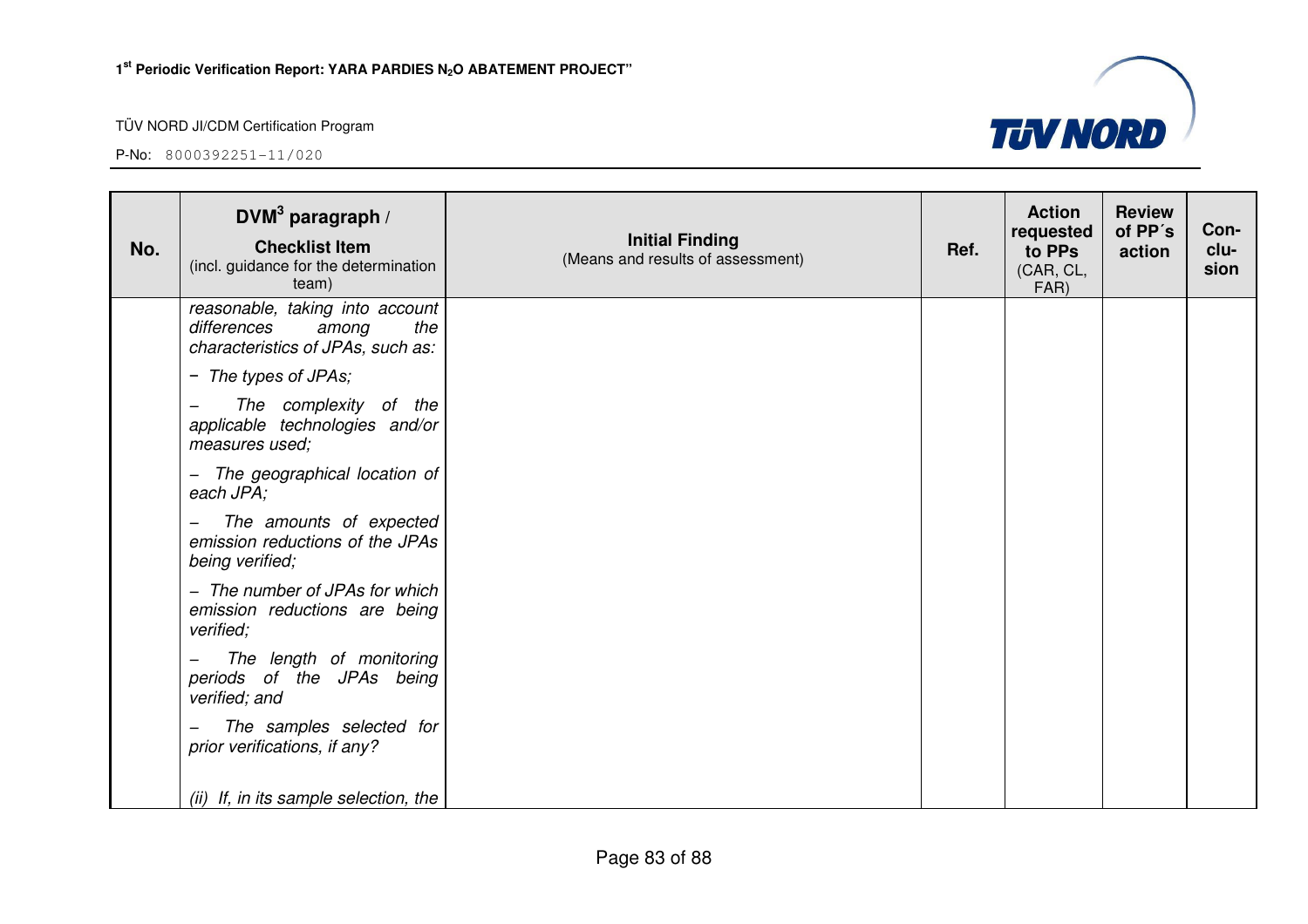

| No. | DVM $3$ paragraph /<br><b>Checklist Item</b><br>(incl. guidance for the determination<br>team)                                                                                                                                                                                                                                                                                                           | <b>Initial Finding</b><br>(Means and results of assessment)        | Ref. | <b>Action</b><br>requested<br>to PPs<br>(CAR, CL,<br>FAR) | <b>Review</b><br>of PP's<br>action | Con-<br>clu-<br>sion |
|-----|----------------------------------------------------------------------------------------------------------------------------------------------------------------------------------------------------------------------------------------------------------------------------------------------------------------------------------------------------------------------------------------------------------|--------------------------------------------------------------------|------|-----------------------------------------------------------|------------------------------------|----------------------|
|     | AIE does not identify and take<br>into account such differences<br>among JPAs, then (does the<br>sampling plan) provide<br>a<br>reasonable explanation<br>and<br>justification for not doing so?<br>(b) Provide a list of JPAs<br>selected for site inspections,<br>based on a statistically sound<br>selection of sites for inspection<br>in accordance with the criteria<br>listed in $(a)$ (i) above? |                                                                    |      |                                                           |                                    |                      |
| F.7 | DVM § 107<br>Is the sampling plan ready for<br>publication<br>through<br>the<br>the<br>along<br>with<br>secretariat<br>verification<br>and<br>report<br>supporting documentation?                                                                                                                                                                                                                        | Description: N/A<br>Means of determination: N/A<br>Conclusion: N/A |      |                                                           |                                    |                      |
| F.8 | DVM § 108<br><b>AIE</b><br>the<br>made<br>Has<br>site<br>of at least the<br>inspections<br>square root of the number of                                                                                                                                                                                                                                                                                  | Description: N/A<br>Means of determination: N/A<br>Conclusion: N/A |      |                                                           |                                    |                      |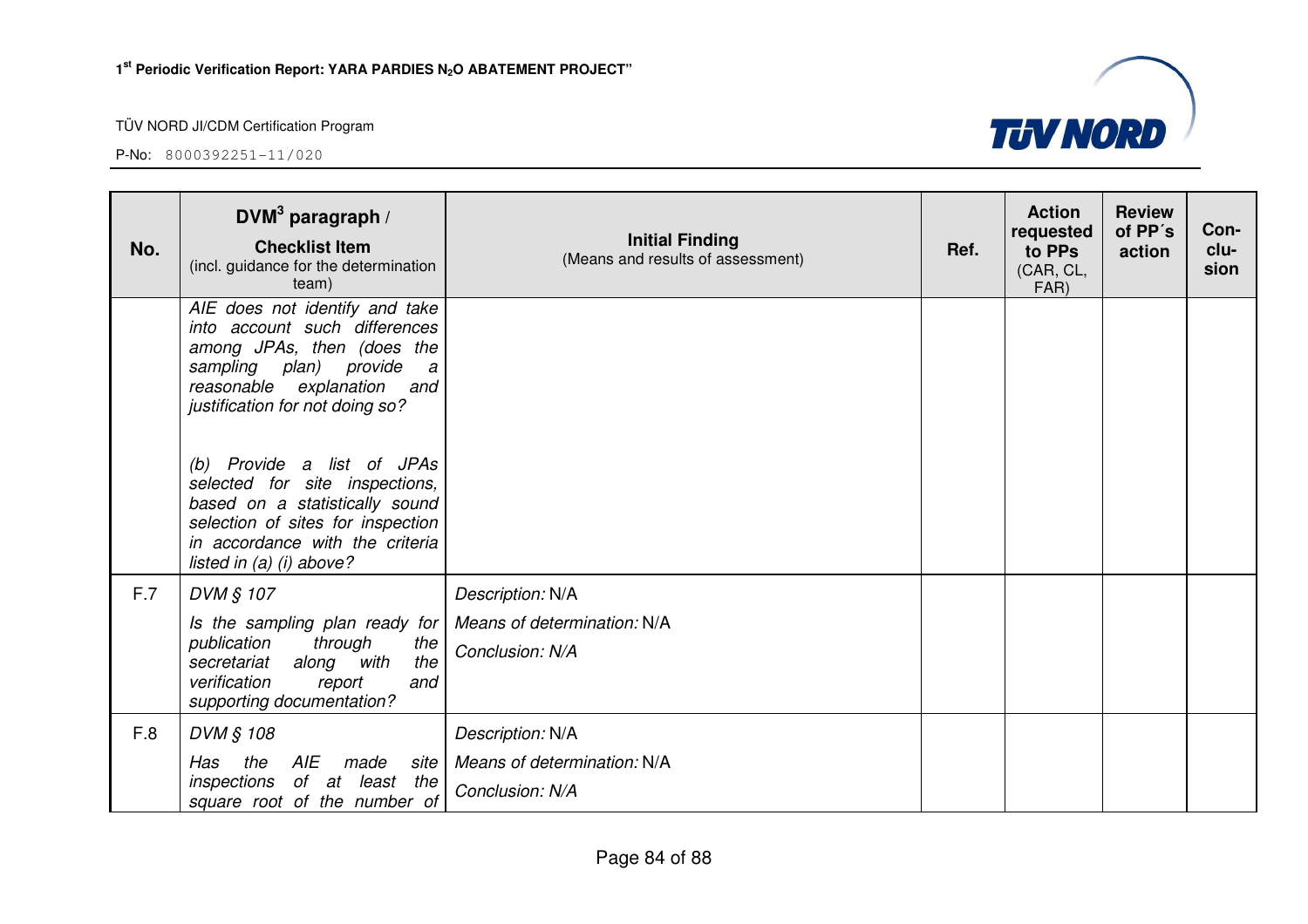

| No.  | DVM <sup>3</sup> paragraph /<br><b>Checklist Item</b><br>(incl. guidance for the determination<br>team)                                                                                                                                                                                                | <b>Initial Finding</b><br>(Means and results of assessment)        | Ref. | <b>Action</b><br>requested<br>to PPs<br>(CAR, CL,<br>FAR) | <b>Review</b><br>of PP's<br>action | Con-<br>clu-<br>sion |
|------|--------------------------------------------------------------------------------------------------------------------------------------------------------------------------------------------------------------------------------------------------------------------------------------------------------|--------------------------------------------------------------------|------|-----------------------------------------------------------|------------------------------------|----------------------|
|      | total JPAs, rounded to the upper<br>whole number? If the AIE makes<br>no site inspections or fewer site<br>inspections than the square root<br>of the number of total JPAs,<br>rounded to the upper whole<br>number, then does the AIE<br>provide<br>reasonable<br>a<br>explanation and justification? |                                                                    |      |                                                           |                                    |                      |
| F.9  | DVM § 109<br>Is the sampling plan available<br>for submission to the secretariat<br>the JISC.s ex<br>for<br>ante<br>assessment? (Optional)                                                                                                                                                             | Description: N/A<br>Means of determination: N/A<br>Conclusion: N/A |      |                                                           |                                    |                      |
|      |                                                                                                                                                                                                                                                                                                        | Applicable to both sample based and non-sample based approaches    |      |                                                           |                                    |                      |
| F.10 | DVM § 110<br>If the AIE learns of a fraudulently<br>included JPA, a fraudulently<br>monitored JPA or an inflated<br>number of emission reductions<br>claimed in a JI PoA, has the AIE<br>informed the JISC of the fraud in<br>writing?                                                                 | Description: N/A<br>Means of determination: N/A<br>Conclusion: N/A |      |                                                           |                                    |                      |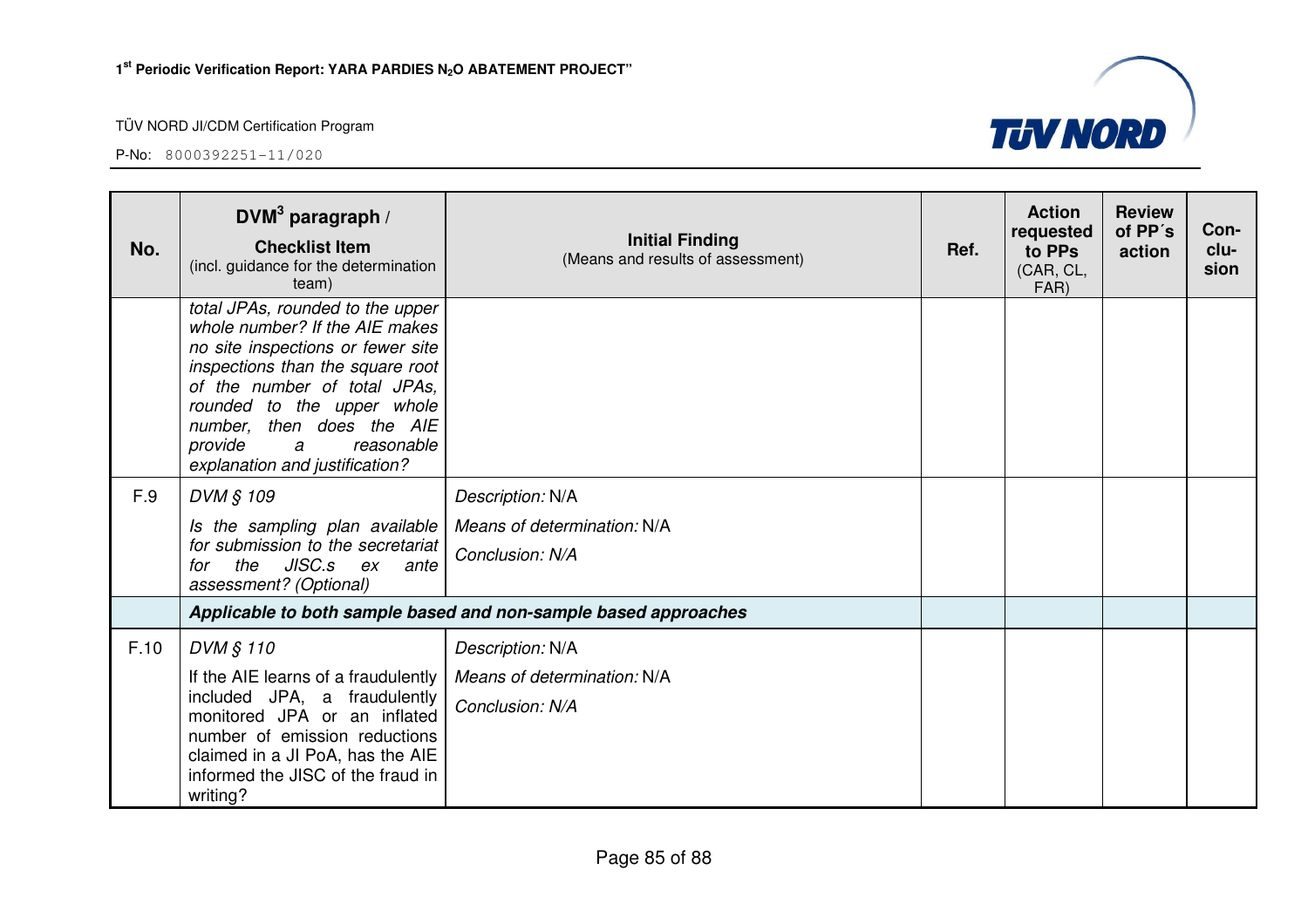P-No: 8000392251-11/020



# **ANNEX 2: STATEMENTS OF COMPETENCE OF TEAM MEMBERS**

| <b>TIN NORD</b>                                                                                                                                                                                                      | <b>TUV NORD</b>                                                          |
|----------------------------------------------------------------------------------------------------------------------------------------------------------------------------------------------------------------------|--------------------------------------------------------------------------|
| $\begin{array}{c} \textbf{Statement of } \textbf{Compare} \\ \textbf{Apparithmetic and subtraction according to the procedures of the TUV NORD JUCDM Cettification Program} \end{array}$<br><b>Mr. Rainer Winter</b> | <b>CERTIFICATE OF APPOINTMENT</b>                                        |
|                                                                                                                                                                                                                      | Ms. Sabine Meyer                                                         |
| SCHEME<br><b>STATUS</b><br><b>VALID UNTIL</b>                                                                                                                                                                        | born on 1976-07-05                                                       |
| CDM<br>Senior Assessor<br>2013-07-03<br>Validation, Verification                                                                                                                                                     |                                                                          |
| 2013-07-03<br>JI<br>Senior Assessor                                                                                                                                                                                  | satisfies the requirements as specified in the TÜV NORD                  |
| <b>VCS</b><br>2013-07-03<br>Senior Assessor                                                                                                                                                                          | JI/CDM CP directives and is hereby appointed as                          |
| Authorization status for technical areas within sectoral scopes:<br>CODE<br><b>TECHNICAL AREA</b><br>1.1<br>Thermal Energy Generation<br>1.2<br>Renewable Energies                                                   | TÜV NORD JI/CDM Assessor                                                 |
| Cement Sector<br>4.1<br>4.3<br>Iron and Steel<br>4,5<br>Waste Heat Recovery                                                                                                                                          |                                                                          |
| 5.1<br>Chemical Process Industries                                                                                                                                                                                   | The present appointment will terminate on 2013-10-27                     |
| Metal Production<br>0.1                                                                                                                                                                                              | Certification registration No. 10 10 06 - 197 rev1                       |
| 11.1<br>Chemical Process Industries                                                                                                                                                                                  |                                                                          |
| 11.2<br>GHG Capture and Destruction<br>12.1<br>Chemical Process Industries                                                                                                                                           |                                                                          |
| 13.1<br>Waste Handling and Disposal                                                                                                                                                                                  | Essen, 2010-10-28<br>le 2 <del>5t</del>                                  |
| 003 - Rev. 3. Date: 2011-04-21                                                                                                                                                                                       | Head of TEV/NORD JICEM Certification Program<br>of TOV NORD CERT British |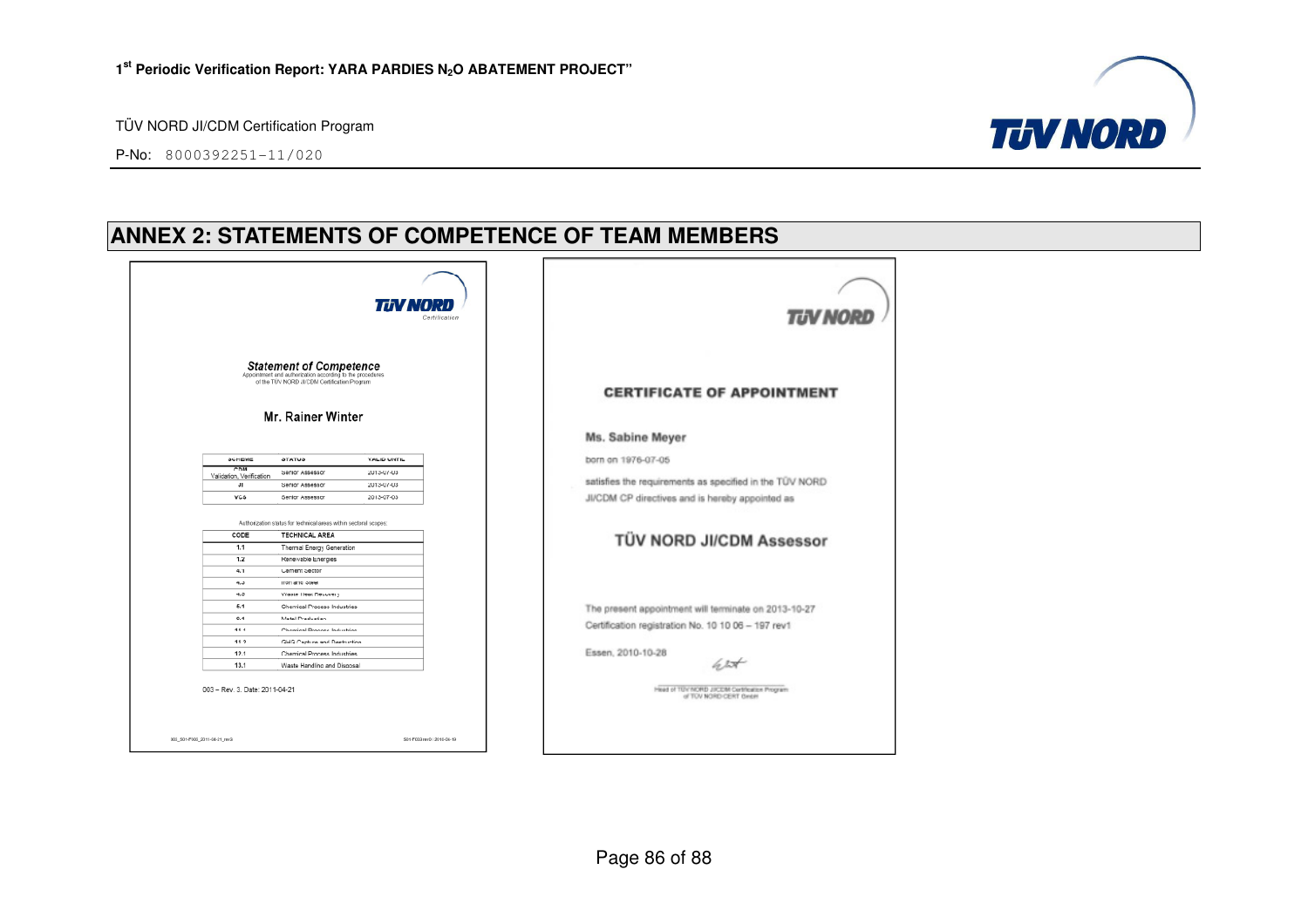P-No: 8000392251-11/020



**TJV NORD**